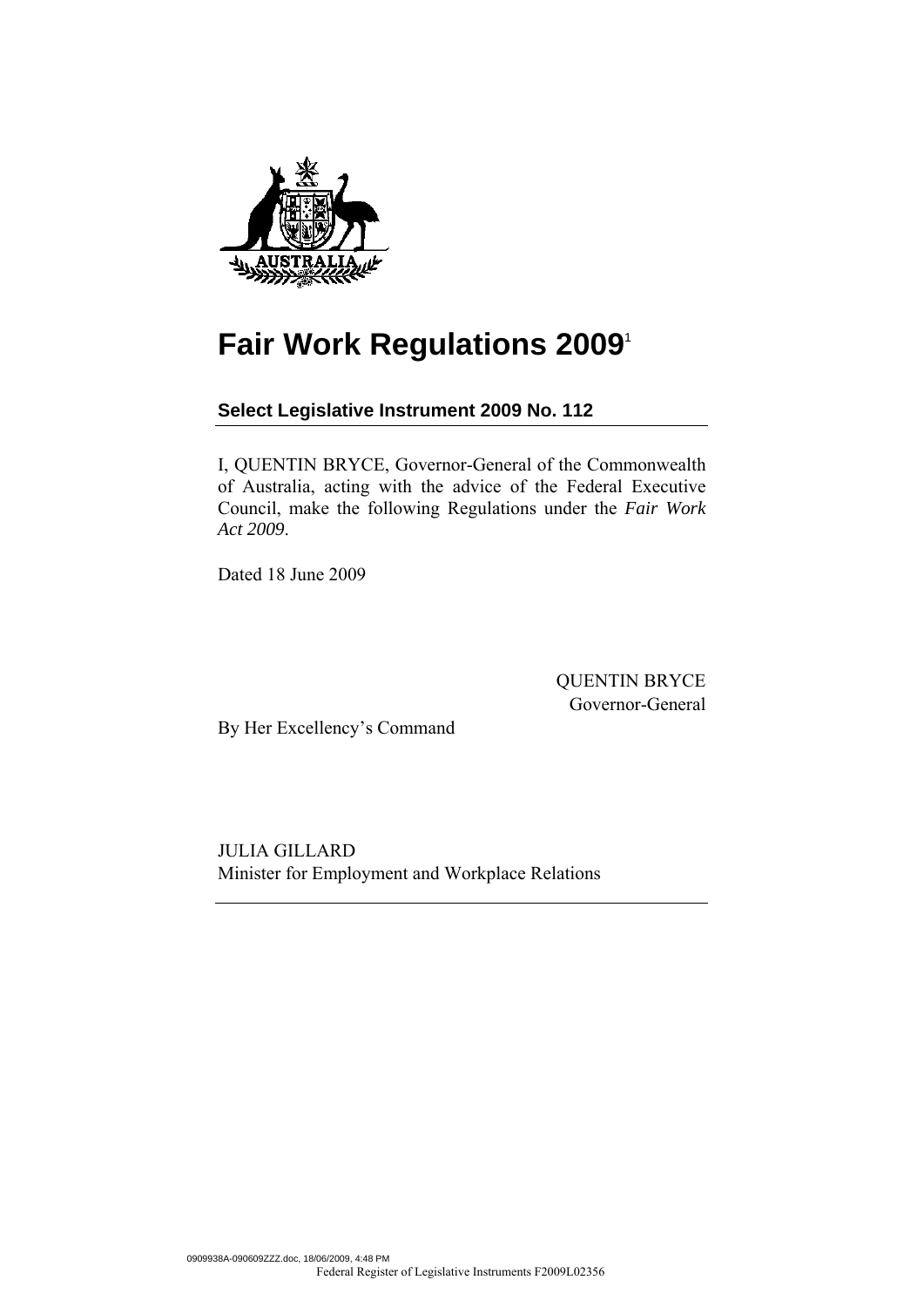# **Contents**

| <b>Chapter 1</b>  |                                      | <b>Introduction</b>                                                                                                                                                                                                                                                                             |                            |
|-------------------|--------------------------------------|-------------------------------------------------------------------------------------------------------------------------------------------------------------------------------------------------------------------------------------------------------------------------------------------------|----------------------------|
| <b>Part 1-1</b>   |                                      | <b>Introduction</b>                                                                                                                                                                                                                                                                             |                            |
| <b>Division 1</b> | 1.01<br>1.02                         | Preliminary<br>Name of Regulations<br>Commencement                                                                                                                                                                                                                                              | 11<br>11                   |
| <b>Part 1-2</b>   |                                      | <b>Definitions</b>                                                                                                                                                                                                                                                                              |                            |
| <b>Division 1</b> | 1.03                                 | <b>Introduction</b><br><b>Definitions</b>                                                                                                                                                                                                                                                       | 12                         |
| <b>Division 2</b> | 1.04<br>1.05<br>1.06<br>1.07<br>1.08 | <b>The Dictionary</b><br>Meaning of designated outworker term<br>Meaning of eligible State or Territory court<br>Meaning of prescribed State industrial authority<br>Meaning of serious misconduct<br>Meaning of TCF award                                                                      | 12<br>12<br>13<br>13<br>14 |
| <b>Division 4</b> |                                      | <b>Other definitions</b>                                                                                                                                                                                                                                                                        |                            |
|                   | 1.09<br>1.10<br>1.11<br>1.12         | Meaning of base rate of pay - pieceworkers<br>(national system employee)<br>Meaning of base rate of pay - pieceworkers<br>(enterprise agreement)<br>Meaning of ordinary hours of work for<br>award/agreement free employees<br>Meaning of pieceworker                                           | 14<br>15<br>15<br>16       |
| <b>Part 1-3</b>   |                                      | <b>Application of the Act</b>                                                                                                                                                                                                                                                                   |                            |
| <b>Division 2</b> | 1.13<br>1.14<br>1.15                 | <b>Interaction with State and Territory laws</b><br>State and Territory laws that are not excluded by<br>section 26 of the Act - prescribed laws<br>Act excludes prescribed State and Territory laws<br>Interaction of modern awards and enterprise<br>agreements with State and Territory laws | 17<br>18<br>18             |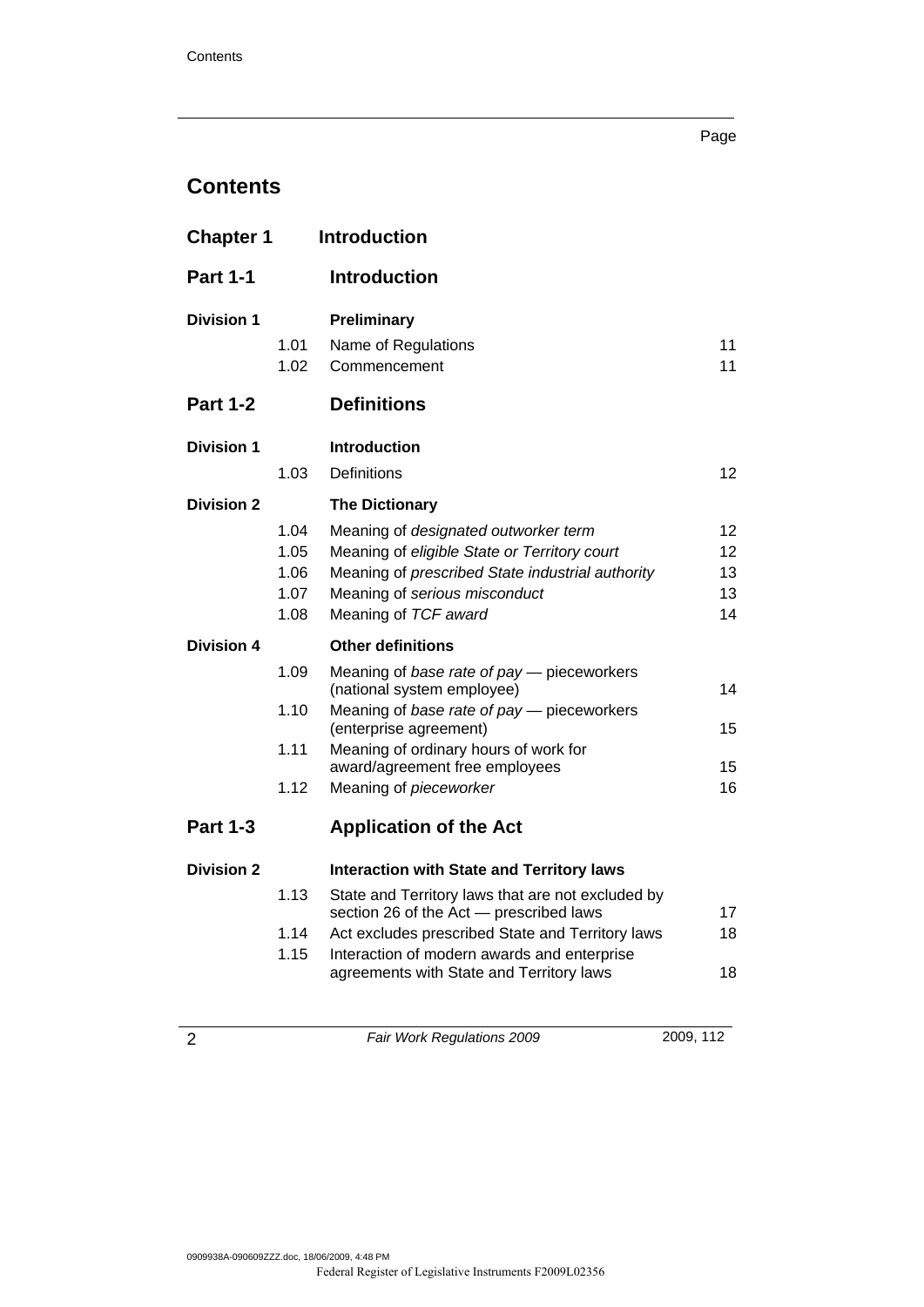|                    |      |                                                                                                                               | Page |
|--------------------|------|-------------------------------------------------------------------------------------------------------------------------------|------|
| <b>Division 4</b>  |      | <b>Miscellaneous</b>                                                                                                          |      |
|                    | 1.16 | Interaction between fair work instruments and<br>public sector employment laws                                                | 19   |
| <b>Chapter 2</b>   |      | Terms and conditions of employment                                                                                            |      |
| <b>Part 2-2</b>    |      | <b>The National Employment Standards</b>                                                                                      |      |
| <b>Division 12</b> |      | <b>Fair Work Information Statements</b>                                                                                       |      |
|                    | 2.01 | Fair Work Ombudsman to prepare and publish Fair<br>Work Information Statement — content                                       | 21   |
|                    | 2.02 | Fair Work Ombudsman to prepare and publish Fair<br>Work Information Statement - manner of giving<br>Statement to employees    | 21   |
| <b>Division 13</b> |      | <b>Miscellaneous</b>                                                                                                          |      |
|                    |      |                                                                                                                               |      |
|                    | 2.03 | What can be agreed to etc. in relation to<br>award/agreement free employees                                                   | 22   |
| <b>Part 2-4</b>    |      | <b>Enterprise agreements</b>                                                                                                  |      |
| <b>Division 3</b>  |      | <b>Bargaining and representation during</b><br>bargaining                                                                     |      |
|                    | 2.04 | Notice of employee representational rights - how<br>notice is given                                                           | 23   |
|                    | 2.05 | Notice of employee representational rights -<br>prescribed form                                                               | 24   |
|                    | 2.06 | Appointment of bargaining representatives -<br>independence                                                                   | 24   |
| <b>Division 4</b>  |      | Approval of enterprise agreements                                                                                             |      |
|                    | 2.07 | FWA may approve an enterprise agreement with<br>undertakings - requirements for signing                                       |      |
|                    |      | undertaking                                                                                                                   | 24   |
|                    | 2.08 | Model flexibility term for enterprise agreement                                                                               | 24   |
|                    | 2.09 | Model consultation term for enterprise agreement                                                                              | 24   |
|                    | 2.10 | FWA may approve variation of enterprise<br>agreement with undertaking - requirements for<br>signing undertaking for variation | 25   |
| <b>Division 8</b>  |      | FWA's general role in facilitating bargaining                                                                                 |      |
|                    | 2.11 | What a bargaining order must specify -<br>bargaining order for reinstatement of employee                                      | 25   |
|                    |      |                                                                                                                               |      |
| 2009, 112          |      | Fair Work Regulations 2009                                                                                                    | 3    |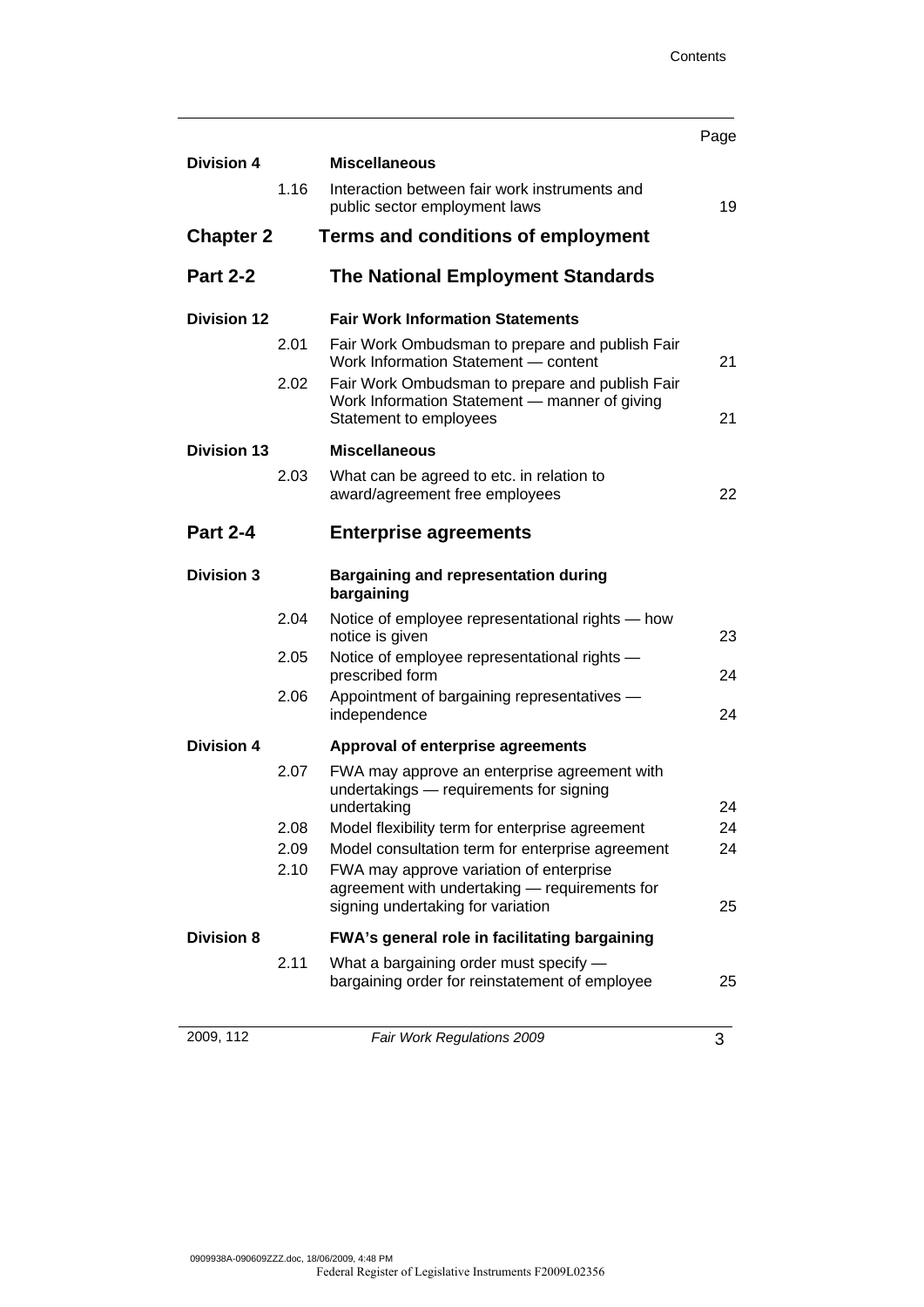| <b>Part 2-9</b>              | Other terms and conditions of                                                 | Page     |
|------------------------------|-------------------------------------------------------------------------------|----------|
|                              | employment                                                                    |          |
| <b>Division 2</b>            | <b>Payment of wages</b>                                                       |          |
| 2.12                         | Certain terms have no effect - reasonable<br>deductions                       | 26       |
| <b>Division 3</b>            | <b>Guarantee of annual earnings</b>                                           |          |
| 2.13                         | High Income threshold                                                         | 27       |
| <b>Chapter 3</b>             | Rights and responsibilities of employee,<br>employers organisations etc       |          |
| <b>Part 3-1</b>              | <b>General protections</b>                                                    |          |
| <b>Division 5</b>            | <b>Other protections</b>                                                      |          |
| 3.01                         | Temporary absence - illness or injury                                         | 30       |
| <b>Division 8</b>            | <b>Compliance</b>                                                             |          |
| <b>Subdivision A</b>         | <b>Contraventions involving dismissal</b>                                     | 31       |
| 3.02<br><b>Subdivision B</b> | Application fees<br><b>Other contraventions</b>                               |          |
| 3.03                         | Application fees                                                              | 33       |
| <b>Subdivision C</b>         | <b>Conference costs</b>                                                       |          |
| 3.04                         | Schedule of costs                                                             | 35       |
| <b>Part 3-2</b>              | <b>Unfair dismissal</b>                                                       |          |
| <b>Division 2</b>            | <b>Protection from unfair dismissal</b>                                       |          |
| 3.05                         | When a person is protected from unfair<br>dismissal - high income threshold   | 37       |
| <b>Division 4</b>            | Remedies for unfair dismissal                                                 |          |
| 3.06                         | Remedy — compensation (amount taken to have<br>been received by the employee) | 39       |
| <b>Division 5</b>            | <b>Procedural matters</b>                                                     |          |
| 3.07<br>3.08                 | <b>Application fees</b><br>Schedule of costs                                  | 39<br>41 |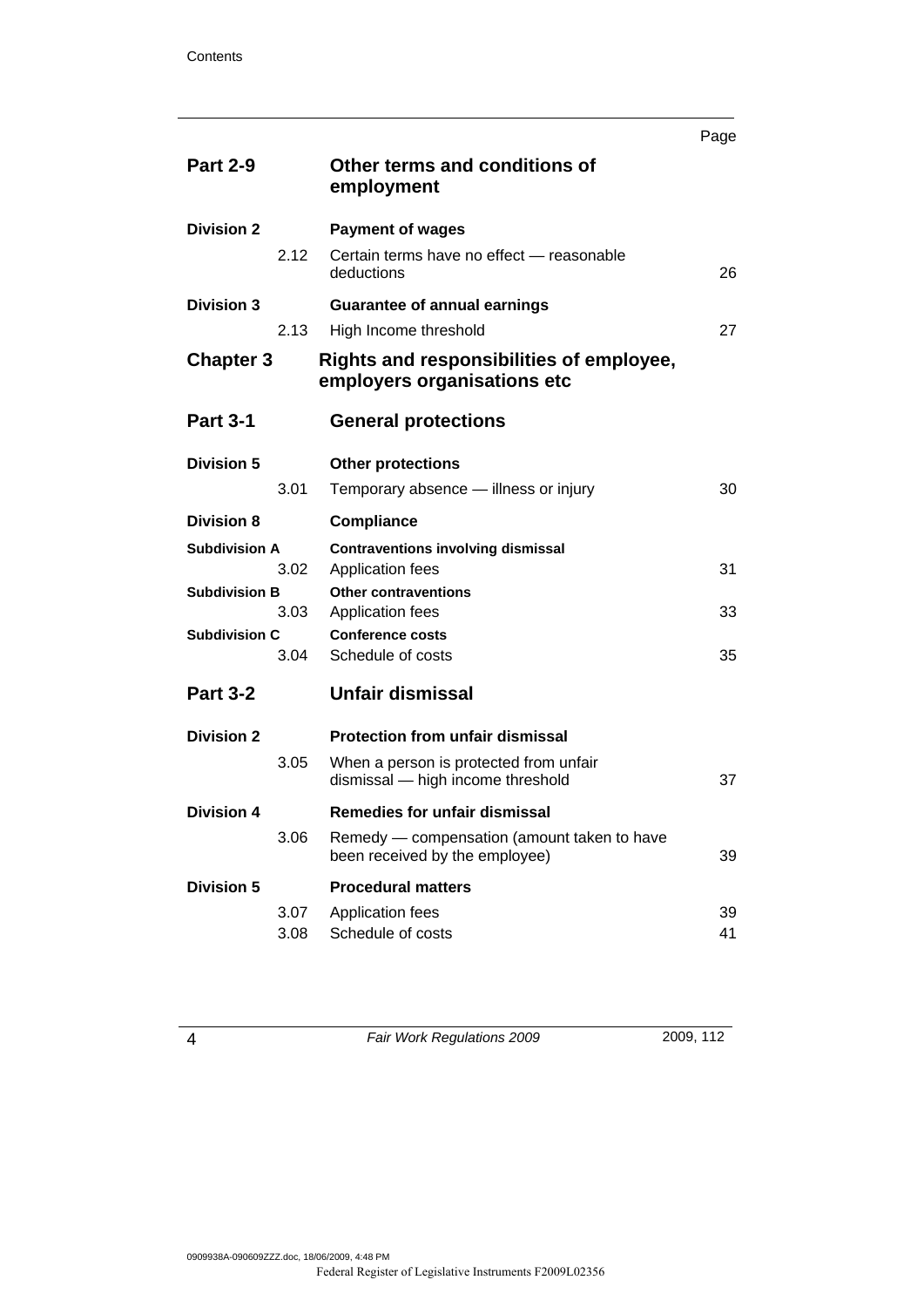|                      |      |                                                                                                                                                  | Page |
|----------------------|------|--------------------------------------------------------------------------------------------------------------------------------------------------|------|
| <b>Part 3-3</b>      |      | <b>Industrial action</b>                                                                                                                         |      |
| <b>Division 2</b>    |      | <b>Protected industrial action</b>                                                                                                               |      |
|                      | 3.09 | Purposes prescribed for continuity of employment<br>when employer response action occurs                                                         | 43   |
| <b>Division 6</b>    |      | Suspension or termination of protected<br>industrial action by FWA                                                                               |      |
|                      | 3.10 | Persons prescribed for order to suspend or<br>terminate protected industrial action                                                              | 43   |
| <b>Division 8</b>    |      | <b>Protected action ballots</b>                                                                                                                  |      |
|                      | 3.11 | FWA may decide on ballot agent other than the<br>Australian Electoral Commission - requirements<br>for protected action ballot agent             | 44   |
|                      | 3.12 | Requirements for independent advisor                                                                                                             | 45   |
|                      | 3.13 | Notice of protected action ballot order - notifying                                                                                              |      |
|                      |      | employees                                                                                                                                        | 45   |
|                      | 3.14 | Protected action ballot to be conducted by<br>Australian Electoral Commission or other specified<br>ballot agent - directions about ballot paper | 47   |
|                      | 3.15 | Compilation of roll of voters                                                                                                                    | 48   |
|                      | 3.16 | Protected action ballot papers - form                                                                                                            | 48   |
|                      | 3.17 | Report about conduct of protected action ballot -<br>independent advisor                                                                         | 48   |
| <b>Subdivision G</b> |      | <b>Miscellaneous</b>                                                                                                                             |      |
|                      | 3.18 | Conduct of protected action ballot - ballot papers                                                                                               | 49   |
|                      | 3.19 | Conduct of protected action ballot - scrutiny of<br>ballot                                                                                       | 51   |
|                      | 3.20 | Conduct of protected action ballot - scrutineers                                                                                                 | 53   |
| <b>Division 9</b>    |      | Payments relating to periods of industrial<br>action                                                                                             |      |
|                      | 3.21 | Payments relating to partial work bans — working<br>out proportion of reduction of employee's                                                    | 55   |
|                      | 3.22 | payments<br>Payments relating to partial work bans - form of                                                                                     |      |
|                      |      | partial work ban notice                                                                                                                          | 56   |
|                      | 3.23 | Payments relating to partial work bans - content<br>of partial work ban notice                                                                   | 56   |
|                      | 3.24 | Manner of giving notice about partial work ban                                                                                                   | 57   |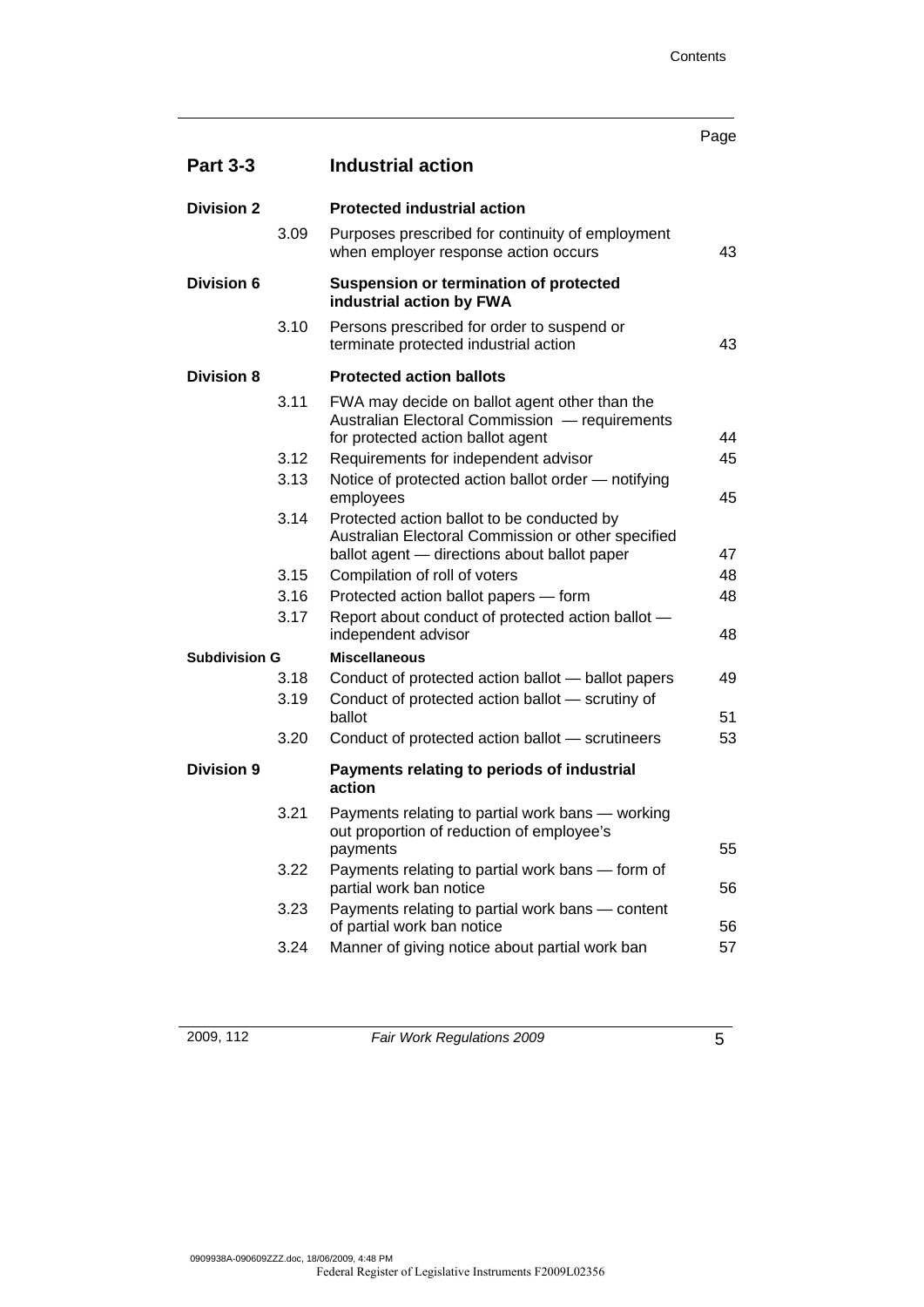|                      |      |                                                                                  | Page |
|----------------------|------|----------------------------------------------------------------------------------|------|
| <b>Part 3-4</b>      |      | <b>Right of entry</b>                                                            |      |
| <b>Division 3</b>    |      | <b>State or Territory OHS rights</b>                                             |      |
|                      | 3.25 | Meaning of State or Territory OHS law                                            | 58   |
| <b>Division 6</b>    |      | Entry permits, entry notices and certificates                                    |      |
|                      | 3.26 | Form of entry permit                                                             | 58   |
|                      | 3.27 | Form of entry notice                                                             | 59   |
|                      | 3.28 | Form of exemption certificate                                                    | 59   |
|                      | 3.29 | Form of affected member certificate                                              | 59   |
| <b>Part 3-6</b>      |      | Other rights and responsibilities                                                |      |
| <b>Division 2</b>    |      | Notification and consultation relating to certain<br>dismissals                  |      |
| <b>Subdivision A</b> |      | <b>Requirement to notify Centrelink</b>                                          |      |
|                      | 3.30 | Employer to notify Centrelink of certain proposed<br>dismissals - form of notice | 60   |
| <b>Division 3</b>    |      | <b>Employer obligations in relation to employee</b><br>records and pay slips     |      |
| <b>Subdivision 1</b> |      | <b>Employee records</b>                                                          |      |
|                      | 3.31 | Records - administration                                                         | 61   |
|                      | 3.32 | Records - general matters                                                        | 61   |
|                      | 3.33 | Records - pay                                                                    | 62   |
|                      | 3.34 | Records - overtime                                                               | 63   |
|                      | 3.35 | Records - averaging of hours                                                     | 63   |
|                      | 3.36 | Records - leave                                                                  | 63   |
|                      | 3.37 | Records - superannuation contributions                                           | 64   |
|                      | 3.38 | Records - individual flexibility arrangement                                     | 65   |
|                      | 3.39 | Records - guarantee of annual earnings                                           | 65   |
|                      | 3.40 | Records - termination of employment                                              | 65   |
|                      | 3.41 | Records - transfer of business                                                   | 66   |
|                      | 3.42 | Records – inspection and copying of a record                                     | 67   |
|                      | 3.43 | Records - information concerning a record                                        | 68   |
|                      | 3.44 | Records - accuracy                                                               | 68   |
| <b>Subdivision 2</b> |      | Pay slips                                                                        |      |
|                      | 3.45 | Pay slips - form<br>Pay slips - content                                          | 69   |
|                      | 3.46 |                                                                                  | 69   |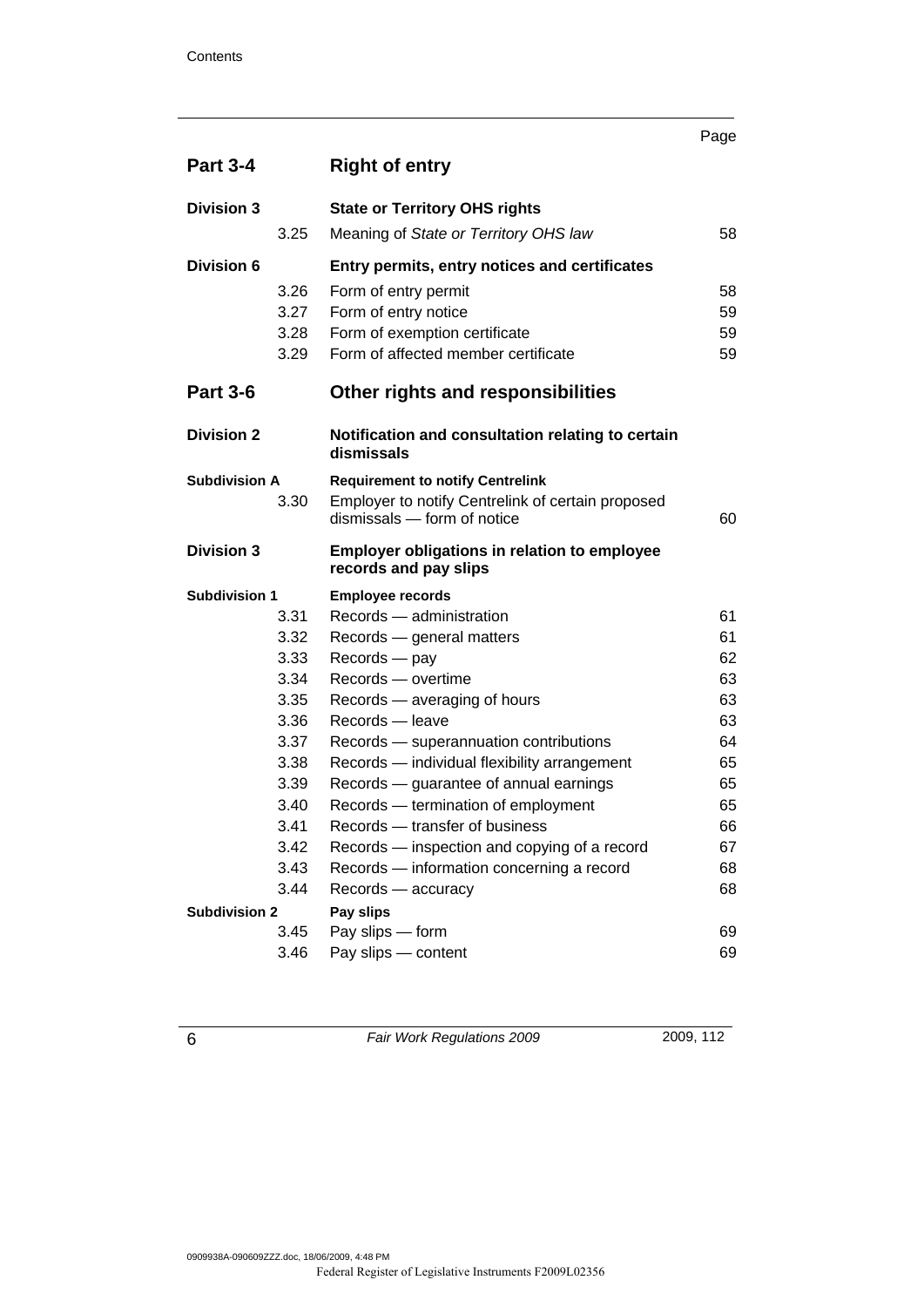|                   |      |                                                                                            | Page |
|-------------------|------|--------------------------------------------------------------------------------------------|------|
| <b>Chapter 4</b>  |      | <b>Compliance and enforcement</b>                                                          |      |
| <b>Part 4-1</b>   |      | <b>Civil remedies</b>                                                                      |      |
| <b>Division 3</b> |      | <b>Small claims procedure</b>                                                              |      |
|                   | 4.01 | Plaintiffs may choose small claims procedure                                               | 71   |
| <b>Division 4</b> |      | General provisions relating to civil remedies<br>and infringement notices                  |      |
|                   | 4.02 | General                                                                                    | 72   |
|                   | 4.03 | Definitions for Division 4                                                                 | 72   |
|                   | 4.04 | When an infringement notice can be given                                                   | 73   |
|                   | 4.05 | Content of infringement notice                                                             | 73   |
|                   | 4.06 | Time for payment of penalty                                                                | 74   |
|                   | 4.07 | Extension of time to pay penalty                                                           | 75   |
|                   | 4.08 | Withdrawal of infringement notice                                                          | 75   |
|                   | 4.09 | Effect of payment of penalty                                                               | 76   |
|                   | 4.10 | Refund of penalty                                                                          | 76   |
| Division 5        |      | <b>Unclaimed money</b>                                                                     |      |
|                   | 4.11 | Unclaimed money                                                                            | 76   |
| <b>Chapter 5</b>  |      | <b>Administration</b>                                                                      |      |
| <b>Part 5-1</b>   |      | <b>Fair Work Australia</b>                                                                 |      |
| Division 5        |      | <b>FWA members</b>                                                                         |      |
|                   | 5.01 | Delegation by the President of functions and<br>powers of FWA                              | 77   |
|                   | 5.02 | Dual federal and Territory appointments of Deputy<br>Presidents or Commissioners           | 77   |
|                   | 5.03 | Oath and affirmation of office                                                             | 77   |
| <b>Division 7</b> |      | Seals and additional powers of the President<br>and the General Manager                    |      |
|                   | 5.04 | President must provide certain information etc. to<br>the Minister and Fair Work Ombudsman | 78   |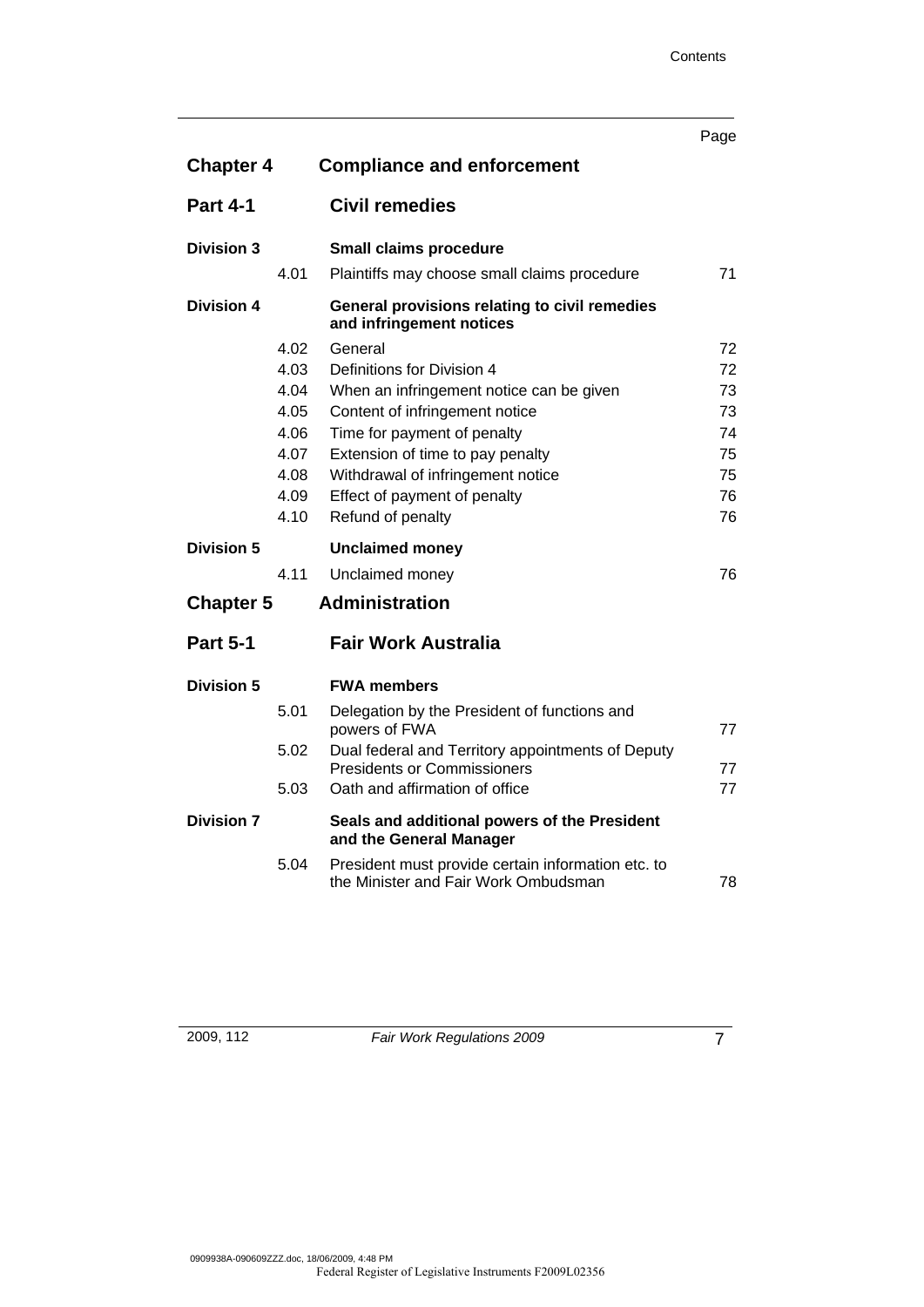|                              |                                                                                                                                            | Page |
|------------------------------|--------------------------------------------------------------------------------------------------------------------------------------------|------|
| <b>Part 5-2</b>              | <b>Office of the Fair Work Ombudsman</b>                                                                                                   |      |
| <b>Division 3</b>            | Office of the Fair Work Ombudsman                                                                                                          |      |
| 5.05<br>5.06                 | Powers and functions of inspectors - notification<br>of failure to observe requirements<br>Powers of inspectors while on premises - taking | 81   |
|                              | samples of goods and substances                                                                                                            | 81   |
| <b>Chapter 6</b>             | <b>Miscellaneous</b>                                                                                                                       |      |
| <b>Part 6-2</b>              | <b>Dealing with disputes</b>                                                                                                               |      |
| <b>Division 2</b>            | <b>Dealing with disputes</b>                                                                                                               |      |
| <b>Subdivision A</b><br>6.01 | Model term about dealing with disputes<br>Model term about dealing with disputes                                                           | 82   |
| <b>Part 6-3</b>              | <b>Extension of National Employment</b><br><b>Standards entitlements</b>                                                                   |      |
| <b>Division 2</b>            | <b>Extension of entitlement to unpaid parental</b><br>leave and related entitlements                                                       |      |
| 6.02                         | Modification of meaning of base rate of pay for<br>pieceworkers (non-national system employees)                                            | 83   |
| 6.03                         | Meaning of pieceworker                                                                                                                     | 84   |
| <b>Part 6-4</b>              | <b>Additional provisions relating to</b><br>termination of employment                                                                      |      |
| <b>Division 2</b>            | <b>Termination of employment</b>                                                                                                           |      |
| 6.04                         | Temporary absence - illness or injury                                                                                                      | 85   |
| 6.05                         | Application fees                                                                                                                           | 86   |
| 6.06                         | Schedule of costs                                                                                                                          | 88   |
| <b>Division 3</b>            | Notification and consultation requirements<br>relating to certain terminations of employment                                               |      |
| Subdivision B                | <b>Requirement to notify Centrelink</b>                                                                                                    | 89   |
| 6.07                         | Employer to notify Centrelink of certain proposed<br>terminations - form of notice                                                         | 89   |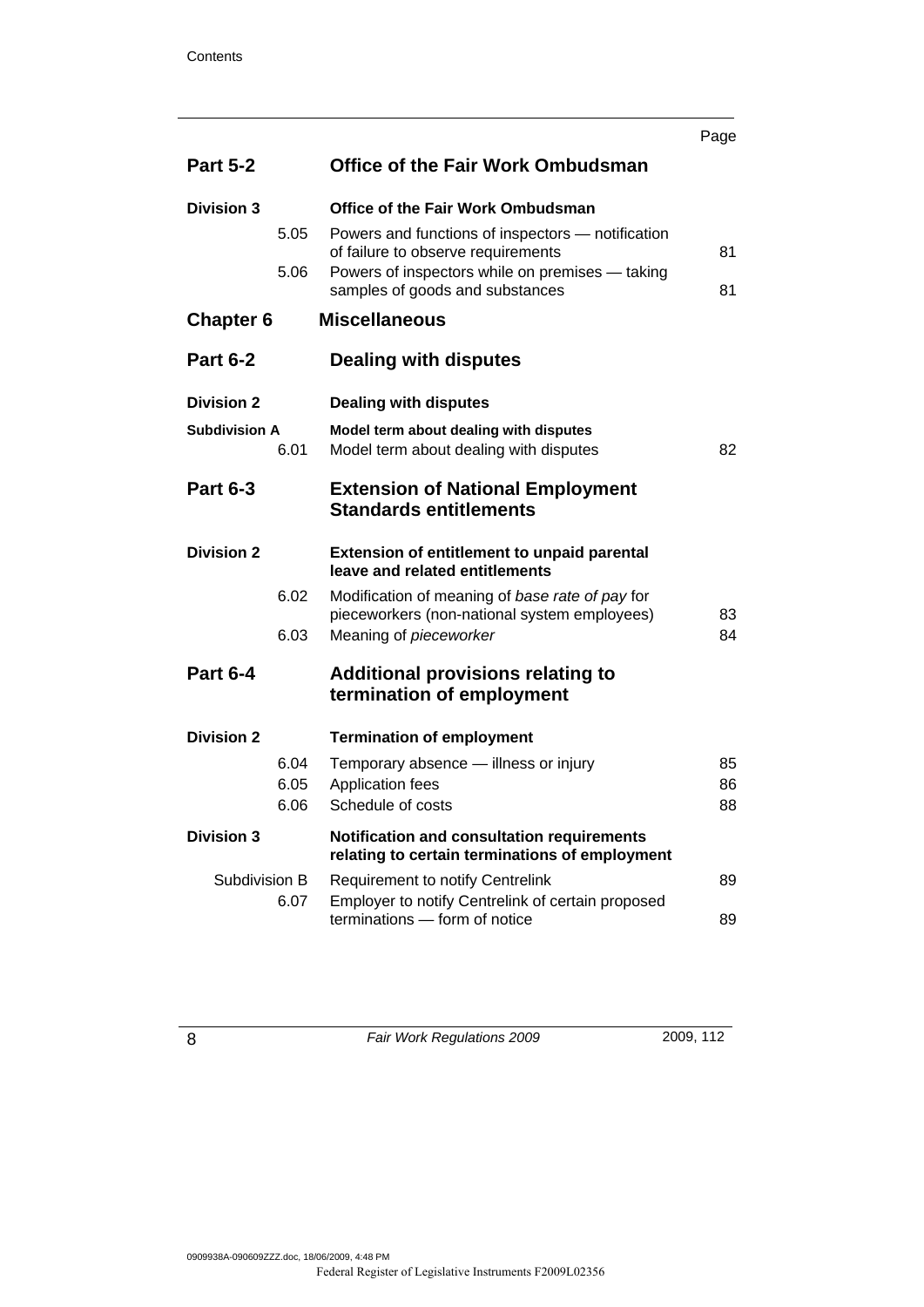|                              |                                                                                                                                 | Page |
|------------------------------|---------------------------------------------------------------------------------------------------------------------------------|------|
| <b>Part 6-5</b>              | <b>Miscellaneous</b>                                                                                                            |      |
| <b>Division 2</b>            | <b>Miscellaneous</b>                                                                                                            |      |
| <b>Subdivision 1</b><br>6.08 | <b>Employment matters</b><br>Public sector employer to act through employing<br>authority — meaning of public sector employment | 90   |
| 6.09                         | Public sector employer to act through employing<br>authority - meaning of employing authority                                   | 91   |
| 6.10                         | No action for defamation in certain cases                                                                                       | 91   |
| <b>Schedule 2.1</b>          | Notice of employee representational rights                                                                                      | 92   |
| Schedule 2.2                 | <b>Model flexibility term</b>                                                                                                   | 94   |
| Schedule 2.3                 | <b>Model consultation term</b>                                                                                                  | 96   |
| Schedule 3.1                 | <b>Schedule of costs</b>                                                                                                        | 98   |
| Part 1                       | Instructions                                                                                                                    | 98   |
| Part 2                       | Documents                                                                                                                       | 99   |
| Part 3                       | Drawing                                                                                                                         | 99   |
| Part 4                       | Writing or typing legal letters                                                                                                 | 100  |
| Part 5                       | Copies                                                                                                                          | 100  |
| Part 6                       | Perusal and scanning                                                                                                            | 100  |
| Part 7                       | Examination                                                                                                                     | 101  |
| Part 8                       | Letters                                                                                                                         | 101  |
| Part 9                       | Service                                                                                                                         | 102  |
| Part 10                      | Preparation of appeal books                                                                                                     | 103  |
| Part 11                      | Attendances                                                                                                                     | 103  |
| Part 12                      | General care and conduct                                                                                                        | 105  |
| Part 13                      | Fees for Counsel for solicitor appearing as<br>Counsel                                                                          | 106  |
| Part 14                      | Witnesses' expenses                                                                                                             | 106  |
| Part 15                      | <b>Disbursements</b>                                                                                                            | 107  |
| Schedule 3.2                 | <b>Ballot papers</b>                                                                                                            | 108  |
| Form 1                       | Ballot paper under Part 3 of Chapter 3                                                                                          | 108  |
| Schedule 3.3                 | Forms relating to entry to premises                                                                                             | 110  |
| Form 1                       | Entry permit to enter premises                                                                                                  | 110  |
| Form 2                       | Entry notice                                                                                                                    | 111  |
| Form 3                       | <b>Exemption certificates</b>                                                                                                   | 113  |
| Form 4                       | Affected member certificate                                                                                                     | 114  |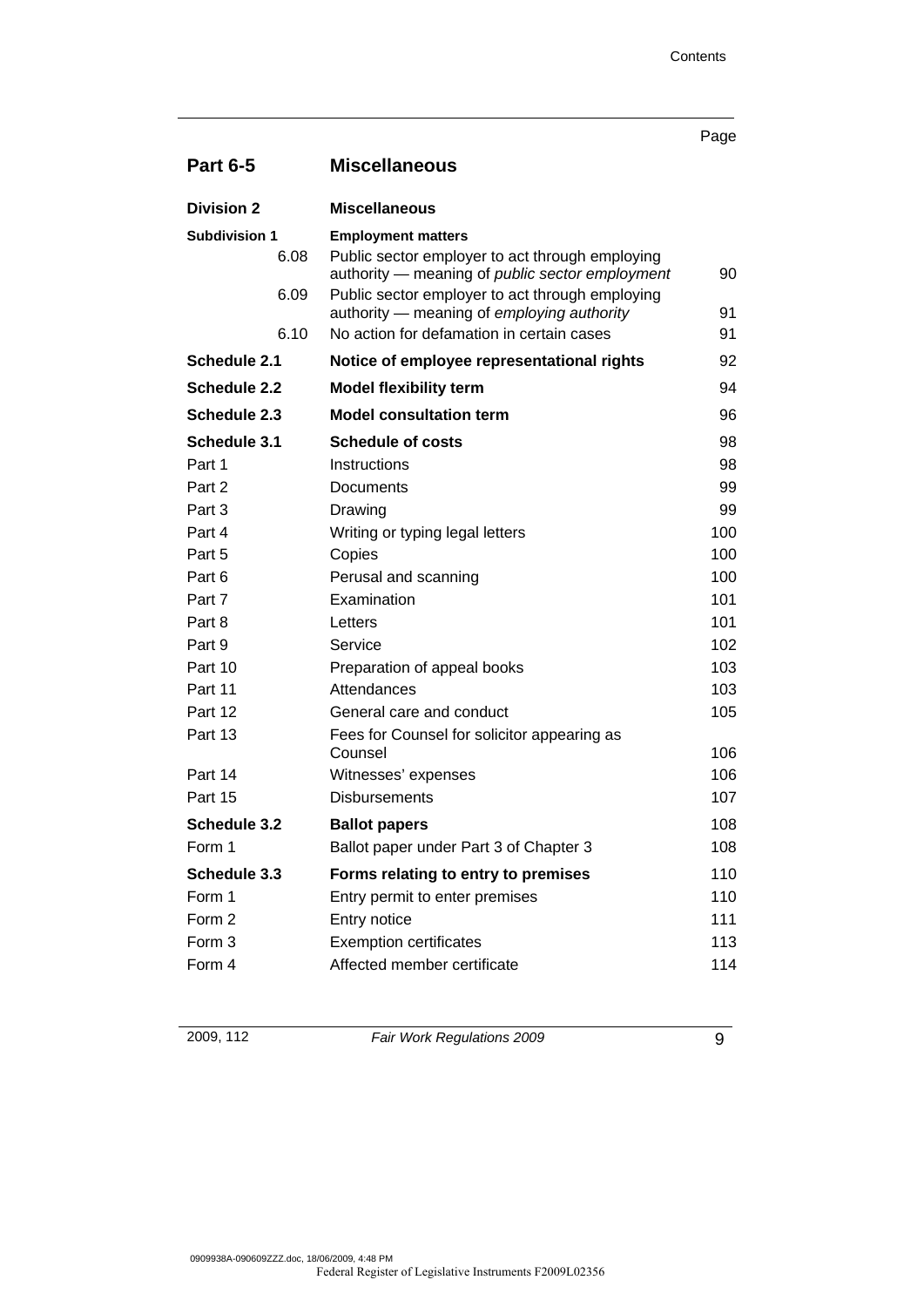|              |                                                                                                      | Page |
|--------------|------------------------------------------------------------------------------------------------------|------|
| Schedule 3.4 | <b>Forms for certain dismissals</b>                                                                  | 115  |
| Form 1       | Notice to Centrelink of proposed dismissals                                                          | 115  |
| Schedule 4.1 | Form of claim for unclaimed money                                                                    | 116  |
| Schedule 5.1 | Oath and affirmation of office                                                                       | 118  |
| Schedule 5.2 | Information and copies of documents to be<br>provided to the Minister and the Fair Work<br>Ombudsman | 119  |
| Part 1       | Information and copies of documents to be<br>provided to the Minister                                | 119  |
| Part 2       | Information and copies of documents to be<br>provided to the Fair Work Ombudsman                     | 131  |
| Schedule 6.1 | Model term for dealing with disputes for<br>enterprise agreements                                    | 135  |
| Schedule 6.2 | <b>Forms for certain terminations</b>                                                                | 137  |
| Form 1       | Notice to Centrelink of proposed terminations                                                        | 137  |
| Schedule 6.3 | Public sector employment - employing<br>authorities                                                  | 138  |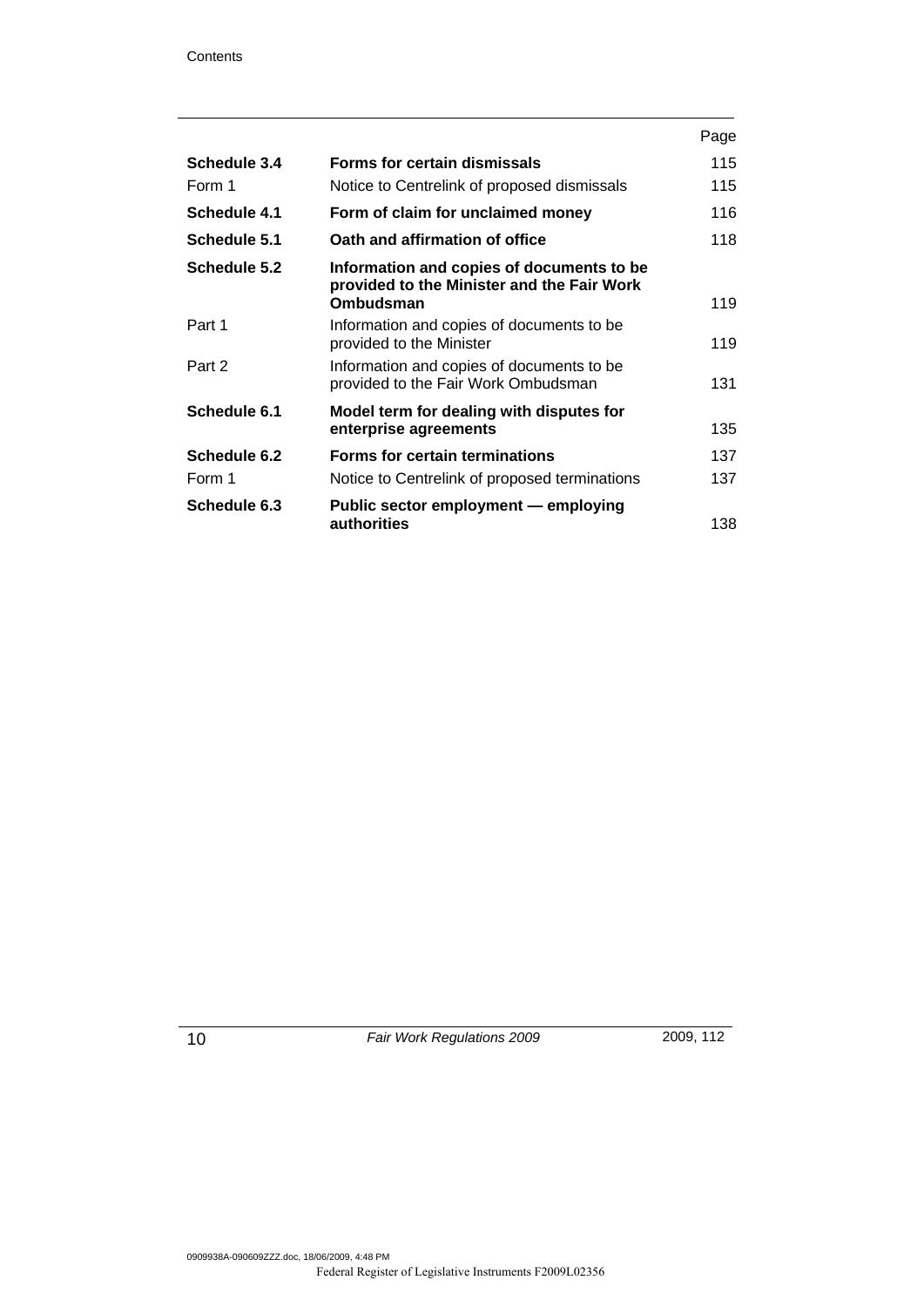Introduction Chapter 1 Introduction Part 1-1 Preliminary Division 1

#### **Regulation 1.02**

# **Chapter 1 Introduction**

# Part 1-1 **Introduction**

# **Division 1 Preliminary**

### **1.01 Name of Regulations**

These Regulations are the *Fair Work Regulations 2009*.

### **1.02 Commencement**

These Regulations commence as follows:

- (a) on 1 July 2009 these Regulations, other than Parts 2-2 and 6-3;
- (b) on 1 January 2010 Parts 2-2 and 6-3.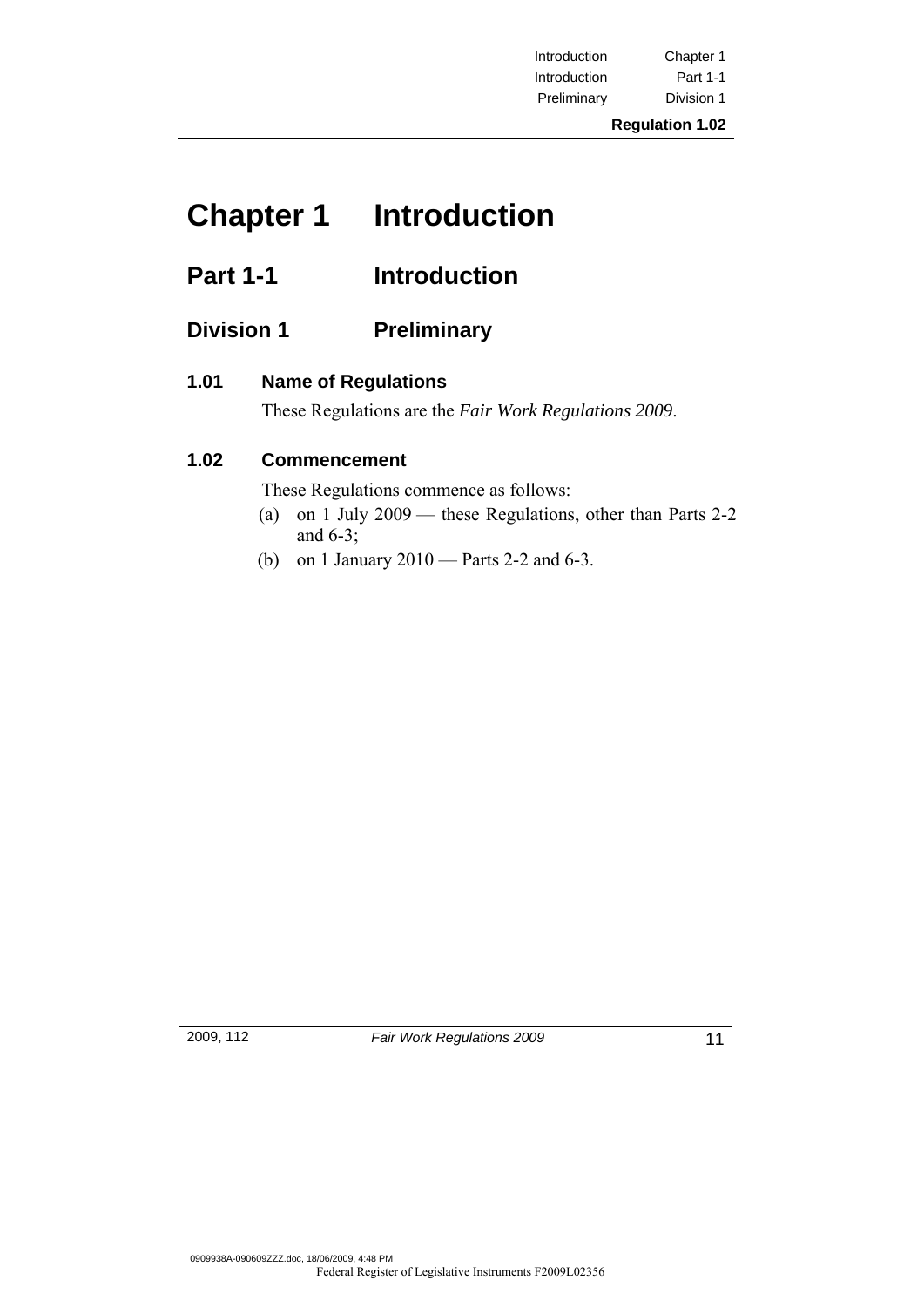| Chapter 1       | Introduction |
|-----------------|--------------|
| <b>Part 1-2</b> | Definitions  |
| Division 1      | Introduction |

# **Part 1-2 Definitions**

# **Division 1** Introduction

## **1.03 Definitions**

 In these Regulations: *Act* means the *Fair Work Act 2009*. *quarter* means a period of 3 months beginning on 1 January, 1 April, 1 July or 1 October in a year.

# **Division 2 The Dictionary**

#### **1.04 Meaning of** *designated outworker term*

 For paragraph (f) of the definition of *designated outworker term* in section 12 of the Act, each of the following terms is prescribed:

- (a) a term that deals with the filing of records about work to which outworker terms of a modern award apply;
- (b) a term that deals with the provision of materials;
- (c) a term that is incidental to a designated outworker term, including a term dealing with the observance of the award.

### **1.05 Meaning of** *eligible State or Territory court*

 For paragraph (d) of the definition of *eligible State or Territory court* in section 12 of the Act, each of the courts mentioned in the following table is prescribed.

| Item Court                            |
|---------------------------------------|
| 1 Industrial Court of New South Wales |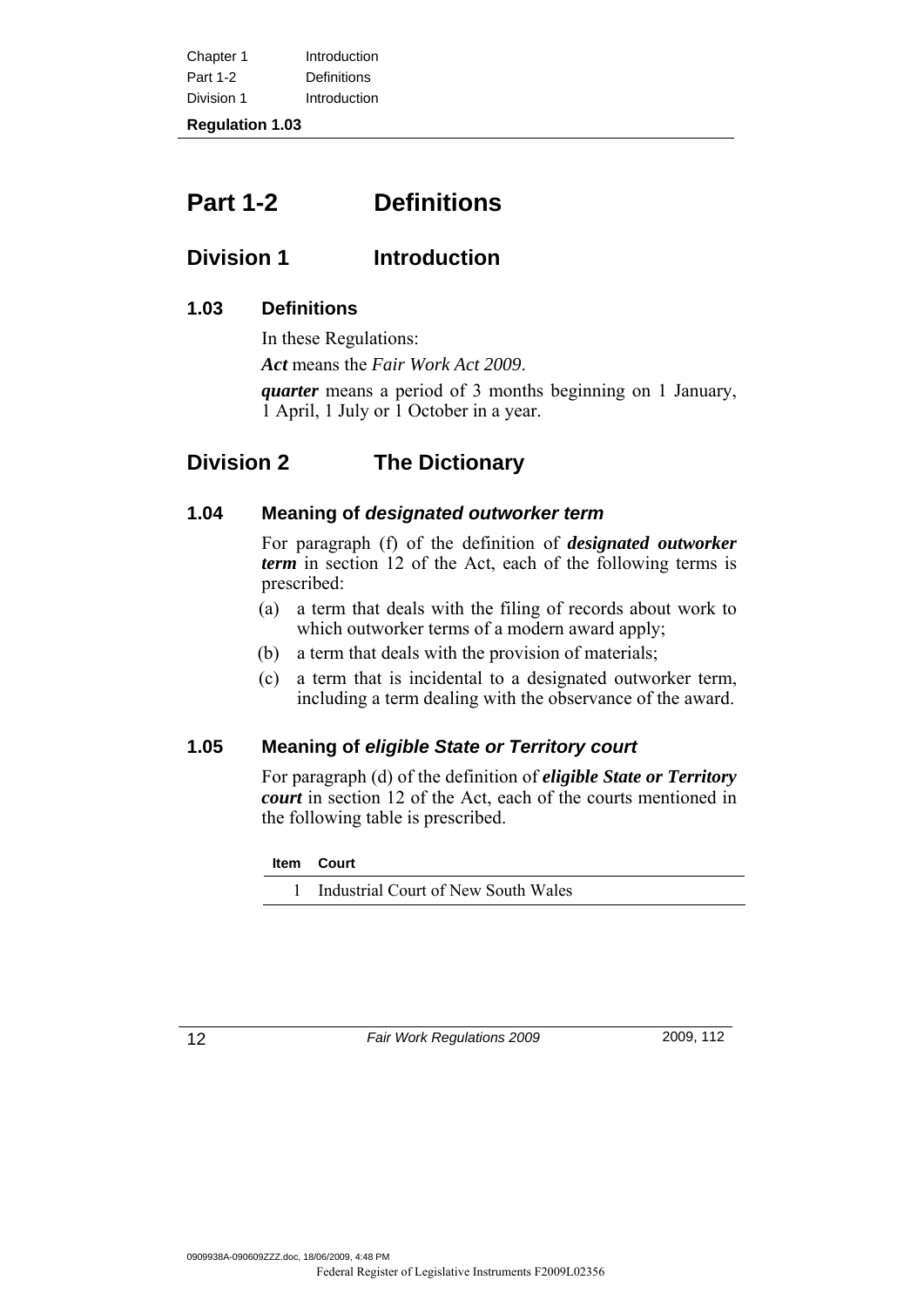### **1.06 Meaning of** *prescribed State industrial authority*

 For the definition of *prescribed State industrial authority* in section 12 of the Act, the following State tribunals are prescribed:

- (a) the Industrial Relations Commission of New South Wales;
- (b) the Queensland Industrial Relations Commission;
- (c) the Western Australian Industrial Relations Commission;
- (d) the Industrial Relations Commission of South Australia;
- (e) the Tasmanian Industrial Commission.

#### **1.07 Meaning of** *serious misconduct*

- (1) For the definition of *serious misconduct* in section 12 of the Act, serious misconduct has its ordinary meaning.
- (2) For subregulation (1), conduct that is serious misconduct includes both of the following:
	- (a) wilful or deliberate behaviour by an employee that is inconsistent with the continuation of the contract of employment;
	- (b) conduct that causes serious and imminent risk to:
		- (i) the health or safety of a person; or
		- (ii) the reputation, viability or profitability of the employer's business.
- (3) For subregulation (1), conduct that is serious misconduct includes each of the following:
	- (a) the employee, in the course of the employee's employment, engaging in:
		- (i) theft; or
		- (ii) fraud or
		- (iii) assault;
	- (b) the employee being intoxicated at work;
	- (c) the employee refusing to carry out a lawful and reasonable instruction that is consistent with the employee's contract of employment.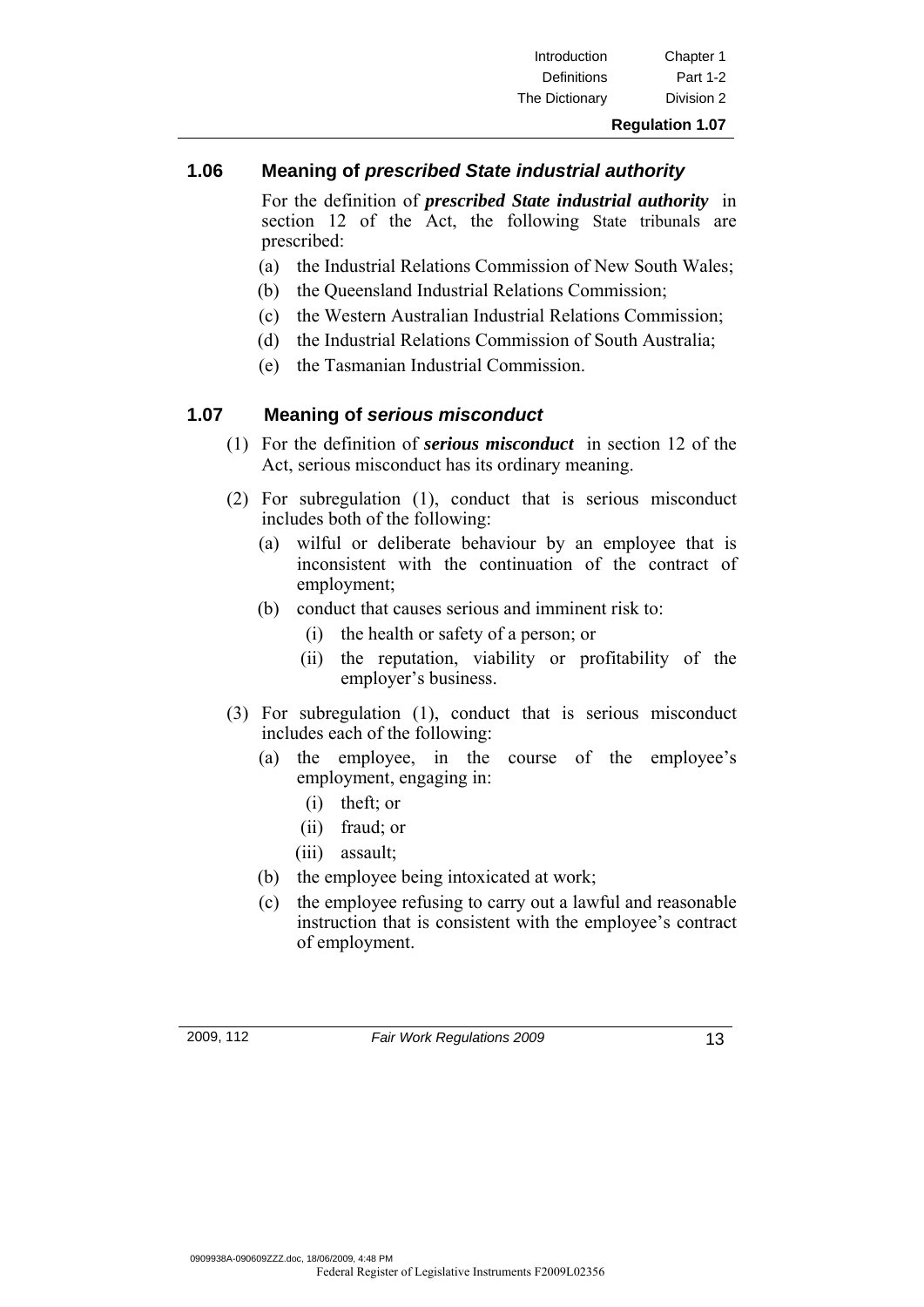| Chapter 1  | Introduction      |
|------------|-------------------|
| Part 1-2   | Definitions       |
| Division 4 | Other definitions |

- (4) Subregulation (3) does not apply if the employee is able to show that, in the circumstances, the conduct engaged in by the employee was not conduct that made employment in the period of notice unreasonable.
- (5) For paragraph (3) (b), an employee is taken to be intoxicated if the employee's faculties are, by reason of the employee being under the influence of intoxicating liquor or a drug (except a drug administered by, or taken in accordance with the directions of, a person lawfully authorised to administer the drug), so impaired that the employee is unfit to be entrusted with the employee's duties or with any duty that the employee may be called upon to perform.

#### **1.08 Meaning of** *TCF award*

 For the definition of *TCF award* in section 12 of the Act, each award mentioned in the following table is prescribed.

#### **Item Award**

- 1 Textile Industry Award 2000
- 2 Textile, Clothing, Footwear and Associated Industries Award 2010

## **Division 4 Other definitions**

#### **1.09 Meaning of** *base rate of pay* **— pieceworkers (national system employee)**

 (1) For paragraph 16 (2) (c) of the Act, this regulation provides for the determination of the base rate of pay for the purposes of the National Employment Standards for a national system employee who is an award/agreement free employee and a pieceworker.

*Note* The Act defines *award/ agreement free employee* in section 12 and *pieceworker* in section 21.

 (2) The base rate of pay, expressed as an hourly rate of pay, is worked out using the formula: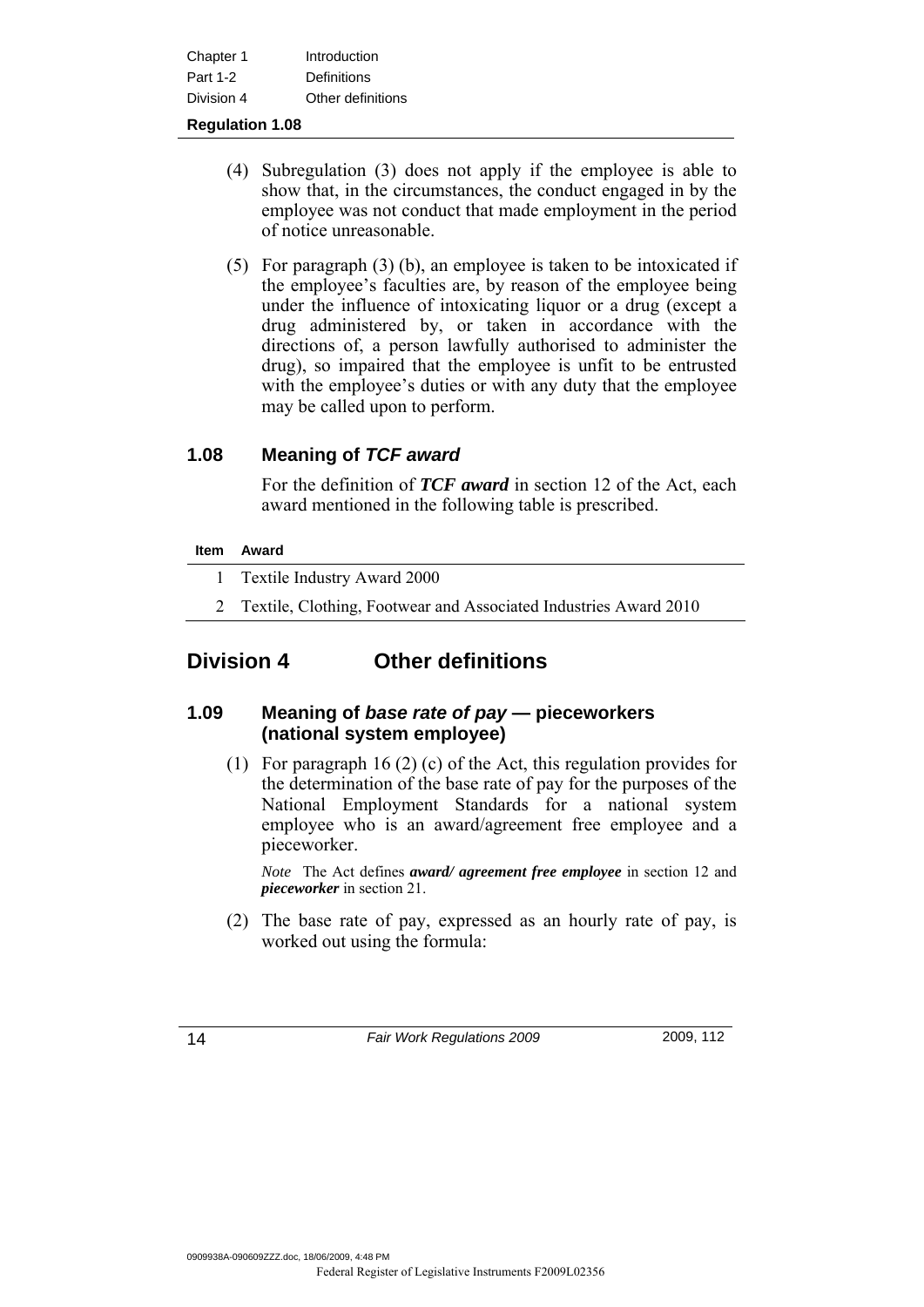| Introduction       | Chapter 1  |
|--------------------|------------|
| <b>Definitions</b> | Part 1-2   |
| Other definitions  | Division 4 |

#### TA  $\overline{\text{TH}}$

where:

*TA* is the total amount earned by the employee during the relevant period.

*TH* is the total hours worked by the employee during the relevant period.

the *relevant period* is:

- (a) for an employee who was continuously employed by the employer for a period of 12 months or more immediately before the base rate of pay is to be worked out — the 12 months before the rate is to be worked out; or
- (b) for an employee who was continuously employed by the employer for a period of less than 12 months immediately before the base rate of pay is to be worked out — that period.

### **1.10 Meaning of** *base rate of pay* **— pieceworkers (enterprise agreement)**

 (1) For subsection 16 (3) of the Act, this regulation provides for the determination of the base rate of pay for the purpose of section 206 of the Act for a pieceworker who is covered by a modern award.

*Note* Section 206 of the Act deals with an employee's base rate of pay under an enterprise agreement

 (2) The base rate of pay is the rate in the modern award identified as the base rate of pay for the purposes of the National Employment Standards.

#### **1.11 Meaning of ordinary hours of work for award/agreement free employees**

- (1) For subsection 20 (4) of the Act, this regulation provides for the determination of hours that are taken to be the usual weekly hours of work of an award/agreement free employee who:
	- (a) is not a full-time employee; and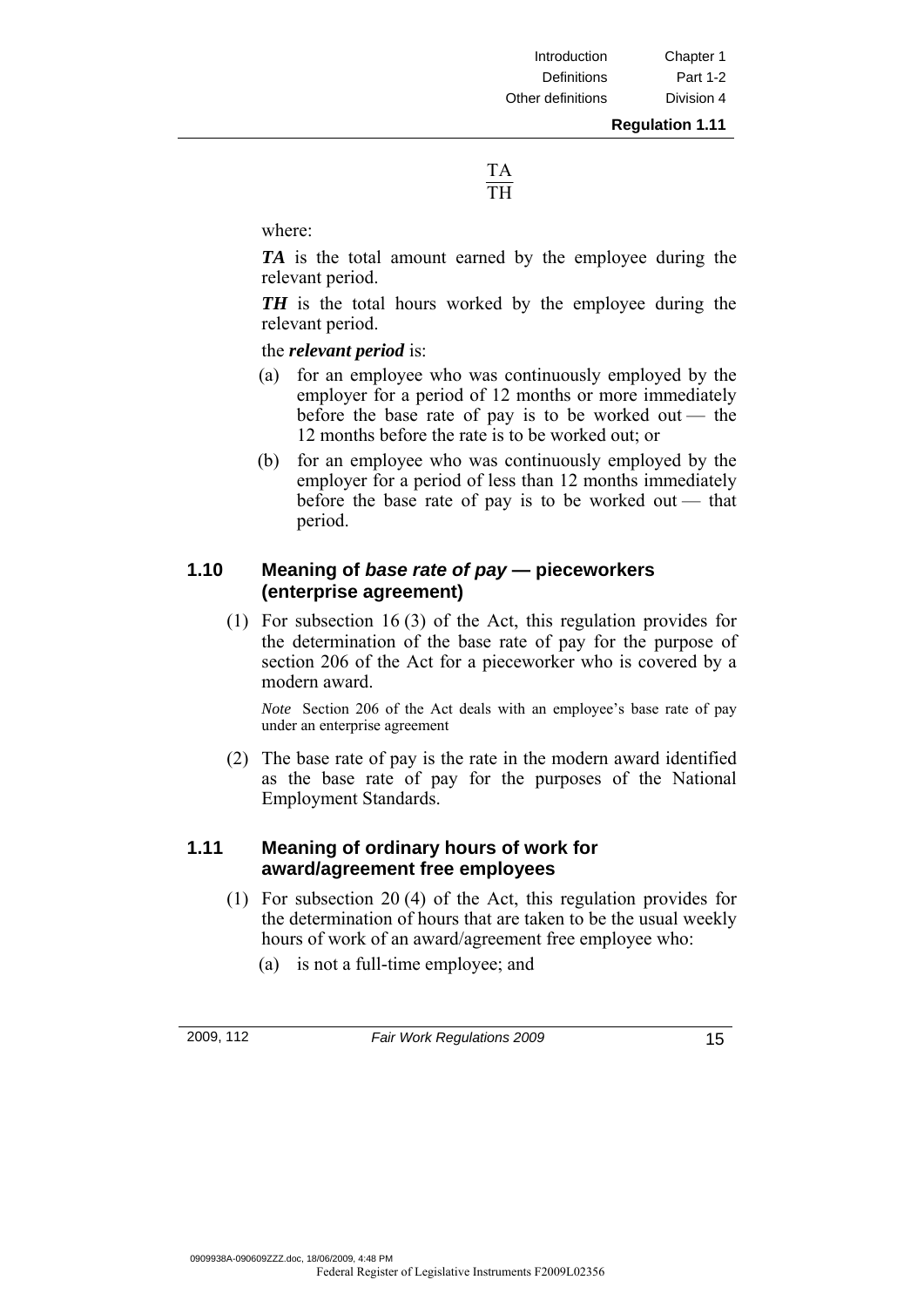| Chapter 1  | Introduction      |
|------------|-------------------|
| Part 1-2   | Definitions       |
| Division 4 | Other definitions |

(b) does not have usual weekly hours of work.

*Note* Under section 20 of the Act, the usual weekly hours of work of an award/agreement free employee are relevant to establishing the employee's ordinary hours of work.

- (2) To work out the usual weekly hours of work for an employee who has been employed by the employer for at least 4 weeks:
	- (a) identify the total number of hours that the employee has worked during the previous 4 completed weeks; and
	- (b) divide the result by 4.
- (3) To work out the usual weekly hours of work for an employee who has been employed by the employer for less than 4 weeks:
	- (a) identify the total number of hours that the employee has worked during the period; and
	- (b) divide the result by the number of completed weeks for which the employee has been employed by the employer.

#### **1.12 Meaning of** *pieceworker*

 (1) For paragraph 21 (1) (c) of the Act, this regulation prescribes a class of award/agreement free employees as pieceworkers.

*Note* Under paragraph 21(1)(c) of the Act, a pieceworker is an award/agreement free employee who is in a class of employees prescribed by the regulations as pieceworkers.

- (2) The class is award/agreement free employees who:
	- (a) are paid a rate set by reference to a quantifiable output or task; and
	- (b) are not paid a rate set by reference to a period of time worked.

*Examples of rates set by reference to a quantifiable output or task* 

1 A rate of pay calculated by reference to the number of articles produced.

2 A rate of pay calculated by reference to the number of kilometres travelled.

- 3 A rate of pay calculated by reference to the number of articles delivered.
- 4 A rate of pay calculated by reference to the number of articles sold.
- 5 A rate of pay calculated by reference to the number of tasks performed.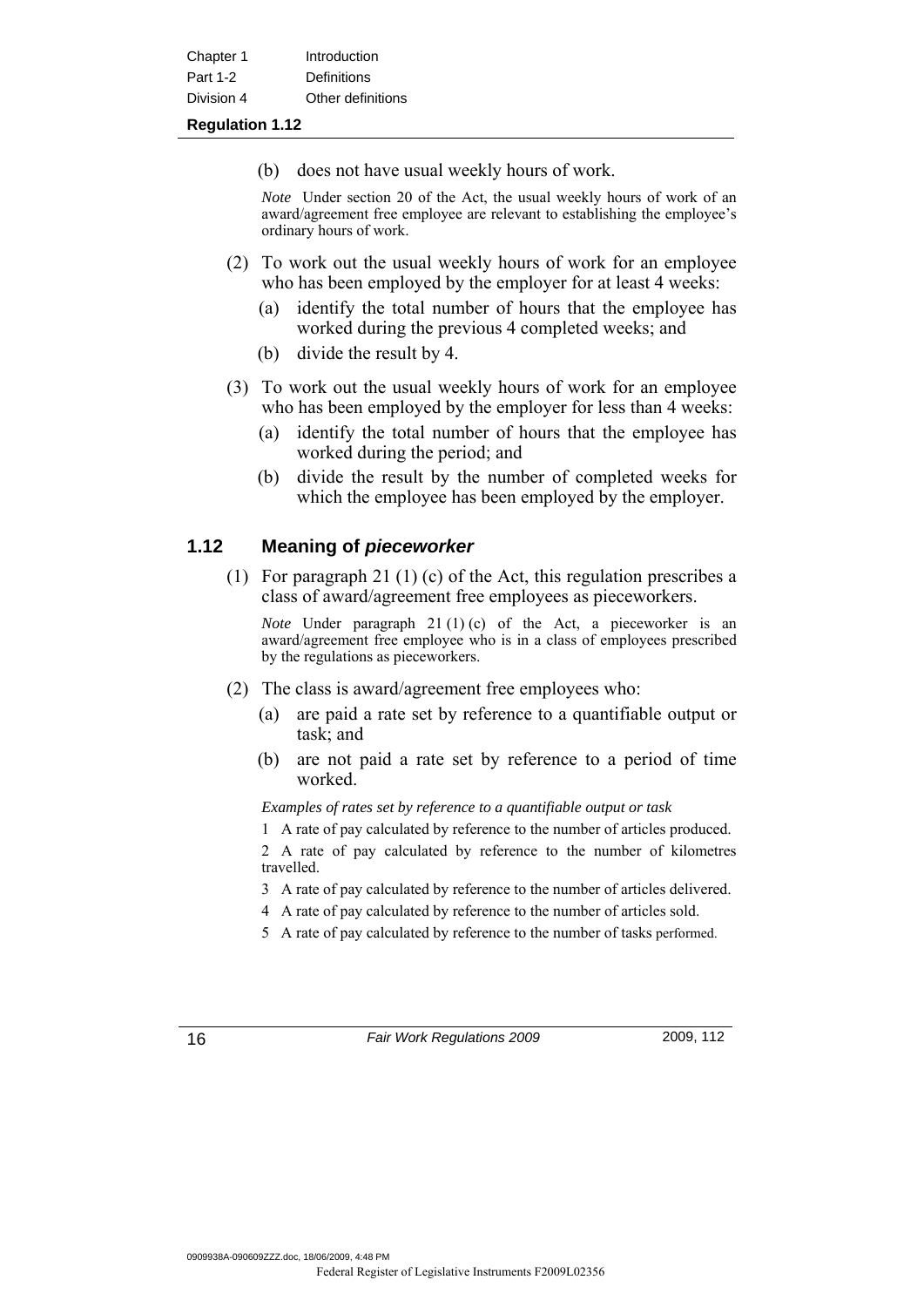Introduction Chapter 1 Application of the Act Part 1-3 Interaction with State and Territory laws Division 2

# **Part 1-3 Application of the Act**

## **Division 2 Interaction with State and Territory laws**

#### **1.13 State and Territory laws that are not excluded by section 26 of the Act — prescribed laws**

 For paragraph 27 (1) (b) of the Act, each of the following laws of a State or Territory is a law to which section 26 of the Act does not apply:

- (a) a law dealing with the suspension, cancellation or termination of a training contract that is entered into as part of a training arrangement;
- (b) a law dealing with a period of probation of an employee that:
	- (i) is part of a training arrangement; but
	- (ii) is not a period of probationary employment;
- (c) a law that provides protection for an employee who discloses information or makes a complaint under a law that deals with any of the following:
	- (i) whistleblowers;
	- (ii) environmental protection;
	- (iii) health services;
	- (iv) transport safety or operations;
	- (v) the supply of essential services.

*Note* Under subsection 27(1) of the Act, section 26 of the Act does not apply to a law of a State or Territory so far as the law is prescribed by the regulations as a law to which section 26 does not apply.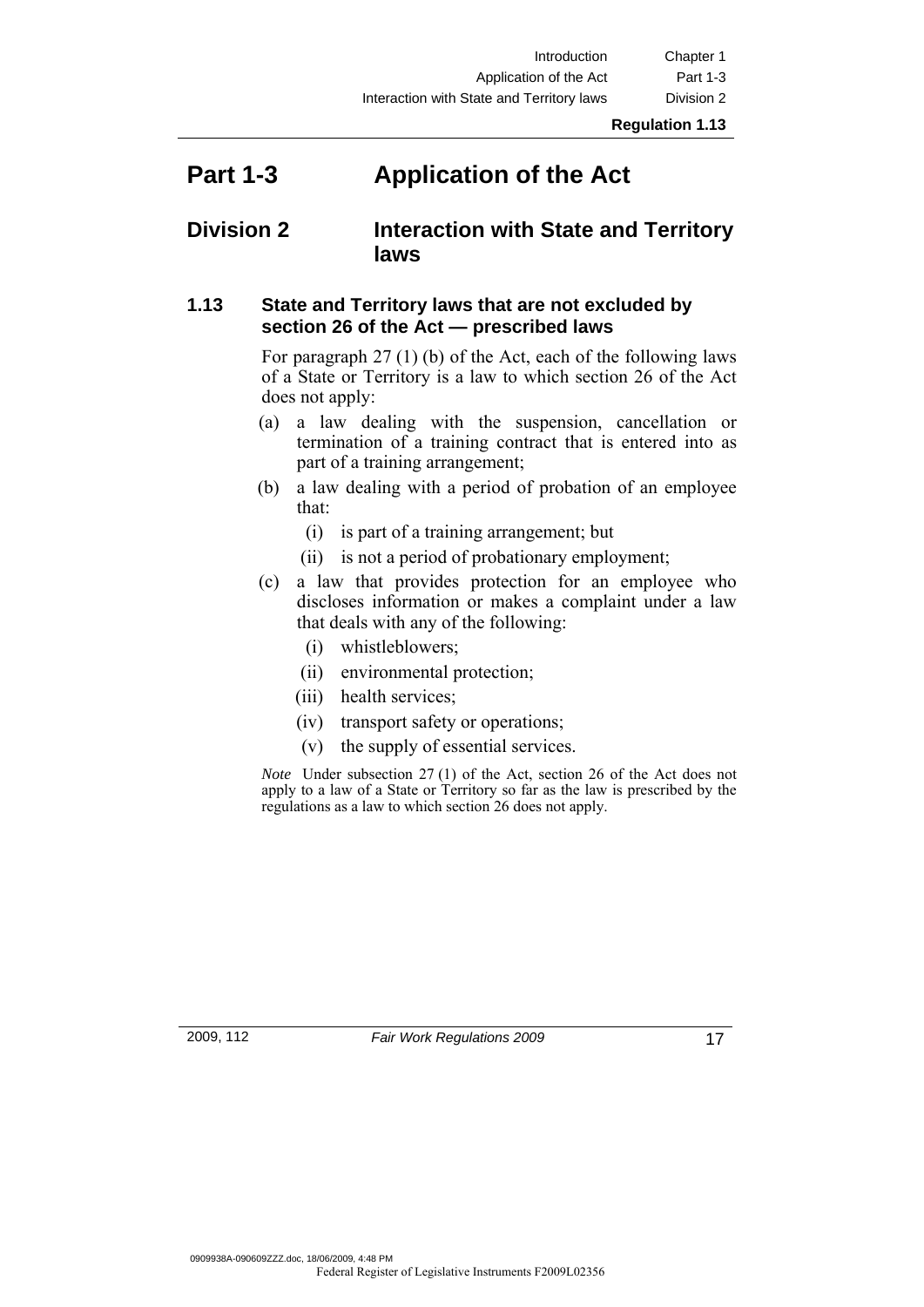| Chapter 1  | Introduction                              |
|------------|-------------------------------------------|
| Part 1-3   | Application of the Act                    |
| Division 2 | Interaction with State and Territory laws |

#### **1.14 Act excludes prescribed State and Territory laws**

 For subsection 28 (1) of the Act, each of the following laws of a State or Territory is prescribed:

- (a) a law relating to child labour, to the extent to which it deals with terms and conditions of employment that:
	- (i) are provided for by the National Employment Standards; or
	- (ii) may be included in a modern award; or
	- (iii) may be included in an enterprise agreement under section 55 of the Act;

 but not to the extent to which it deals with the times at which, or the periods during which, a child may be employed;

- (b) a law relating to training arrangements, to the extent to which it deals with terms and conditions of employment that:
	- (i) are provided for by the National Employment Standards<sup>-</sup> or
	- (ii) may be included in a modern award; or
	- (iii) may be included in an enterprise agreement under section 55 of the Act;
- (c) the *Contracts Review Act 1980* of New South Wales, to the extent to which it relates to contracts of employment.

*Note* Under subsection 28 (1) of the Act, the Act is intended to apply to the exclusion of a law of a State or Territory that is prescribed by the regulations.

#### **1.15 Interaction of modern awards and enterprise agreements with State and Territory laws**

 For subsection 29 (3) of the Act, each of the following laws of a State or Territory is prescribed:

- (a) a law relating to child labour, to the extent to which it deals with terms and conditions of employment that:
	- (i) are provided for by the National Employment Standards; or
	- (ii) may be included in a modern award; or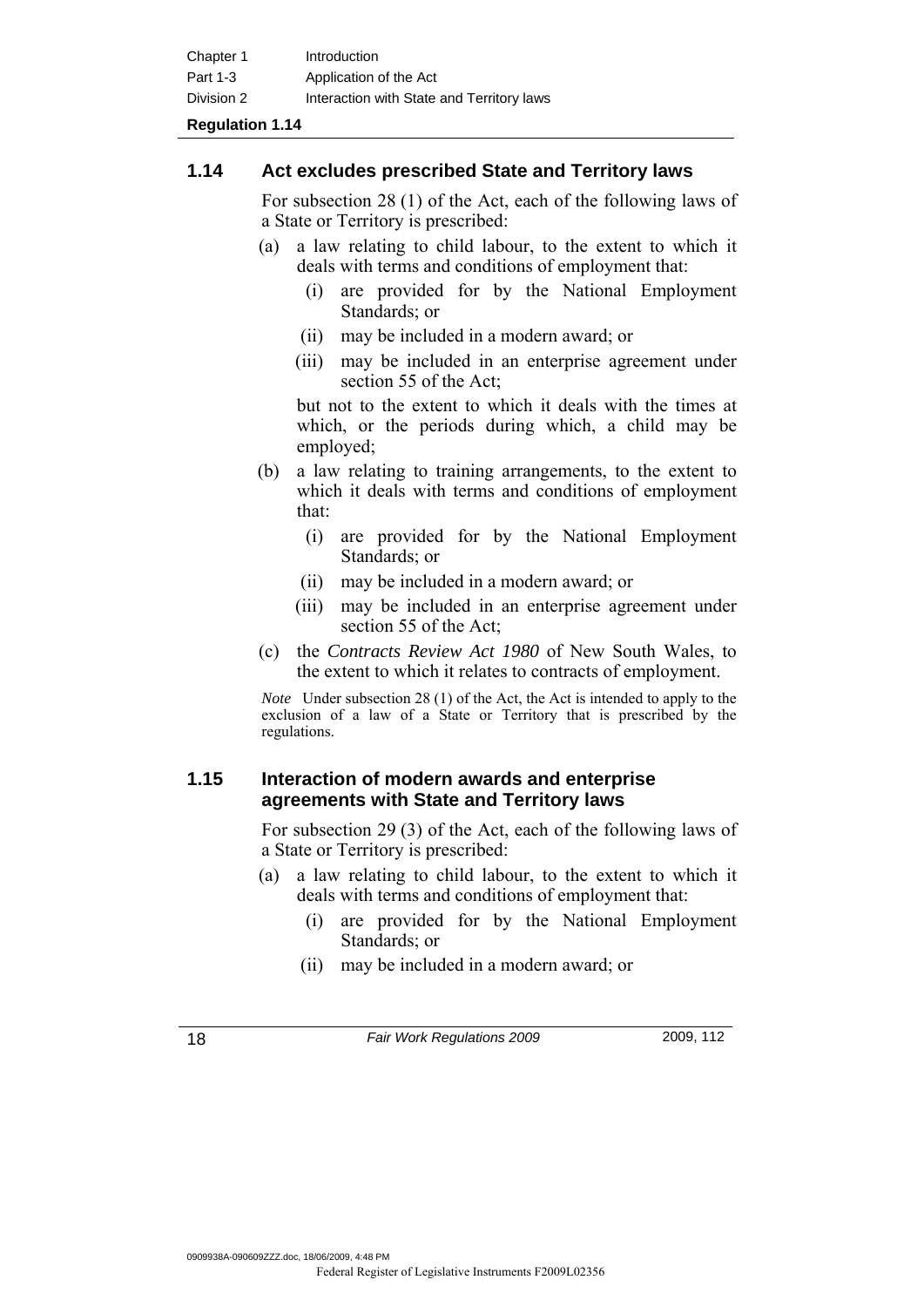(iii) may be included in an enterprise agreement under section 55 of the Act;

 but not to the extent to which it deals with the times at which, or the periods during which, a child may be employed;

- (b) a law relating to training arrangements, to the extent to which it deals with terms and conditions of employment that:
	- (i) are provided for by the National Employment Standards; or
	- (ii) may be included in a modern award; or
	- (iii) may be included in an enterprise agreement under section 55 of the Act;
- (c) the *Contracts Review Act 1980* of New South Wales, to the extent that it relates to contracts of employment.

*Note* Under subsection 29 (3) of the Act, a term of a modern award or enterprise agreement does not apply subject to a law of a State or Territory that is prescribed by the regulations as a law to which modern awards and enterprise agreements are not subject.

## **Division 4 Miscellaneous**

#### **1.16 Interaction between fair work instruments and public sector employment laws**

 For paragraph 40 (2) (b) of the Act, each of the following classes of instruments is prescribed:

- (a) Ordinances made under the *Seat of Government (Administration) Act 1910* that:
	- (i) deal with public sector employment; and
	- (ii) were, immediately before the repeal of the *Workplace Relations Act 1996*, inconsistent with that Act or any agreement, award order or determination made under that Act;
- (b) enactments, within the meaning of the *Australian Capital Territory (Self-Government) Act 1988*, that:
	- (i) deal with public sector employment; and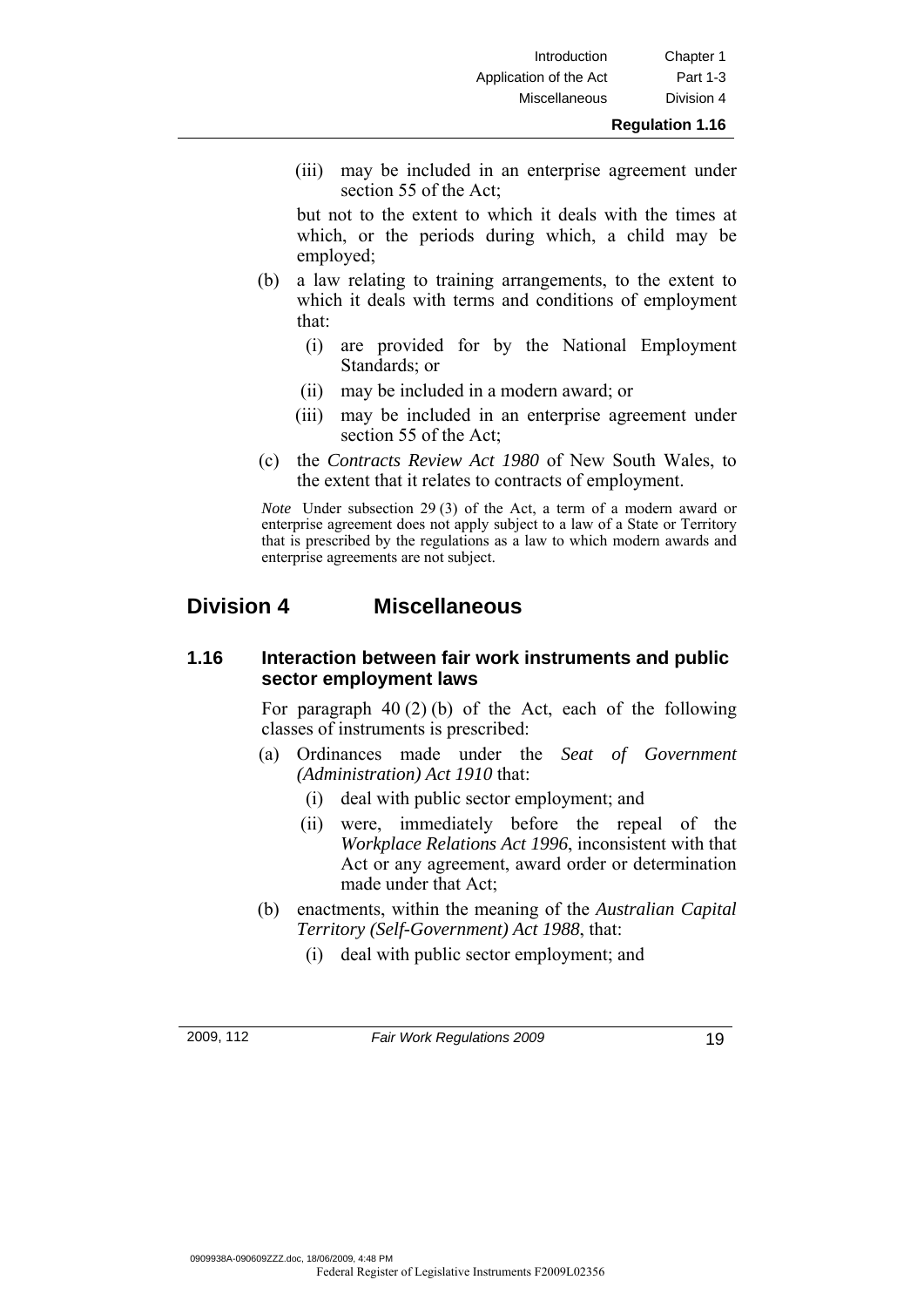| Chapter 1  | Introduction           |
|------------|------------------------|
| Part 1-3   | Application of the Act |
| Division 4 | Miscellaneous          |

- (ii) were, immediately before the repeal of the *Workplace Relations Act 1996*, inconsistent with that Act or any agreement, award order or determination made under that Act;
- (c) determinations mentioned in paragraph 6 (b) of the *Northern Territory (Self-Government) Act 1978* that were, immediately before the repeal of the *Workplace Relations Act 1996*, inconsistent with an award or workplace agreement (within the meaning of the Workplace Relations Act).

*Note* Under subsection 40 (2) of the Act, fair work instruments, or terms of fair work instruments, that deal with public sector employment prevail over the public sector employment laws as described in that subsection.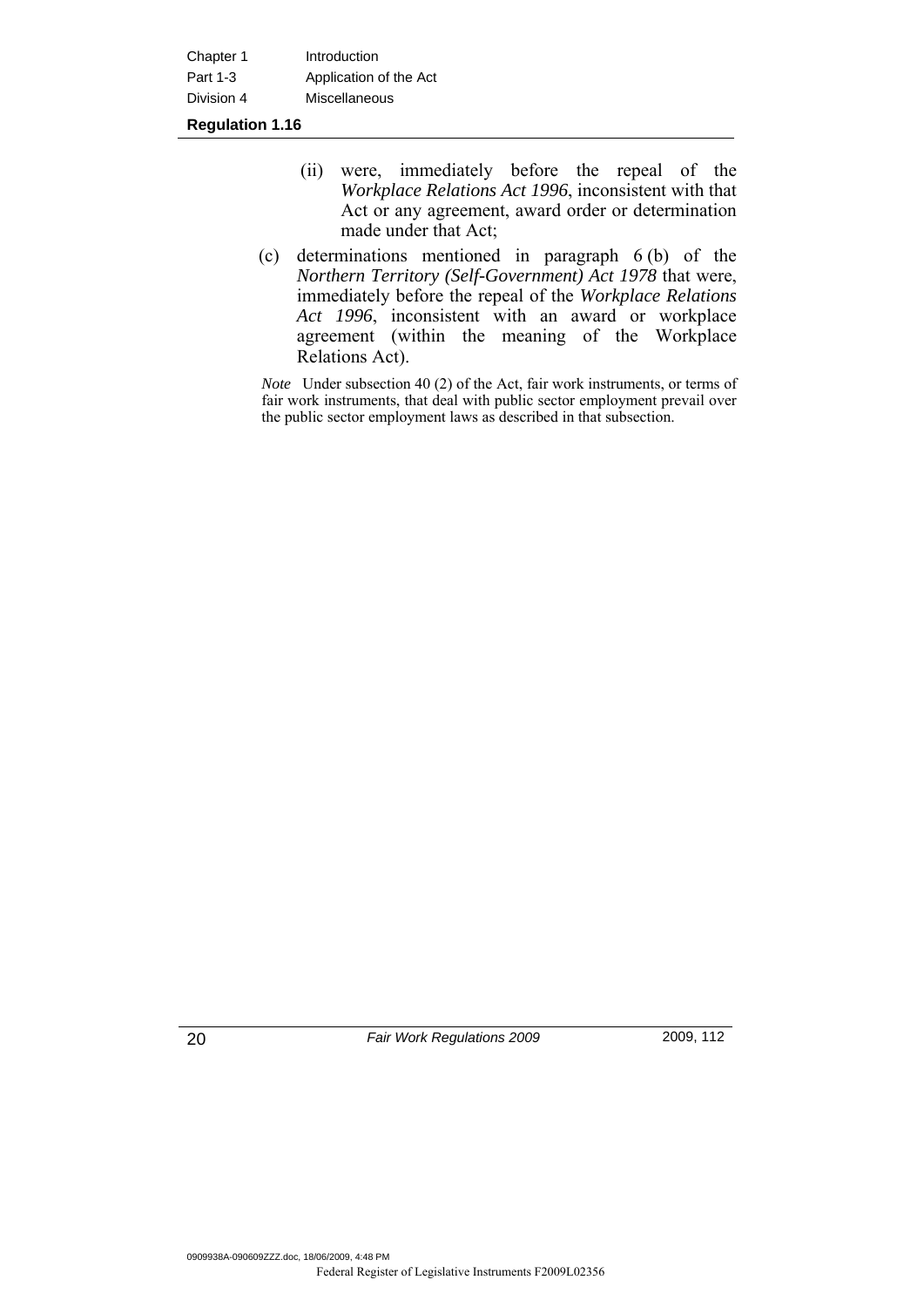# **Chapter 2 Terms and conditions of employment**

# **Part 2-2 The National Employment Standards**

## **Division 12 Fair Work Information Statements**

#### **2.01 Fair Work Ombudsman to prepare and publish Fair Work Information Statement — content**

 For subsection 124 (4) of the Act, a Fair Work Information Statement must contain an explanation of the effect on an employee's entitlements under the National Employment Standards if:

- (a) the transfer of a business occurs as described in section 311 of the Act; and
- (b) the employee becomes a transferring employee.

*Note* Section 311 of the Act identifies the participants in the transfer of the business as including a "transferring employee".

#### **2.02 Fair Work Ombudsman to prepare and publish Fair Work Information Statement — manner of giving Statement to employees**

- (1) For subsection 124 (4) of the Act, each of the following is a manner in which an employer may give the Fair Work Information Statement to an employee.
- (2) The employer may give the Statement to the employee personally.
- (3) The employer may send the Statement by pre-paid post to:
	- (a) the employee's residential address; or
	- (b) a postal address nominated by the employee.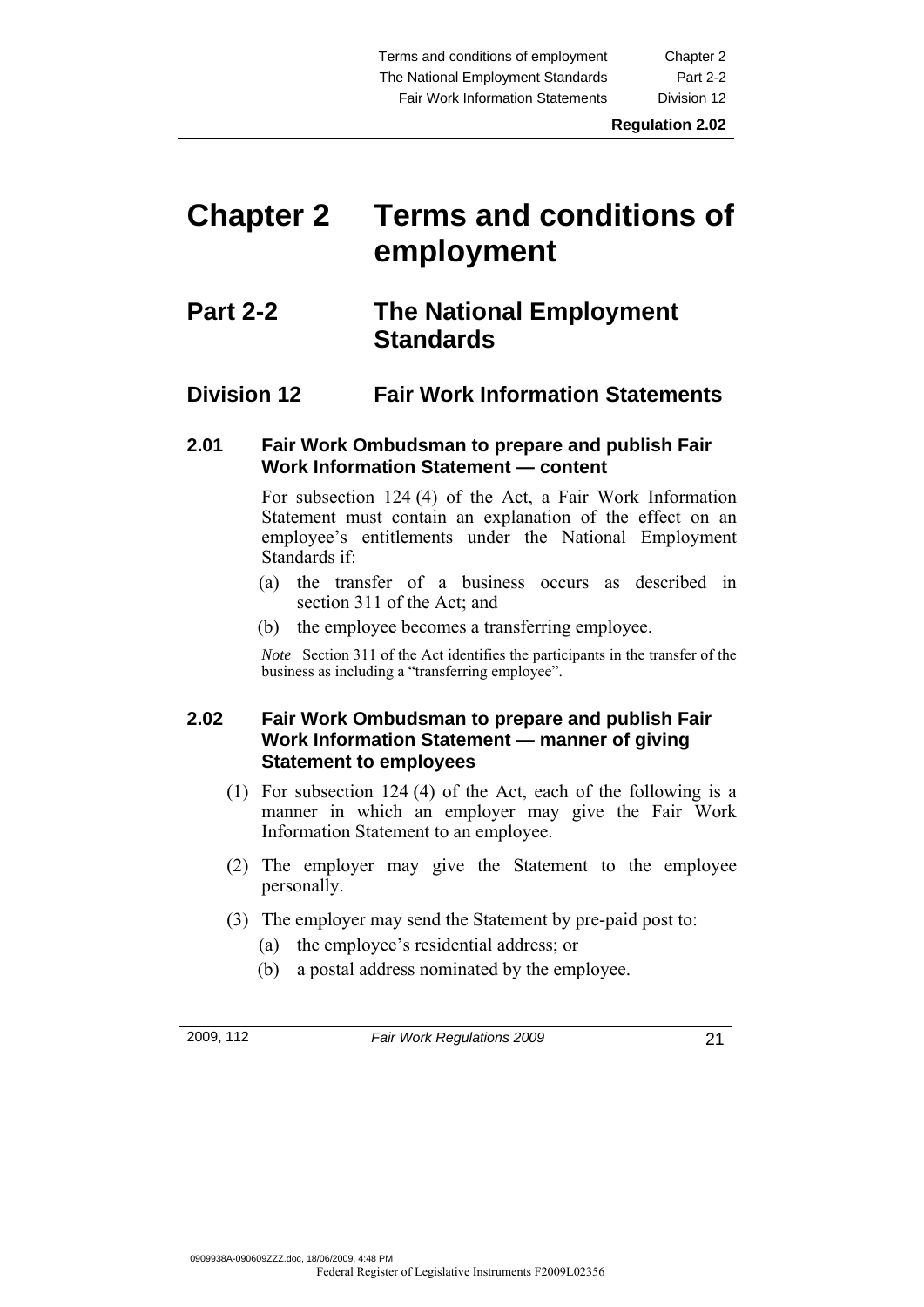| Chapter 2   | Terms and conditions of employment |
|-------------|------------------------------------|
| Part 2-2    | The National Employment Standards  |
| Division 13 | <b>Miscellaneous</b>               |
|             |                                    |

- (4) The employer may send the Statement to:
	- (a) the employee's email address at work; or
	- (b) another email address nominated by the employee.
- (5) The employer may send to the employee's email address at work (or to another email address nominated by the employee):
	- (a) an electronic link to the page of the Fair Work Ombudsman's website on which the Statement is located; or
	- (b) an electronic link that takes the employee directly to a copy of the Statement on the employer's intranet.
- (6) The employer may fax the Statement to:
	- (a) the employee's fax number at work; or
	- (b) the employee's fax number at home; or
	- (c) another fax number nominated by the employee.
- (7) Subregulations (2) to (6) do not prevent the employer from using another manner of giving the Statement to the employee.

# **Division 13 Miscellaneous**

#### **2.03 What can be agreed to etc. in relation to award/agreement free employees**

 For paragraph 129 (a) of the Act, employers and award/agreement free employees may agree to the provision of either or both of:

- (a) extra annual leave in exchange for foregoing an equivalent amount of pay; and
- (b) extra personal/carer's leave in exchange for foregoing an equivalent amount of pay.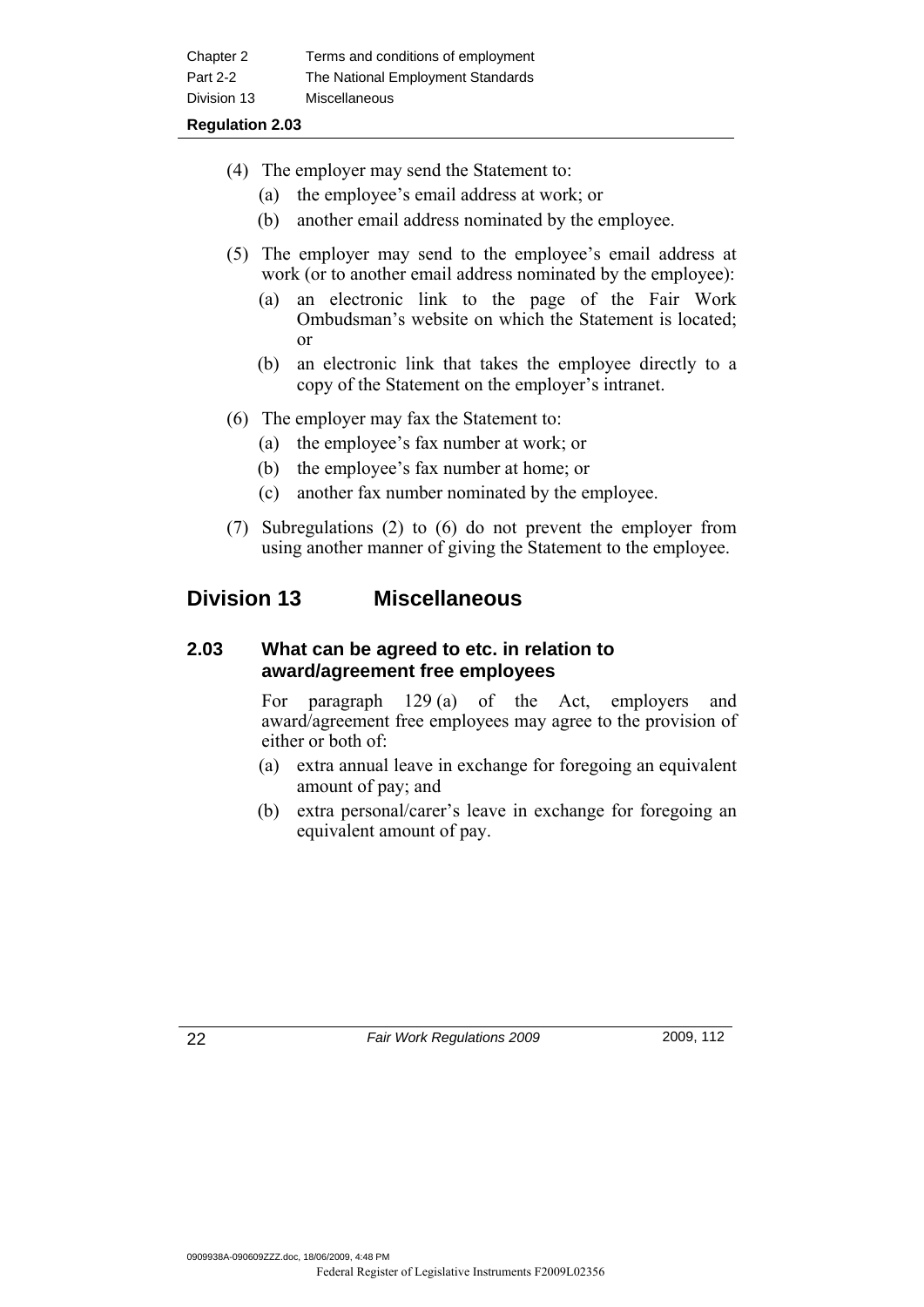# **Part 2-4 Enterprise agreements**

# **Division 3 Bargaining and representation during bargaining**

#### **2.04 Notice of employee representational rights — how notice is given**

- (1) For subsection 173 (5) of the Act, each of the following is a manner in which the employer for a proposed enterprise agreement may give employees who will be covered by the agreement notice of the right to be represented by a bargaining representative for the agreement.
- (2) The employer may give the notice to the employee personally.
- (3) The employer may send the notice by pre-paid post to:
	- (a) the employee's residential address; or
	- (b) a postal address nominated by the employee.
- (4) The employer may send the notice to:
	- (a) the employee's email address at work; or
	- (b) another email address nominated by the employee.
- (5) The employer may send to the employee's email address at work (or to another email address nominated by the employee) an electronic link that takes the employee directly to a copy of the notice on the employer's intranet.
- (6) The employer may fax the notice to:
	- (a) the employee's fax number at work; or
	- (b) the employee's fax number at home; or
	- (c) another fax number nominated by the employee.
- (7) The employer may display the notice in a conspicuous location at the workplace that is known by and readily accessible to the employee.
- (8) Subregulations (2) to (7) do not prevent the employer from using another manner of giving the notice to the employee.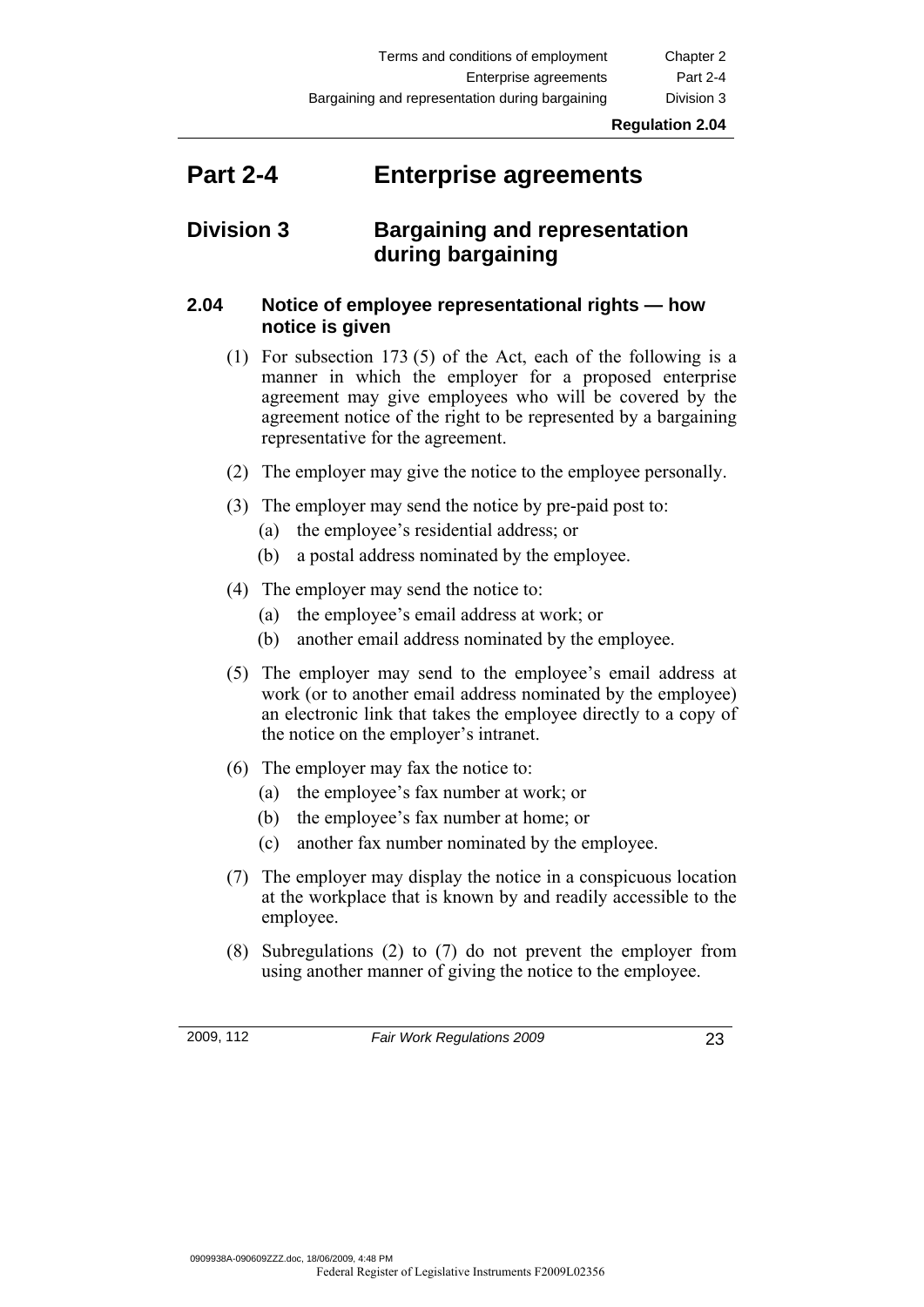| Chapter 2  | Terms and conditions of employment |
|------------|------------------------------------|
| Part 2-4   | Enterprise agreements              |
| Division 4 | Approval of enterprise agreements  |

#### **2.05 Notice of employee representational rights prescribed form**

 For subsection 174 (6) of the Act, the notice of employee representational rights in Schedule 2.1 is prescribed.

### **2.06 Appointment of bargaining representatives independence**

A bargaining representative of an employee must be:

- (a) free from control by the employee's employer or another bargaining representative; and
- (b) free from improper influence from the employee's employer or another bargaining representative.

# **Division 4 Approval of enterprise agreements**

### **2.07 FWA may approve an enterprise agreement with undertakings — requirements for signing undertaking**

 For subsection 190 (5) of the Act, an undertaking relating to a an enterprise agreement must be signed by each employer who gives the undertaking.

## **2.08 Model flexibility term for enterprise agreement**

 For subsection 202 (5) of the Act, the model flexibility term for enterprise agreements is set out in Schedule 2.2.

## **2.09 Model consultation term for enterprise agreement**

 For subsection 205 (3) of the Act, the model consultation term is set out in Schedule 2.3.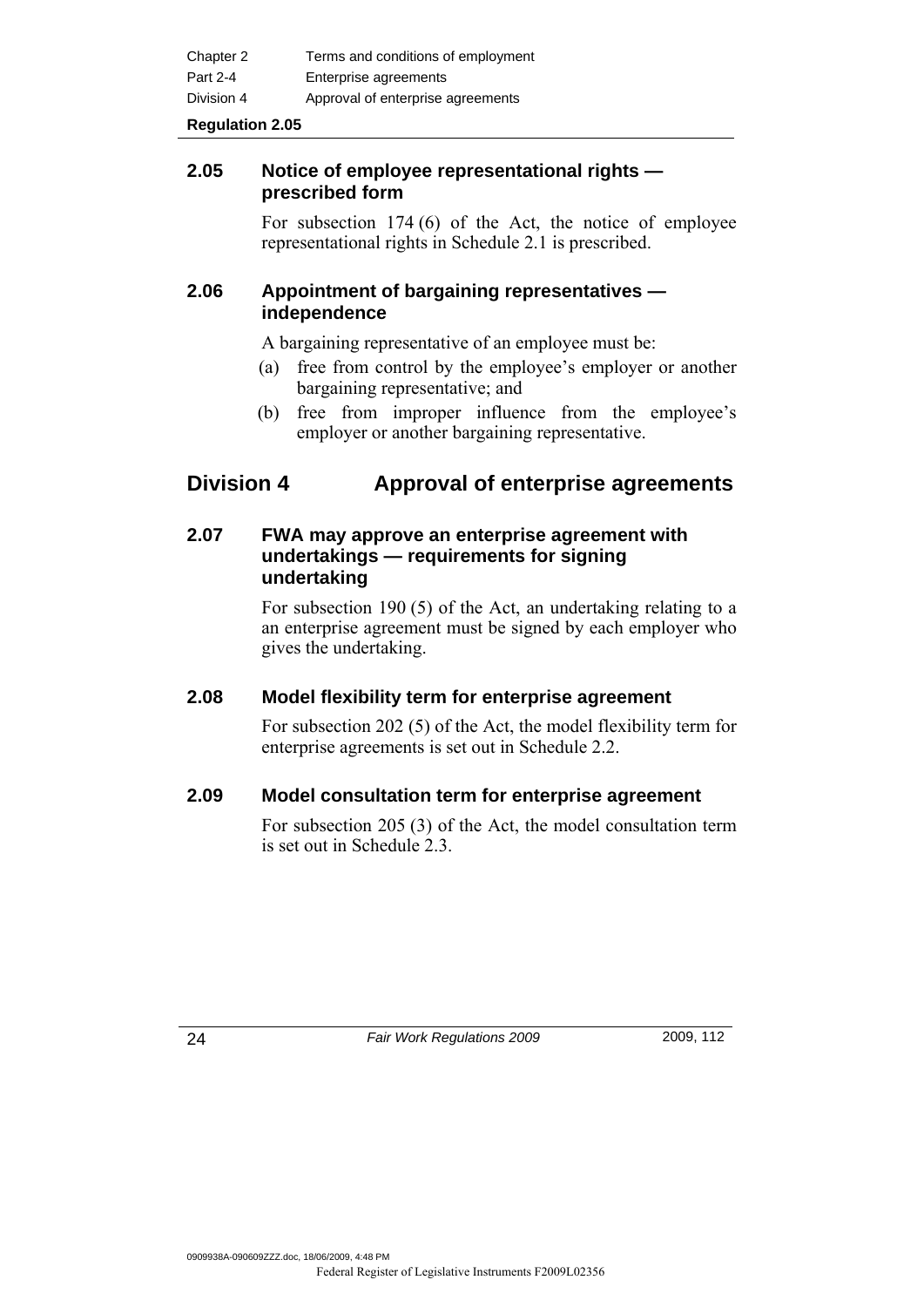#### **2.10 FWA may approve variation of enterprise agreement with undertaking — requirements for signing undertaking for variation**

 For subsection 212 (4) of the Act, an undertaking relating to the variation of an enterprise agreement must be signed by each employer who gives the undertaking.

# **Division 8 FWA's general role in facilitating bargaining**

#### **2.11 What a bargaining order must specify — bargaining order for reinstatement of employee**

- (1) For paragraph 231 (3) (b) of the Act, this regulation provides for FWA to take action and make orders in connection with, and to deal with matters relating to, a bargaining order for reinstatement of an employee under paragraph 231 (2) (d) of the Act.
- (2) FWA may make any of the following orders:
	- (a) an order to reappoint the employee to the position in which he or she was employed immediately before the termination of his or her employment;
	- (b) an order to appoint the employee to another position for which the terms and conditions of employment are no less favourable than those under which he or she was employed immediately before the termination of his or her employment;
	- (c) any order that FWA thinks appropriate to maintain continuity of the employee's employment;
	- (d) an order that the employer who terminated the employment of the employee pay the employee an amount for remuneration lost, or likely to have been lost, because of the termination.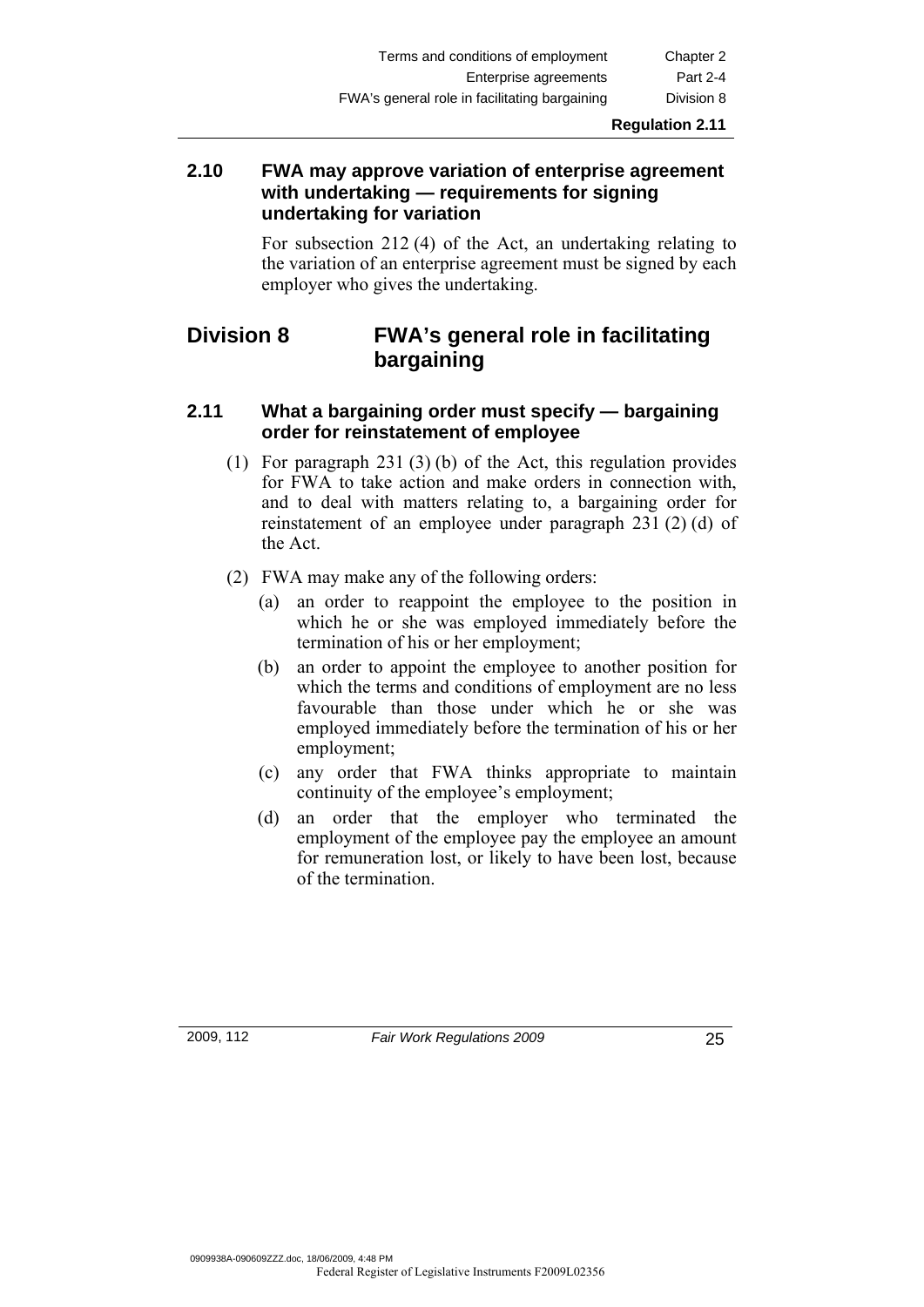| Chapter 2  | Terms and conditions of employment       |
|------------|------------------------------------------|
| Part 2-9   | Other terms and conditions of employment |
| Division 2 | Payment of wages                         |

# **Part 2-9 Other terms and conditions of employment**

# **Division 2 Payment of wages**

#### **2.12 Certain terms have no effect — reasonable deductions**

- (1) For subsection 326 (2) of the Act, a circumstance in which a deduction mentioned in subsection 326 (1) of the Act is reasonable is that:
	- (a) the deduction is made in respect of the provision of goods or services:
		- (i) by an employer, or a party related to the employer; and
		- (ii) to an employee; and
	- (b) the goods or services are provided in the ordinary course of the business of the employer or related party; and
	- (c) the goods or services are provided to members of the general public on:
		- (i) the same terms and conditions as those on which the goods or services were provided to the employee; or
		- (ii) on terms and conditions that are not more favourable to the members of the general public.

#### *Examples*

1 A deduction of health insurance fees made by an employer that is a health fund.

2 A deduction for a loan repayment made by an employer that is a financial institution.

 (2) For subsection 326 (2) of the Act, a circumstance in which a deduction mentioned in subsection 326 (1) of the Act is reasonable is that the deduction is for the purpose of recovering costs directly incurred by the employer as a result of the voluntary private use of particular property of the employer by an employee (whether authorised or not).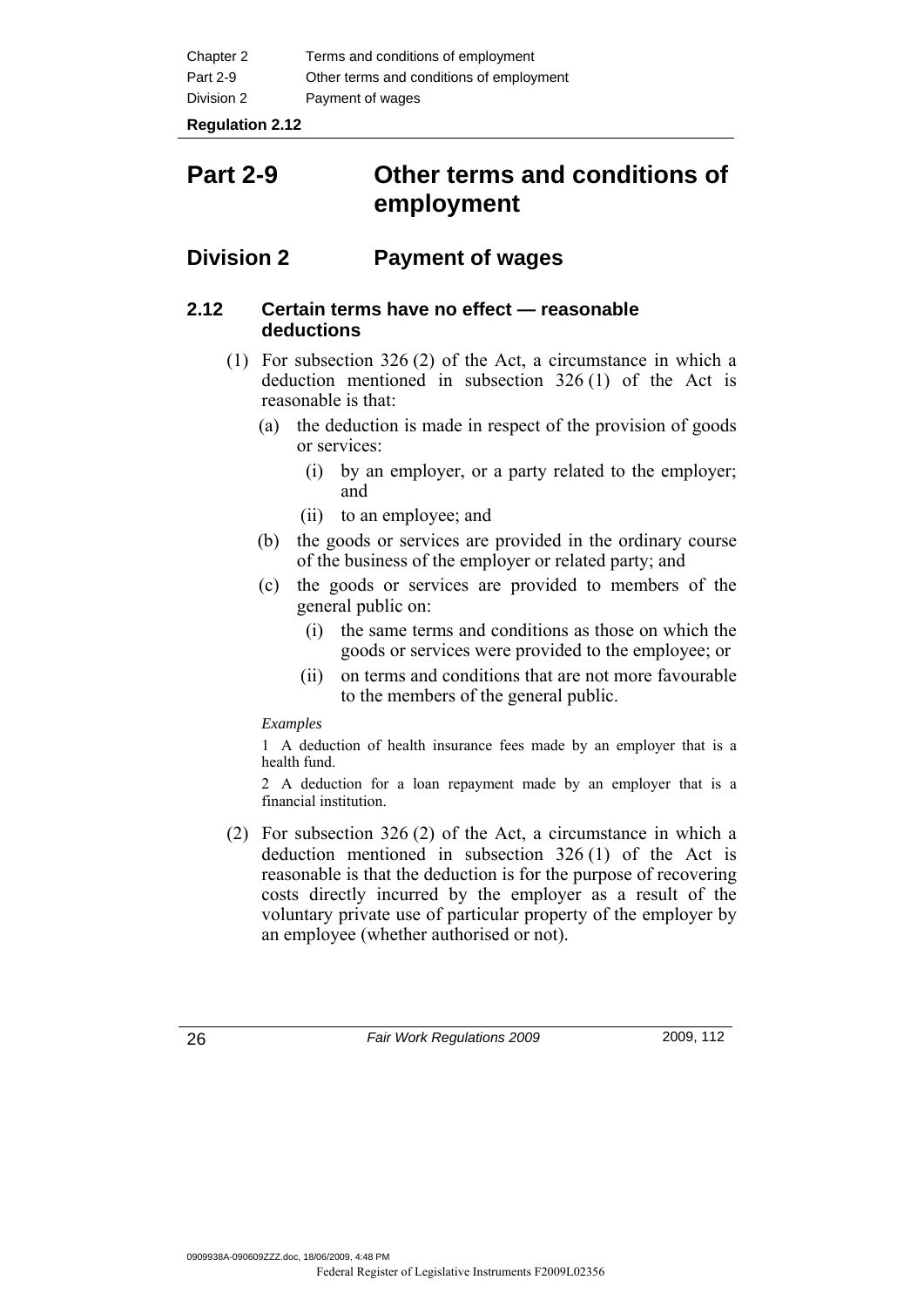#### *Examples of costs*

1 The cost of items purchased on a corporate credit card for personal use by the employee.

2 The cost of personal calls on a company mobile phone.

3 The cost of petrol purchased for the private use of a company vehicle by the employee.

## **Division 3 Guarantee of annual earnings**

#### **2.13 High Income threshold**

- (1) For subsection 333 (1) of the Act, this regulation sets out the manner in which the high income threshold is to be worked out.
- (2) The high income threshold for the period starting on 1 July 2009 and ending at the end of 30 June 2010 is worked out using the following steps.

#### *First indexation*

**Step 1** Identify the assessment of current average weekly ordinary time earnings published by the Australian Statistician for February 2008 and in effect on 1 July 2008.

> *Note* This is the amount of the average weekly ordinary time earnings, seasonally adjusted, for full-time adult employees of all employees in Australia for that day.

**Step 2** Divide it by the assessment of current average weekly ordinary time earnings published by the Australian Statistician for May 2007 and in effect on 27 August 2007.

> *Note* This is the amount of the average weekly ordinary time earnings, seasonally adjusted, for full-time adult employees of all employees in Australia for that day.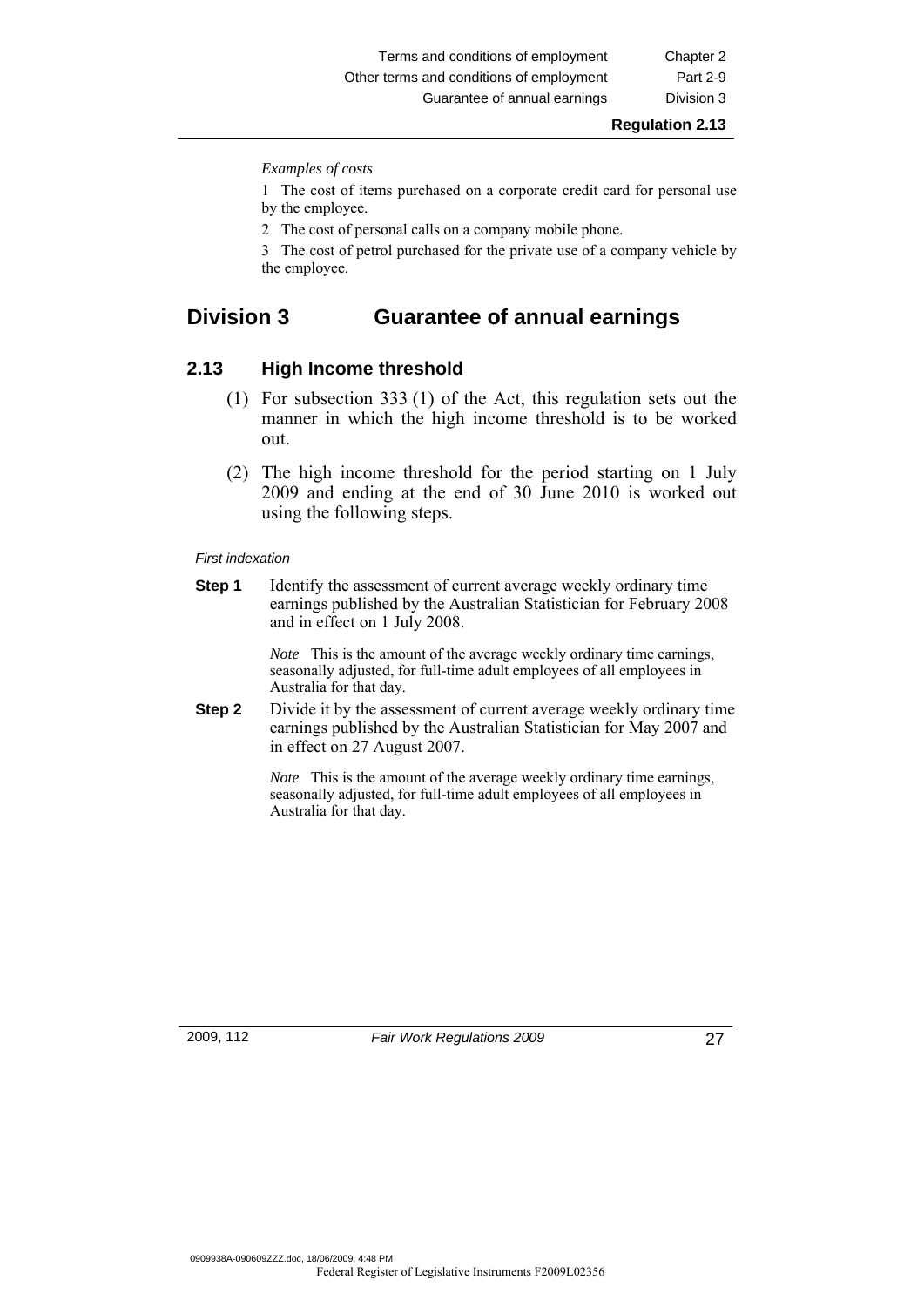| Chapter 2  | Terms and conditions of employment       |
|------------|------------------------------------------|
| Part 2-9   | Other terms and conditions of employment |
| Division 3 | Guarantee of annual earnings             |

**Step 3** Round the result to 3 decimal places. If the fourth decimal place is 5 or above, round it up.

If the rounded result is less than 1, the rounded result becomes 1.

Multiply \$100 000 by the rounded result.

If the result is not a multiple of \$100, round the result to the nearest multiple of \$100. If the result is a multiple of \$50, round it up to the next multiple of \$100.

This result will be indexed again in step 6.

#### *Second indexation*

**Step 4** Identify the assessment of current average weekly ordinary time earnings published by the Australian Statistician for February 2009 and in effect on 1 July 2009.

> *Note* This is the amount of the average weekly ordinary time earnings, seasonally adjusted, for full-time adult employees of all employees in Australia for that day.

**Step 5** Divide it by the assessment of current average weekly ordinary time earnings published by the Australian Statistician for February 2008 and in effect on 1 July 2008.

> *Note* This is the amount of the average weekly ordinary time earnings, seasonally adjusted, for full-time adult employees of all employees in Australia for that day.

**Step 6** • Round the result to 3 decimal places. If the fourth decimal place is 5 or above, round it up.

If the rounded result is less than 1, the rounded result becomes 1.

Multiply the amount worked out in step 3 by the rounded result.

If the result is not a multiple of \$100, round the result to the nearest multiple of \$100. If the result is a multiple of \$50, round it up to the next multiple of \$100.

The result is the high income threshold for the period starting on 1 July 2009 and ending at the end of 30 June 2010.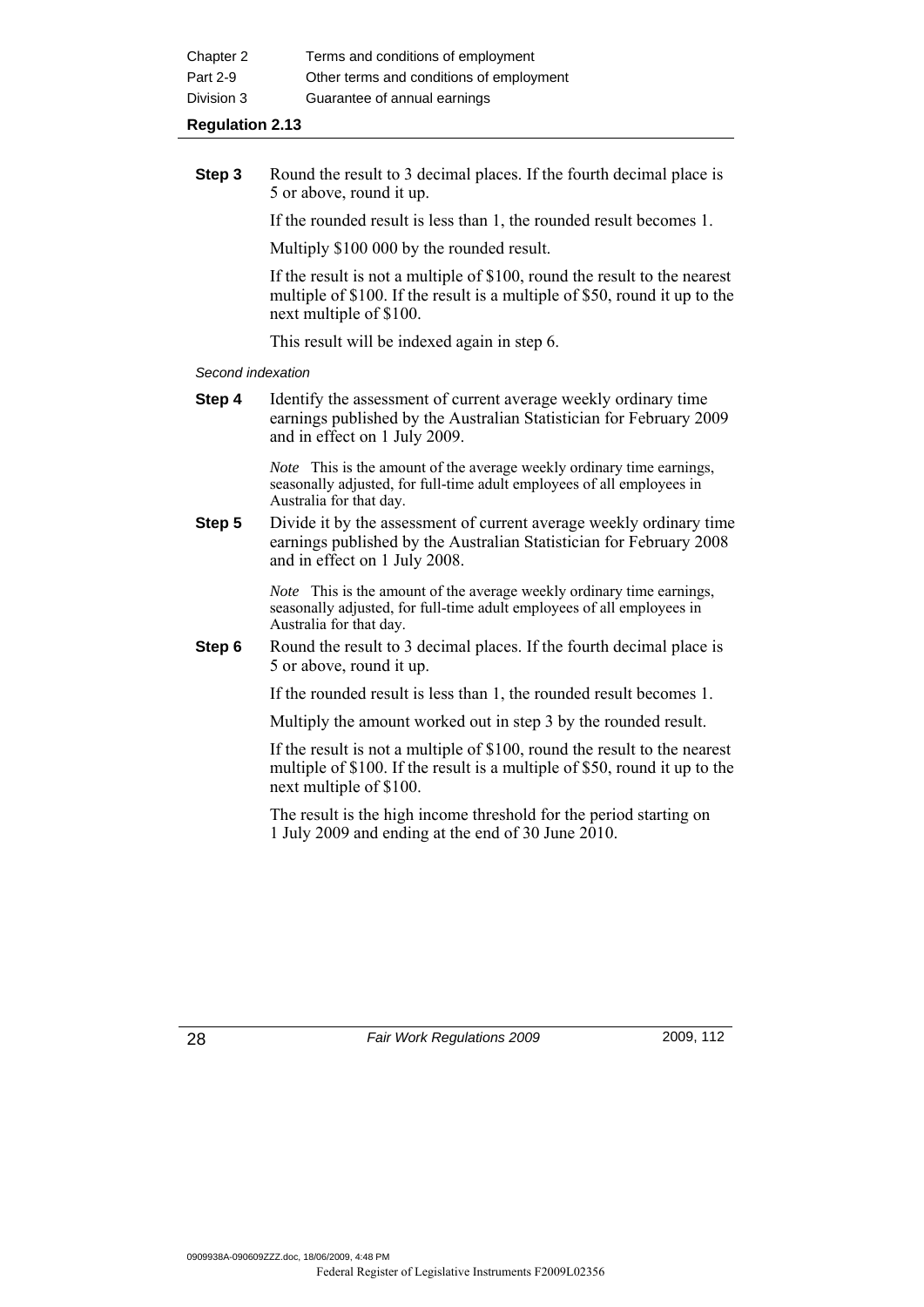- (3) The high income threshold for the year starting on 1 July 2010, or a later year starting on 1 July, is the threshold for the previous year, indexed using the following steps.
- **Step 1** Identify the assessment of current average weekly ordinary time earnings published by the Australian Statistician and in effect on 1 July in the current year.

*Note* This is the amount of the average weekly ordinary time earnings, seasonally adjusted, for full-time adult employees of all employees in Australia for that day.

**Step 2** Divide it by the assessment of current average weekly ordinary time earnings published by the Australian Statistician and in effect on 1 July of the previous year.

> *Note* This is the amount of the average weekly ordinary time earnings, seasonally adjusted, for full-time adult employees of all employees in Australia for that day.

**Step 3** Round the result to 3 decimal places. If the fourth decimal place is 5 or above, round it up.

If the rounded result is less than 1, the rounded result becomes 1.

Multiply the high income threshold for the previous year by the rounded result.

If the result is not a multiple of \$100, round the result to the nearest multiple of \$100. If the result is a multiple of \$50, round it up to the next multiple of \$100.

The result is the high income threshold for the year starting on 1 July.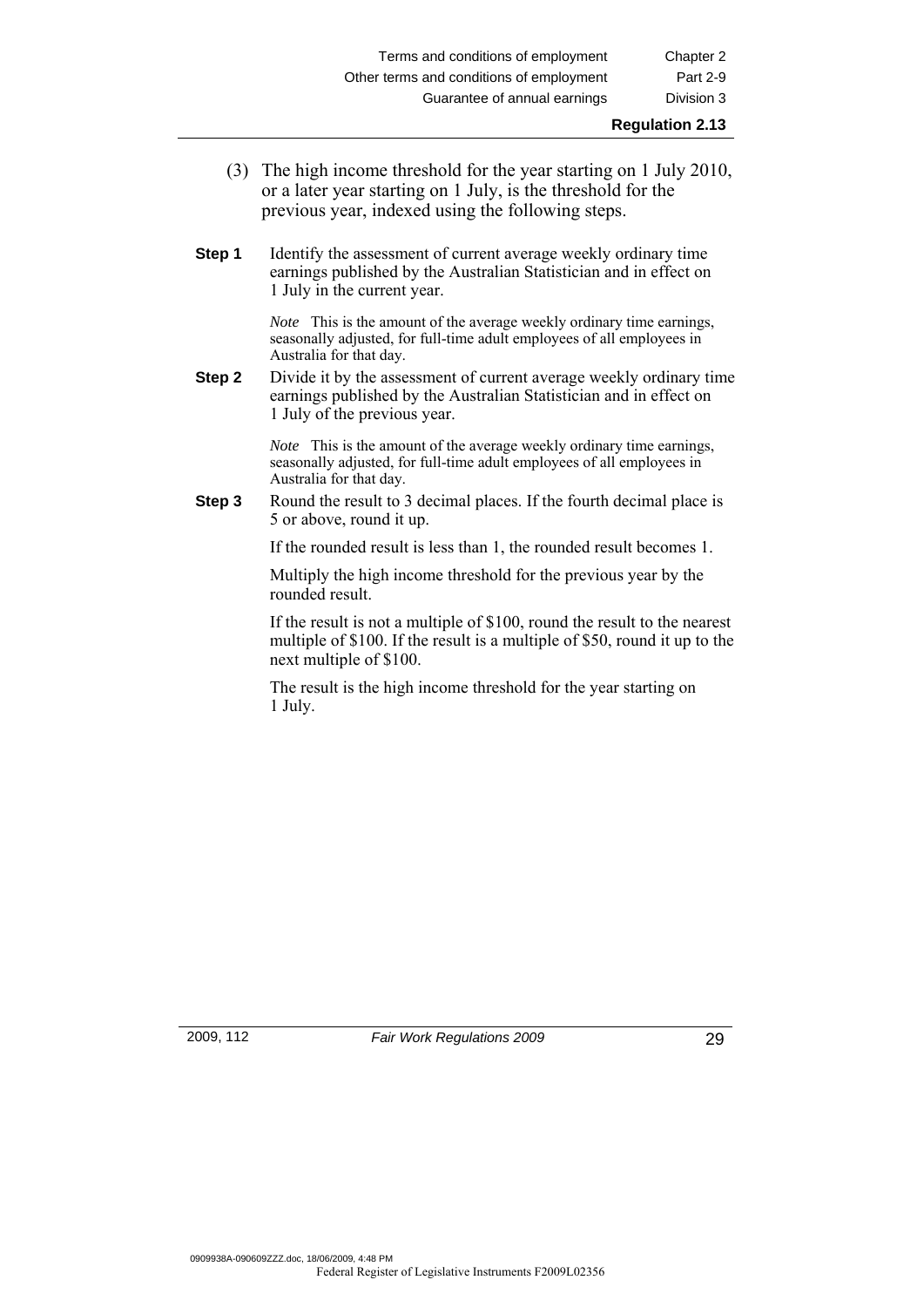| Chapter 3  | Rights and responsibilities of employees, employers, organisations<br>etc. |
|------------|----------------------------------------------------------------------------|
| Part 3-1   | General protections                                                        |
| Division 5 | Other protections                                                          |

# **Chapter 3 Rights and responsibilities of employees, employers, organisations etc.**

# **Part 3-1 General protections**

# **Division 5 Other protections**

### **3.01 Temporary absence — illness or injury**

 (1) For section 352 of the Act, this regulation prescribes kinds of illness or injury.

*Note* Under section 352 of the Act, an employer must not dismiss an employee because the employee is temporarily absent from work because of illness or injury of a kind prescribed by the regulations.

- (2) A prescribed kind of illness or injury exists if the employee provides a medical certificate for the illness or injury, or a statutory declaration about the illness or injury, within:
	- (a) 24 hours after the commencement of the absence; or
	- (b) such longer period as is reasonable in the circumstances.

*Note* The Act defines *medical certificate* in section 12.

- (3) A prescribed kind of illness or injury exists if the employee:
	- (a) is required by the terms of a workplace instrument:
		- (i) to notify the employer of an absence from work; and
		- (ii) to substantiate the reason for the absence; and
	- (b) complies with those terms.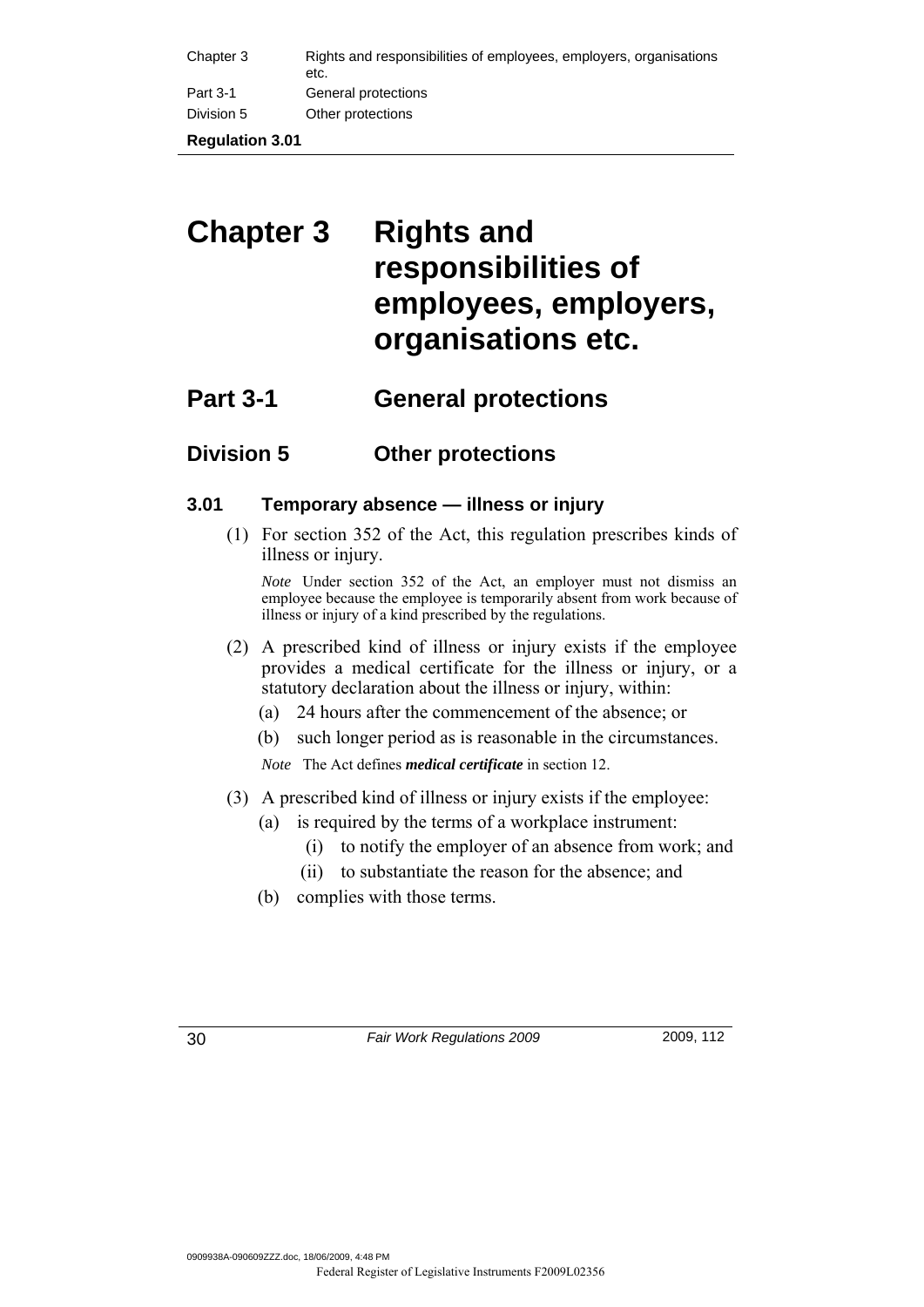| Rights and responsibilities of employees, employers, organisations<br>etc. | Chapter 3              |
|----------------------------------------------------------------------------|------------------------|
| General protections                                                        | Part 3-1               |
| Compliance                                                                 | Division 8             |
|                                                                            | <b>Regulation 3.02</b> |

 (4) A prescribed kind of illness or injury exists if the employee has provided the employer with evidence, in accordance with paragraph  $107(3)(a)$  of the Act, for taking paid personal/carer's leave for a personal illness or personal injury, as mentioned in paragraph 97 (a) of the Act.

*Note* Paragraph 97 (a) of the Act provides that an employee may take paid personal/carer's leave if the leave is taken because the employee is not fit for work because of a personal illness, or personal injury, affecting the employee.

- (5) An illness or injury is not a prescribed kind of illness or injury if:
	- (a) either:
		- (i) the employee's absence extends for more than 3 months; or
		- (ii) the total absences of the employee, within a 12 month period, have been more than 3 months (whether based on a single illness or injury or separate illnesses or injuries); and
	- (b) the employee is not on personal/carer's leave (however described) for a purpose mentioned in paragraph 97 (a) of the Act for the duration of the absence.
- (6) In this regulation, a period of paid personal/carer's leave (however described) for a purpose mentioned in paragraph 97 (a) of the Act does not include a period when the employee is absent from work while receiving compensation under a law of the Commonwealth, a State or a Territory that is about workers' compensation.

# **Division 8 Compliance**

## **Subdivision A Contraventions involving dismissal**

## **3.02 Application fees**

 (1) For subsection 367 (2) of the Act, this regulation sets out matters relating to a fee for making an application to FWA under section 365 of the Act.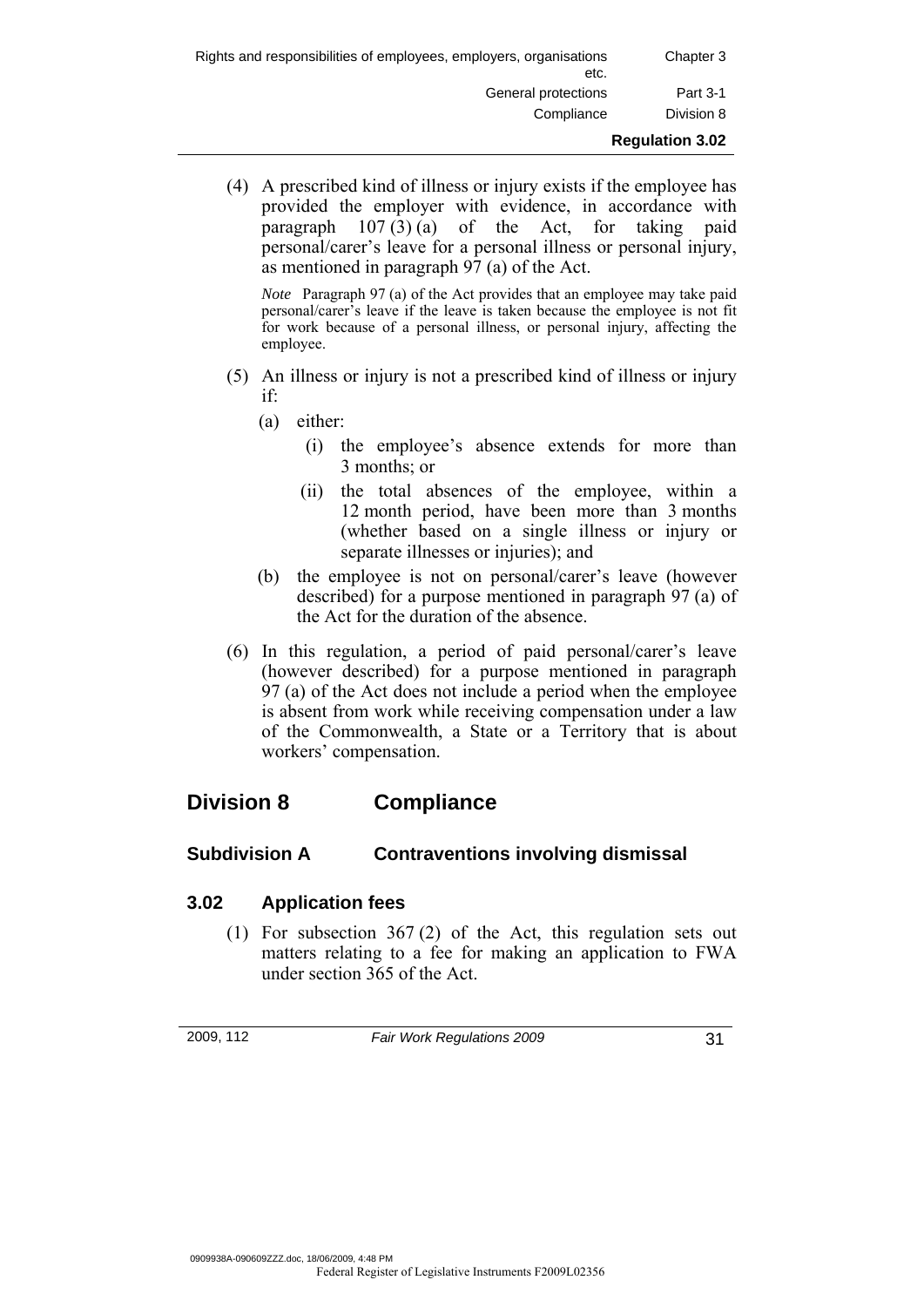| Chapter 3  | Rights and responsibilities of employees, employers, organisations<br>etc. |
|------------|----------------------------------------------------------------------------|
| Part 3-1   | General protections                                                        |
| Division 8 | Compliance                                                                 |

#### *Fee at commencement of Regulations*

 (2) If the application is made in the financial year starting on 1 July 2009, the fee is \$59.50.

#### *Method for indexing the fee*

- (3) If the application is made in a financial year starting on 1 July 2010, or 1 July in a later year (the *application year*), the amount of the fee is to be worked out as follows:
	- (a) identify the amount of the fee for an application made in the previous financial year;
	- (b) multiply it by the indexation factor for the application year (see subregulation  $(4)$ );
	- (c) round the result to the nearest multiple of 10 cents, rounding up if the result ends in 5 cents.
- (4) The indexation factor for the application year is worked out using the following formula, and then rounded under subregulation (5):

Sum of index numbers for quarters in most recent March year Sum of index numbers for quarters in previous March year

where:

*index number*, for a quarter, means the All Groups Consumer Price Index Number (being the weighted average of the 8 capital cities) published by the Australian Statistician for that quarter.

*most recent March year* means the period of 12 months ending on 31 March in the financial year that occurred immediately before the application year.

*previous March year* means the period of 12 months immediately preceding the most recent March year.

*quarter* means a period of 3 months ending on 31 March, 30 June, 30 September or 31 December.

 (5) The result under subregulation (4) must be rounded up or down to 3 decimal places, rounding up if the result ends in 0.0005.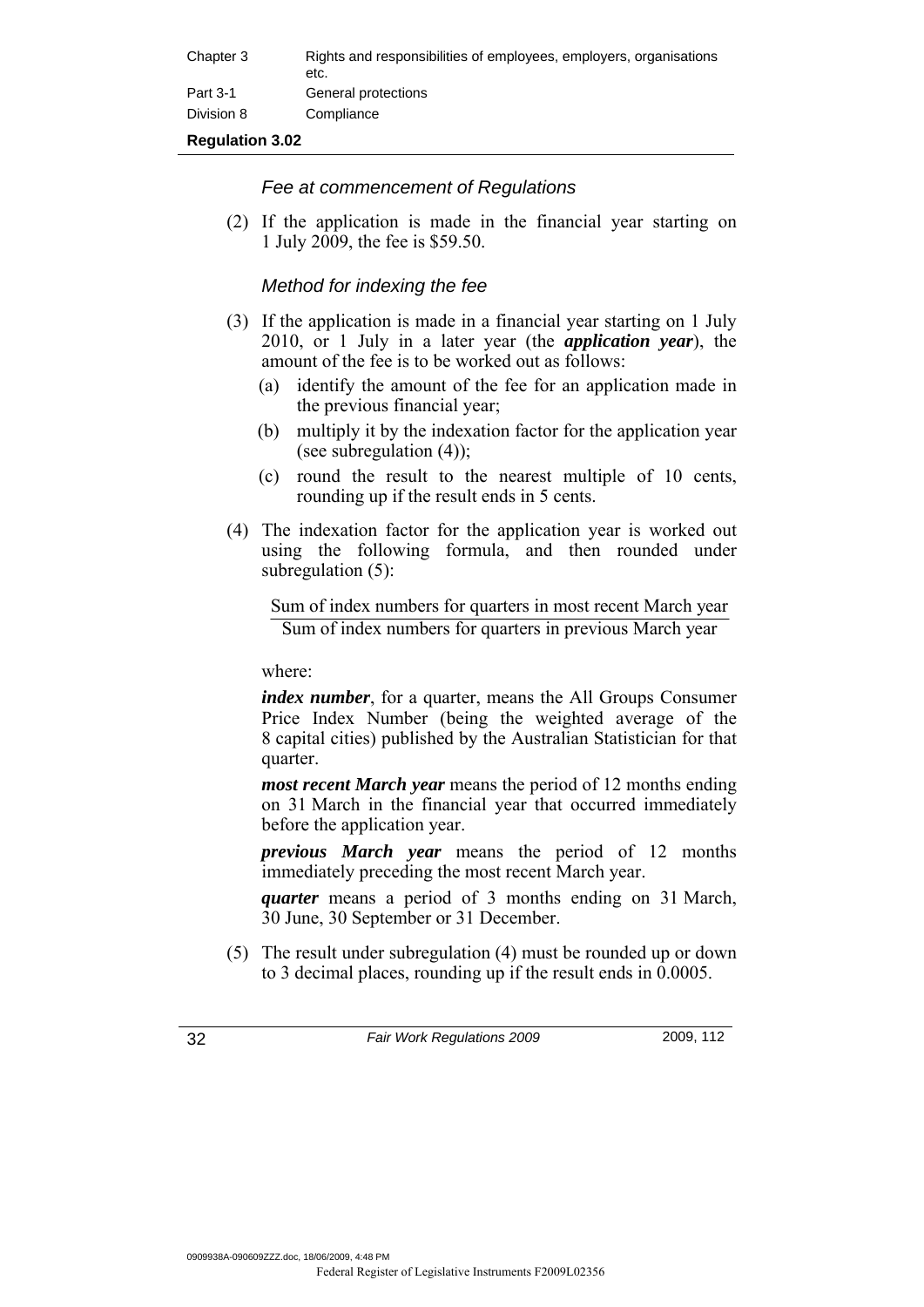- (6) A calculation under subregulation (4):
	- (a) is to be made using the index numbers published in terms of the most recently published reference base for the Consumer Price Index; and
	- (b) is to be made disregarding index numbers that are published in substitution for previously published index numbers (unless the substituted numbers are published to take account of changes in the reference base).

## *No fee — hardship*

 (7) If FWA is satisfied that the person making an application will suffer serious hardship if the person is required to pay the fee, no fee is payable for making the application.

#### *Refund of fee — discontinuing application*

- (8) FWA must repay to the person an amount equal to the fee if:
	- (a) the fee has been paid; and
	- (b) the application is subsequently discontinued as mentioned in section 588 of the Act; and
	- (c) either:
		- (i) at the time the application is discontinued, the application has not yet been listed for conducting a conference; or
		- (ii) if the application has, at or before that time, been listed for conducting a conference on a specified date or dates — the discontinuance occurs at least 2 days before that date or the earlier of those dates.

### **Subdivision B Other contraventions**

### **3.03 Application fees**

 (1) For subsection 373 (2) of the Act, this regulation sets out matters relating to a fee for making an application to FWA under section 372 of the Act.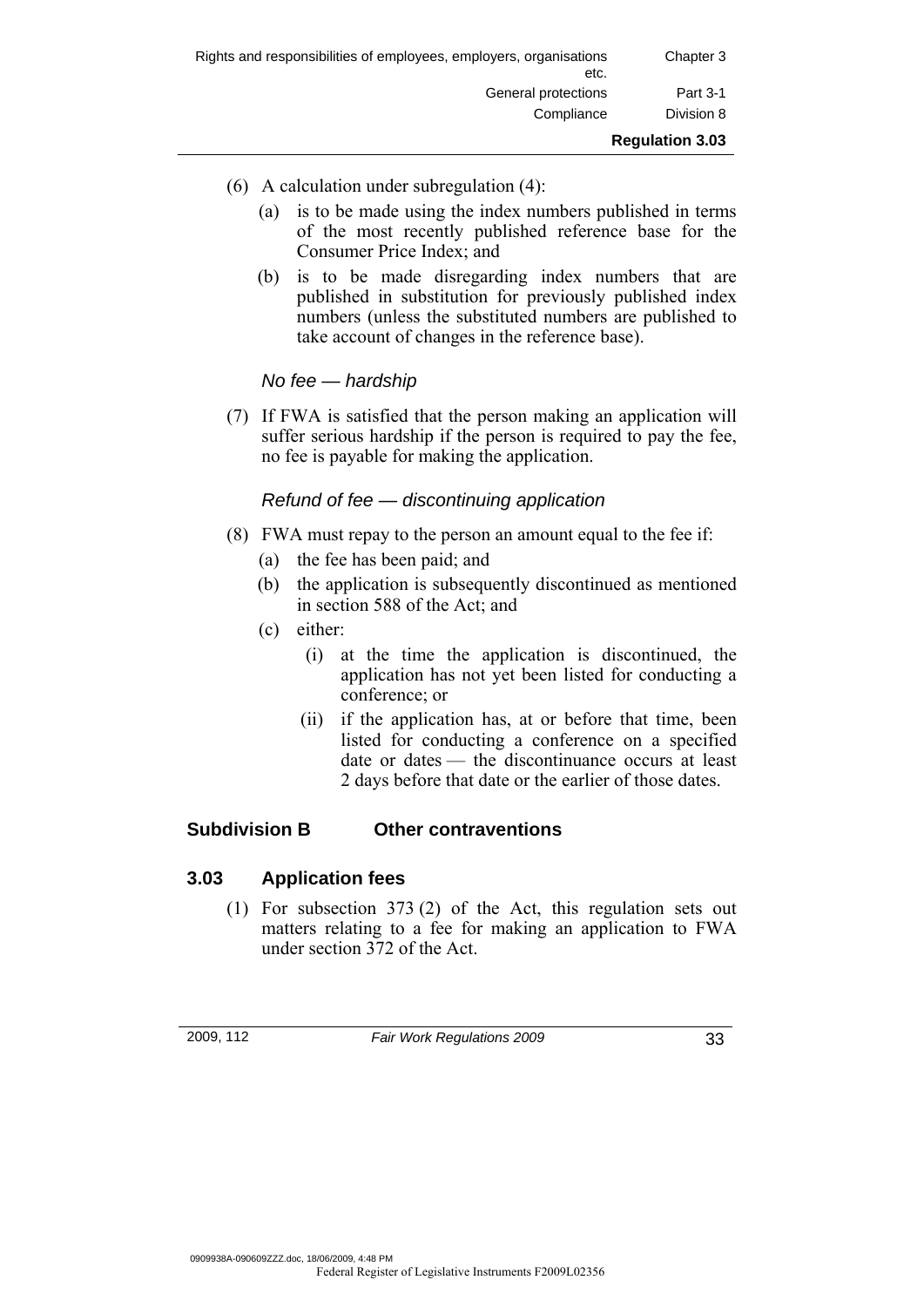| Chapter 3  | Rights and responsibilities of employees, employers, organisations<br>etc. |
|------------|----------------------------------------------------------------------------|
| Part 3-1   | General protections                                                        |
| Division 8 | Compliance                                                                 |

#### *Fee at commencement of Regulations*

 (2) If the application is made in the financial year starting on 1 July 2009, the fee is \$59.50.

#### *Method for indexing the fee*

- (3) If the application is made in a financial year starting on 1 July 2010, or 1 July in a later year (the *application year*), the amount of the fee is to be worked out as follows:
	- (a) identify the amount of the fee for an application made in the previous financial year;
	- (b) multiply it by the indexation factor for the application year (see subregulation  $(4)$ );
	- (c) round the result to the nearest multiple of 10 cents, rounding up if the result ends in 5 cents.
- (4) The indexation factor for the application year is worked out using the following formula, and then rounded under subregulation (5):

Sum of index numbers for quarters in most recent March year Sum of index numbers for quarters in previous March year

where:

*index number*, for a quarter, means the All Groups Consumer Price Index Number (being the weighted average of the 8 capital cities) published by the Australian Statistician for that quarter.

*most recent March year* means the period of 12 months ending on 31 March in the financial year that occurred immediately before the application year.

*previous March year* means the period of 12 months immediately preceding the most recent March year.

*quarter* means a period of 3 months ending on 31 March, 30 June, 30 September or 31 December.

 (5) The result under subregulation (4) must be rounded up or down to 3 decimal places, rounding up if the result ends in 0.0005.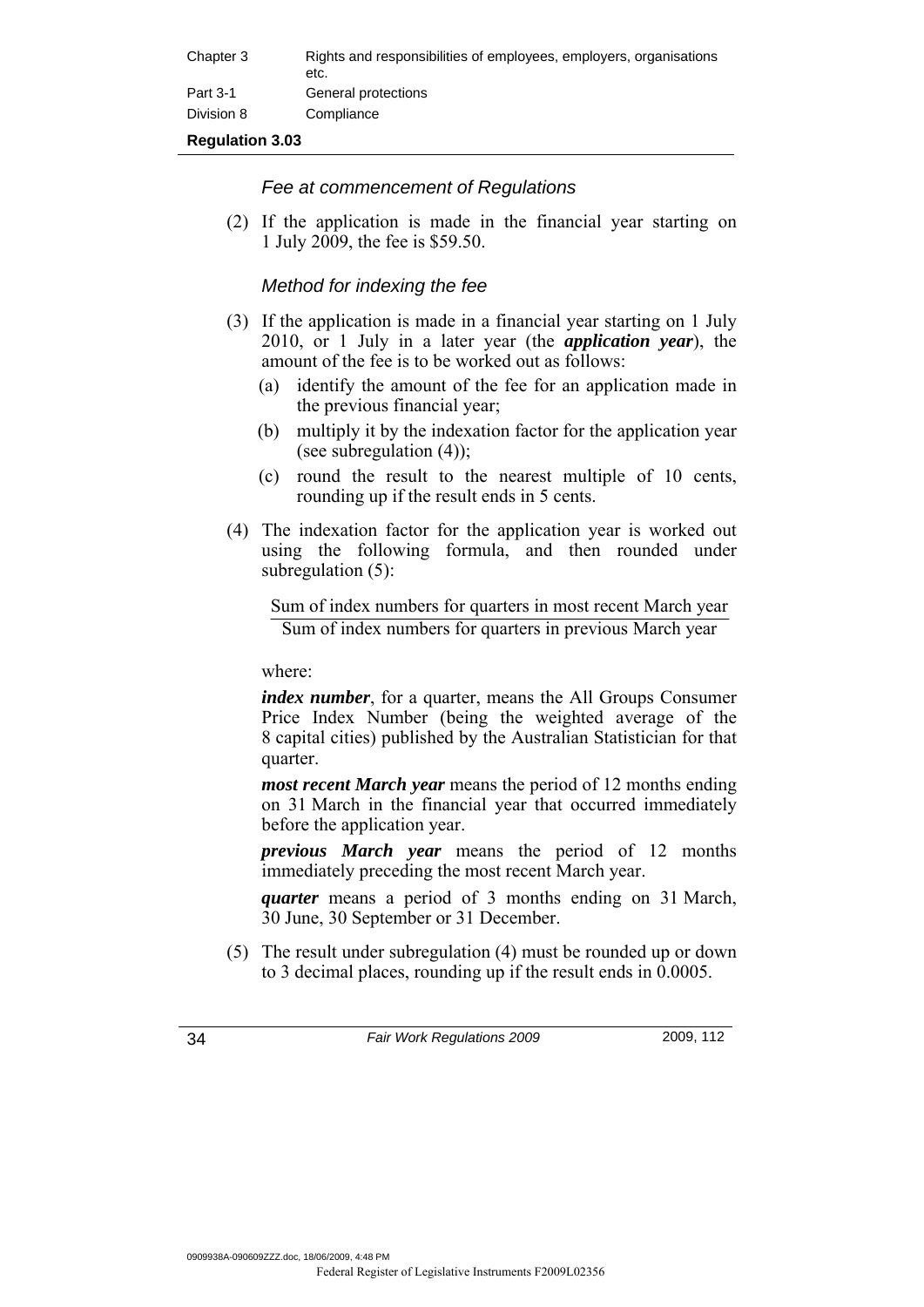- (6) A calculation under subregulation (4):
	- (a) is to be made using the index numbers published in terms of the most recently published reference base for the Consumer Price Index; and
	- (b) is to be made disregarding index numbers that are published in substitution for previously published index numbers (unless the substituted numbers are published to take account of changes in the reference base).

## *No fee — hardship*

 (7) If FWA is satisfied that the person making an application will suffer serious hardship if the person is required to pay the fee, no fee is payable for making the application.

### *Refund of fee — discontinuing application*

- (8) FWA must repay to the person an amount equal to the fee if:
	- (a) the fee has been paid; and
	- (b) the application is subsequently discontinued as mentioned in section 588 of the Act; and
	- (c) either:
		- (i) at the time the application is discontinued, the application has not yet been listed for conducting a conference; or
		- (ii) if the application has, at or before that time, been listed for conducting a conference on a specified date or dates — the discontinuance occurs at least 2 days before that date or the earlier of those dates.

### **Subdivision C Conference costs**

### **3.04 Schedule of costs**

 (1) For section 376 of the Act, the schedule of costs set out in Schedule 3.1 is prescribed.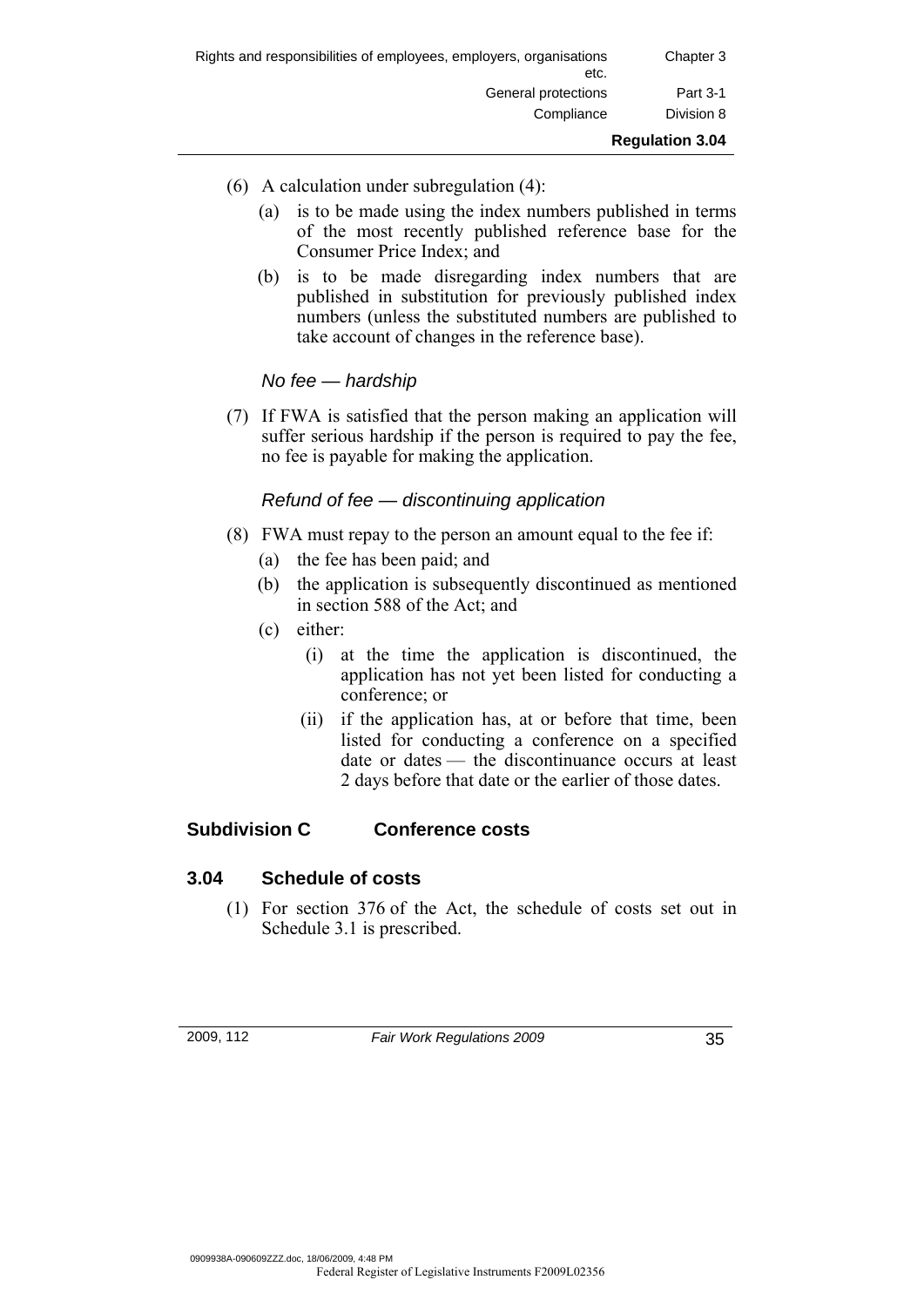| Chapter 3  | Rights and responsibilities of employees, employers, organisations<br>etc. |
|------------|----------------------------------------------------------------------------|
| Part 3-1   | General protections                                                        |
| Division 8 | Compliance                                                                 |

- (2) In awarding costs:
	- (a) FWA is not limited to the items of expenditure mentioned in Schedule 3.1; but
	- (b) if an item of expenditure is mentioned in Schedule 3.1, FWA must not award costs for that item at a rate or of an amount in excess of the rate or amount mentioned in Schedule 3.1 for that item.

*Note* An application for an order for costs must be made in accordance with the procedural rules.

- (3) A bill of costs must identify, by an item number, each cost and disbursement claimed.
- (4) In Schedule 3.1:

*folio* means 72 words.

*Note* There are generally 3 folios to a page.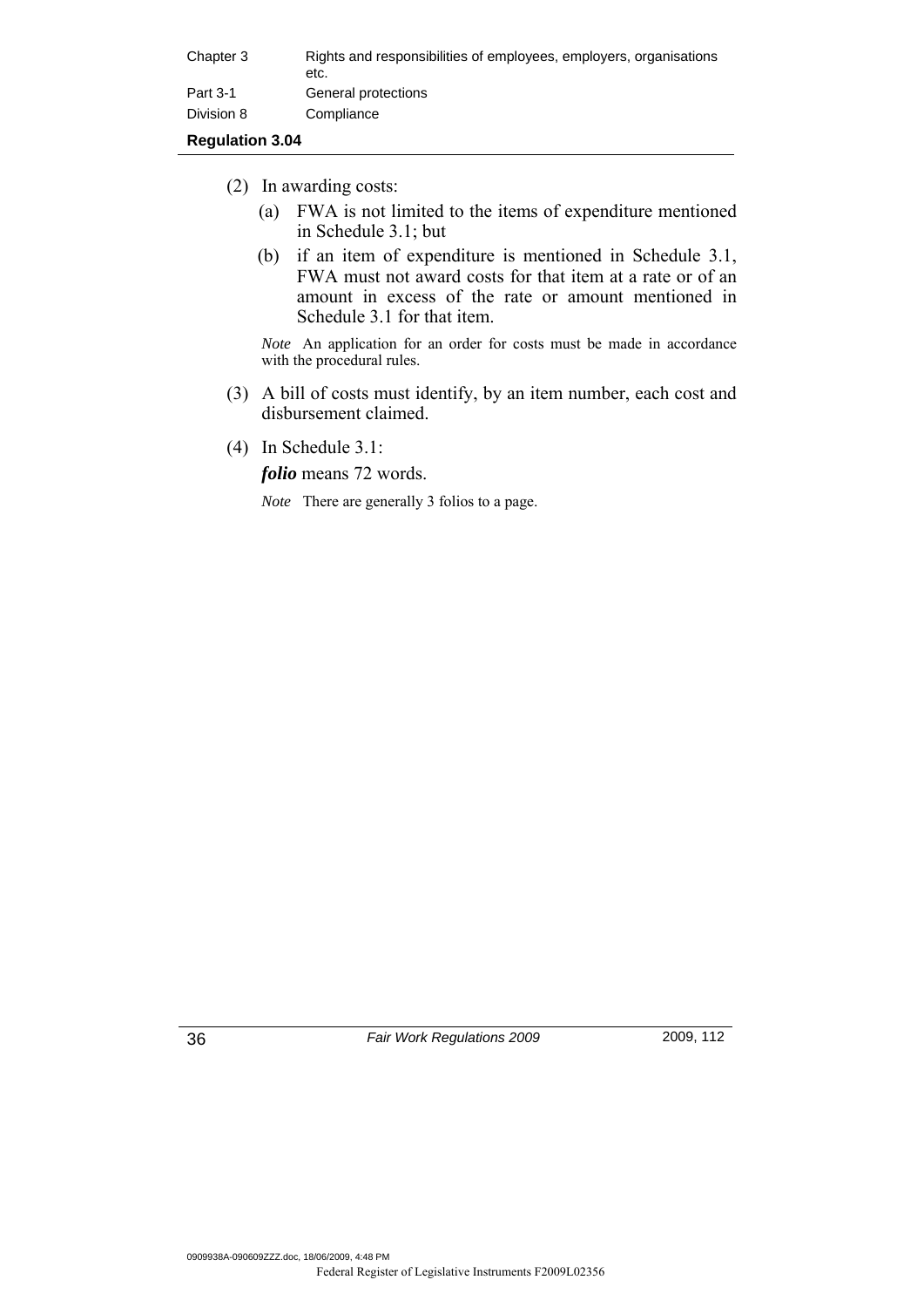| Rights and responsibilities of employees, employers, organisations<br>etc. | Chapter 3  |
|----------------------------------------------------------------------------|------------|
| Unfair dismissal                                                           | Part 3-2   |
| Protection from unfair dismissal                                           | Division 2 |

# **Part 3-2 Unfair dismissal**

# **Division 2 Protection from unfair dismissal**

## **3.05 When a person is protected from unfair dismissal high income threshold**

 (1) For subparagraph 382 (b) (iii) of the Act, this regulation explains how to work out amounts for the purpose of assessing whether the high income threshold applies in relation to the dismissal of a person at a particular time.

*Note* Under section 382 of the Act, a person is protected from unfair dismissal if specified circumstances apply. One of the circumstances is that the sum of the person's annual rate of earnings, and such other amounts (if any) worked out in relation to the person in accordance with the regulations, is less than the high income threshold.

# *Piece rates*

- (2) Subregulations (3), (4) and (5) apply if part or all of the person's income at the time of the dismissal is paid as piece rates that are:
	- (a) set by reference to a quantifiable output or task; and
	- (b) not paid as a rate set by reference to a period of time worked.
- (3) If the person was continuously employed by the employer and was not on leave without full pay at any time during the period of 12 months immediately before the dismissal, the total amount of piece rates paid or payable to the person in respect of the period of 12 months ending immediately before the dismissal is an amount for subparagraph 382 (b) (iii) of the Act.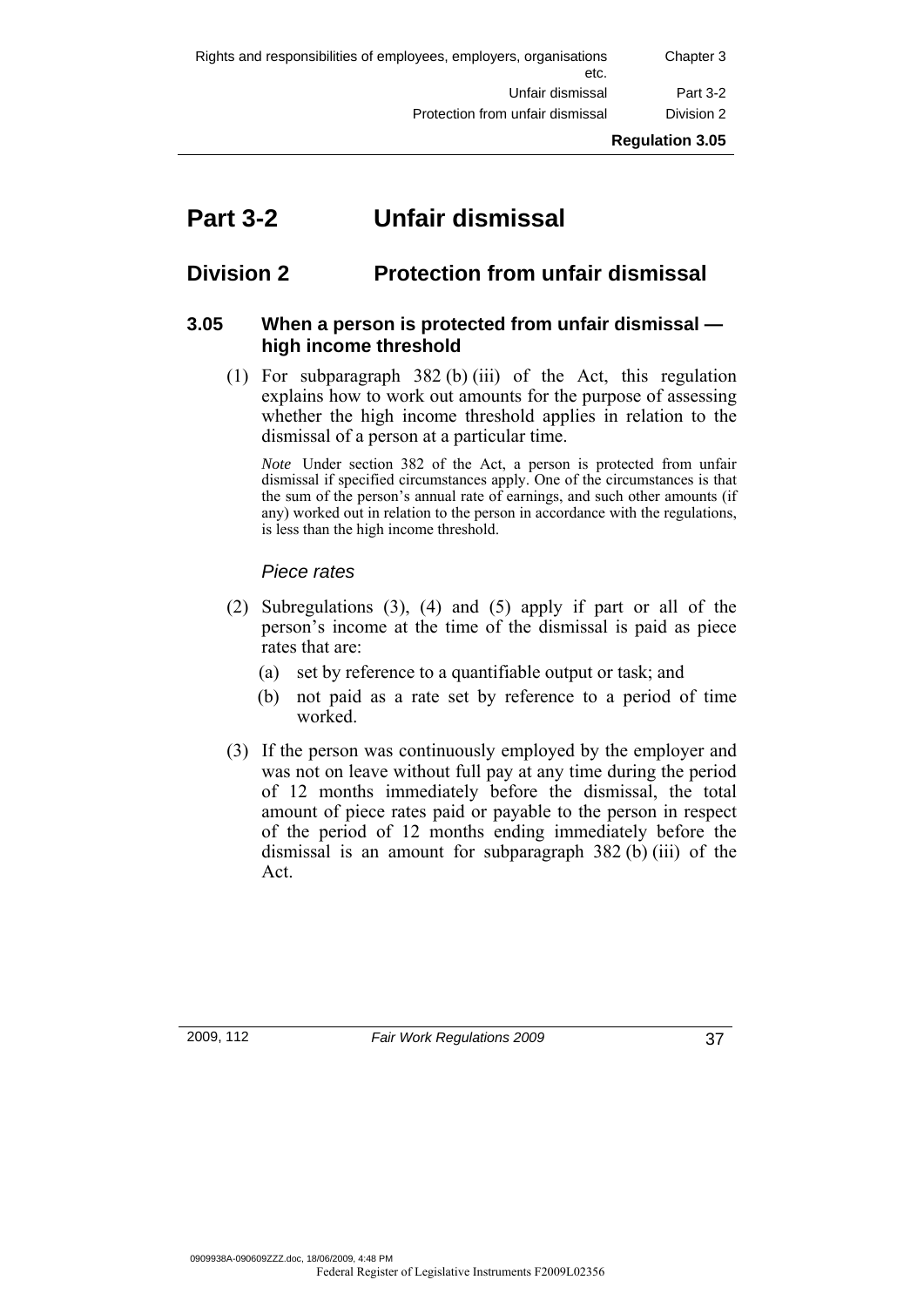| Chapter 3  | Rights and responsibilities of employees, employers, organisations<br>etc. |
|------------|----------------------------------------------------------------------------|
| Part 3-2   | Unfair dismissal                                                           |
| Division 2 | Protection from unfair dismissal                                           |

- (4) If the person was continuously employed by the employer and was on leave without full pay at any time during the period of 12 months immediately before the dismissal, the total of:
	- (a) for the days during that period that the employee was not on leave without full pay — the actual piece rates received by the employee; and
	- (b) for the days that the employee was on leave without full pay — an amount worked out using the formula:

Piece rates mentioned in paragraph (a)  $\times$  Days on leave without full pay Days not on leave without full pay

is an amount for subparagraph 382 (b) (iii) of the Act.

 (5) If the person was continuously employed by the employer for a period of less than 12 months immediately before the dismissal, the total amount of piece rates worked out using the formula:

> Piece rates  $\times$  365 Days employed

is an amount for subparagraph 382 (b) (iii) of the Act.

*Benefits other than payment of money* 

- (6) If:
	- (a) the person is entitled to receive, or has received, a benefit in accordance with an agreement between the person and the person's employer; and
	- (b) the benefit is not an entitlement to a payment of money and is not a non-monetary benefit within the meaning of subsection 332 (3) of the Act; and
	- (c) FWA is satisfied, having regard to the circumstances, that:
		- (i) it should consider the benefit for the purpose of assessing whether the high income threshold applies to a person at the time of the dismissal; and
		- (ii) a reasonable money value of the benefit has not been agreed by the person and the employer; and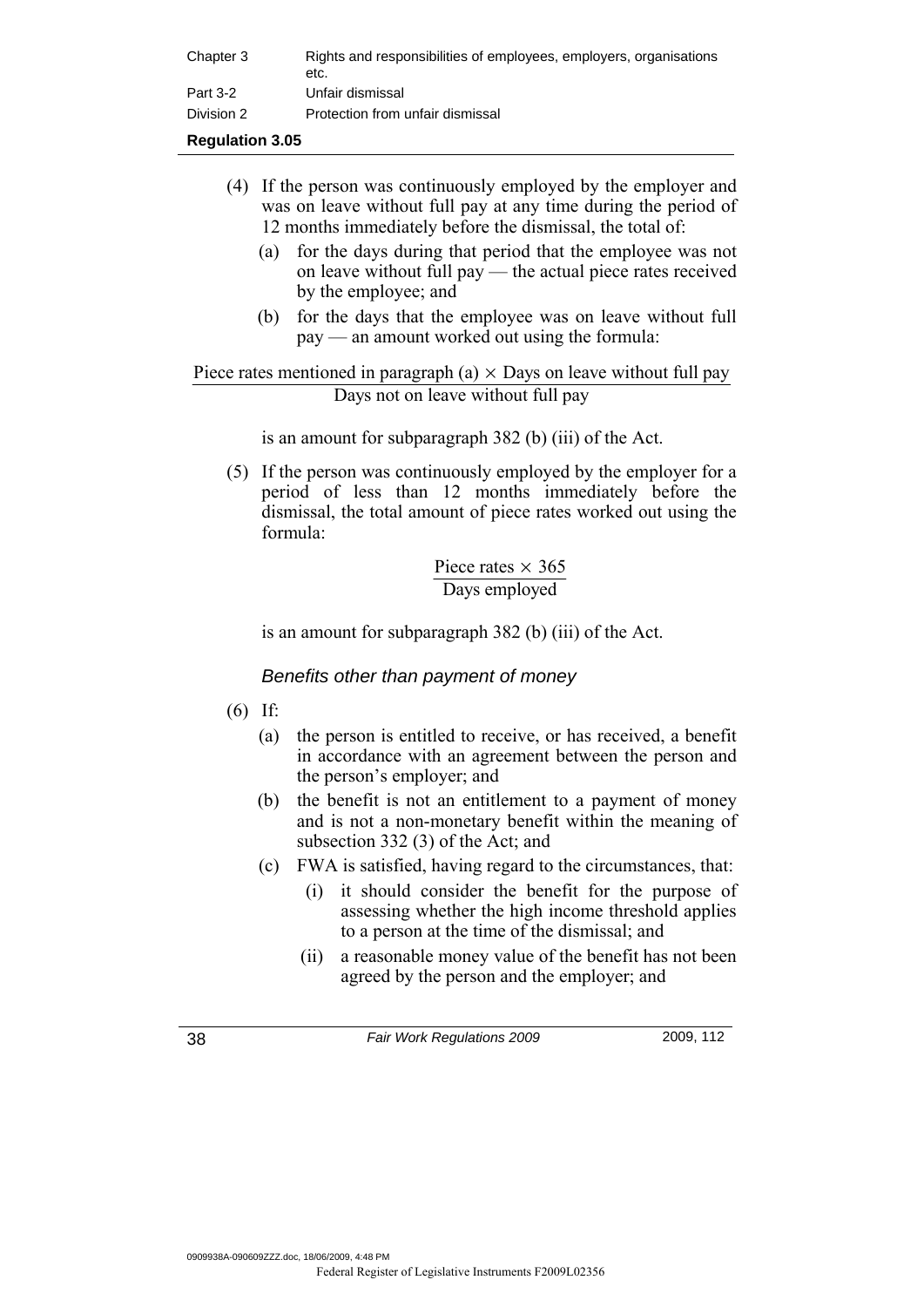| Rights and responsibilities of employees, employers, organisations<br>etc. | Chapter 3  |
|----------------------------------------------------------------------------|------------|
| Unfair dismissal                                                           | Part 3-2   |
| Remedies for unfair dismissal                                              | Division 4 |

- **Regulation 3.07**
- (iii) FWA can estimate a real or notional money value of the benefit;

the real or notional money value of the benefit estimated by FWA is an amount for subparagraph 382 (b) (iii) of the Act.

# **Division 4 Remedies for unfair dismissal**

# **3.06 Remedy — compensation (amount taken to have been received by the employee)**

For paragraph 392 (6) (b) of the Act:

- (a) an employee who was on leave without pay for any part of a period is taken to have received the remuneration that the employee would ordinarily have received during the period of leave if the employee had not been on leave without pay; and
- (b) an employee who was on leave without full pay for any part of a period is taken to have received the remuneration that the employee would ordinarily have received during the period of leave if the employee had not been on leave without full pay.

# **Division 5 Procedural matters**

# **3.07 Application fees**

 (1) For subsection 395 (2) of the Act, this regulation sets out matters relating to a fee for making an application to FWA under Division 5 of Part 3-2 of the Act.

# *Fee at commencement of Regulations*

 (2) If the application is made in the financial year starting on 1 July 2009, the fee is \$59.50.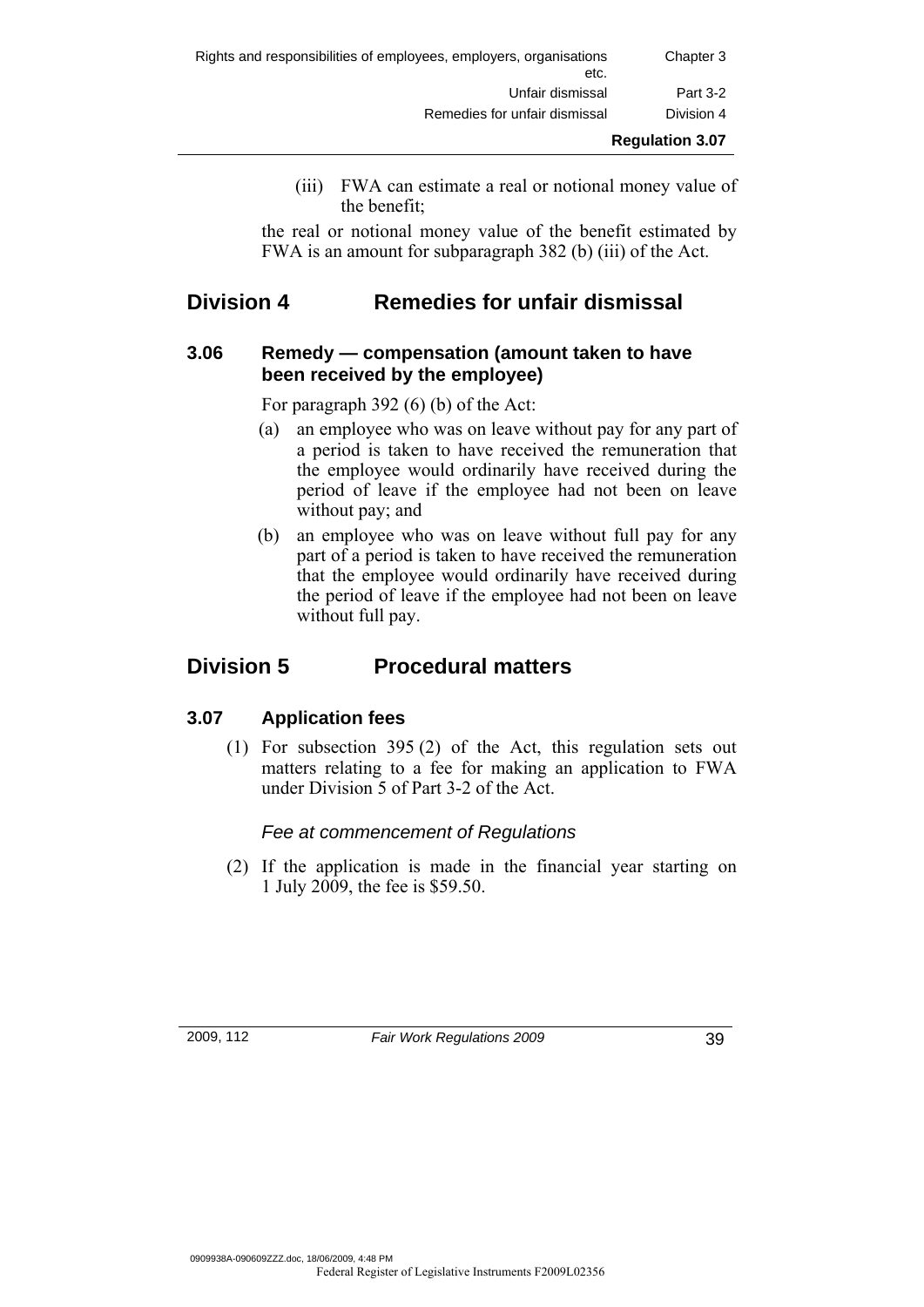| Chapter 3  | Rights and responsibilities of employees, employers, organisations<br>etc. |
|------------|----------------------------------------------------------------------------|
| Part 3-2   | Unfair dismissal                                                           |
| Division 5 | Procedural matters                                                         |

## *Method for indexing the fee*

- (3) If the application is made in a financial year starting on 1 July 2010, or 1 July in a later year (the *application year*), the amount of the fee is to be worked out as follows:
	- (a) identify the amount of the fee for an application made in the previous financial year;
	- (b) multiply it by the indexation factor for the application year (see subregulation (4));
	- (c) round the result to the nearest multiple of 10 cents, rounding up if the result ends in 5 cents.
- (4) The indexation factor for the application year is worked out using the following formula, and then rounded under subregulation (5):

Sum of index numbers for quarters in most recent March year Sum of index numbers for quarters in previous March year

where:

*index number*, for a quarter, means the All Groups Consumer Price Index Number (being the weighted average of the 8 capital cities) published by the Australian Statistician for that quarter.

*most recent March year* means the period of 12 months ending on 31 March in the financial year that occurred immediately before the application year.

*previous March year* means the period of 12 months immediately preceding the most recent March year.

*quarter* means a period of 3 months ending on 31 March, 30 June, 30 September or 31 December.

- (5) The result under subregulation (4) must be rounded up or down to 3 decimal places, rounding up if the result ends in 0.0005.
- (6) A calculation under subregulation (4):
	- (a) is to be made using the index numbers published in terms of the most recently published reference base for the Consumer Price Index; and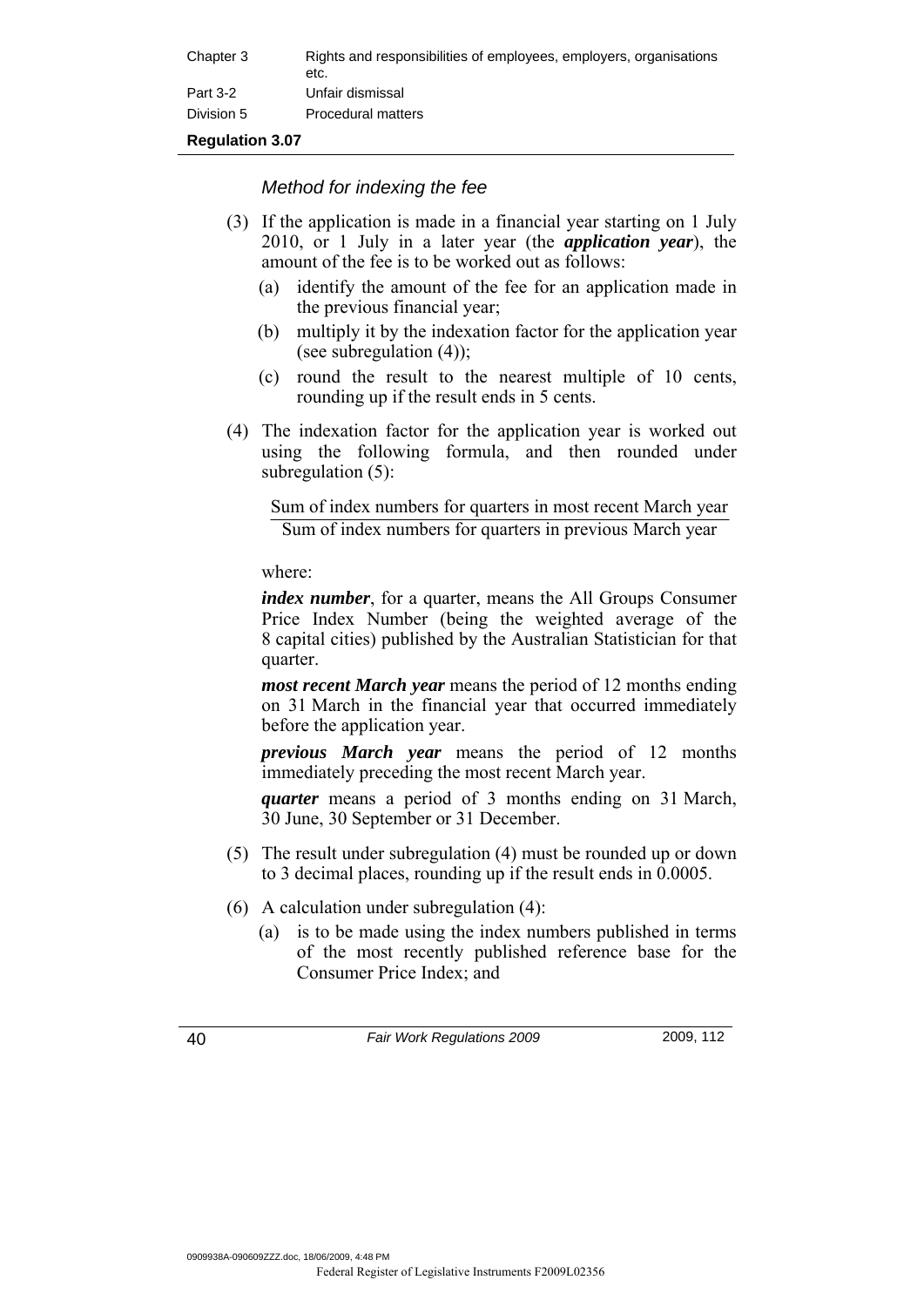| Rights and responsibilities of employees, employers, organisations<br>etc. | Chapter 3              |
|----------------------------------------------------------------------------|------------------------|
| Unfair dismissal                                                           | Part 3-2               |
| <b>Procedural matters</b>                                                  | Division 5             |
|                                                                            | <b>Regulation 3.08</b> |

 (b) is to be made disregarding index numbers that are published in substitution for previously published index numbers (unless the substituted numbers are published to take account of changes in the reference base).

## *No fee — hardship*

 (7) If FWA is satisfied that the person making an application will suffer serious hardship if the person is required to pay the fee, no fee is payable for making the application.

# *Refund of fee — discontinuing application*

- (8) FWA must repay to the person an amount equal to the fee if:
	- (a) the fee has been paid; and
	- (b) the application is subsequently discontinued as mentioned in section 588 of the Act; and
	- (c) FWA is satisfied that FWA did not deal with the application in a substantial way before the application was discontinued.

# **3.08 Schedule of costs**

 (1) For subsection 403 (1) of the Act, the schedule of costs set out in Schedule 3.1 is prescribed.

*Note 1* Under subsection 403 (2) of the Act, in awarding costs, FWA is not limited to the items of expenditure mentioned in Schedule 3.1. However, if an item of expenditure is mentioned in Schedule 3.1, FWA must not award costs for that item at a rate or of an amount in excess of the rate or amount mentioned in Schedule 3.1 for that item.

*Note 2* An application for an order for costs must be made in accordance with the procedural rules.

 (2) FWA may allow the costs of briefing more than 1 counsel only if FWA certifies that the attendance is necessary.

*Note* It is likely that certification under subregulation (2) would occur only in relation to a very large or complex case.

- (3) If FWA considers it appropriate, a charge in Schedule 3.1 that is applicable to a solicitor is applicable to a person who:
	- (a) is not a solicitor; but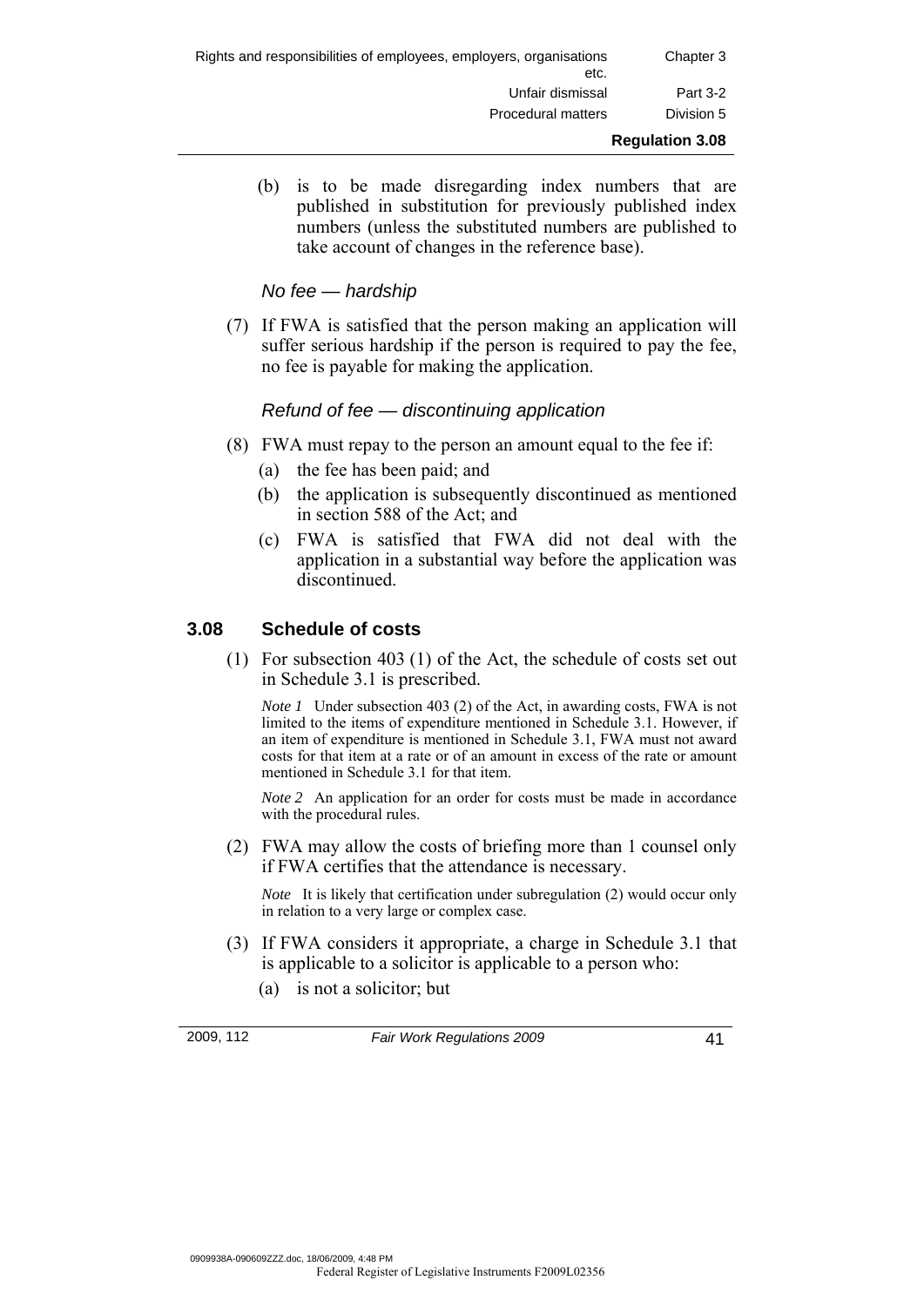| Chapter 3              | Rights and responsibilities of employees, employers, organisations<br>etc. |
|------------------------|----------------------------------------------------------------------------|
| Part 3-2               | Unfair dismissal                                                           |
| Division 5             | Procedural matters                                                         |
| <b>Regulation 3.08</b> |                                                                            |

(b) is mentioned in section 596 of the Act.

*Note* Section 596 of the Act sets out who may represent a party to a proceeding before FWA.

- (4) A bill of costs must identify, by an item number, each cost and disbursement claimed.
- (5) In exercising its discretion under item 1002 of Schedule 3.1, FWA must have regard to commercial rates for copying and binding, and is not obliged to apply the photographic or machine-made copy costs otherwise allowable in the Schedule.
- (6) In Schedule 3.1:

*folio* means 72 words.

*Note* There are generally 3 folios to a page.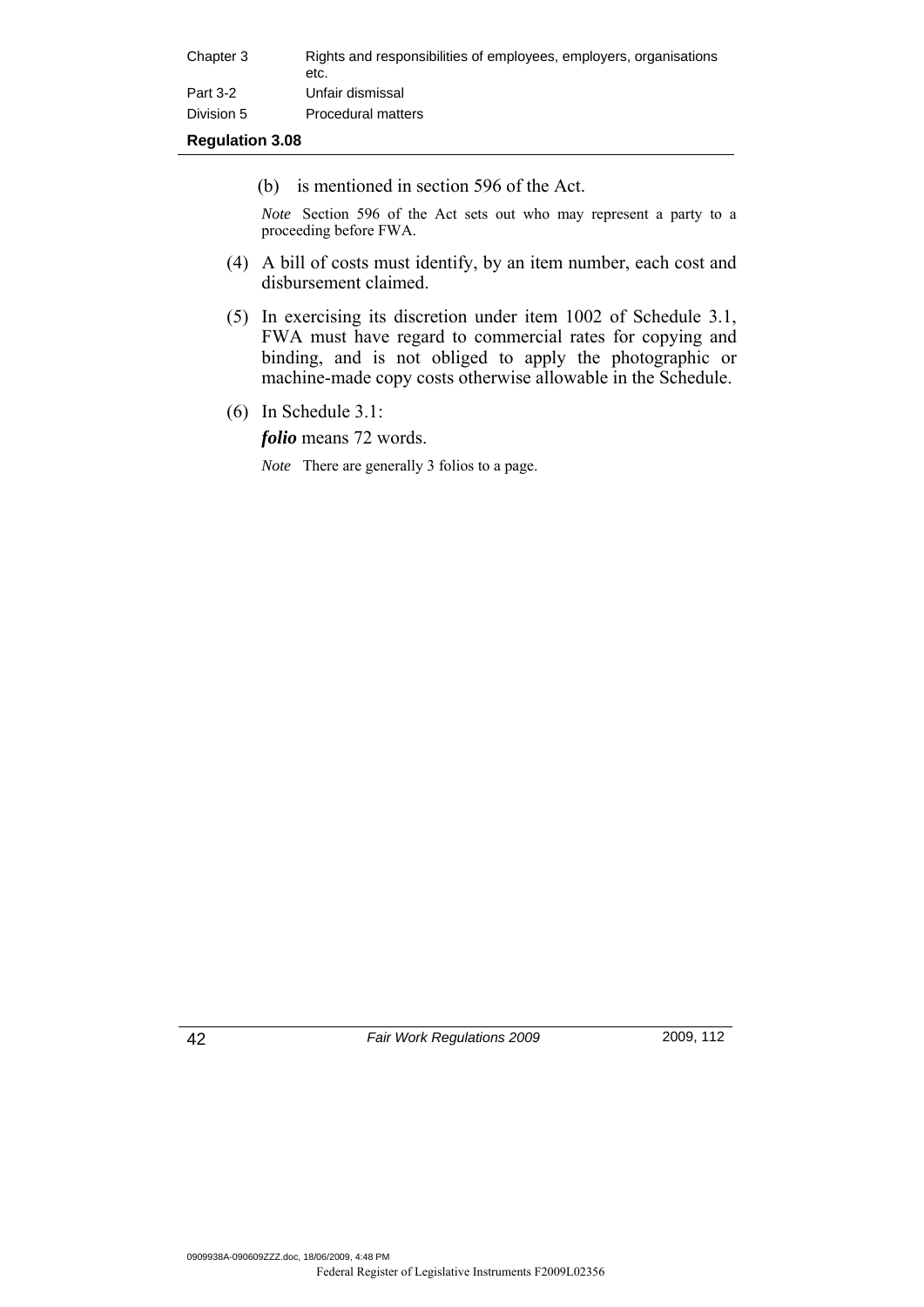# **Part 3-3 Industrial action**

# **Division 2 Protected industrial action**

# **3.09 Purposes prescribed for continuity of employment when employer response action occurs**

 For section 416A of the Act, the following purposes are prescribed:

- (a) superannuation;
- (b) remuneration and promotion, as affected by seniority;
- (c) any entitlements under the National Employment Standards.

*Note* Section 416A of the Act deals with employer response action. Under the section, employer response action for a proposed enterprise agreement does not affect the continuity of employment of the employees who will be covered by the agreement for such purposes as are prescribed by the regulations.

# **Division 6 Suspension or termination of protected industrial action by FWA**

### **3.10 Persons prescribed for order to suspend or terminate protected industrial action**

- (1) For subparagraphs  $423 (7)$  (b) (iii) and  $424 (2)$  (b) (iii) and paragraph 426 (6) (c) of the Act, a Minister of a referring State or of a Territory is prescribed if the industrial action is:
	- (a) being engaged in in the State or Territory; or
	- (b) threatened, impending or probable in the State or Territory.
- (2) In subregulation (1):

*referring State* has the same meaning as it has in the *Fair Work (State Referral and Consequential and Other Amendments) Act 2009*.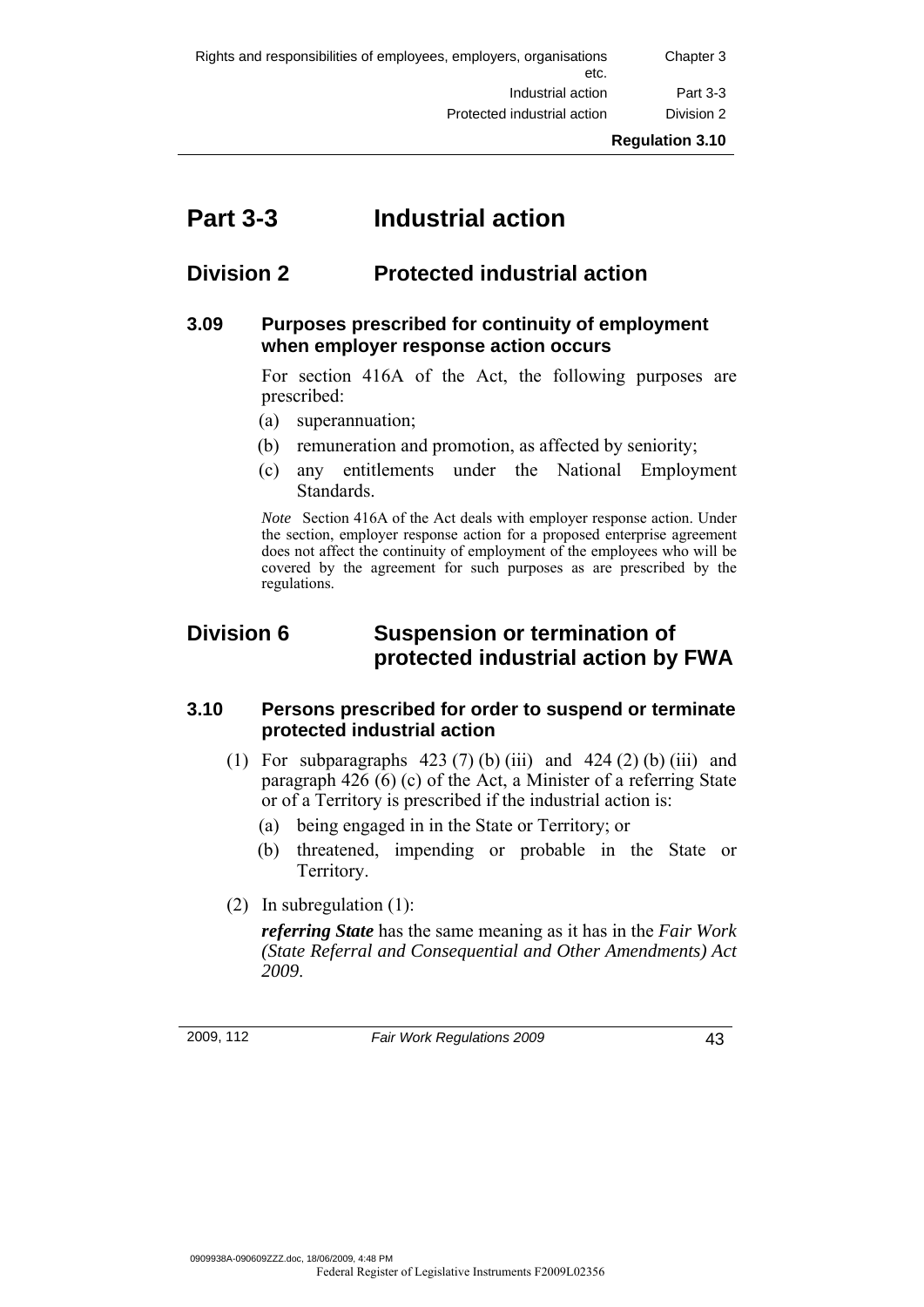| Chapter 3  | Rights and responsibilities of employees, employers, organisations<br>etc. |
|------------|----------------------------------------------------------------------------|
| Part 3-3   | Industrial action                                                          |
| Division 8 | Protected action ballots                                                   |

# **Division 8 Protected action ballots**

# **3.11 FWA may decide on ballot agent other than the Australian Electoral Commission — requirements for protected action ballot agent**

(1) For subparagraph  $444$  (1) (b) (ii) of the Act, this regulation sets out requirements that FWA must be satisfied have been met before a person other than the Australian Electoral Commission becomes the protected action ballot agent for a protected action ballot.

*Note* The person must also be a fit and proper person to conduct the ballot.

- (2) The person must be capable of ensuring the secrecy and security of votes cast in the ballot.
- (3) The person must be capable of ensuring that the ballot will be fair and democratic.
- (4) The person must be capable of conducting the ballot expeditiously.
- (5) The person must have agreed to be a protected action ballot agent.
- (6) The person must be bound to comply with the *Privacy Act 1988* in respect to the handling of information relating to the protected action ballot.
- (7) If the person is an industrial association or a body corporate, FWA must be satisfied that:
	- (a) each individual who will carry out the functions of the protected action ballot agent for the industrial association or body corporate is a fit and proper person to conduct the ballot; and
	- (b) the requirements in subregulations (2) to (6) are met for the individual.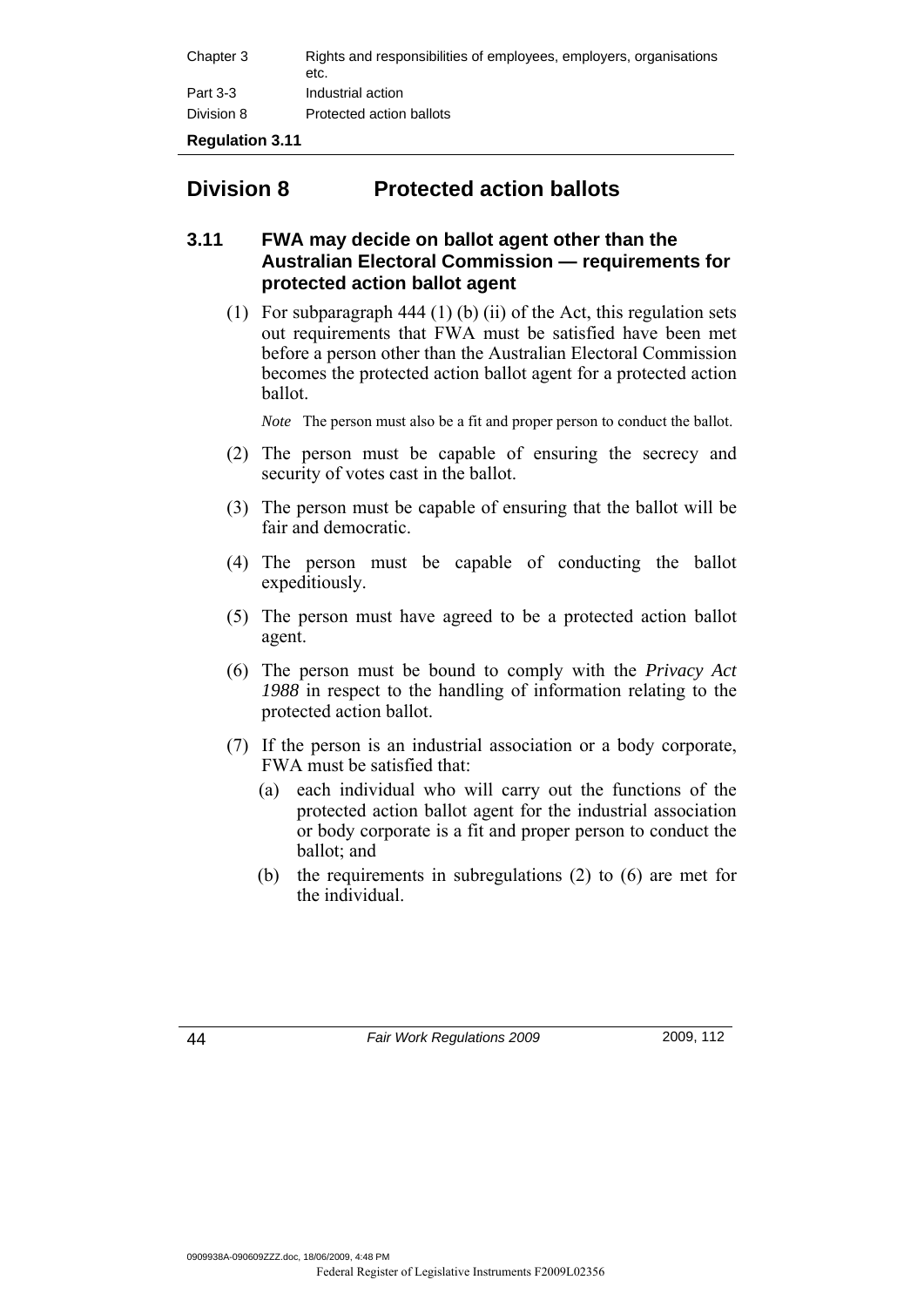| Rights and responsibilities of employees, employers, organisations<br>etc. | Chapter 3  |
|----------------------------------------------------------------------------|------------|
| Industrial action                                                          | Part 3-3   |
| Protected action ballots                                                   | Division 8 |

# **3.12 Requirements for independent advisor**

(1) For subparagraph 444 (3) (c) (ii) of the Act, this regulation sets out requirements that FWA must be satisfied have been met before a person becomes the independent advisor for a protected action ballot.

*Note* The person must also be sufficiently independent of each applicant for the protected action ballot order.

- (2) The person must be capable of giving the protected action ballot agent:
	- (a) advice that is directed towards ensuring that the ballot will be fair and democratic; and
	- (b) recommendations that are directed towards ensuring that the ballot will be fair and democratic.
- (3) The person must have agreed to be the independent advisor.

## **3.13 Notice of protected action ballot order — notifying employees**

 (1) For section 445 and paragraph 469 (b) of the Act, this regulation sets out procedures to be followed for notifying employees in relation to the conduct of a protected action ballot.

### *Content of notice*

- (2) The protected action ballot agent for the ballot must, as soon as practicable after FWA makes the protected action ballot order, take all reasonable steps to notify each employee who is eligible to be included on the roll of voters that FWA has made the order.
- (3) The notice must include:
	- (a) any matter specified by FWA in the ballot order; and
	- (b) the voting method or methods to be used; and
	- (c) each location (if any) at which the ballot will be conducted; and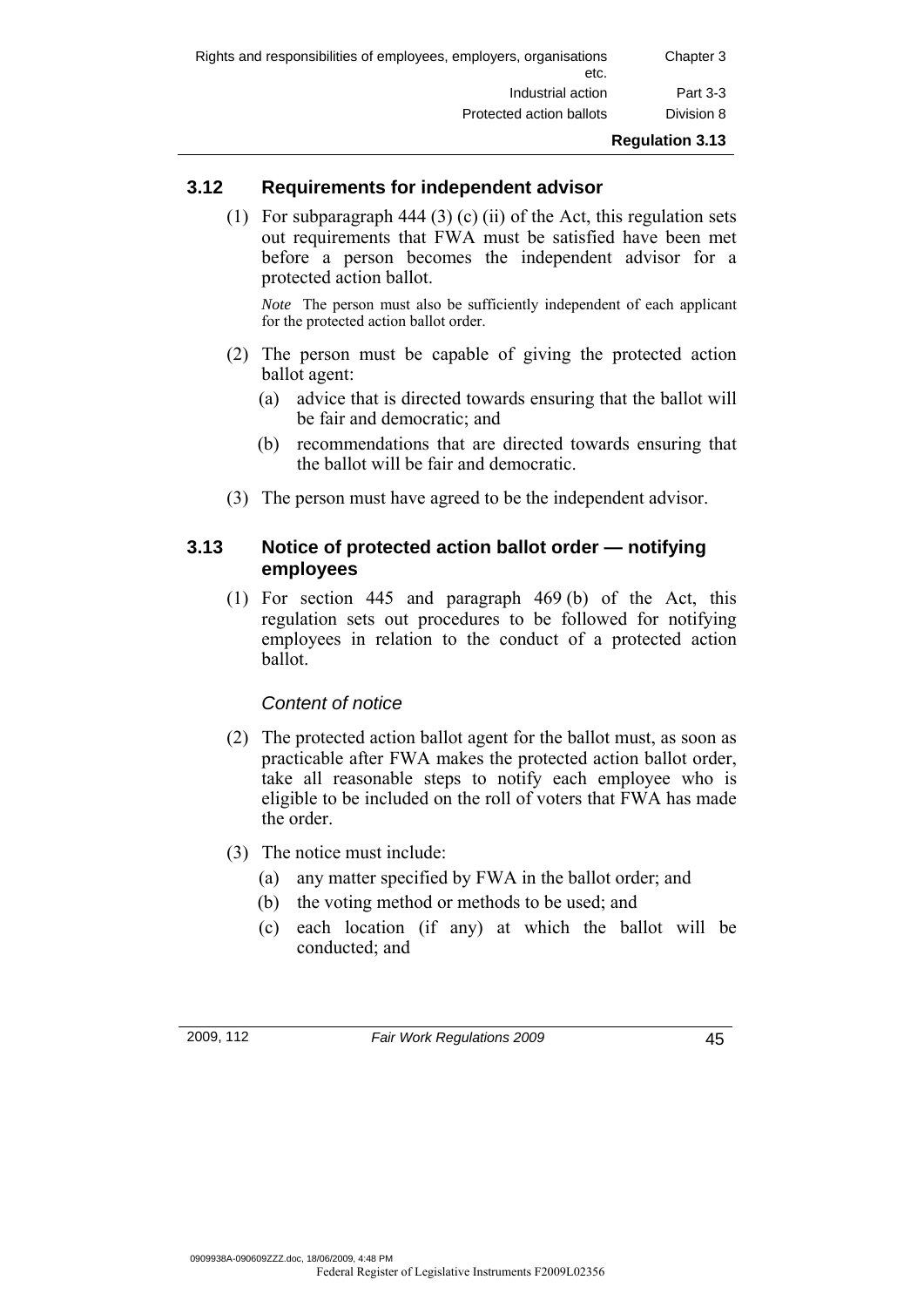| Chapter 3  | Rights and responsibilities of employees, employers, organisations<br>etc. |
|------------|----------------------------------------------------------------------------|
| Part 3-3   | Industrial action                                                          |
| Division 8 | Protected action ballots                                                   |

- (d) either:
	- (i) the date or dates on which the ballot will be conducted; or
	- (ii) the period during which the ballot will be conducted; and
- (e) contact details for the protected action ballot agent; and
- (f) contact details for the independent advisor (if any).

#### (4) The notice must also include:

- (a) a statement that the employee may contact the protected action ballot agent to find out whether the employee is on the roll of voters; and
- (b) a statement that the employee may ask the protected action ballot agent to add or remove the employee's name from the roll of voters; and
- (c) a statement that the employee may raise any concerns or complaints about the conduct of the ballot (including any alleged irregularity) with:
	- (i) the protected action ballot agent; or
	- (ii) if the protected action ballot agent is not the Australian Electoral Commission — FWA; or
	- (iii) the independent advisor (if any).

*Note* Section 453 of the Act sets out the circumstances in which an employee is eligible to be included on the roll of voters for the protected action ballot.

### *Manner of notification*

- (5) The protected action ballot agent may give the notice to an employee by doing any of the following:
	- (a) giving the notice to the employee personally;
	- (b) sending the notice by pre-paid post to:
		- (i) the employee's residential address; or
		- (ii) a postal address nominated by the employee;
	- (c) sending the notice to:
		- (i) the employee's email address at work; or
		- (ii) another email address nominated by the employee;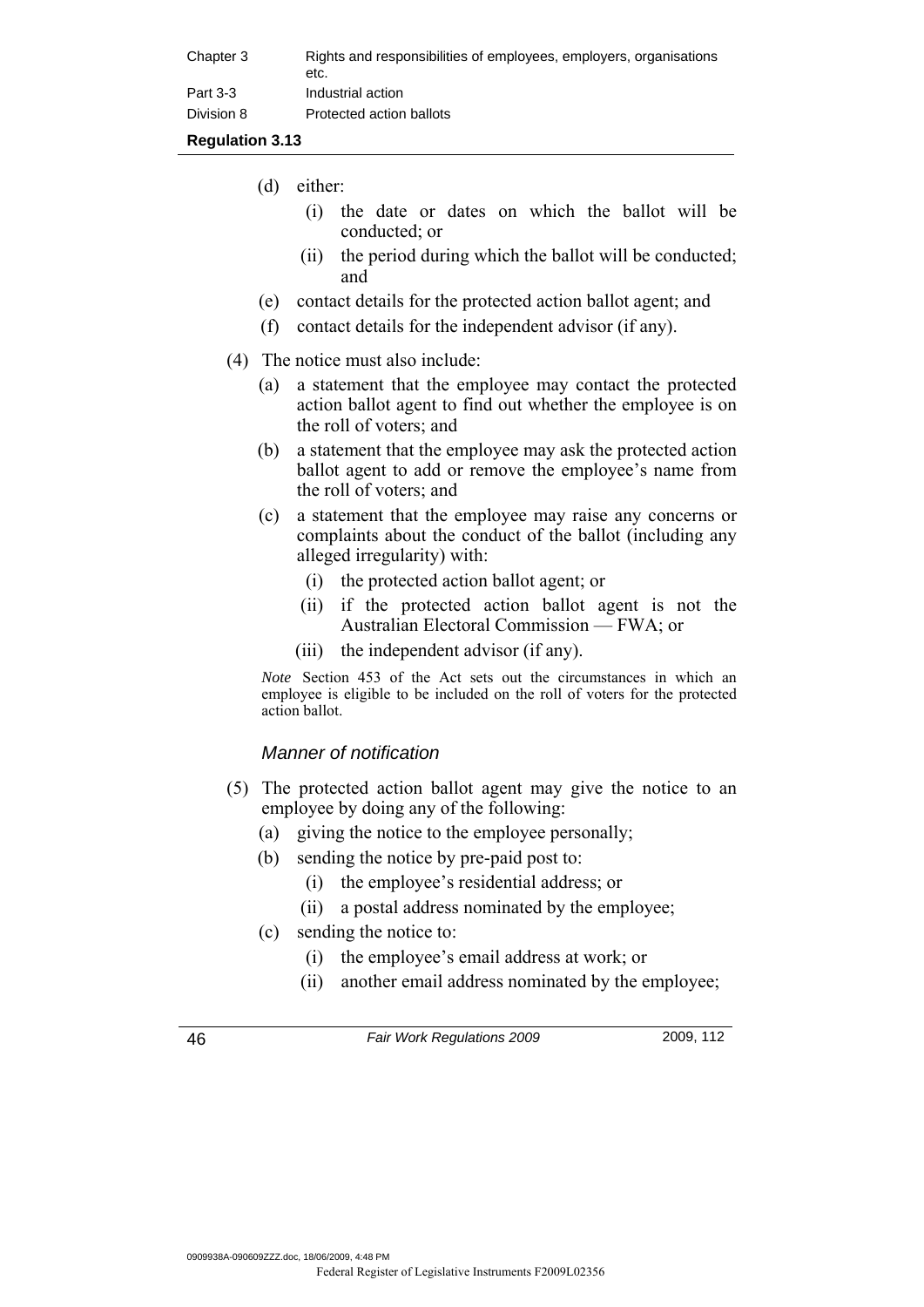| Rights and responsibilities of employees, employers, organisations<br>etc. | Chapter 3              |
|----------------------------------------------------------------------------|------------------------|
| Industrial action                                                          | Part 3-3               |
| Protected action ballots                                                   | Division 8             |
|                                                                            | <b>Regulation 3.14</b> |

- (d) sending to the employee's email address at work (or to another email address nominated by the employee) an electronic link that takes the employee directly to a copy of the notice on the employer's intranet;
- (e) faxing the notice to:
	- (i) the employee's fax number at work; or
	- (ii) the employee's fax number at home; or
	- (iii) another fax number nominated by the employee;
- (f) displaying the notice in a conspicuous location at the workplace that is known by and readily accessible to the employee.
- (6) Subregulation (5) does not prevent a protected action ballot agent from giving notice to an employee by another means.

### *Protected action ballot agent — access to workplace*

- (7) An employer must allow the protected action ballot agent access to the workplace for the purpose of notifying employees of the information about the protected action ballot.
- (8) An employer must allow the protected action ballot agent access to the workplace for the purpose of preparing for, or conducting the protected action ballot.

# **3.14 Protected action ballot to be conducted by Australian Electoral Commission or other specified ballot agent — directions about ballot paper**

 For paragraphs 449 (2) (e) and 469 (b) of the Act, the protected action ballot agent for a protected action ballot may provide with the ballot paper:

- (a) directions to be followed by an employee entitled to vote in the ballot so that the vote complies with the Act and these Regulations; and
- (b) other directions that the agent reasonably believes may assist in ensuring an irregularity does not occur in the conduct of the ballot; and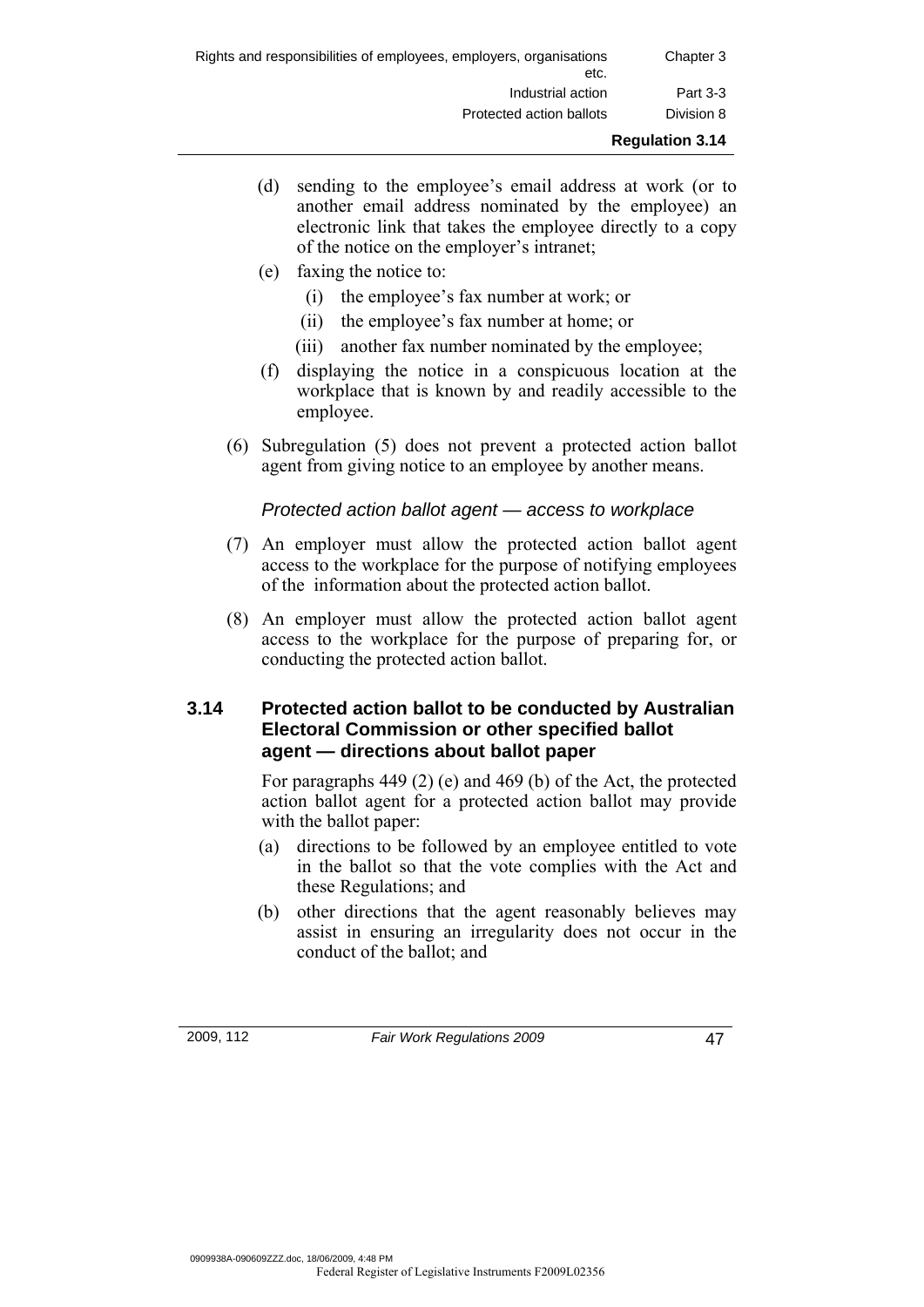| Chapter 3  | Rights and responsibilities of employees, employers, organisations<br>etc. |
|------------|----------------------------------------------------------------------------|
| Part 3-3   | Industrial action                                                          |
| Division 8 | Protected action ballots                                                   |

 (c) notes to assist an employee who is entitled to vote in the ballot by informing him or her of matters relating to conduct of the ballot.

# **3.15 Compilation of roll of voters**

- (1) For section 452 and paragraph 469 (b) of the Act, this regulation applies if:
	- (a) an applicant for a protected action ballot order; or
	- (b) the employer of an employee who is to be balloted;

provides information under subsection 450 (4) or 452 (3) of the Act.

*Note* Subsection 450 (4) of the Act allows FWA to direct the provision of information required to assist in compiling a roll of voters. Subsection 452 (3) allows the protected action ballot agent to make a similar direction.

 (2) The applicant or employer must include with the information a declaration in writing that the applicant or employer reasonably believes that the information is complete, up-to-date and accurate.

# **3.16 Protected action ballot papers — form**

 For paragraph 455 (a) of the Act, the form of a ballot paper for a protected action ballot is set out in Form 1 of Schedule 3.2.

# **3.17 Report about conduct of protected action ballot independent advisor**

 (1) For section 458 and paragraphs 469 (b) and (e) of the Act, this regulation sets out requirements for the preparation of a report under subsection 458 (2) or (3) of the Act by the independent advisor for a protected action ballot agent.

*Note* Subsection 458 (2) of the Act requires a protected action ballot agent or independent advisor to prepare a report about the conduct of the ballot. Subsection 458 (3) of the Act requires the agent or advisor to prepare a report at the direction of FWA.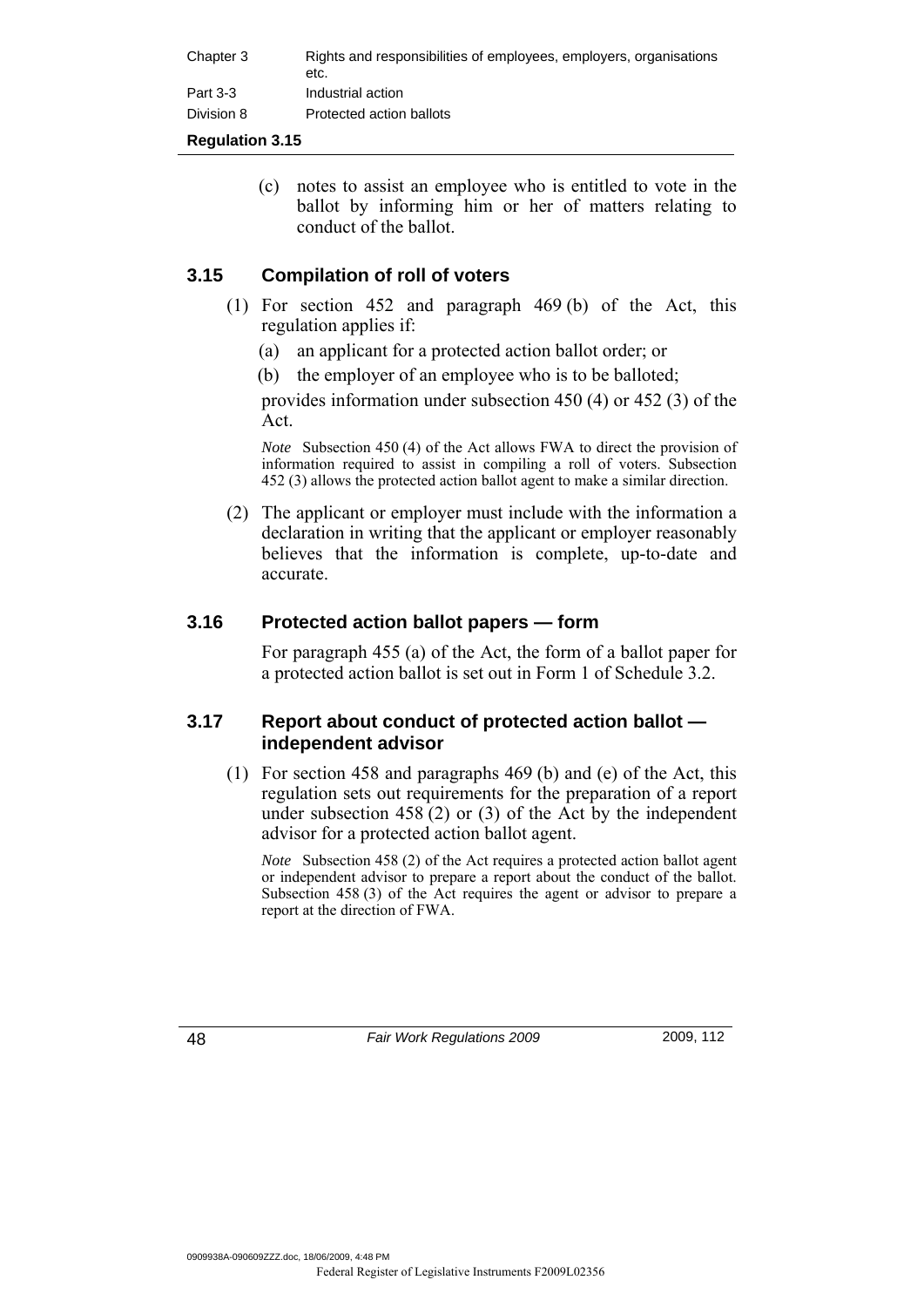| Rights and responsibilities of employees, employers, organisations<br>etc. | Chapter 3              |
|----------------------------------------------------------------------------|------------------------|
| Industrial action                                                          | Part 3-3               |
| Protected action ballots                                                   | Division 8             |
|                                                                            | <b>Regulation 3.18</b> |

- (2) For the purpose of preparing the report, the independent advisor may:
	- (a) be present at the conduct of any part of a protected action ballot (including the scrutiny of the roll of voters); and
	- (b) request information held by the protected action ballot agent for the ballot; and
	- (c) make a recommendation to the ballot agent for the purpose of ensuring the conduct of the protected action ballot will be fair and democratic; and
	- (d) set out in his or her report:
		- (i) a description of any recommendation made under paragraph (c); and
		- (ii) whether the protected action ballot agent complied with the recommendation.

# **Subdivision G Miscellaneous**

# **3.18 Conduct of protected action ballot — ballot papers**

 (1) For paragraph 469 (b) of the Act, this regulation sets out procedures to be followed in relation to the conduct of a protected action ballot.

### *Ballot paper*

- (2) The protected action ballot agent for the ballot must issue to each employee who is to be balloted a ballot paper that bears:
	- (a) the agent's initials; or
	- (b) a facsimile of the agent's initials.
- (3) If the ballot is conducted by postal voting, the agent must, as soon as practicable, post to each employee who is to be balloted a sealed envelope that contains:
	- (a) the ballot paper; and
	- (b) information about:
		- (i) the closing date of the ballot; and
		- (ii) the time, on the closing date, by which the agent must receive the employee's vote; and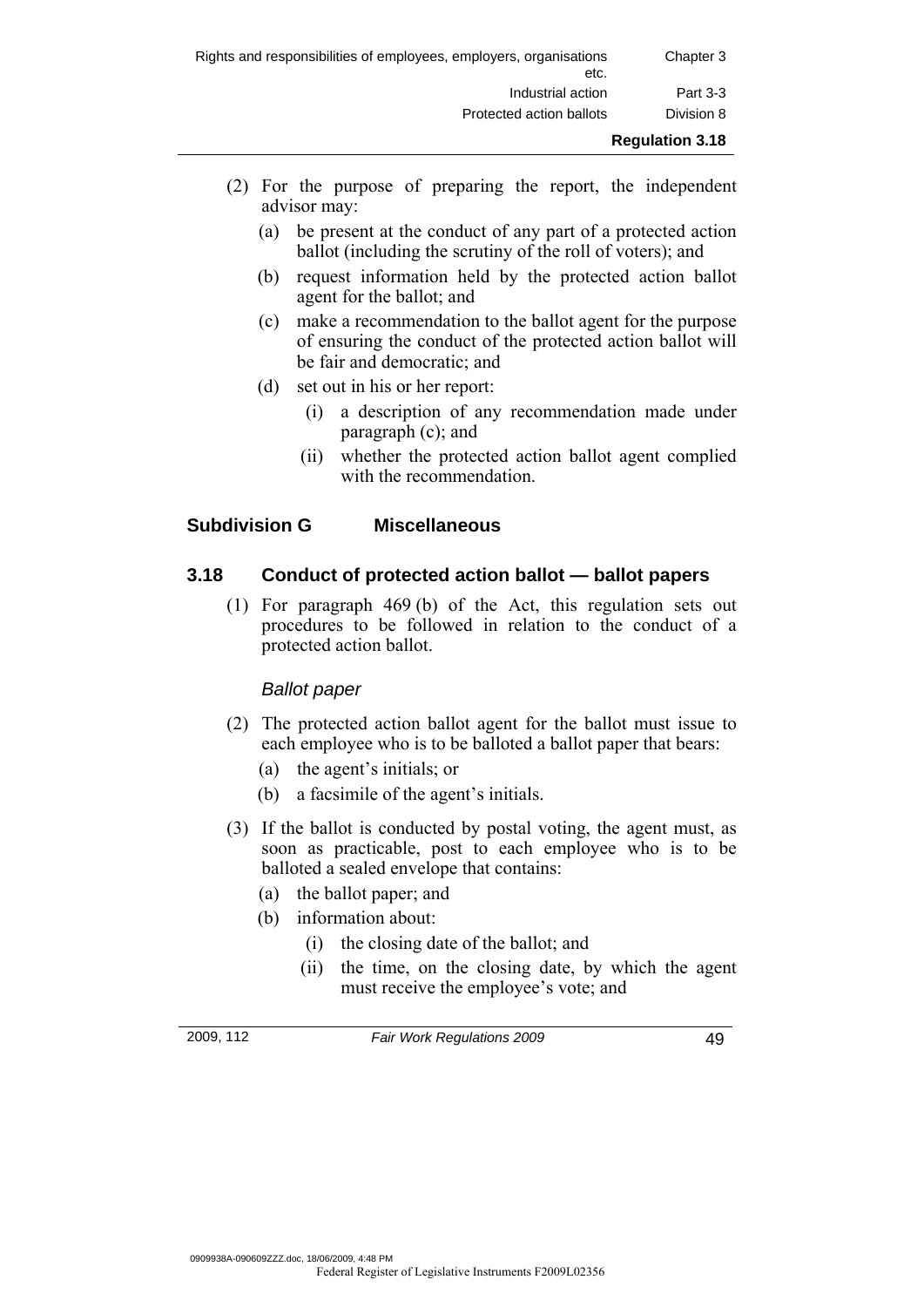| Chapter 3  | Rights and responsibilities of employees, employers, organisations<br>etc. |
|------------|----------------------------------------------------------------------------|
| Part 3-3   | Industrial action                                                          |
| Division 8 | Protected action ballots                                                   |

- (c) an envelope in which the employee must place his or her ballot paper; and
- (d) a prepaid envelope addressed to the protected action ballot agent and that may be posted without cost to the employee; and
- (e) any other material that the protected action ballot agent considers to be relevant to the ballot.
- (4) The envelope mentioned in paragraph (3) (c) must:
	- (a) set out a form of declaration that the employee has not voted before in the ballot; and
	- (b) have a place on which the employee can sign the envelope; and
	- (c) be able to fit into the prepaid envelope mentioned in paragraph (3) (d).

# *Replacement ballot paper — postal voting*

- (5) An employee who is to be balloted by postal voting may ask the protected action ballot agent for a replacement ballot paper because:
	- (a) the employee did not receive the documents mentioned in subregulation 3.13 (3); or
	- (b) the employee did not receive a ballot paper in those documents; or
	- (c) the ballot paper has been lost or destroyed; or
	- (d) the ballot paper has been spoilt.
- (6) The request must:
	- (a) be received by the protected action ballot agent on or before the closing day of the ballot; and
	- (b) state the reason for the request; and
	- (c) if practicable, be accompanied by evidence that verifies, or tends to verify, the reason; and
	- (d) include a declaration by the employee that the employee has not voted at the ballot.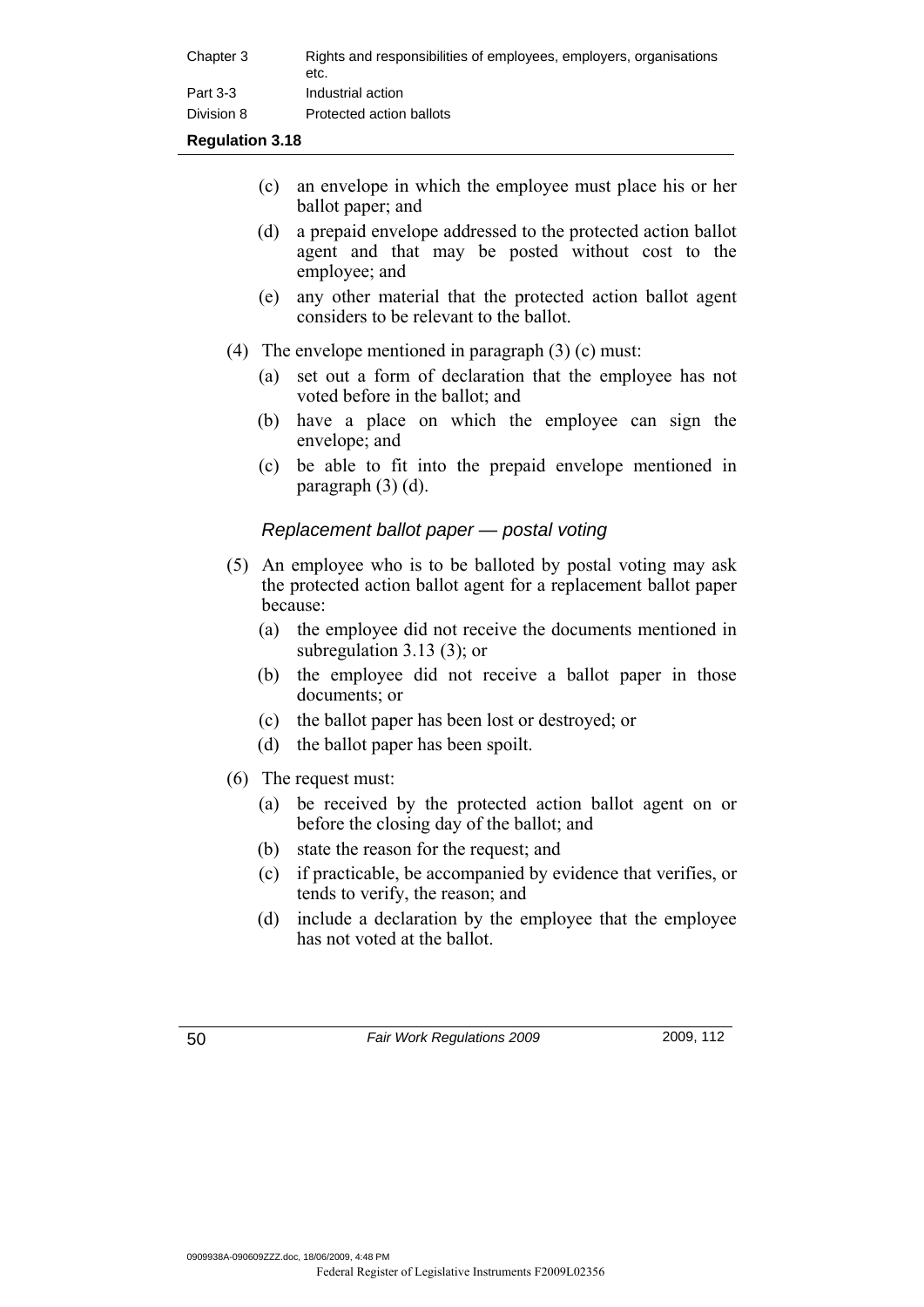| Rights and responsibilities of employees, employers, organisations<br>etc. | Chapter 3  |
|----------------------------------------------------------------------------|------------|
| Industrial action                                                          | Part 3-3   |
| Protected action ballots                                                   | Division 8 |

- (7) The protected action ballot agent must give the employee a replacement ballot paper if the agent is satisfied that:
	- (a) the reason for the request is a reason mentioned in subregulation (5); and
	- (b) the request is in accordance with the requirements mentioned in subregulation (6); and
	- (c) the employee has not voted at the ballot.

# *Replacement ballot paper — other voting*

- (8) If:
	- (a) an employee is to be balloted otherwise than by postal voting; and
	- (b) the employee satisfies the protected action ballot agent, before depositing the ballot paper in the ballot box, that the employee has accidentally spoilt the paper;

the protected action ballot agent must give the employee a replacement ballot paper.

- (9) The protected ballot agent must also:
	- (a) mark "spoilt" on the ballot paper and initial the marking; and
	- (b) keep the ballot paper.

# **3.19 Conduct of protected action ballot — scrutiny of ballot**

 (1) For paragraph 469 (b) of the Act, this regulation sets out procedures to be followed in relation to the conduct of a protected action ballot.

# *Counting votes*

 (2) The protected action ballot agent for the ballot must determine the result of the ballot by conducting a scrutiny in accordance with this regulation.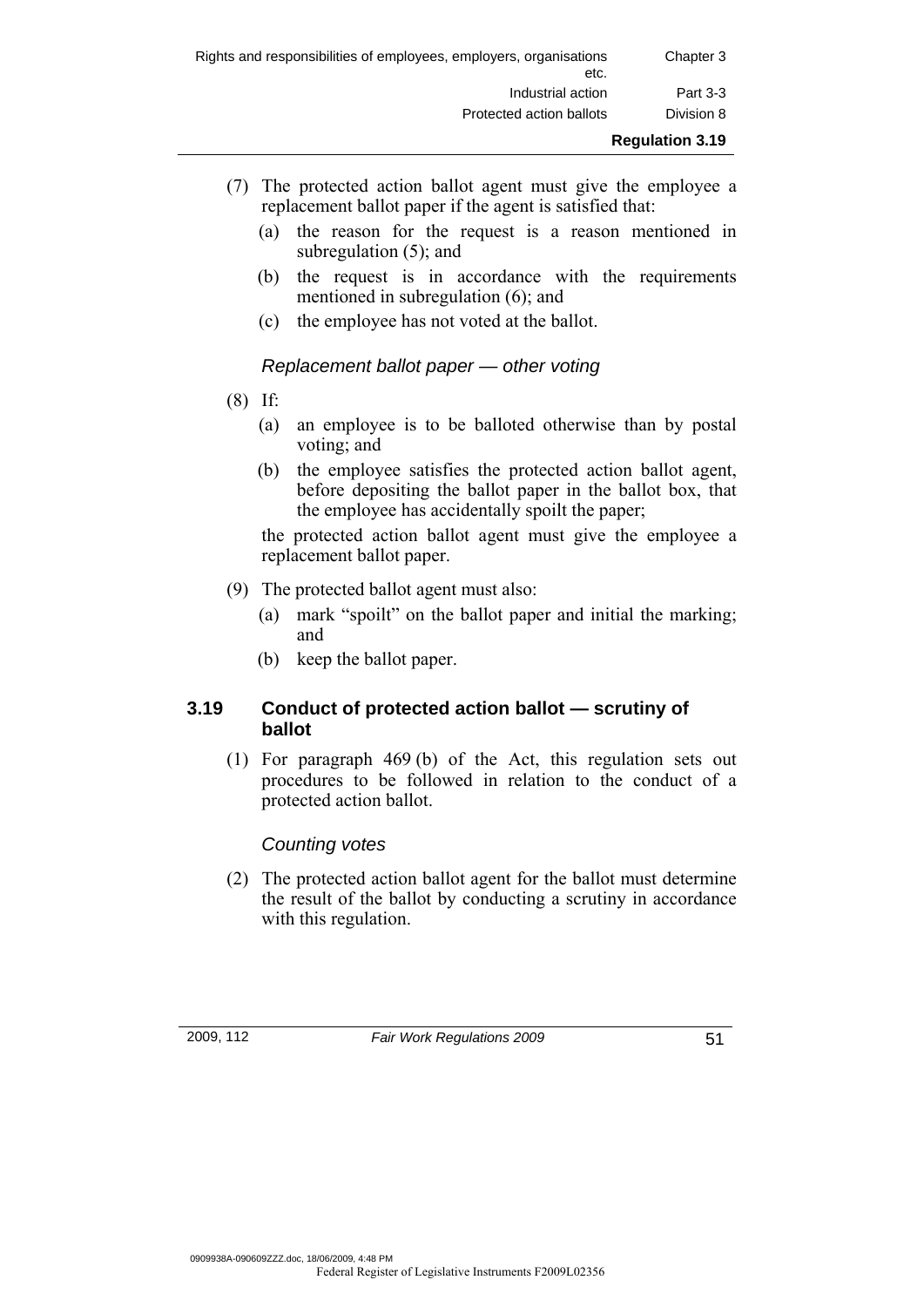| Chapter 3  | Rights and responsibilities of employees, employers, organisations<br>etc. |
|------------|----------------------------------------------------------------------------|
| Part 3-3   | Industrial action                                                          |
| Division 8 | Protected action ballots                                                   |

- (3) As soon as practicable after the close of the ballot, the protected action ballot agent must:
	- (a) admit the valid ballot papers and reject the informal ballot papers; and
	- (b) count the valid ballot papers; and
	- (c) record the number of votes:
		- (i) in favour of the question or questions; and
		- (ii) against the question or questions; and
	- (d) count the informal ballot papers.

# *Informal votes*

- (4) A vote is informal only if:
	- (a) the ballot paper does not bear:
		- (i) the initials of the protected action ballot agent; or
		- (ii) a facsimile of the agent's initials; or
	- (b) the ballot paper is marked in a way that allows the employee to be identified; or
	- (c) the ballot paper is not marked in a way that makes it clear how the employee meant to vote; or
	- (d) a direction under regulation 3.14 that was to be followed by an employee entitled to vote in the ballot has not been complied with.
- (5) However, a vote is not informal because of paragraph (4) (a) if the protected action ballot agent is satisfied that the ballot paper is authentic.
- (6) If the protected action ballot agent is informed by a scrutineer that the scrutineer objects to a ballot paper being admitted as formal, or rejected as informal, the agent must:
	- (a) decide whether the ballot paper is to be admitted as formal or rejected as informal; and
	- (b) endorse the decision on the ballot paper and initial the endorsement.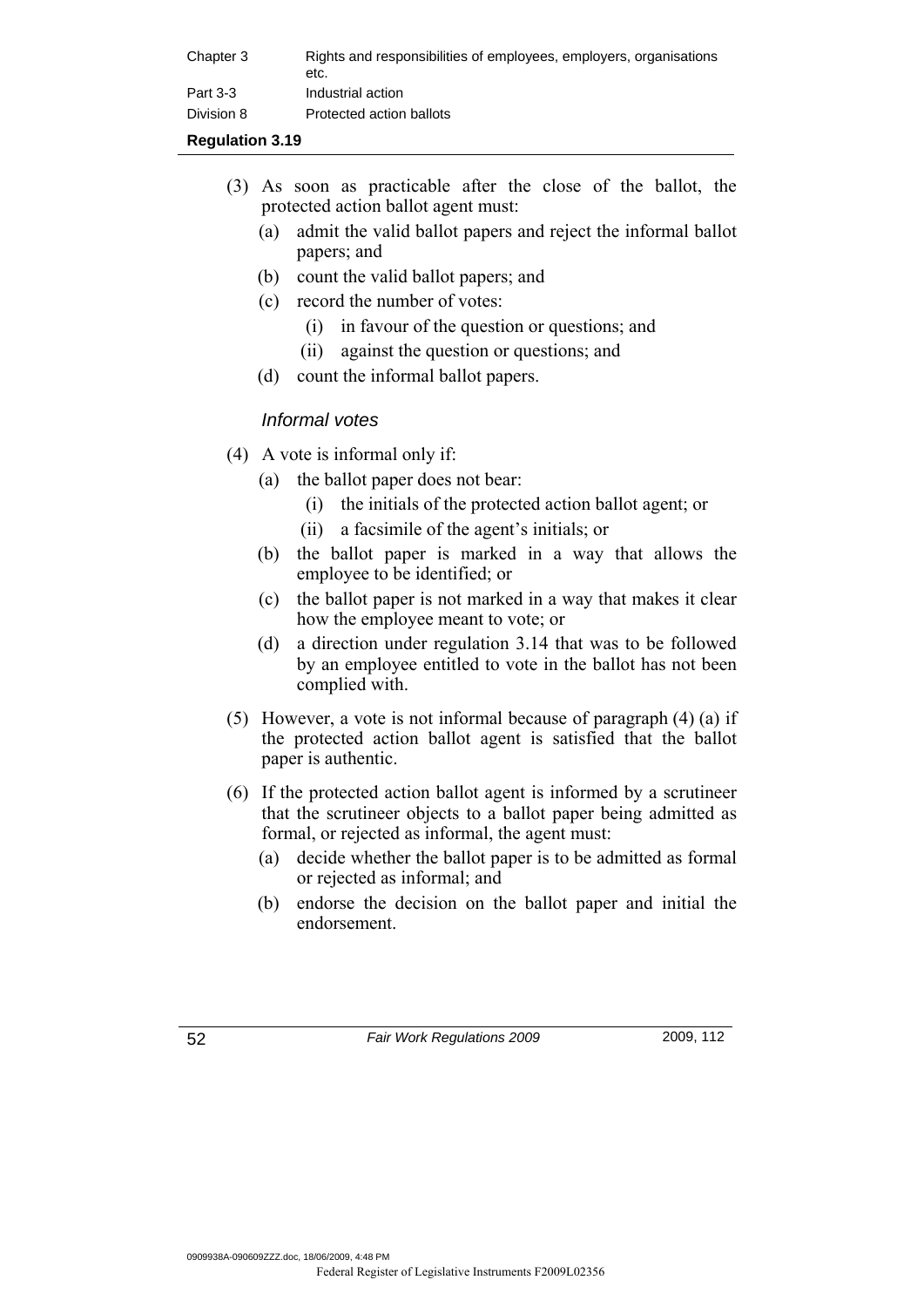| Rights and responsibilities of employees, employers, organisations<br>etc. | Chapter 3              |
|----------------------------------------------------------------------------|------------------------|
| Industrial action                                                          | Part 3-3               |
| Protected action ballots                                                   | Division 8             |
|                                                                            | <b>Regulation 3.20</b> |

- (7) If the protected action ballot agent conducting the ballot is informed by a scrutineer to the effect that, in the scrutineer's opinion, an error has been made in the conduct of the scrutiny, the authorised ballot agent must:
	- (a) decide whether an error has been made; and,
	- (b) if appropriate, direct what action is to be taken to correct or mitigate the error.
- (8) To preserve the secrecy of a postal vote, the protected action ballot agent must ensure that the independent advisor or a scrutineer does not have access to any evidence that may allow the ballot paper to be identified as having been completed by a particular employee.

# *Control of scrutiny process*

- (9) If a person:
	- (a) is not entitled to be present, or to remain present, at a scrutiny; or
	- (b) interrupts the scrutiny of a ballot, except to perform a function mentioned in subregulation (3);

the protected action ballot agent conducting the ballot may direct the person to leave the place where the scrutiny is being conducted.

 (10) A person to whom a direction is given under subregulation (9) must comply with the direction.

# **3.20 Conduct of protected action ballot — scrutineers**

 (1) For paragraph 469 (d) of the Act, this regulation sets out matters relating to the qualifications, appointment, powers and duties of scrutineers for a protected action ballot.

# *Appointment*

 (2) The employer may appoint 1 or more scrutineers to perform the functions set out in this regulation.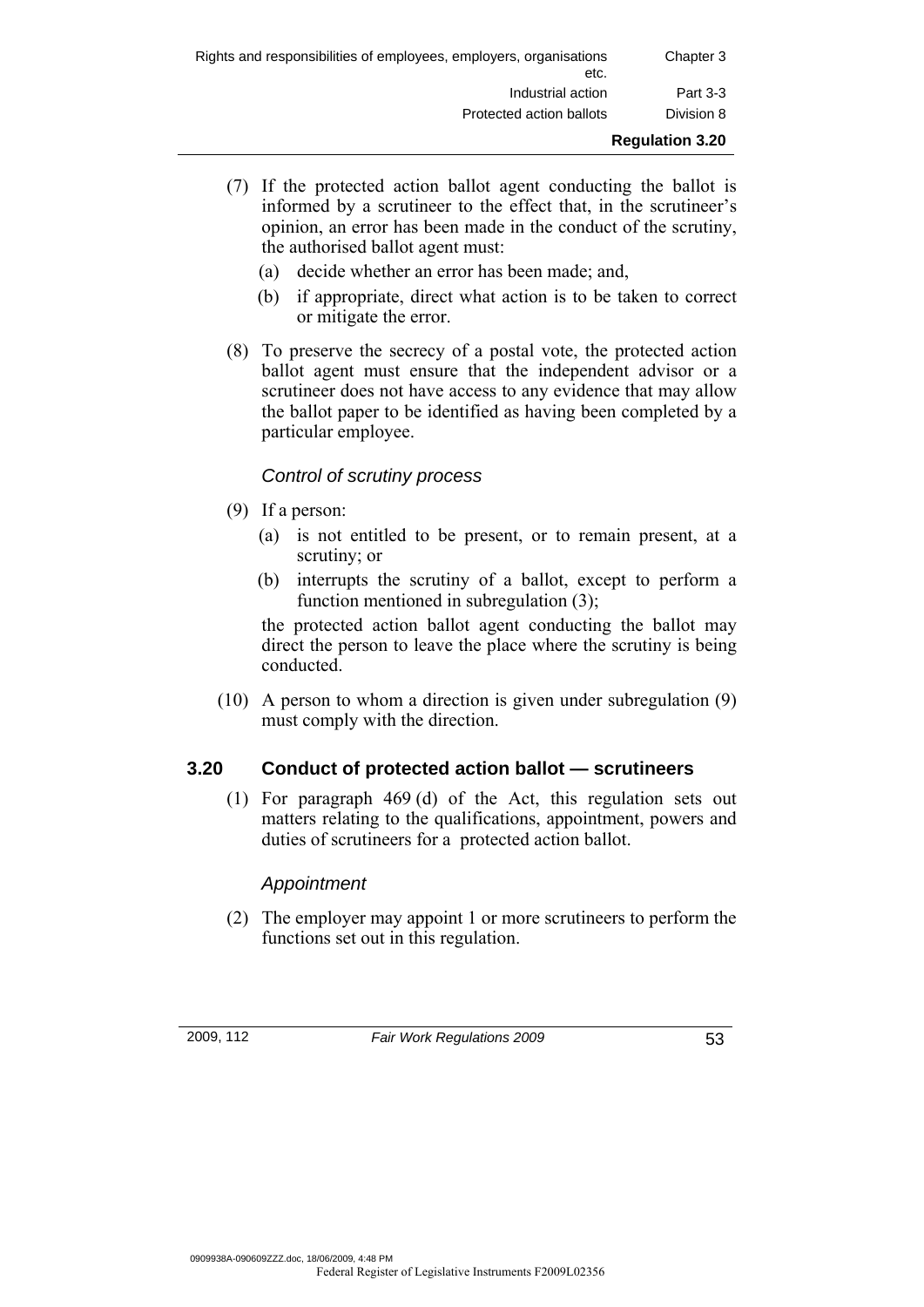| Chapter 3  | Rights and responsibilities of employees, employers, organisations<br>etc. |
|------------|----------------------------------------------------------------------------|
| Part 3-3   | Industrial action                                                          |
| Division 8 | Protected action ballots                                                   |

- (3) The applicant for a protected action ballot may appoint 1 or more scrutineers to perform the functions set out in this regulation.
- (4) An appointment under subregulation (2) or (3) must be made by an instrument signed on behalf of the employer or applicant.
- (5) A person who does not have a current appointment under subregulation (2) or (3):
	- (a) is not a scrutineer; and
	- (b) is not permitted to attend the scrutiny of ballot material as a scrutineer: and
	- (c) is not permitted to perform the functions set out in this regulation.

### *Functions*

- (6) A scrutineer may be present at the scrutiny of ballot material as follows:
	- (a) if the ballot is conducted by postal voting, the scrutineer may be present after the protected action ballot agent has acted under subregulation 3.20 (8) to remove evidence of an employee's identity;
	- (b) if the ballot is not conducted by postal voting, the scrutineer may be present when the protected action ballot agent is ready to conduct the scrutiny of the ballot material.
- (7) However:
	- (a) the total number of scrutineers in attendance at a particular time at the scrutiny of the ballot material must not exceed the total number of people who are:
		- (i) performing functions and duties as, or on behalf of, the protected action ballot agent; and
		- (ii) engaged on the scrutiny of the ballot material at that time; and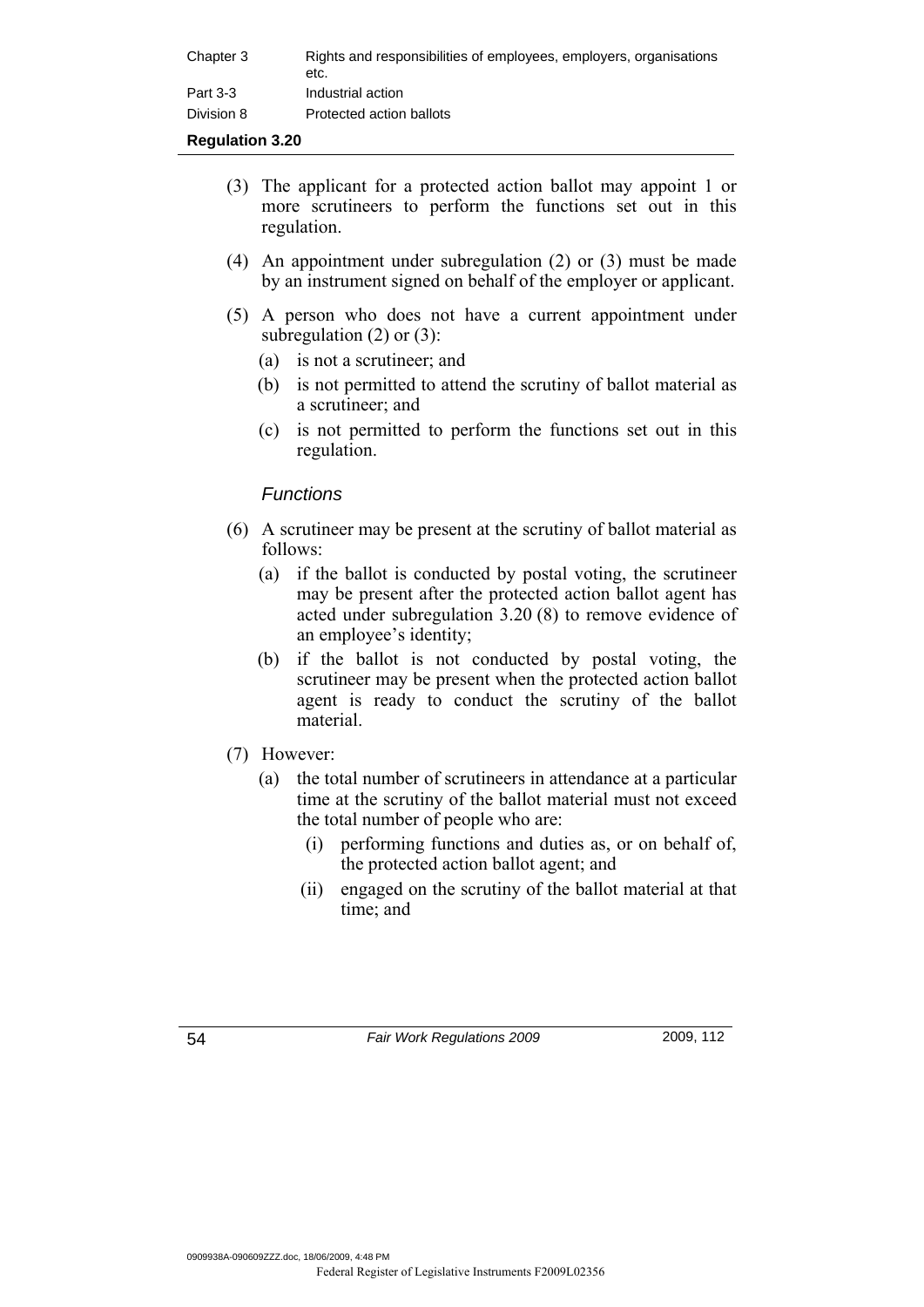|                                                                            | <b>Regulation 3.21</b> |
|----------------------------------------------------------------------------|------------------------|
| Payments relating to periods of industrial action                          | Division 9             |
| Industrial action                                                          | Part 3-3               |
| Rights and responsibilities of employees, employers, organisations<br>etc. | Chapter 3              |

- (b) if a person fails to produce the person's instrument of appointment as a scrutineer for inspection by the protected action ballot agent for the ballot, when requested by the agent to do so, the agent may refuse to allow the person to attend or act as a scrutineer.
- (8) At the scrutiny of the ballot material:
	- (a) if the scrutineer objects to a decision that a vote is formal or informal, the scrutineer may inform the protected action ballot agent of the objection; and
	- (b) if the scrutineer considers that an error has been made in the conduct of the scrutiny, the scrutineer may inform the protected action ballot agent of the scrutineer's opinion.

# **Division 9 Payments relating to periods of industrial action**

# **3.21 Payments relating to partial work bans — working out proportion of reduction of employee's payments**

 For subsection 471 (3) of the Act, the proportion mentioned in paragraph 471 (2) (a) of the Act is worked out for an employee or a class of employees by carrying out the following steps.

- **Step 1** Identify the work that an employee or a class of employees is failing or refusing to perform, or is proposing to fail or refuse to perform.
- **Step 2** Estimate the usual time that the employee or the class of employees would spend performing the work during a day.
- **Step 3** Work out the time estimated in Step 2 as a percentage of an employee's usual hours of work for a day.

The solution is the proportion by which the employee's payment will be reduced for a day.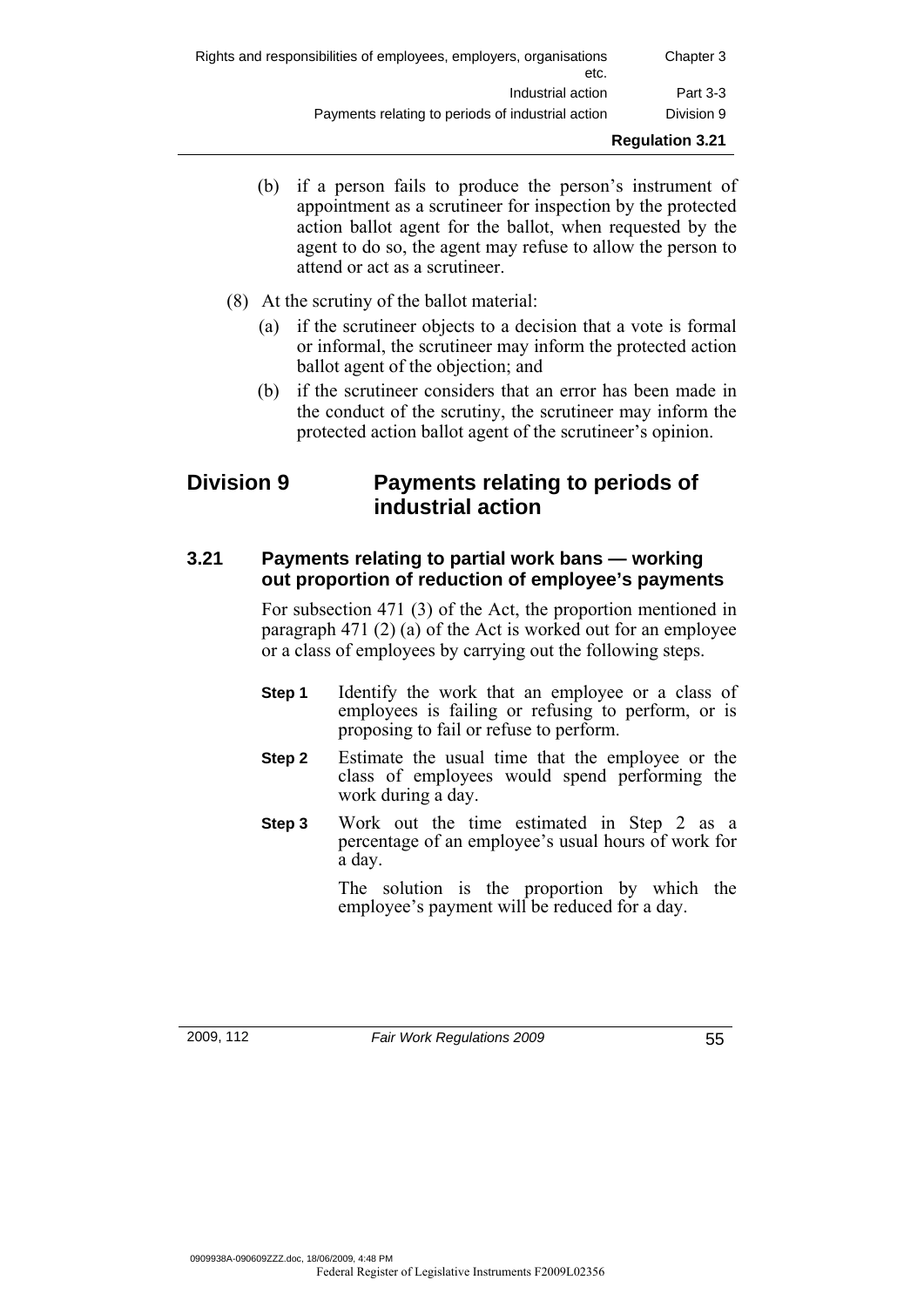| Chapter 3  | Rights and responsibilities of employees, employers, organisations<br>etc. |
|------------|----------------------------------------------------------------------------|
| Part 3-3   | Industrial action                                                          |
| Division 9 | Payments relating to periods of industrial action                          |

# **3.22 Payments relating to partial work bans — form of partial work ban notice**

For paragraph  $471(6)(a)$  of the Act, a notice given under paragraph 471 (1) (c) or (4) (c) of the Act about the reduction of an employee's payments due to a partial work ban must be in a legible form and in English.

# **3.23 Payments relating to partial work bans — content of partial work ban notice**

- (1) For paragraph 471 (6) (b) of the Act, a notice about a partial work ban given to an employee under paragraph 471 (1) (c) or (4) (c) of the Act must:
	- (a) specify the day on which the notice is issued; and
	- (b) specify the industrial action engaged in, or proposed to be engaged in, that constitutes the partial work ban; and
	- (c) state that the notice will take effect from the later of:
		- (i) the start of the first day of the partial work ban; and
		- (ii) the start of the first day after the day on which the notice is given to the employee, if the employee performs work on that day; and
	- (d) state that the notice will cease to have effect at the end of the day on which the partial work ban ceases.
- (2) If the notice is given under paragraph 471 (1) (c) of the Act, it must also:
	- (a) state that the employee's payments will be reduced by an amount specified in the notice for each day the employee engages in the partial work ban; and
	- (b) specify an estimate of the usual time the employer considers an employee would spend during a day performing the work that is the subject of the work ban; and
	- (c) specify the amount by which the employee's payments will be reduced for each day the employee engages in the work ban.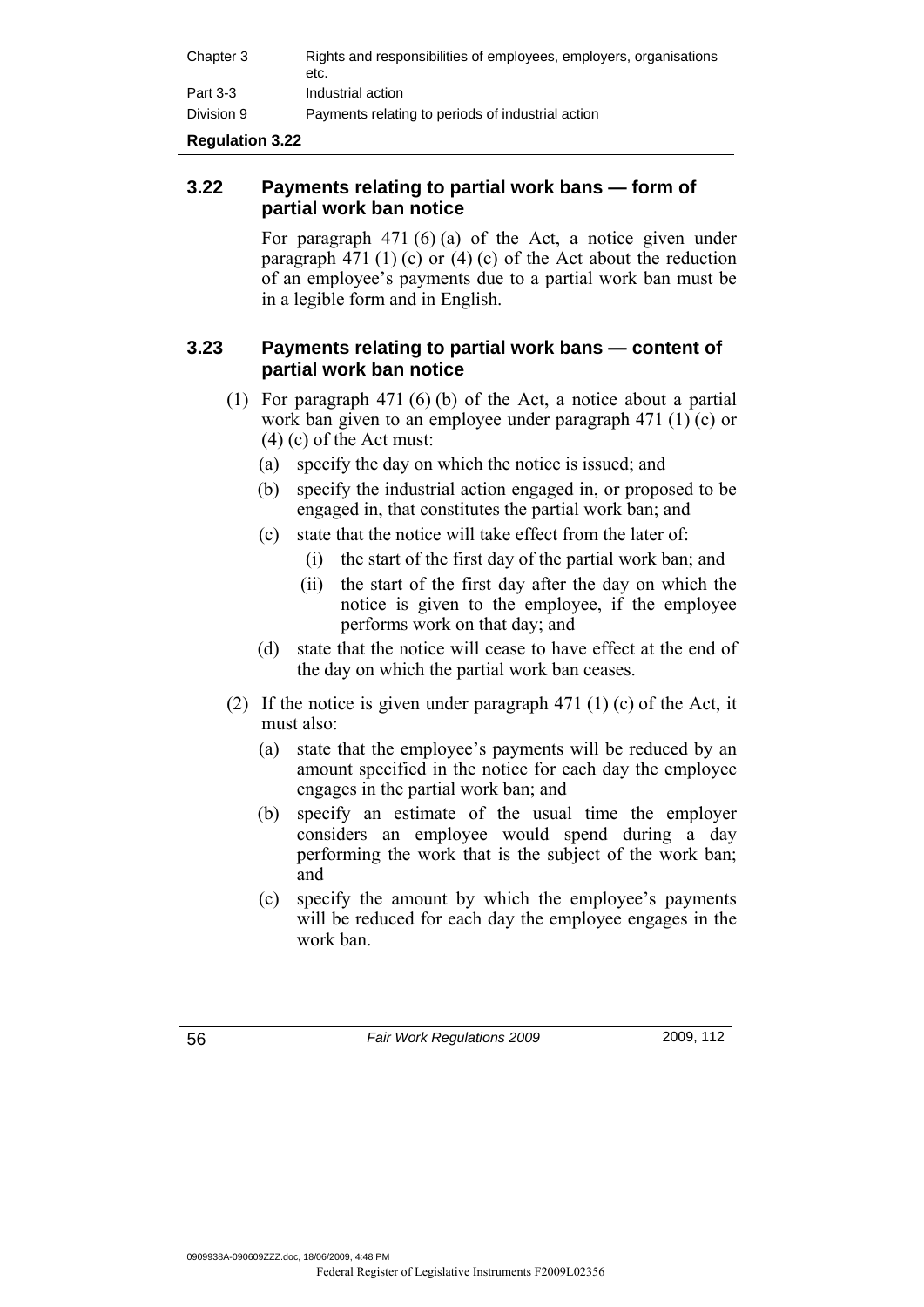| Chapter 3  | Rights and responsibilities of employees, employers, organisations<br>etc. |  |
|------------|----------------------------------------------------------------------------|--|
| Part 3-3   | Industrial action                                                          |  |
| Division 9 | Payments relating to periods of industrial action                          |  |
|            |                                                                            |  |

 (3) If the notice is given under paragraph 471 (4) (c) of the Act, it must also state that the employee will not be entitled to any payment for a day on which the employee engages in the partial work ban.

# **3.24 Manner of giving notice about partial work ban**

- (1) For paragraph 471 (7) (b) of the Act, this regulation prescribes how the employer may give employees notice for paragraph 471 (1) (c) or (4) (c) of the Act.
- (2) The employer may give the notice to the employee personally.
- (3) The employer may send the notice by pre-paid post to:
	- (a) the employee's residential address; or
	- (b) a postal address nominated by the employee.
- (4) The employer may send the notice to:
	- (a) the employee's email address at work; or
	- (b) another email address nominated by the employee.
- (5) The employer may fax the notice to:
	- (a) the employee's fax number at work; or
	- (b) the employee's fax number at home; or
	- (c) another fax number nominated by the employee.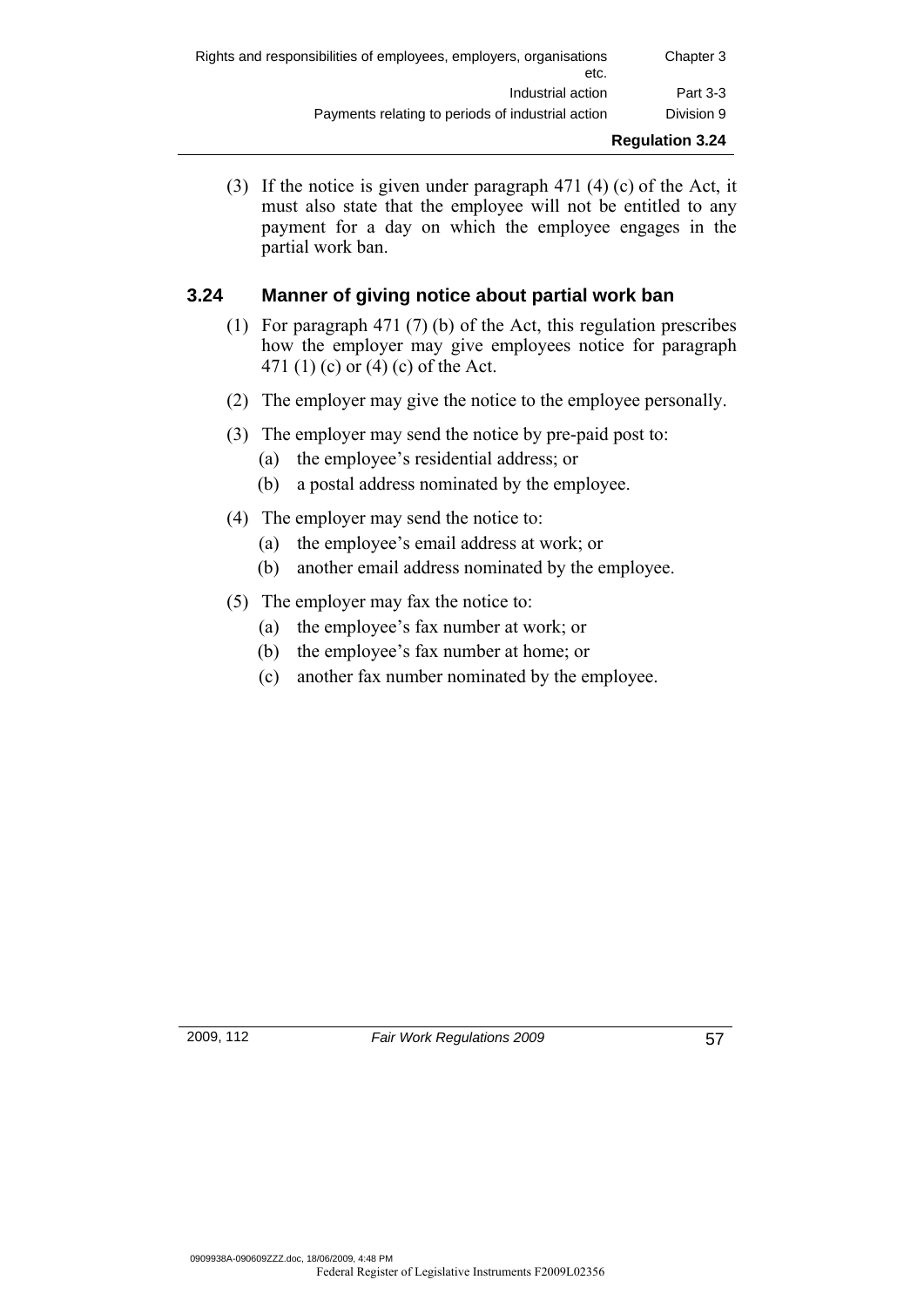| Chapter 3  | Rights and responsibilities of employees, employers, organisations<br>etc. |
|------------|----------------------------------------------------------------------------|
| Part 3-4   | Right of entry                                                             |
| Division 3 | State or Territory OHS rights                                              |

# **Part 3-4 Right of entry**

# **Division 3 State or Territory OHS rights**

# **3.25 Meaning of** *State or Territory OHS law*

 For subsection 494 (3) of the Act, each law mentioned in the following table is prescribed.

#### **Item Law**

- 1 *Occupational Health and Safety Act 2000* of New South Wales
- 2 **Occupational Health and Safety Act 2004** of Victoria
- 3 *Workplace Health and Safety Act 1995* of Queensland
- 4 Sections 49G and 49I to 49O of the *Industrial Relations Act 1979* of Western Australia, but only to the extent to which those provisions provide for, or relate to, a right of entry to investigate a suspected contravention of:
	- (a) the *Occupational Safety and Health Act 1984* of that State; or
	- (b) the *Mines Safety and Inspection Act 1994* of that State
- 5 *Occupational Health and Safety Act 1989* of the Australian Capital Territory
- 6 *Workplace Health and Safety Act 2007* of the Northern Territory

# **Division 6 Entry permits, entry notices and certificates**

# **3.26 Form of entry permit**

 For paragraph 521 (a) of the Act, the form of an entry permit issued to an official of an organisation is set out in Form 1 in Schedule 3.3.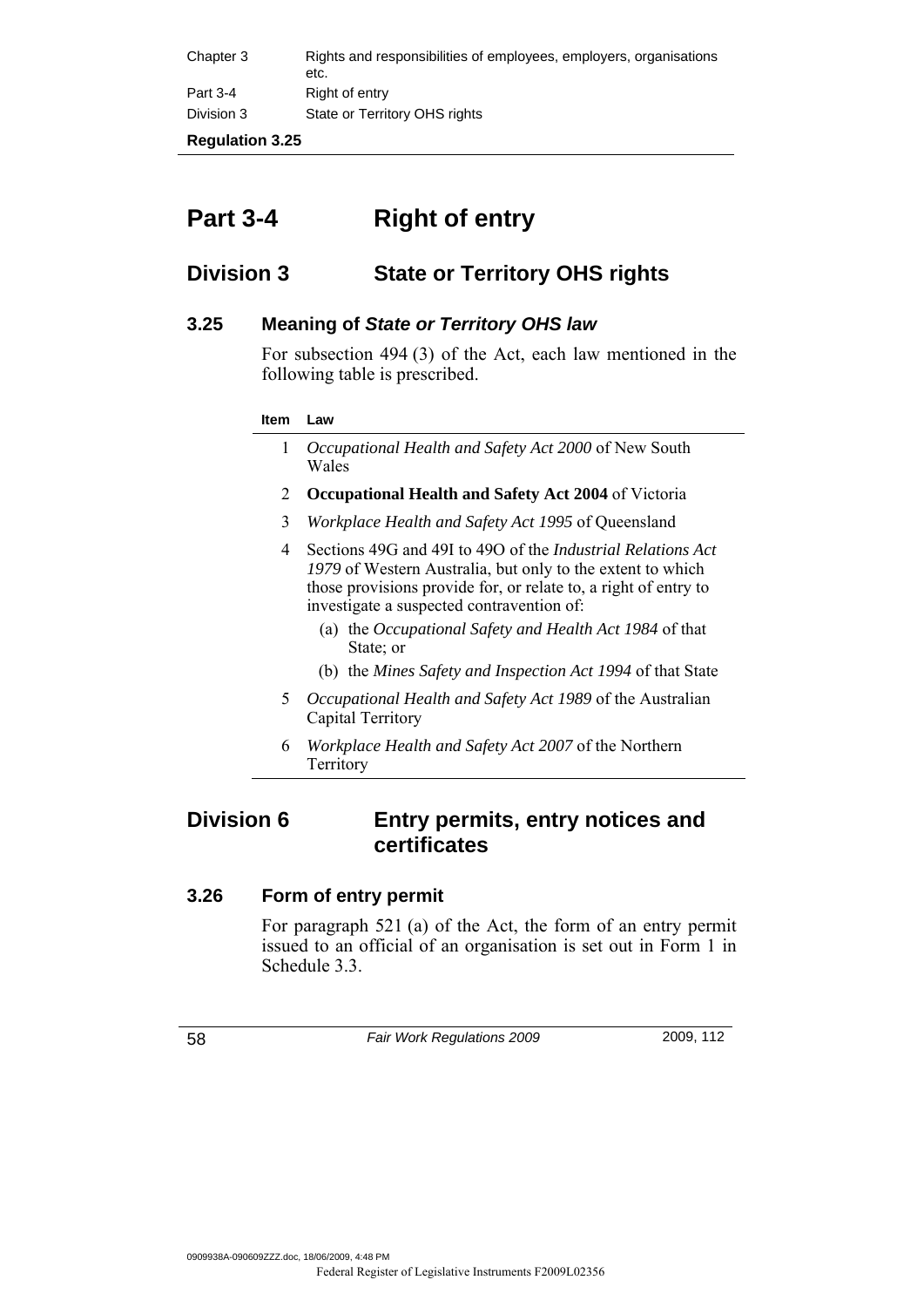| Chapter 3  | Rights and responsibilities of employees, employers, organisations<br>etc. |
|------------|----------------------------------------------------------------------------|
| Part 3-4   | Right of entry                                                             |
| Division 6 | Entry permits, entry notices and certificates                              |
|            |                                                                            |

# **3.27 Form of entry notice**

 For paragraph 521 (a) of the Act, the form of an entry notice is set out in Form 2 in Schedule 3.3.

# **3.28 Form of exemption certificate**

 For paragraph 521 (a) of the Act, the form of an exemption certificate issued to an organisation is set out in Form 3 in Schedule 3.3.

# **3.29 Form of affected member certificate**

 For paragraph 521 (a) of the Act, the form of an affected member certificate issued to an organisation is set out in Form 4 in Schedule 3.3.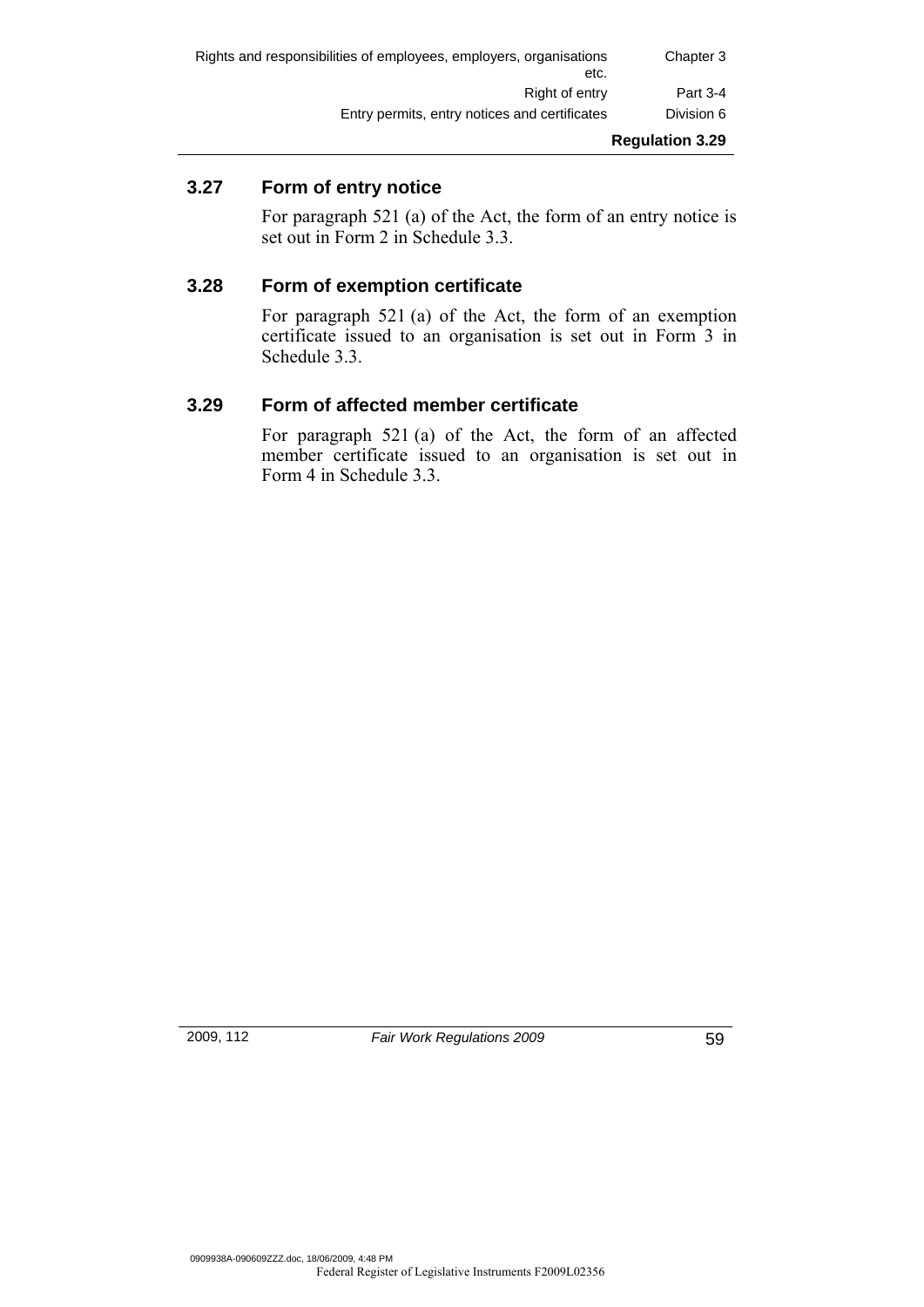| Chapter 3  | Rights and responsibilities of employees, employers, organisations<br>etc. |
|------------|----------------------------------------------------------------------------|
| Part 3-6   | Other rights and responsibilities                                          |
| Division 2 | Notification and consultation relating to certain dismissals               |
|            |                                                                            |

# **Part 3-6 Other rights and responsibilities**

# **Division 2 Notification and consultation relating to certain dismissals**

# **Subdivision A Requirement to notify Centrelink**

# **3.30 Employer to notify Centrelink of certain proposed dismissals — form of notice**

 For subsection 530 (2) of the Act, the form of a notice to Centrelink of a proposed dismissal under subsection 530 (1) is set out in Form 1 of Schedule 3.4.

# **Division 3 Employer obligations in relation to employee records and pay slips**

*Note about Subdivision 1* 

The regulations in Subdivision 1 set out the kinds of records that must be made and kept for the purposes of sections 535 and 796 of the Act. These records are required to be kept by employers for 7 years.

An employer must keep a record in respect of each employee about:

- (a) basic employment details such as the name of the employer and the employee and the nature of their employment (e.g. part-time, full-time, permanent, temporary or casual); and
- (b) pay; and
- (c) overtime hours; and
- (d) averaging arrangements; and
- (e) leave entitlements; and
- (f) superannuation contributions; and
- (g) termination of employment (where applicable); and
- (h) individual flexibility arrangements and guarantees of annual earnings.

There are also obligations on old employers and new employers in transfer of business situations.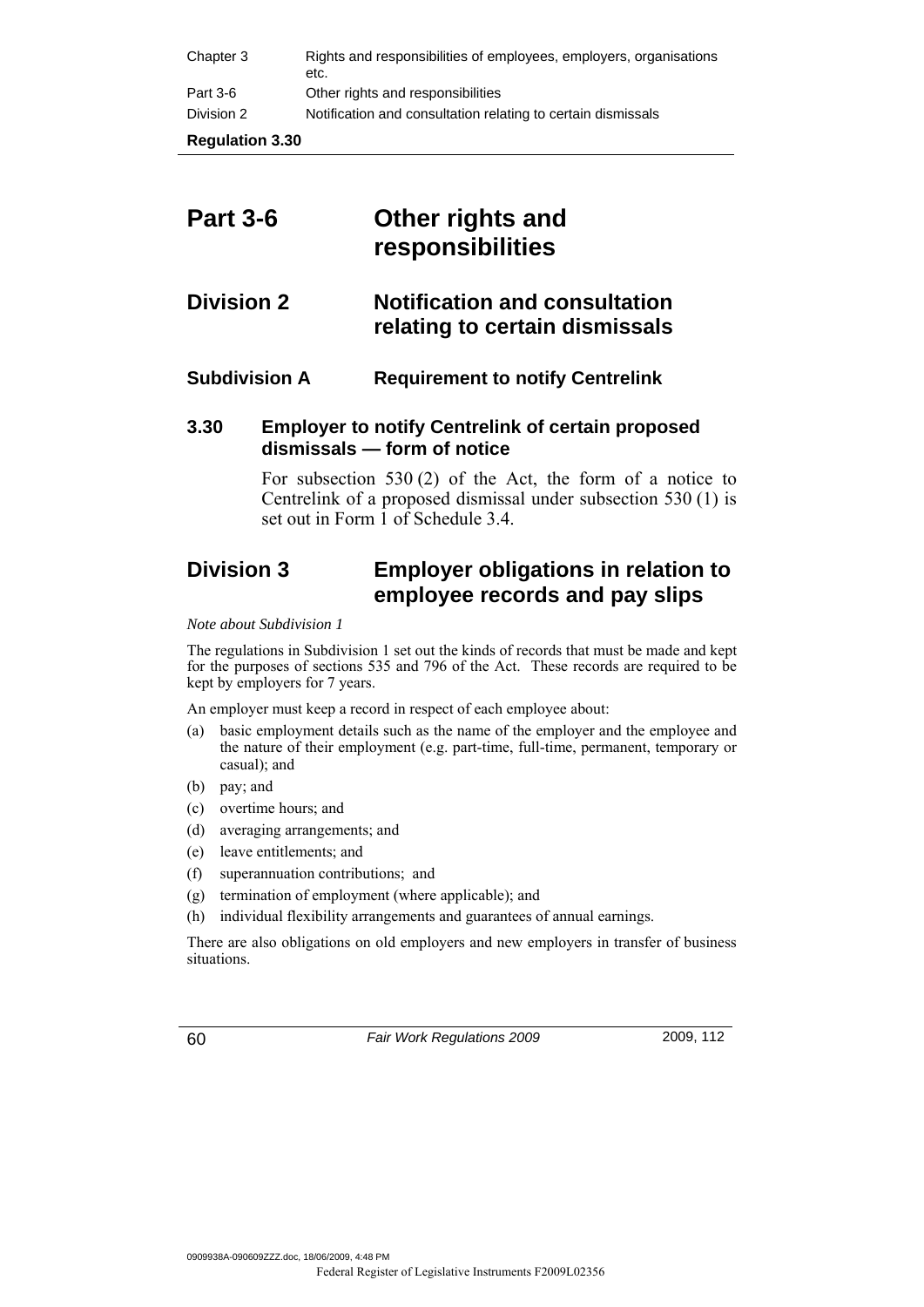|                                                                            | <b>Regulation 3.32</b> |
|----------------------------------------------------------------------------|------------------------|
| Employer obligations in relation to employee records and pay slips         | Division 3             |
| Other rights and responsibilities                                          | Part 3-6               |
| Rights and responsibilities of employees, employers, organisations<br>etc. | Chapter 3              |

Records must be properly maintained. For example, regulation 3.31 sets out form requirements to make sure that records are legible and readily accessible to an inspector. Regulation 3.44 sets out requirements to ensure that records are accurate at all times.

This subdivision also deals with obligations for employers in relation to facilitate the inspection and copying of records by employees (see also the inspector powers set out at Part 5-2 of the Act).

Most of the obligations in this Part are civil remedy provisions. This means that Part 4- 1 of the FW Act will apply (including the course of conduct rule in section 550).

*Note about Subdivision 2* 

The regulations in Subdivision 2 deal with the form and content of pay slips for the purposes of section 536 of the Act.

Pay slips must include all of the information set out in regulation 3.46.

# **Subdivision 1 Employee records**

### **3.31 Records — form**

 For subsection 535 (1) and section 796 of the Act, an employee record made and kept by an employer for this Subdivision must be of the following kind:

- (a) a record in a legible form and in the English language;
- (b) a record in a form that is readily accessible to an inspector.

*Note* Subsection 535 (1) of the Act is a civil remedy provision. Section 558 of the Act and Division 4 of Part 4-1 deal with infringement notices relating to alleged contraventions of civil remedy provisions.

### **3.32 Records — content**

 For subsection 535 (1) of the Act, a kind of employee record that an employer must make and keep is a record that specifies:

- (a) the employer's name; and
- (b) the employee's name; and
- (c) whether the employee's employment is full-time or parttime; and
- (d) whether the employee's employment is permanent, temporary or casual; and
- (e) the date on which the employee's employment began; and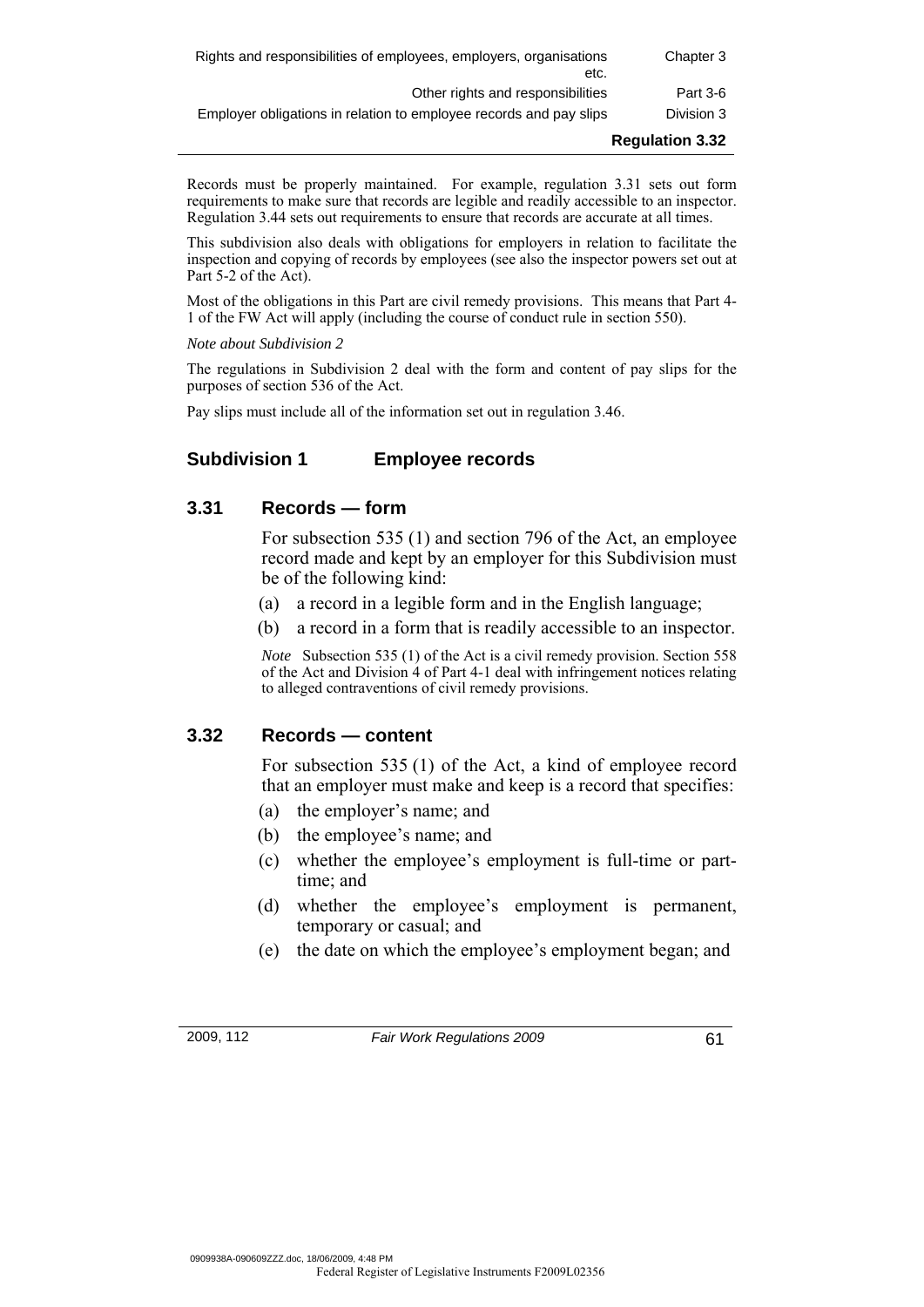| Chapter 3  | Rights and responsibilities of employees, employers, organisations<br>etc. |
|------------|----------------------------------------------------------------------------|
| Part 3-6   | Other rights and responsibilities                                          |
| Division 3 | Employer obligations in relation to employee records and pay slips         |

 (f) on and after 1 January 2010 — the Australian Business Number (if any) of the employer.

*Note* Subsection 535 (1) of the Act is a civil remedy provision. Section 558 of the Act and Division 4 of Part 4-1 deal with infringement notices relating to alleged contraventions of civil remedy provisions.

# **3.33 Records — pay**

- (1) For subsection 535 (1) of the Act, a kind of employee record that an employer must make and keep is a record that specifies:
	- (a) the rate of remuneration paid to the employee; and
	- (b) the gross and net amounts paid to the employee; and
	- (c) any deductions made from the gross amount paid to the employee.
- (2) If the employee is a casual or irregular part-time employee who is guaranteed a rate of pay set by reference to a period of time worked, the record must set out the hours worked by the employee.
- (3) If the employee is entitled to be paid:
	- (a) an incentive-based payment; or
	- (b) a bonus; or
	- (c) a loading; or
	- (d) a penalty rate; or
	- (e) another monetary allowance or separately identifiable entitlement;

the record must set out details of the payment, bonus, loading, rate, allowance or entitlement.

*Note* Subsection 535 (1) of the Act is a civil remedy provision. Section 558 of the Act and Division 4 of Part 4-1 deal with infringement notices relating to alleged contraventions of civil remedy provisions.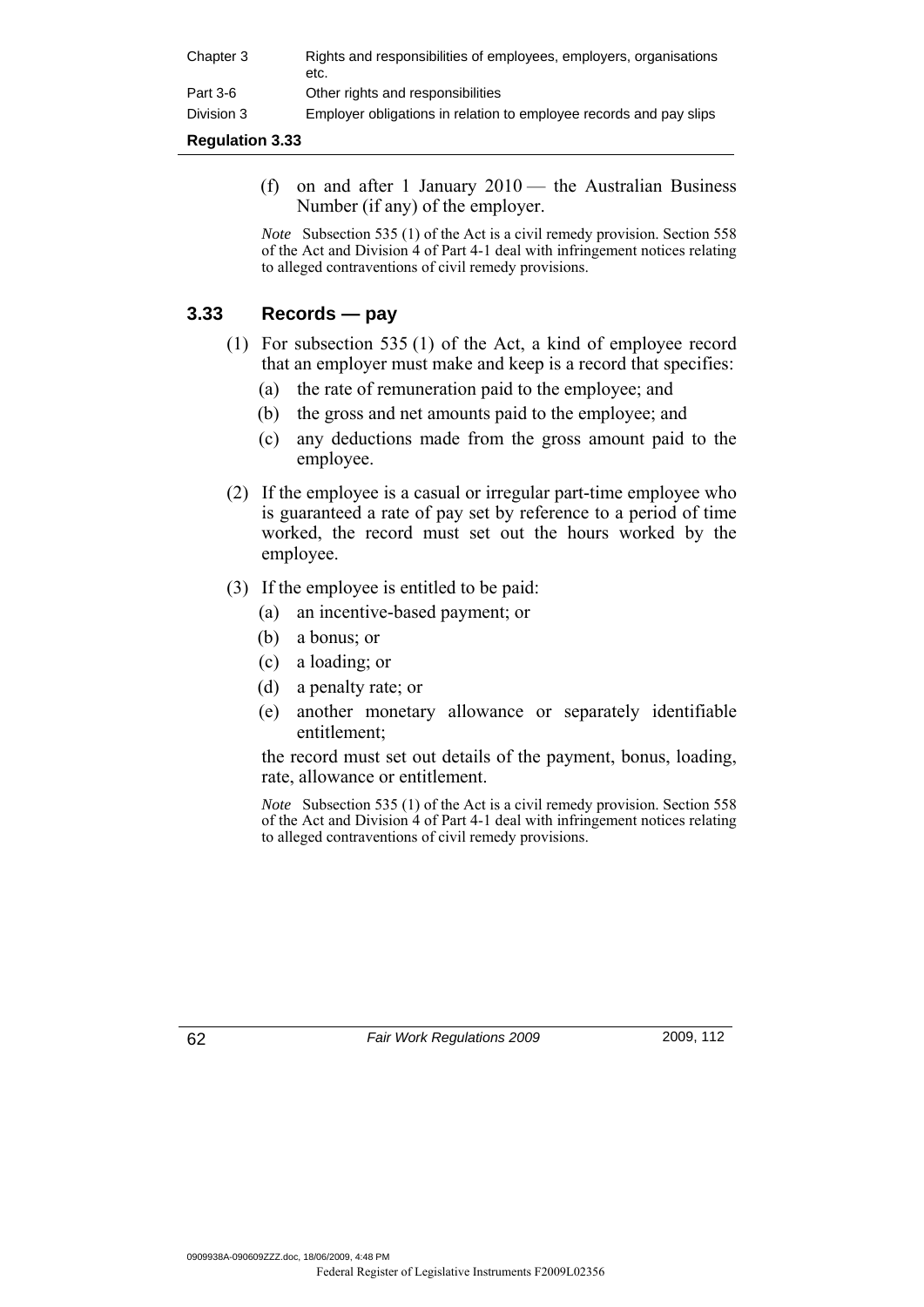| Rights and responsibilities of employees, employers, organisations<br>etc. | Chapter 3  |
|----------------------------------------------------------------------------|------------|
| Other rights and responsibilities                                          | Part 3-6   |
| Employer obligations in relation to employee records and pay slips         | Division 3 |

#### **3.34 Records — overtime**

 For subsection 535 (1) of the Act, if a penalty rate or loading (however described) must be paid for overtime hours actually worked by an employee, a kind of employee record that the employer must make and keep is a record that specifies:

- (a) the number of overtime hours worked by the employee during each day; or
- (b) when the employee started and ceased working overtime hours.

*Note* Subsection 535 (1) of the Act is a civil remedy provision. Section 558 of the Act and Division 4 of Part 4-1 deal with infringement notices relating to alleged contraventions of civil remedy provisions.

# **3.35 Records — averaging of hours**

 For subsection 535 (1) of the Act, if an employer and employee agree in writing to an averaging of the employee's hours of work, a copy of the agreement is a kind of employee record that the employer must make and keep.

*Note* Subsection 535 (1) of the Act is a civil remedy provision. Section 558 of the Act and Division 4 of Part 4-1 deal with infringement notices relating to alleged contraventions of civil remedy provisions.

## **3.36 Records — leave**

- (1) For subsection 535 (1) of the Act, if an employee is entitled to leave, a kind of employee record that the employer must make and keep is a record that sets out:
	- (a) any leave that the employee takes; and
	- (b) the balance (if any) of the employee's entitlement to that leave from time to time.
- (2) If an employer and employee agree to cash out an accrued amount of leave:
	- (a) a copy of the agreement is a kind of employee record that the employer must make and keep; and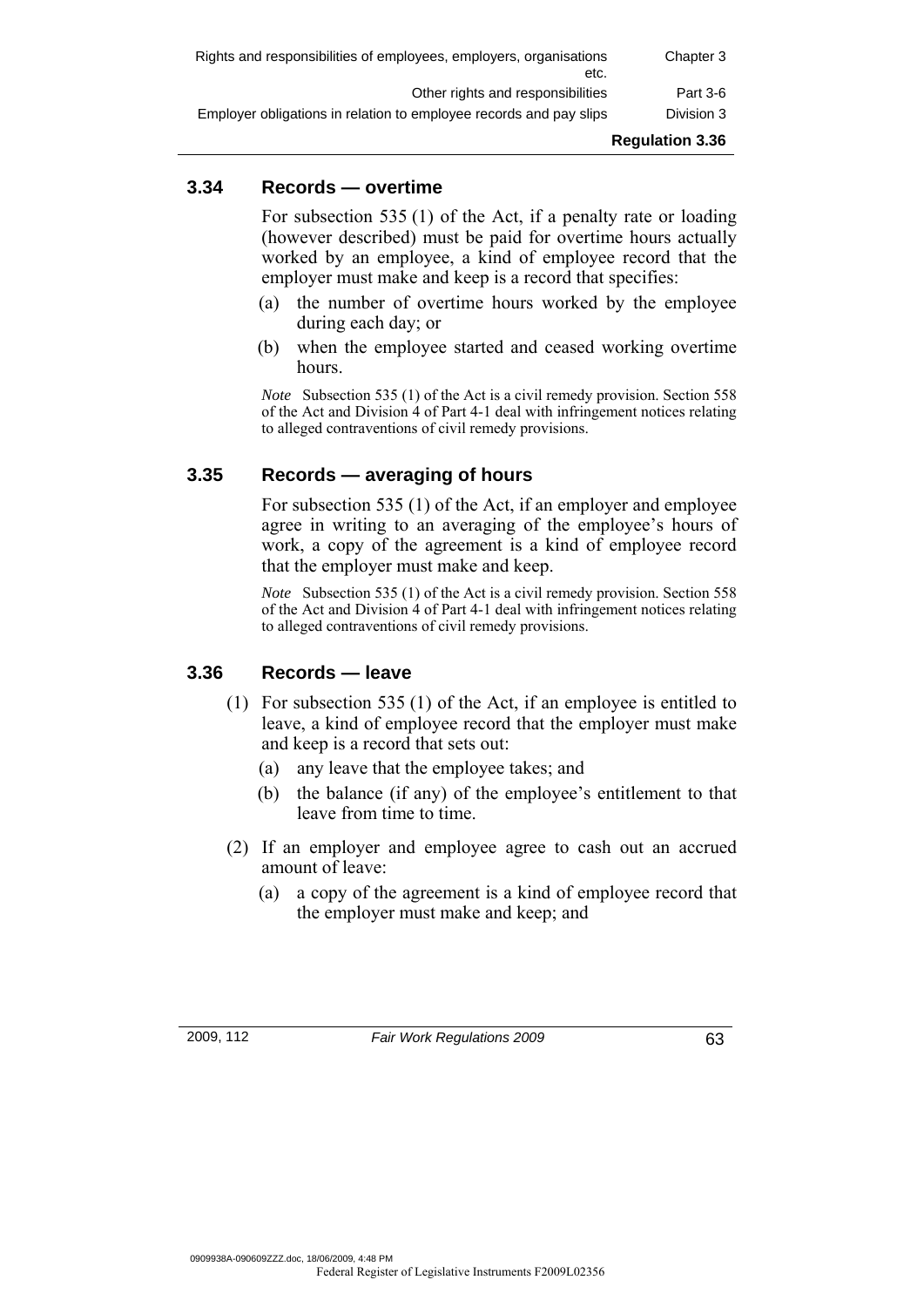| Chapter 3  | Rights and responsibilities of employees, employers, organisations<br>etc. |
|------------|----------------------------------------------------------------------------|
| Part 3-6   | Other rights and responsibilities                                          |
| Division 3 | Employer obligations in relation to employee records and pay slips         |
|            |                                                                            |

- (b) a kind of employee record that the employer must make and keep is a record that sets out:
	- (i) the rate of payment for the amount of leave that was cashed out; and
	- (ii) when the payment was made

*Note* Subsection 535 (1) of the Act is a civil remedy provision. Section 558 of the Act and Division 4 of Part 4-1 deal with infringement notices relating to alleged contraventions of civil remedy provisions.

# **3.37 Records — superannuation contributions**

- (1) For subsection 535 (1) of the Act, if an employer is required to make superannuation contributions for the benefit of an employee, a kind of employee record that the employer must make and keep is a record that specifies:
	- (a) the amount of the contributions made; and
	- (b) the period over which the contributions were made; and
	- (c) the date on which each contribution was made; and
	- (d) the name of any fund to which a contribution was made; and
	- (e) the basis on which the employer became liable to make the contribution, including:
		- (i) a record of any election made by the employee as to the fund to which contributions are to be made; and
		- (ii) the date of any relevant election.

### (2) In subregulation (1):

*contributions* does not include a contribution in respect of a defined benefit interest (within the meaning of the *Superannuation Industry (Supervision) Regulations 1994*) in a defined benefit fund (within the meaning of the *Superannuation Industry (Supervision) Act 1993*).

*Note* Subsection 535 (1) of the Act is a civil remedy provision. Section 558 of the Act and Division 4 of Part 4-1 deal with infringement notices relating to alleged contraventions of civil remedy provisions.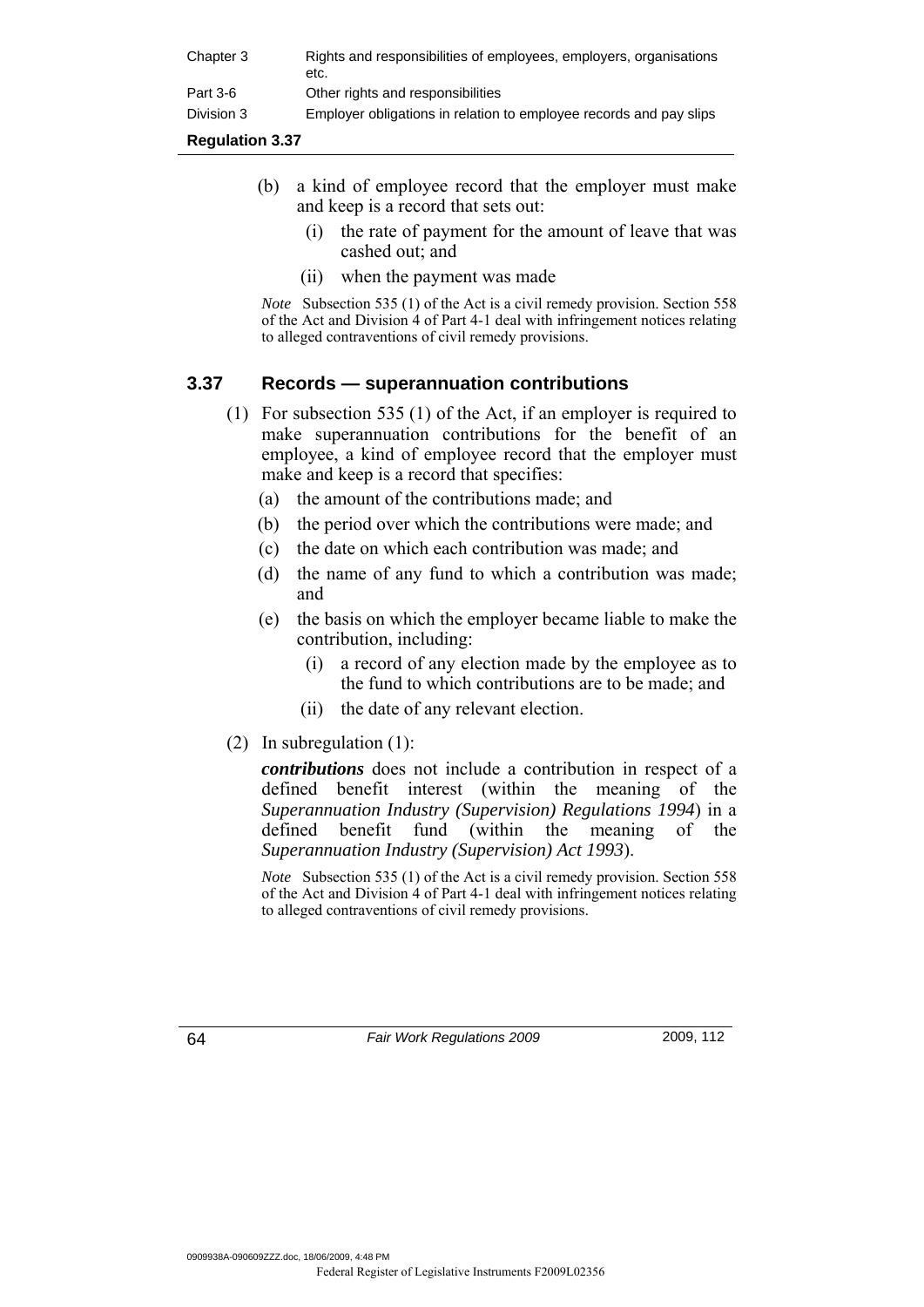| Rights and responsibilities of employees, employers, organisations<br>etc. | Chapter 3              |
|----------------------------------------------------------------------------|------------------------|
| Other rights and responsibilities                                          | Part 3-6               |
| Employer obligations in relation to employee records and pay slips         | Division 3             |
|                                                                            | <b>Regulation 3.40</b> |

# **3.38 Records — individual flexibility arrangement**

 For subsection 535 (1) of the Act, if an employer and employee agree in writing on an individual flexibility arrangement under the Act:

- (a) a copy of the agreement is a kind of employee record that the employer must make and keep; and
- (b) a copy of a notice or agreement that terminates the agreement is a kind of employee record that the employer must make and keep.

*Note* Subsection 535 (1) of the Act is a civil remedy provision. Section 558 of the Act and Division 4 of Part 4-1 deal with infringement notices relating to alleged contraventions of civil remedy provisions.

# **3.39 Records — guarantee of annual earnings**

 (1) For subsection 535 (1) of the Act, if an employer gives a guarantee of annual earnings under section 330 of the Act, the guarantee is a kind of employee record that the employer must make and keep.

*Note* Subsection 535 (1) of the Act is a civil remedy provision. Section 558 of the Act and Division 4 of Part 4-1 deal with infringement notices relating to alleged contraventions of civil remedy provisions.

 (2) For subsection 535 (1) of the Act, if an employer revokes a guarantee of annual earnings under section 330 of the Act, a kind of employee record that the employer must make and keep is a record of the date of the revocation.

*Note* Subsection 535 (1) of the Act is a civil remedy provision. Section 558 of the Act and Division 4 of Part 4-1 deal with infringement notices relating to alleged contraventions of civil remedy provisions.

# **3.40 Records — termination of employment**

For subsection 535 (1) of the Act, if an employee's employment is terminated, a kind of employee record that the employer must make and keep is a record that sets out:

(a) whether the employment was terminated:

- (i) by consent; or
- (ii) by notice; or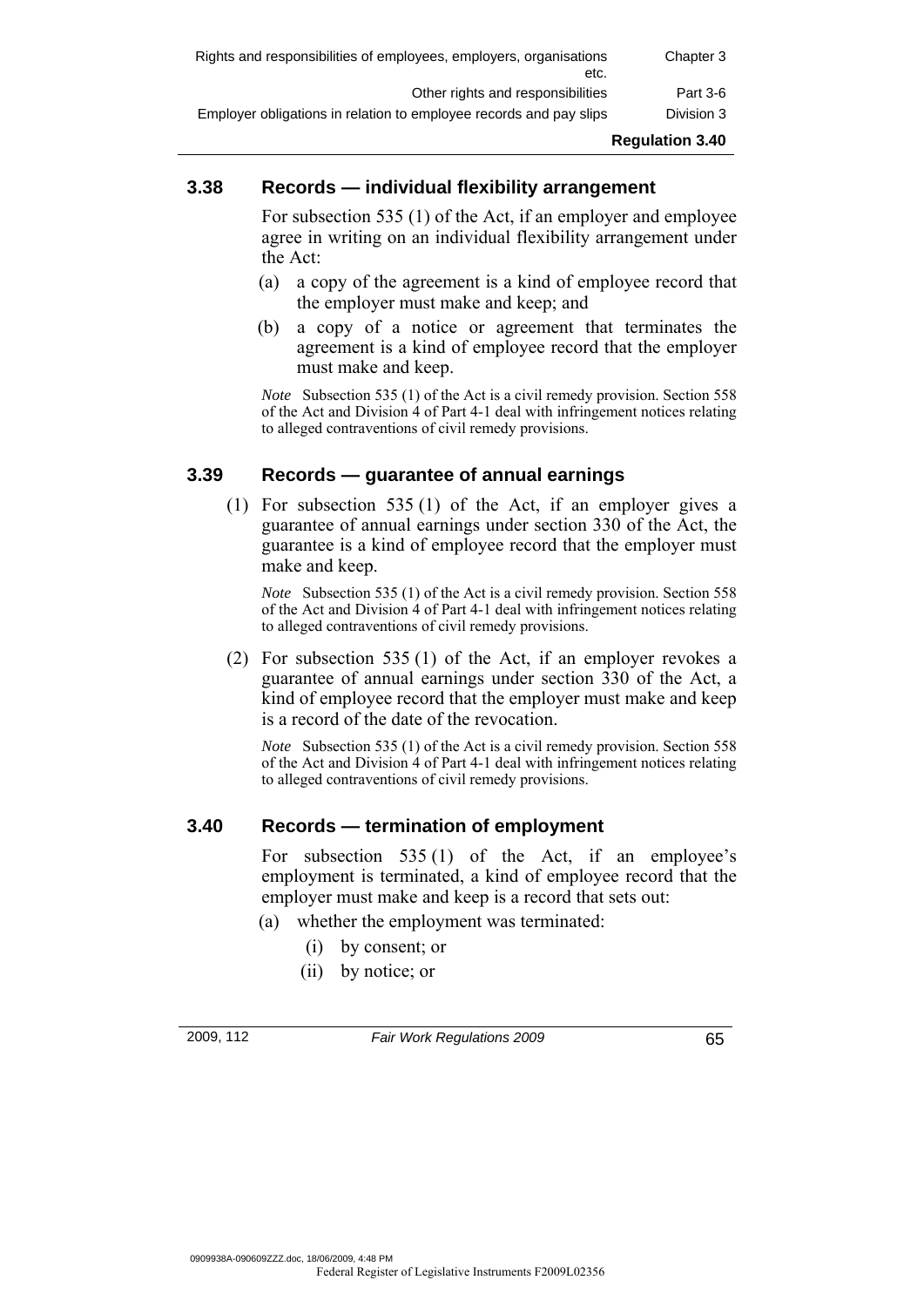| Chapter 3  | Rights and responsibilities of employees, employers, organisations<br>etc. |
|------------|----------------------------------------------------------------------------|
| Part 3-6   | Other rights and responsibilities                                          |
| Division 3 | Employer obligations in relation to employee records and pay slips         |

- (iii) summarily; or
- (iv) in some other manner (specifying the manner); and
- (b) the name of the person who acted to terminate the employment.

*Note* Subsection 535 (1) of the Act is a civil remedy provision. Section 558 of the Act and Division 4 of Part 4-1 deal with infringement notices relating to alleged contraventions of civil remedy provisions.

# **3.41 Records — transfer of business**

 (1) For section 796 of the Act, this regulation applies if a transfer of business occurs as described in section 311 of the Act.

*Note* Section 311 identifies the participants in the transfer of the business as:

- (a) the old employer; and
- (b) the new employer; and
- (c) a transferring employee.
- (2) The old employer must transfer to the new employer each employee record concerning a transferring employee that the old employer was required to keep for subsection 535 (1) of the Act at the time at which the connection between the old employer and the new employer mentioned in paragraph 311 (1) (d) of the Act occurs.
- (3) If the old employer is a Commonwealth authority, the old employer only has to provide copies of those records.
- (4) If the transferring employee becomes an employee of the new employer after the time at which the connection between the old employer and the new employer mentioned in paragraph 311 (1) (d) of the Act occurs, the new employer must ask the old employer to give the new employer the employee records concerning the transferring employee.
- (5) If the old employer receives a request under subregulation (4), the old employer must give the employee records to the new employer.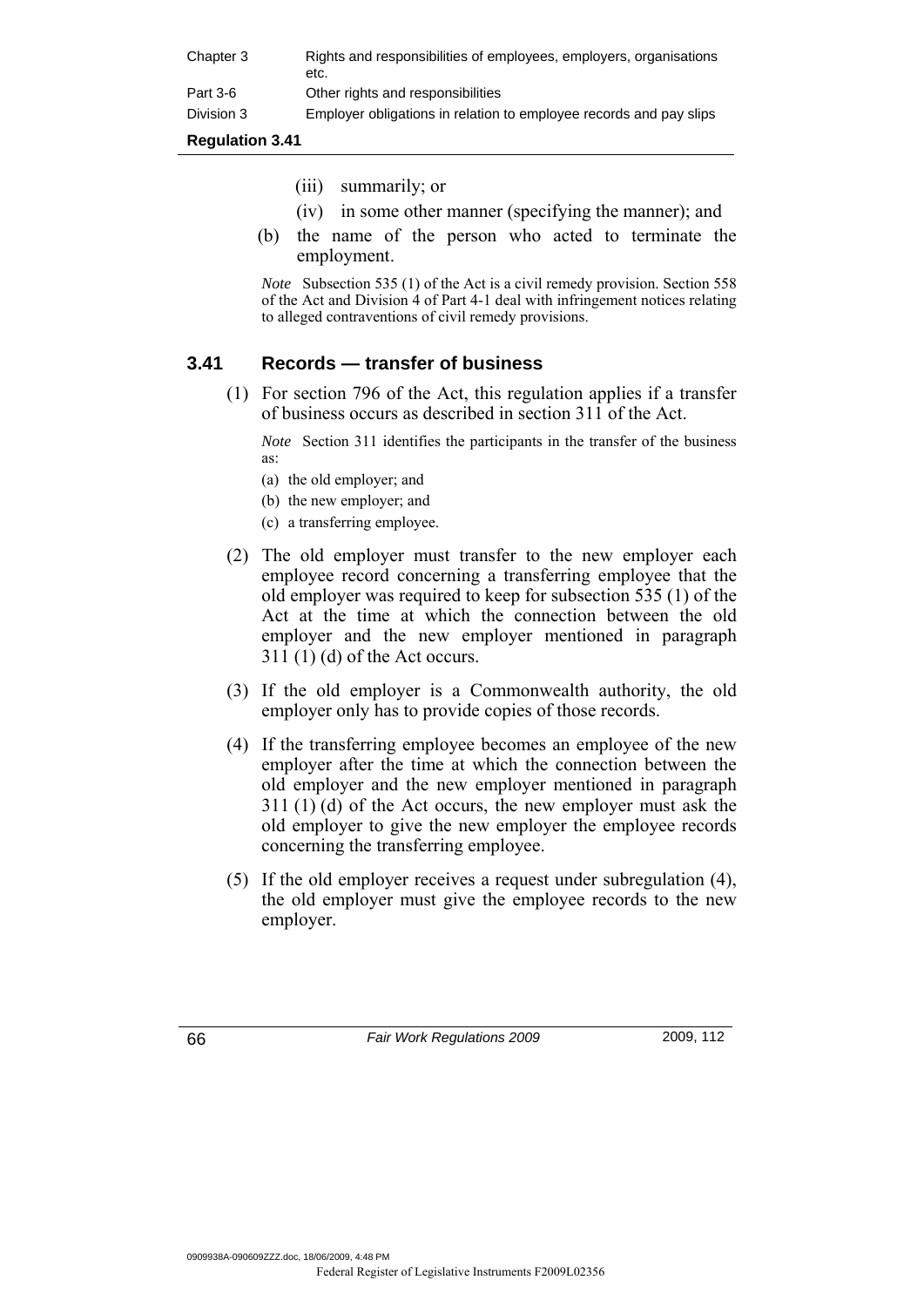| Rights and responsibilities of employees, employers, organisations<br>etc. | Chapter 3              |
|----------------------------------------------------------------------------|------------------------|
| Other rights and responsibilities                                          | Part 3-6               |
| Employer obligations in relation to employee records and pay slips         | Division 3             |
|                                                                            | <b>Regulation 3.42</b> |

- (6) The new employer who receives transferred employee records must keep the records, as if they had been made by the new employer at the time at which they were made by the old employer.
- (7) The new employer is not required to make employee records relating to the transferring employee's employment with the old employer.

# **3.42 Records — inspection and copying of a record**

- (1) For subsection 535 (3) of the Act, an employer must make a copy of an employee record available for inspection and copying on request by the employee or former employee to whom the record relates.
- (2) The employer must make the copy available in a legible form to the employee or former employee for inspection and copying.
- (3) If the employee record is kept at the premises at which the employee works or the former employee worked, the employer must:
	- (a) make the copy available at the premises within 3 business days after receiving the request; or
	- (b) post a copy of the employee record to the employee or former employee within 14 days after receiving the request.
- (4) If the employee record is not kept at the premises at which the employee works or the former employee worked, the employer must, as soon as practicable after receiving the request.
	- (a) make the copy available at the premises; or
	- (b) post a copy of the employee record to the employee or former employee.

*Note* Under the Act, an inspector is also permitted to inspect and copy an employee record for the purposes of the Act. The inspector may also require the production of the employee record.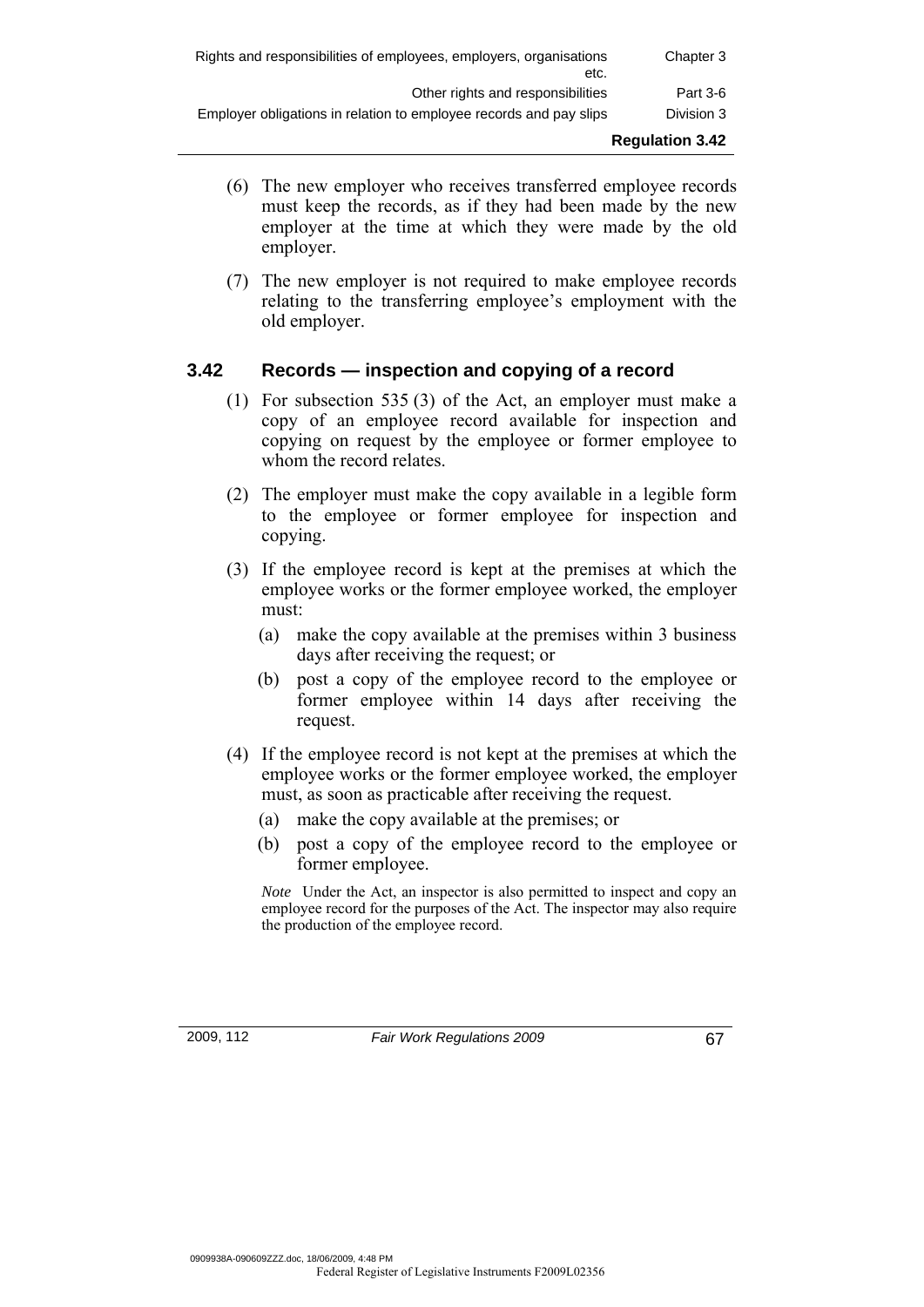| Chapter 3  | Rights and responsibilities of employees, employers, organisations<br>etc. |
|------------|----------------------------------------------------------------------------|
| Part 3-6   | Other rights and responsibilities                                          |
| Division 3 | Employer obligations in relation to employee records and pay slips         |
|            |                                                                            |

## **3.43 Records — information concerning a record**

- (1) An employer who has been asked by an employee or former employee to make a copy of an employee record available for inspection must tell the employee or former employee, on request, where employee records relating to the employee or former employee are kept.
- (2) The employee or former employee may interview the employer, or a representative of the employer, at any time during ordinary working hours, about an employee record that the employer has made or will make.

*Note* Part 5-2 of Chapter 5 of the Act sets out the circumstances in which an inspector can inspect employee records and require the production of employee records.

# **3.44 Records — accuracy**

- (1) An employer must ensure that a record that the employer is required to keep under the Act or these Regulations is not false or misleading to the employer's knowledge.
- (2) An employer must correct a record that the employer is required to keep under the Act or these Regulations as soon as the employer becomes aware that it contains an error.
- (3) An employer must ensure that a record that the employer is required:
	- (a) to keep under the Act or these Regulations; and
	- (b) to correct in accordance with subregulation (2);

contains a notation of the nature of the corrected error with the correction.

- (4) An employer must not alter a record that the employer is required to keep under the Act or these Regulations except:
	- (a) in compliance with subregulation (2) or (3); or
	- (b) to any extent otherwise permitted by the Act or these Regulations.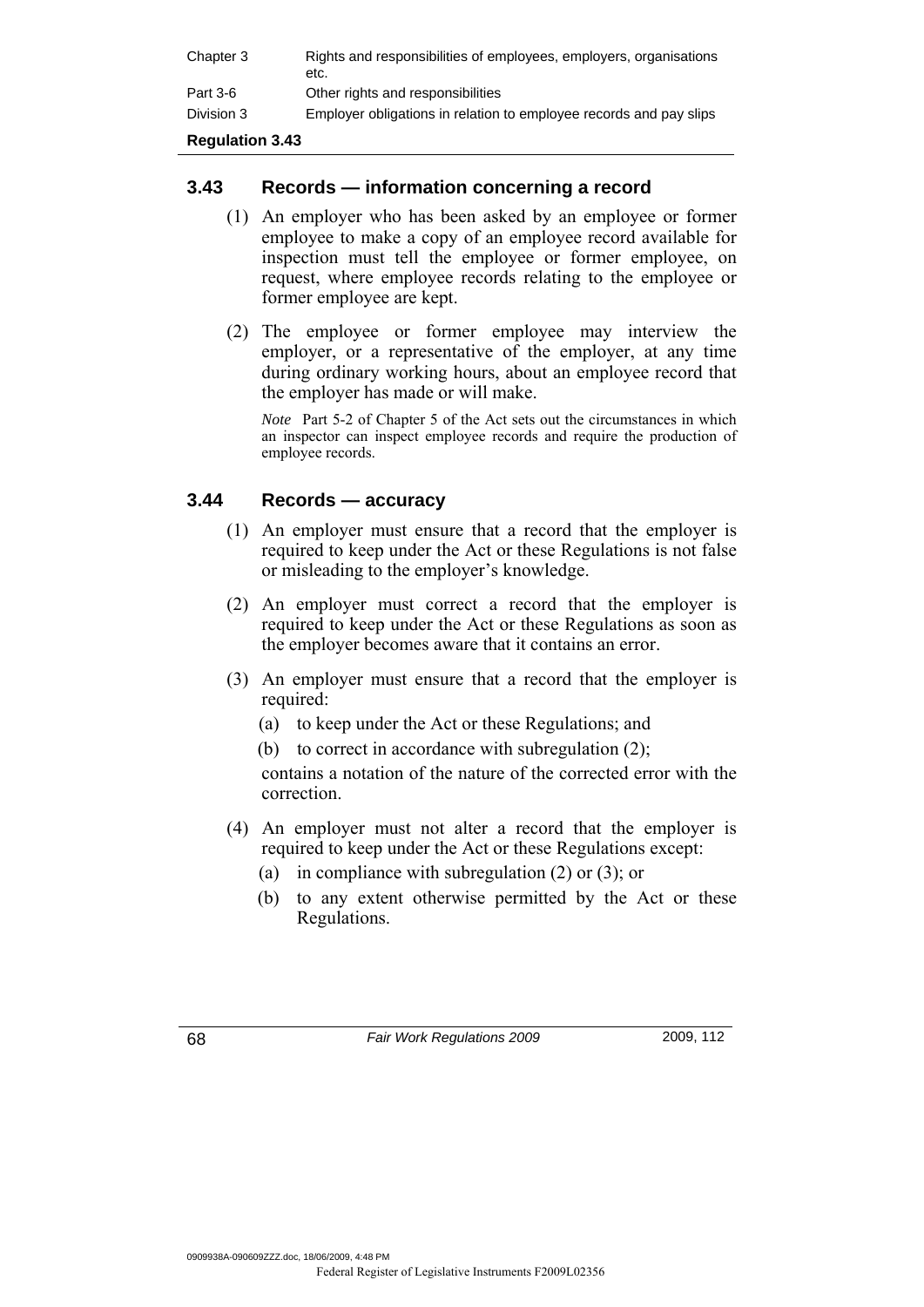| Rights and responsibilities of employees, employers, organisations<br>etc. | Chapter 3              |
|----------------------------------------------------------------------------|------------------------|
| Other rights and responsibilities                                          | Part 3-6               |
| Employer obligations in relation to employee records and pay slips         | Division 3             |
|                                                                            | <b>Regulation 3.46</b> |

- (5) An employer must ensure that a record that the employer is required to keep under the Act or these Regulations is not altered by other person except:
	- (a) in compliance with subregulation (2) or (3); or
	- (b) to any extent otherwise permitted by the Act or these Regulations.
- (6) A person must not make use of an entry in an employee record made and kept by an employer for this Subdivision if the person does so knowing that the entry is false or misleading.

# **Subdivision 2 Pay slips**

# **3.45 Pay slips — form**

For paragraph 536 (2) (b) of the Act, a pay slip must be:

- (a) in electronic form; or
- (b) a hard copy.

*Note* Subsection 536 (2) of the Act is a civil remedy provision. Section 558 of the Act and Division 4 of Part 4-1 deal with infringement notices relating to alleged contraventions of civil remedy provisions.

# **3.46 Pay slips — content**

- (1) For paragraph 536 (2) (b) of the Act, a pay slip must specify:
	- (a) the employer's name; and
	- (b) the employee's name; and
	- (c) the period to which the pay slip relates; and
	- (d) the date on which the payment to which the pay slip relates was made; and
	- (e) the gross amount of the payment; and
	- (f) the net amount of the payment; and
	- (g) any amount paid to the employee that is a bonus, loading, allowance, penalty rate, incentive-based payment or other separately identifiable entitlement; and
	- (h) on and after 1 January 2010 the Australian Business Number (if any) of the employer.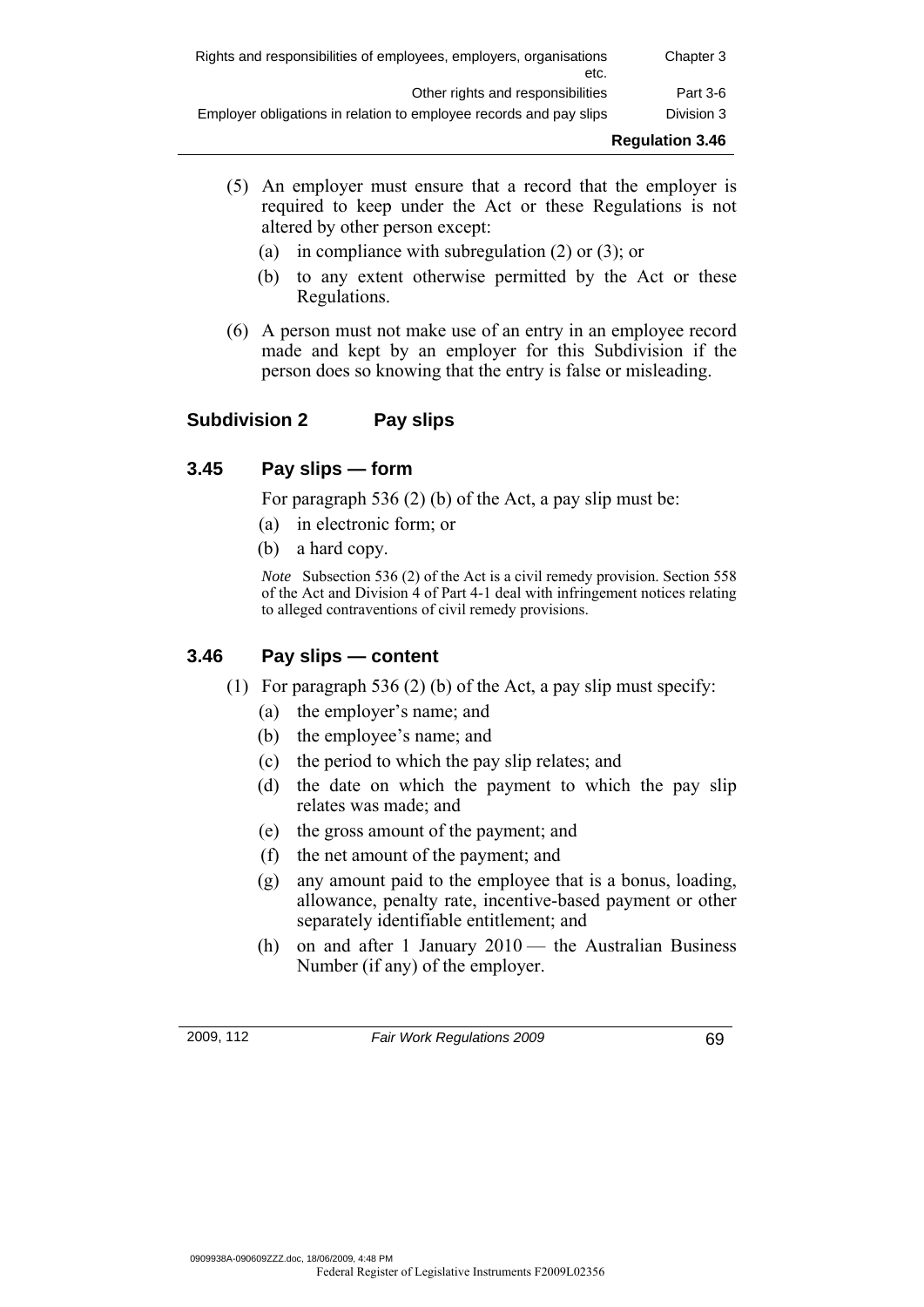| Chapter 3  | Rights and responsibilities of employees, employers, organisations<br>etc. |
|------------|----------------------------------------------------------------------------|
| Part 3-6   | Other rights and responsibilities                                          |
| Division 3 | Employer obligations in relation to employee records and pay slips         |

- (2) If an amount is deducted from the gross amount of the payment, the pay slip must also include the name, or the name and number, of the fund or account into which the deduction was paid.
- (3) If the employee is paid at an hourly rate of pay, the pay slip must also include:
	- (a) the rate of pay for the employee's ordinary hours (however described); and
	- (b) the number of hours in that period for which the employee was employed at that rate; and
	- (c) the amount of the payment made at that rate.
- (4) If the employee is paid at an annual rate of pay, the pay slip must also include the rate as at the latest date to which the payment relates.
- (5) If the employer is required to make superannuation contributions for the benefit of the employee, the pay slip must also include:
	- (a) the amount of each contribution that the employer made during the period to which the pay slip relates, and the name, or the name and number, of any fund to which the contribution was made; or
	- (b) the amounts of contributions that the employer is liable to make in relation to the period to which the pay slip relates, and the name, or the name and number, of any fund to which the contributions will be made.
- (6) In subregulation (5):

*contributions* does not include a contribution in respect of a defined benefit interest (within the meaning of the *Superannuation Industry (Supervision) Regulations 1994*) in a defined benefit fund (within the meaning of the *Superannuation Industry (Supervision) Act 1993*).

*Note* Subsection 536 (2) of the Act is a civil remedy provision. Section 558 of the Act and Division 4 of Part 4-1 deal with infringement notices relating to alleged contraventions of civil remedy provisions.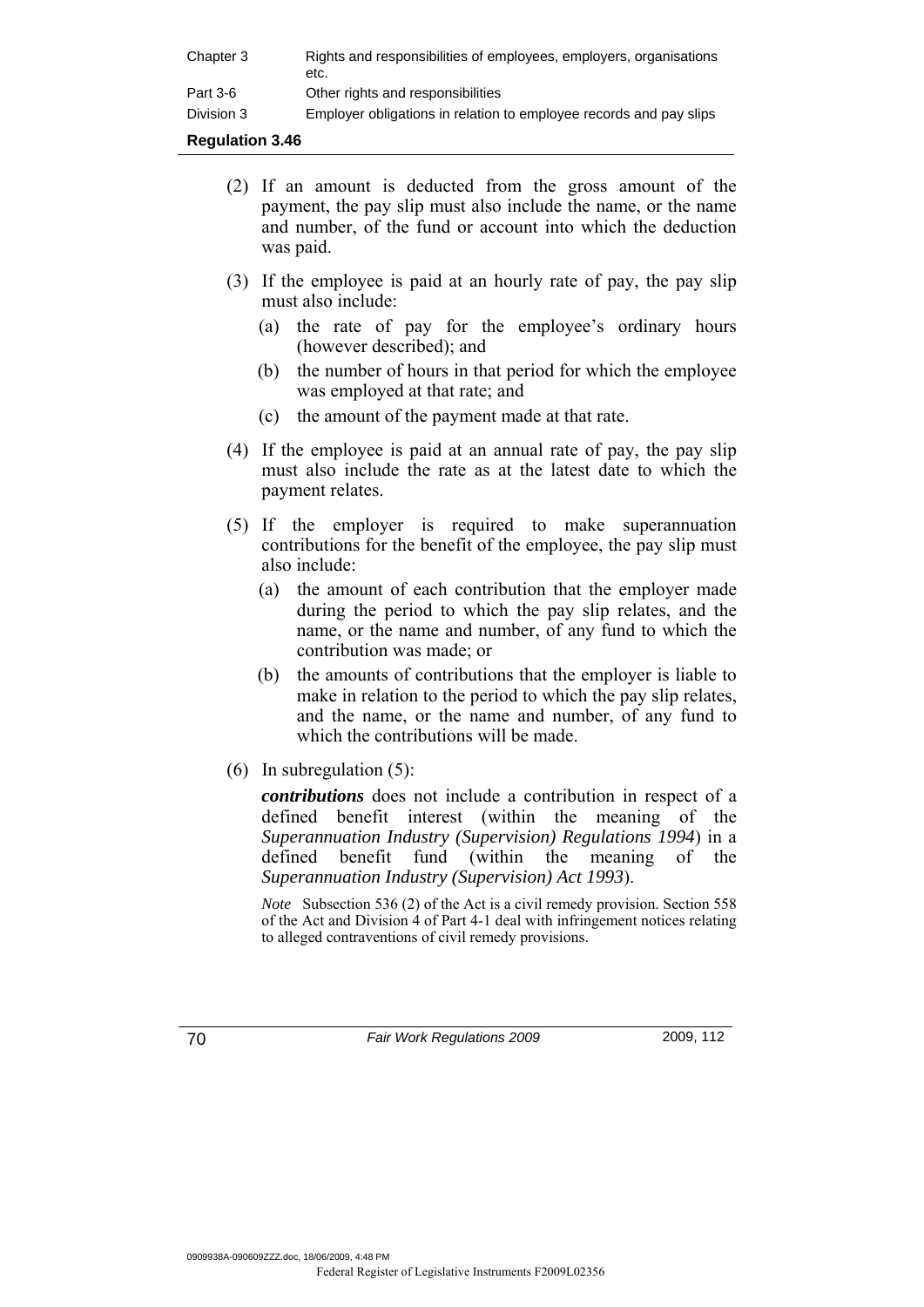Compliance and enforcement Chapter 4 Civil remedies Part 4-1 Small claims procedure Division 3

# **Chapter 4 Compliance and enforcement**

# **Part 4-1 Civil remedies**

# **Division 3 Small claims procedure**

# **4.01 Plaintiffs may choose small claims procedure**

- (1) For paragraph 548 (1) (c) of the Act, the manner in which a person must indicate that he or she wants a small claims procedure to apply to an action that the person has commenced is:
	- $(a)$  by:
		- (i) endorsing the papers initiating the action with a statement that the person wants a small claims procedure to apply to the action; or
		- (ii) lodging with the magistrates court or the Federal Magistrates Court a paper that identifies the action and states that the person wants a small claims procedure to apply to the action; and
	- (b) by serving a copy of the papers initiating the action, together with a copy of the paper (if any) mentioned in subparagraph (a) (ii), on every other party to the action.
- (2) Subregulation (1) does not apply to an action that a person starts in a magistrates court or the Federal Magistrates Court if rules of court relating to that court prescribe the manner in which the person indicates that he or she wants a small claims procedure to apply to the action.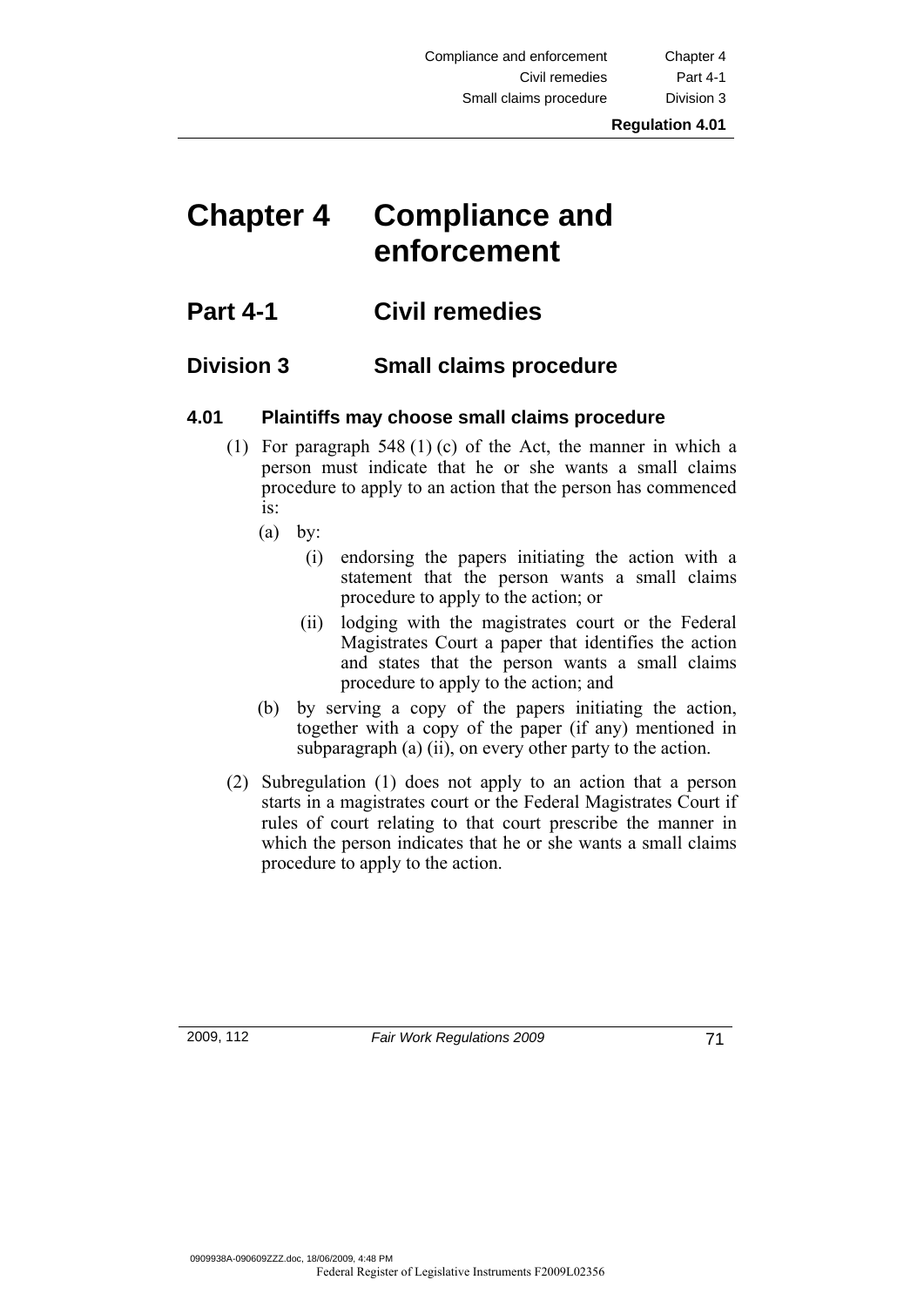| Chapter 4       | Compliance and enforcement                                                |
|-----------------|---------------------------------------------------------------------------|
| <b>Part 4-1</b> | Civil remedies                                                            |
| Division 4      | General provisions relating to civil remedies and infringement<br>notices |

# **Division 4 General provisions relating to civil remedies and infringement notices**

# **4.02 General**

- (1) For subsection 558 (1) of the Act, this Division provides for a person who is alleged to have contravened a civil remedy provision to pay a penalty to the Commonwealth as an alternative to civil proceedings
- (2) This Division does not:
	- (a) require an infringement notice to be issued to a person for an alleged contravention of a civil remedy provision; or
	- (b) affect the liability of a person to proceedings for contravention of a civil remedy provision if an infringement notice is not issued to the person for the alleged contravention; or
	- (c) affect the liability of a person to proceedings for contravention of a civil remedy provision if the person does not comply with an infringement notice for the alleged contravention; or
	- (d) limit or otherwise affect the penalty that may be imposed by a court on a person for a contravention other than the contravention of the civil remedy provision for which the infringement notice was issued.

# **4.03 Definitions for Division 4**

In this Division:

*civil remedy provision* means a civil remedy provision in item 29 of the table in subsection 539 (2) of the Act.

*contravention* means a contravention of a civil remedy provision.

*infringement notice* means an infringement notice under regulation 4.04.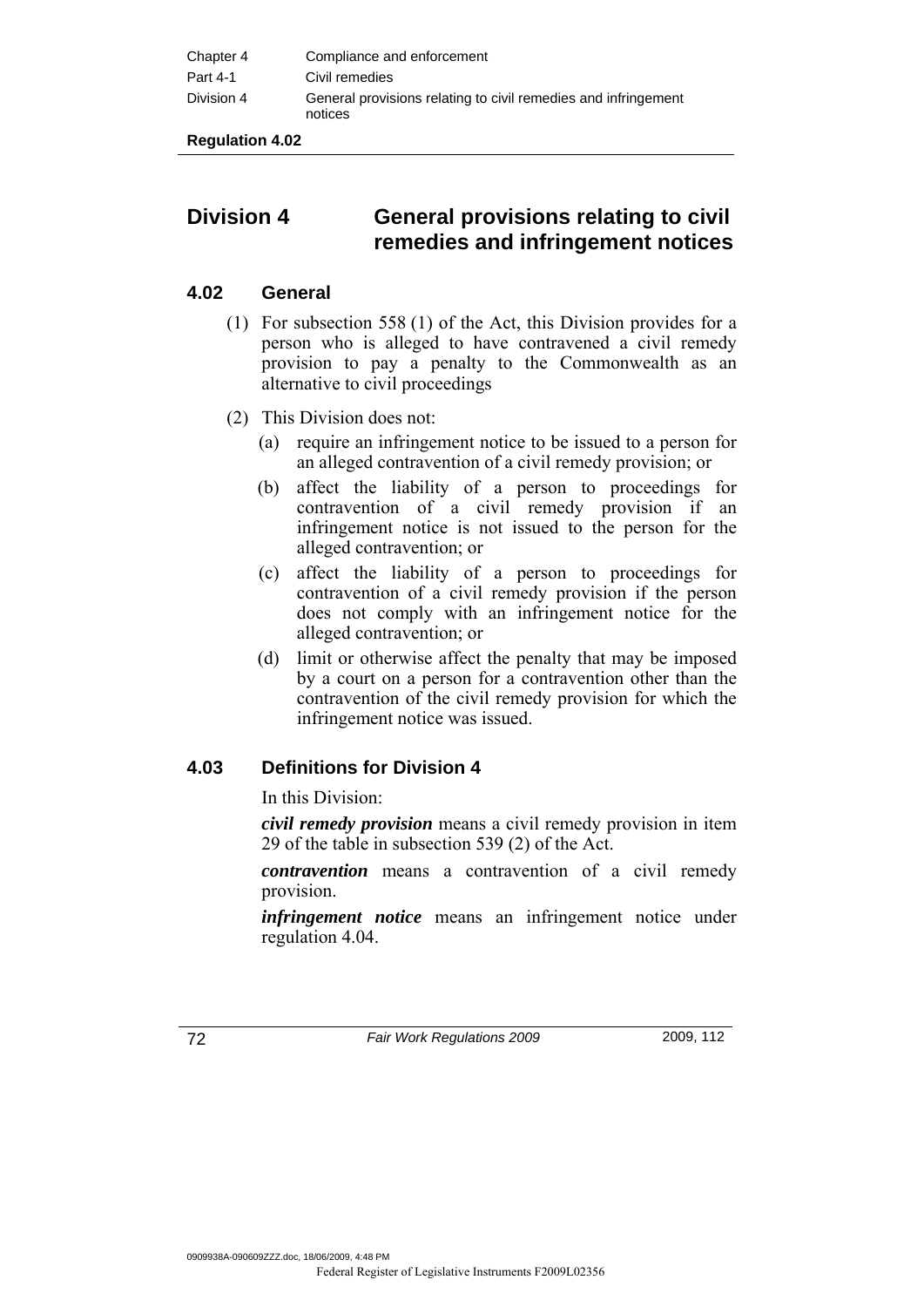*nominated person* means the person to whom a recipient can apply:

- (a) to have an infringement notice withdrawn; or
- (b) to be allowed more time to pay a penalty.

*recipient* means a person to whom an infringement notice is given under subregulation 4.04 (1).

### **4.04 When an infringement notice can be given**

- (1) If an inspector reasonably believes that a person has committed 1 or more contraventions of a particular civil remedy provision, the inspector may give to the person an infringement notice relating to the alleged contravention or contraventions.
- (2) An infringement notice must be given within 12 months after the day on which the contravention or contraventions are alleged to have taken place.
- (3) This regulation does not authorise the giving of 2 or more infringement notices to a person in relation to contraventions of a particular civil remedy provision that:
	- (a) allegedly took place on the same day; and
	- (b) allegedly relate to the same action or conduct by the person.
- (4) An inspector must not give an infringement notice in respect of a contravention if the Fair Work Ombudsman has accepted an enforceable undertaking from the person under section 715 of the Act in relation to the relevant civil remedy provision.

### **4.05 Content of infringement notice**

- (1) An infringement notice must:
	- (a) specify the recipient's full name; and
	- (b) specify the recipient's address; and
	- (c) specify the name of the inspector who issued it; and
	- (d) specify its date of issue; and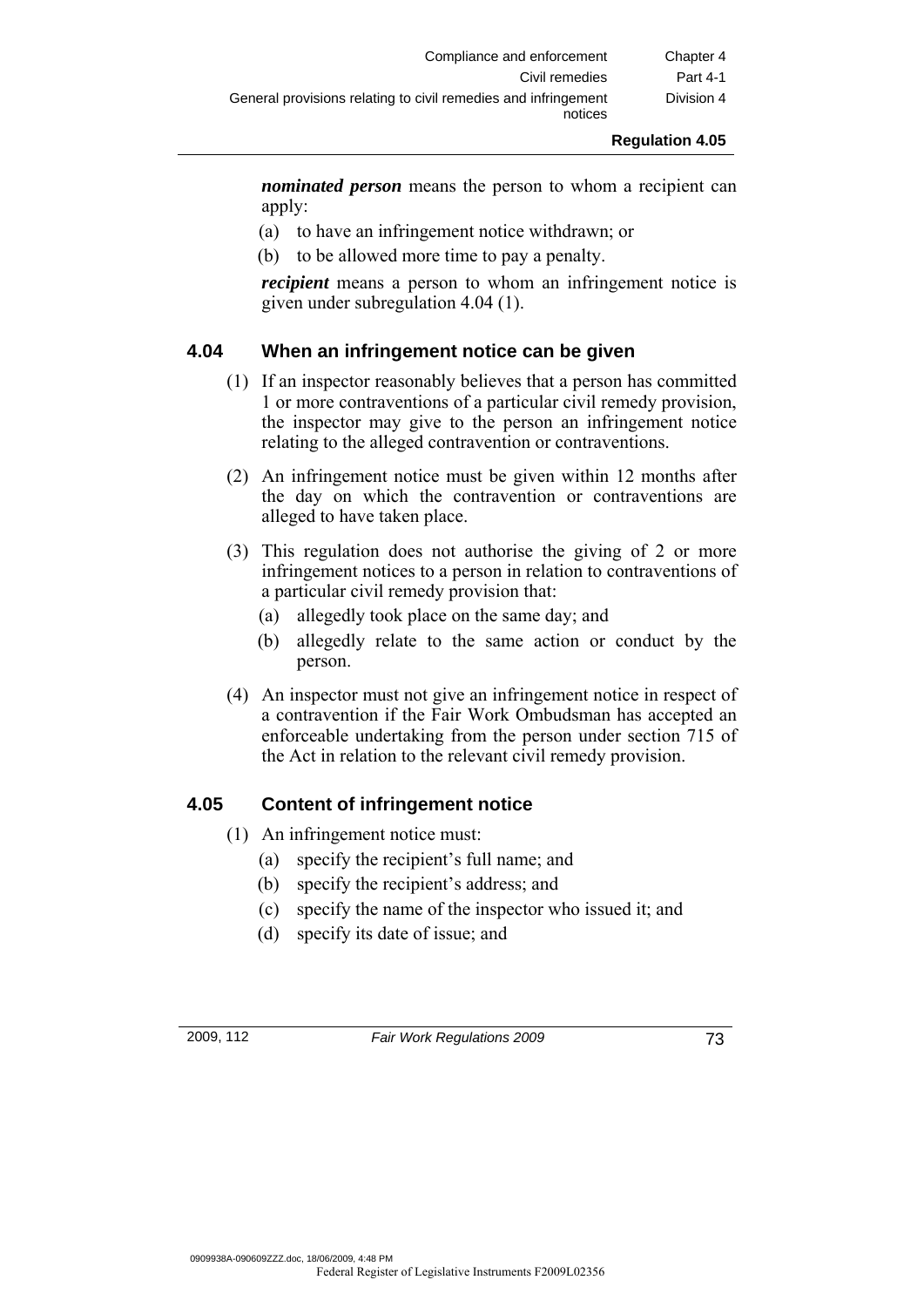| Chapter 4       | Compliance and enforcement                                                |
|-----------------|---------------------------------------------------------------------------|
| <b>Part 4-1</b> | Civil remedies                                                            |
| Division 4      | General provisions relating to civil remedies and infringement<br>notices |

|  |                  | (e) set out brief details of the alleged contravention, including |  |  |
|--|------------------|-------------------------------------------------------------------|--|--|
|  |                  | the civil remedy provision that has been allegedly                |  |  |
|  | contravened; and |                                                                   |  |  |

- (f) specify the penalty for the alleged contravention that is payable under the notice; and
- (g) state where and how the penalty can be paid; and
- (h) specify the maximum penalty that a court could impose on the recipient for the alleged contravention; and
- (i) identify the nominated person; and
- (j) explain how the recipient can apply to the nominated person:
	- (i) to have the infringement notice withdrawn; or
	- (ii) to be allowed more time to pay the penalty; and
- (k) state the effect of the recipient paying the penalty within the required time, as explained in regulation 4.09; and
- (l) be signed by the inspector who issued it.
- (2) The infringement notice may contain any other information that the inspector who issues it thinks necessary.

*Note* The maximum penalty payable under the infringement notice for an alleged contravention is one-tenth of the penalty that a court could impose.

### **4.06 Time for payment of penalty**

- (1) The penalty stated in an infringement notice must be paid within 28 days after the day on which the notice is served on the recipient unless subregulation  $(2)$ ,  $(3)$  or  $(4)$  applies.
- (2) If the recipient applies for a further period of time in which to pay the penalty, and the application is granted, the penalty must be paid within the further period allowed.
- (3) If the recipient applies for a further period of time in which to pay the penalty, and the application is refused, the penalty must be paid within 7 days after the notice of the refusal is served on the recipient.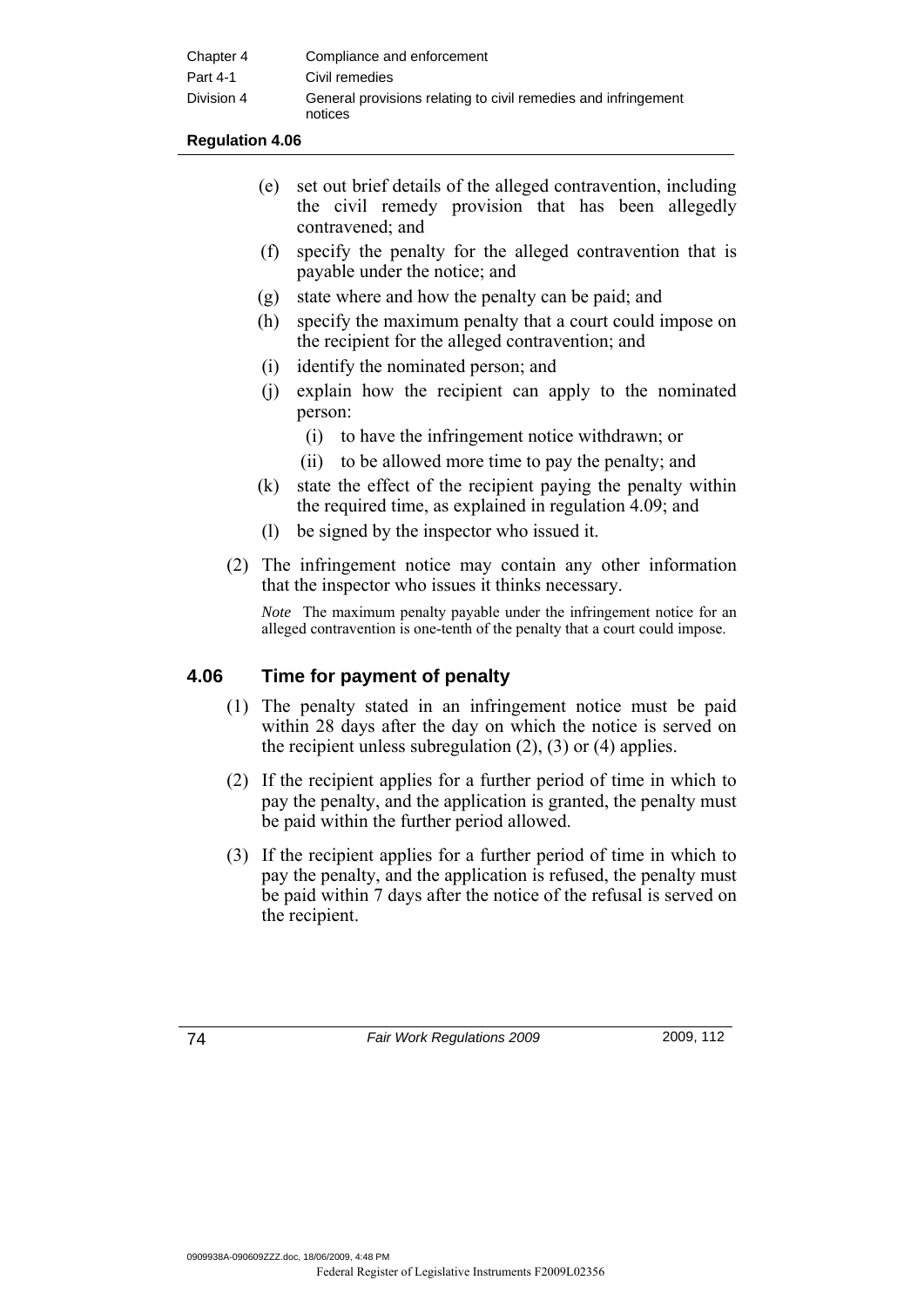(4) If the recipient applies for the notice to be withdrawn, and the application is refused, the penalty must be paid within 28 days after the notice of the refusal is served on the person.

### **4.07 Extension of time to pay penalty**

- (1) Before the end of 28 days after receiving an infringement notice, the recipient may apply, in writing, to the nominated person for a further period of up to 28 days in which to pay the penalty stated in the notice.
- (2) Within 14 days after receiving the application, the nominated person must:
	- (a) grant or refuse a further period not longer than the period sought (but less than 28 days); and
	- (b) notify the person in writing of the decision and, if the decision is a refusal, the reasons for the decision.

### **4.08 Withdrawal of infringement notice**

- (1) Before the end of 28 days after receiving the infringement notice, the recipient may apply, in writing, to the nominated person for the infringement notice to be withdrawn.
- (2) Within 14 days after receiving the application, the nominated person must:
	- (a) withdraw or refuse to withdraw the infringement notice; and
	- (b) notify the recipient in writing of the decision and, if the decision is a refusal, the reasons for the decision.
- (3) If the nominated person has not approved, or refused to approve, the withdrawal of the infringement notice within the period allowed by subregulation (2), the application is taken to have been refused.
- (4) An inspector may also withdraw an infringement notice issued by him or her by serving a notice of withdrawal on the recipient without an application having been made.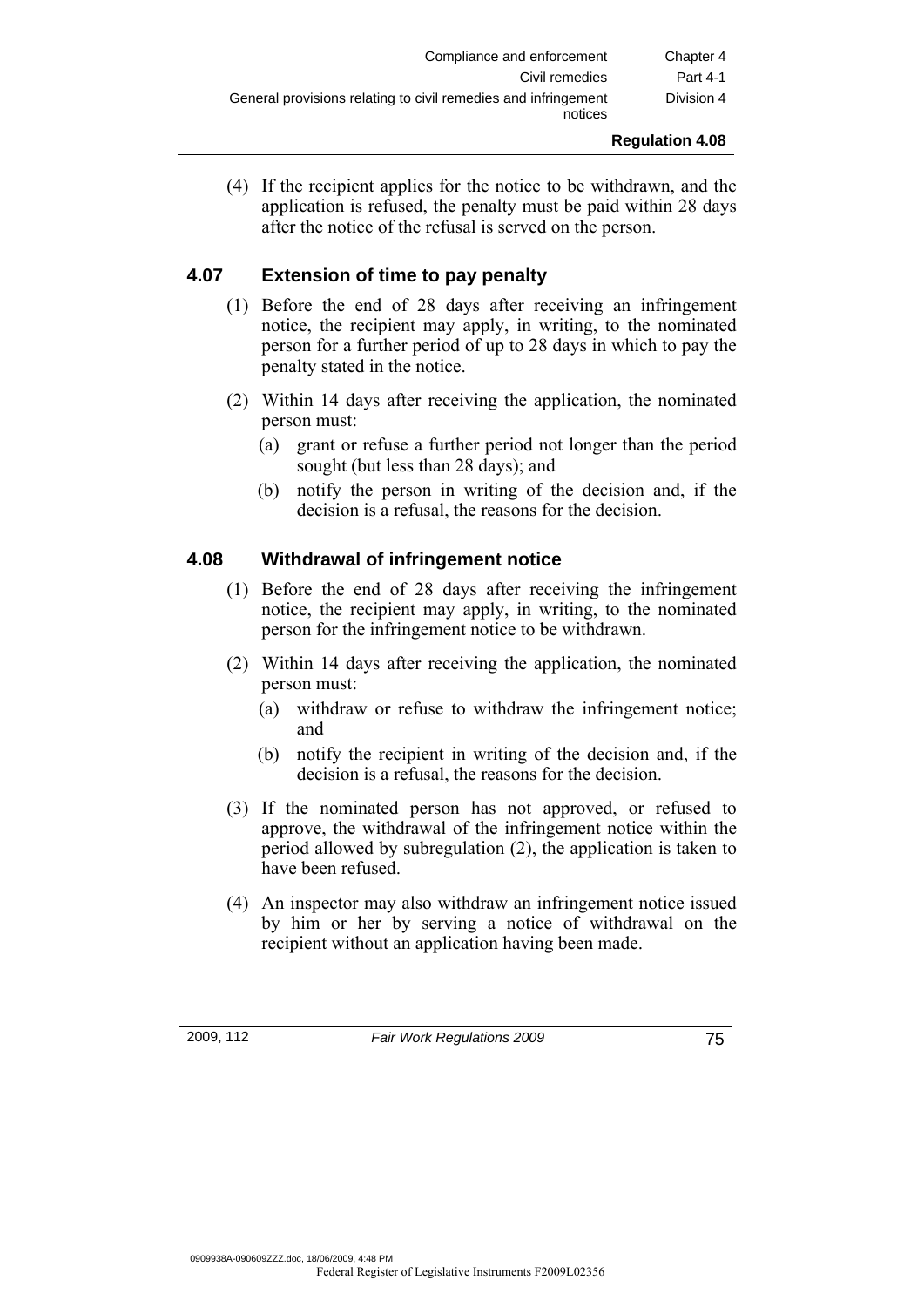| Chapter 4  | Compliance and enforcement |
|------------|----------------------------|
| Part 4-1   | Civil remedies             |
| Division 5 | Unclaimed money            |

- (5) A notice of the withdrawal of an infringement notice must:
	- (a) specify the recipient's full name; and
	- (b) specify the recipient's address; and
	- (c) specify its date of issue; and
	- (d) state that the infringement notice is withdrawn.

### **4.09 Effect of payment of penalty**

 If an infringement notice is not withdrawn, and the recipient pays the penalty stated in the notice:

- (a) any liability of the recipient for the alleged contravention is discharged; and
- (b) no proceedings may be brought against the recipient, by any person, for the alleged contravention; and
- (c) the recipient is not taken to have admitted to having contravened the civil remedy provision; and
- (d) the recipient is not taken to have been convicted of a contravention.

### **4.10 Refund of penalty**

If an infringement notice is withdrawn after the penalty stated in it has been paid, the Commonwealth must refund the amount of the penalty to the person who paid it.

### **Division 5 Unclaimed money**

### **4.11 Unclaimed money**

 For paragraph 559 (3) (b) of the Act, the form of a claim for the payment of unclaimed money is set out in Schedule 4.1.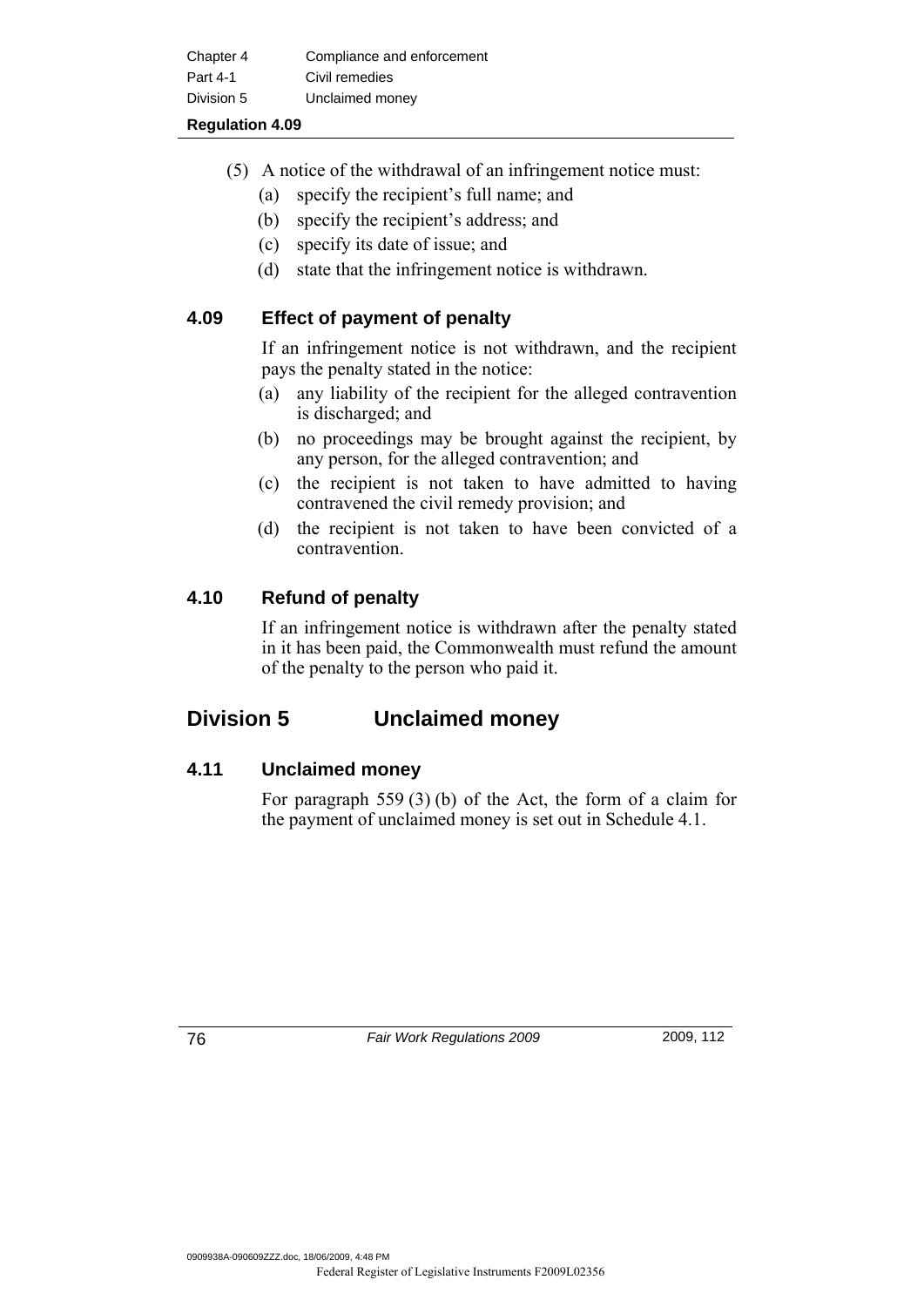Administration Chapter 5 Fair Work Australia Part 5-1 FWA members Division 5

# **Chapter 5 Administration**

### **Part 5-1 Fair Work Australia**

### **Division 5 FWA members**

### **5.01 Delegation by the President of functions and powers of FWA**

 For subparagraph 625 (2) (i) of the Act, the requirement to give a copy of a protected action ballot order under section 445 of the Act is a prescribed function.

### **5.02 Dual federal and Territory appointments of Deputy Presidents or Commissioners**

- (1) For paragraph 632 (a) of the Act, the following Commonwealth tribunals are prescribed:
	- (a) the Defence Force Remuneration Tribunal;
	- (b) the Pharmaceutical Benefits Remuneration Tribunal.
- (2) For paragraph 632 (a) of the Act, the following Territory tribunals are prescribed:
	- (a) the Prison Officers Arbitral Tribunal of the Northern Territory;
	- (b) the Police Officers Arbitral Tribunal of the Northern Territory.

### **5.03 Oath and affirmation of office**

- (1) For section 634 of the Act, the oath and affirmation for an FWA Member are set out in Schedule 5.1.
- (2) An oath or affirmation to be taken by the President must be taken before:
	- (a) the Governor-General; or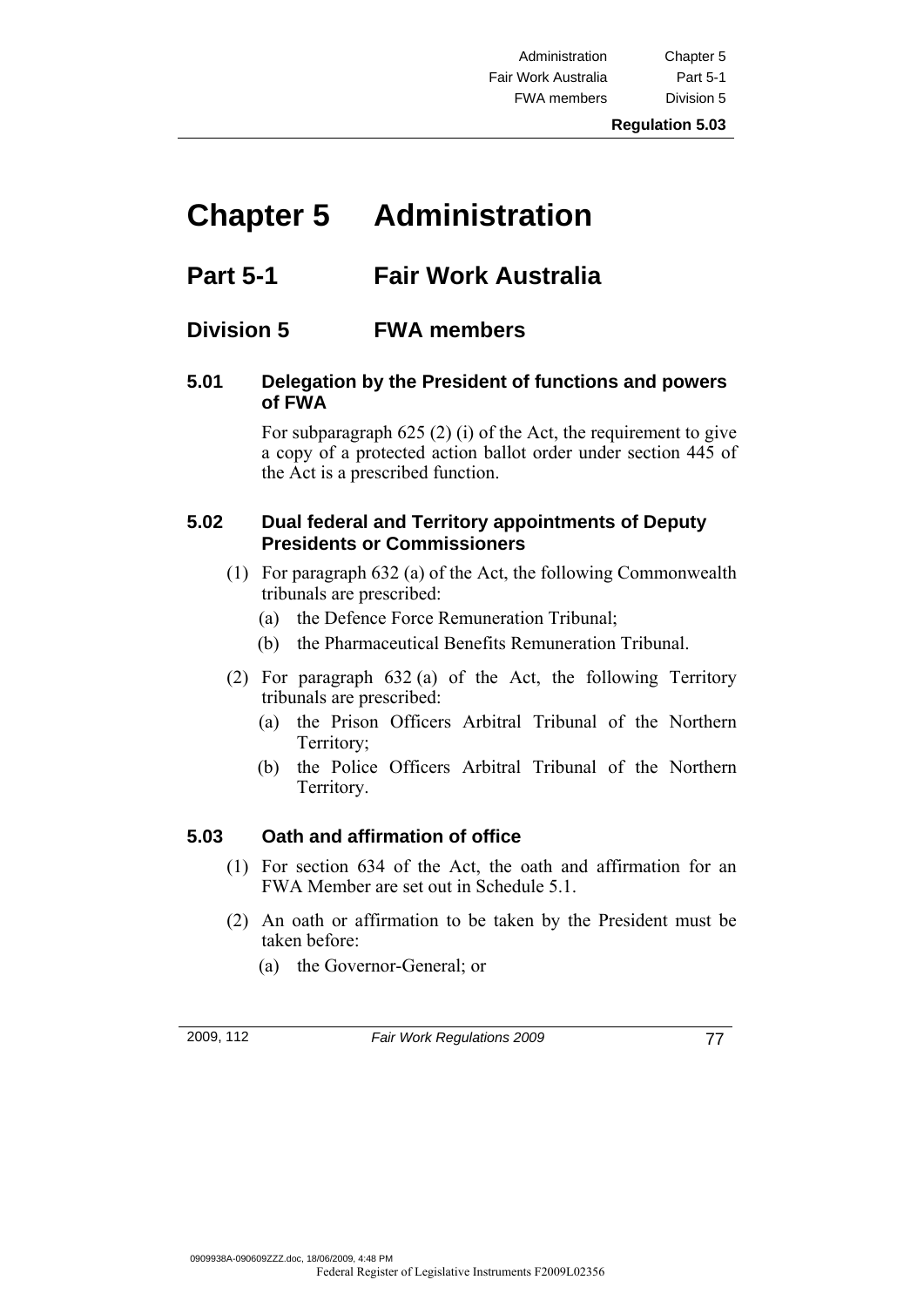| Chapter 5  | Administration                                                          |
|------------|-------------------------------------------------------------------------|
| Part 5-1   | Fair Work Australia                                                     |
| Division 7 | Seals and additional powers of the President and the General<br>Manager |

- (b) a Justice of the High Court; or
- (c) a Judge of the Federal Court; or
- (d) a Judge of the Supreme Court of a State or a Territory.
- (3) An oath or affirmation to be taken by an FWA Member other than the President must be taken before:
	- (a) the Governor-General; or
	- (b) a Justice of the High Court; or
	- (c) a Judge of the Federal Court; or
	- (d) a Judge of the Supreme Court of a State or a Territory; or
	- (e) the President.

### **Division 7 Seals and additional powers of the President and the General Manager**

### **5.04 President must provide certain information etc. to the Minister and Fair Work Ombudsman**

- (1) For subsection 654 (1) of the Act:
	- (a) the information and copies of documents which the President must provide to the Minister are set out in Part 1 of Schedule 5.2; and
	- (b) the information and copies of documents which the President must provide to the Fair Work Ombudsman are set out in Part 2 Schedule 5.2.

*Note* Information prescribed in Schedule 5.2 is minimum information only.

- (2) Schedule 5.2 also sets out the time by which the information and documents must be provided.
- (3) In addition to the matters in Schedule 5.2, the Minister may request from the President a copy of:
	- (a) an order or interim order made by FWA; or
	- (b) an instrument made under section 262, 266, 269, 320 or 458 of the Act.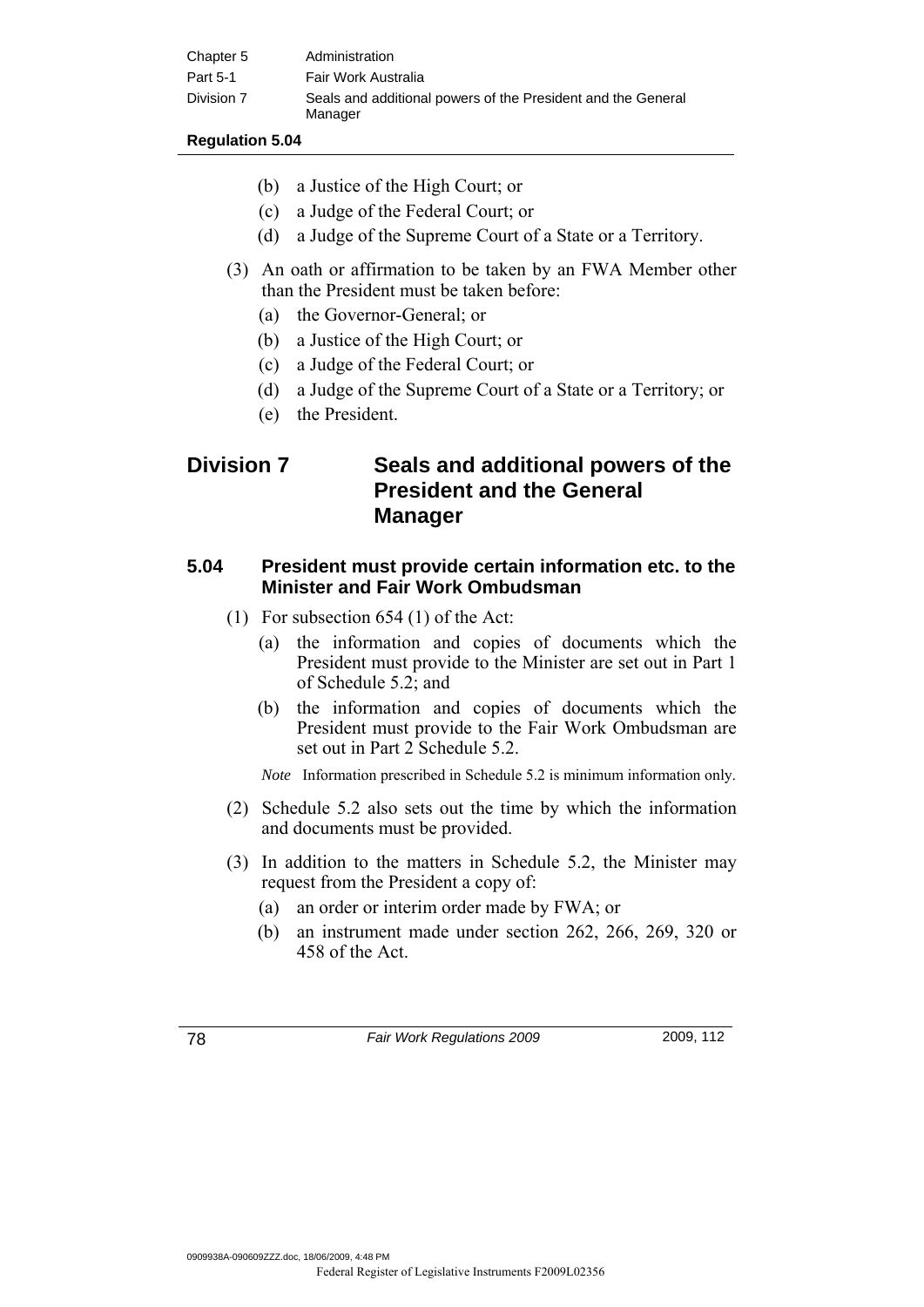| Administration                                               | Chapter 5  |
|--------------------------------------------------------------|------------|
| Fair Work Australia                                          | Part 5-1   |
| Seals and additional powers of the President and the General | Division 7 |
| Manager                                                      |            |

- (4) If the Minister requests a copy of an instrument or order, the President must provide the copy:
	- (a) within 24 hours after the request; or
	- (b) if the instrument, order or interim order has not been written within that period — as soon as practicable.
- (5) For the Minister:
	- (a) information, or a copy of a document, may be provided:
		- (i) in paper form; or
		- (ii) in electronic form, in accordance with any particular information technology requirements notified to the President by the Secretary; and
	- (b) subparagraph (a) (ii) does not prevent the President from including other relevant information with information provided to the Minister in electronic form; and
	- (c) a copy of a document that is provided to the Minister in paper form must be posted to the address notified to the President by the Secretary; and
	- (d) information, or a copy of a document, that is provided to the Minister in electronic form must be sent to the e-mail address notified to the President by the Secretary; and
	- (e) the President must ensure that:
		- (i) all copies of documents that are to be provided to the Minister in paper form during a week are given at the same time in that week; and
		- (ii) all information, or copies of documents, of a particular kind that are to be provided to the Minister in electronic form during a week are provided at the same time in that week.
- (6) The President may provide information mentioned in subitem 15.1 of Schedule 5.2:
	- (a) by providing the Minister with a copy of a relevant statutory declaration provided by an employer in accordance with paragraph 185 (2) (b) of the Act and the procedural rules; or
	- (b) by other means.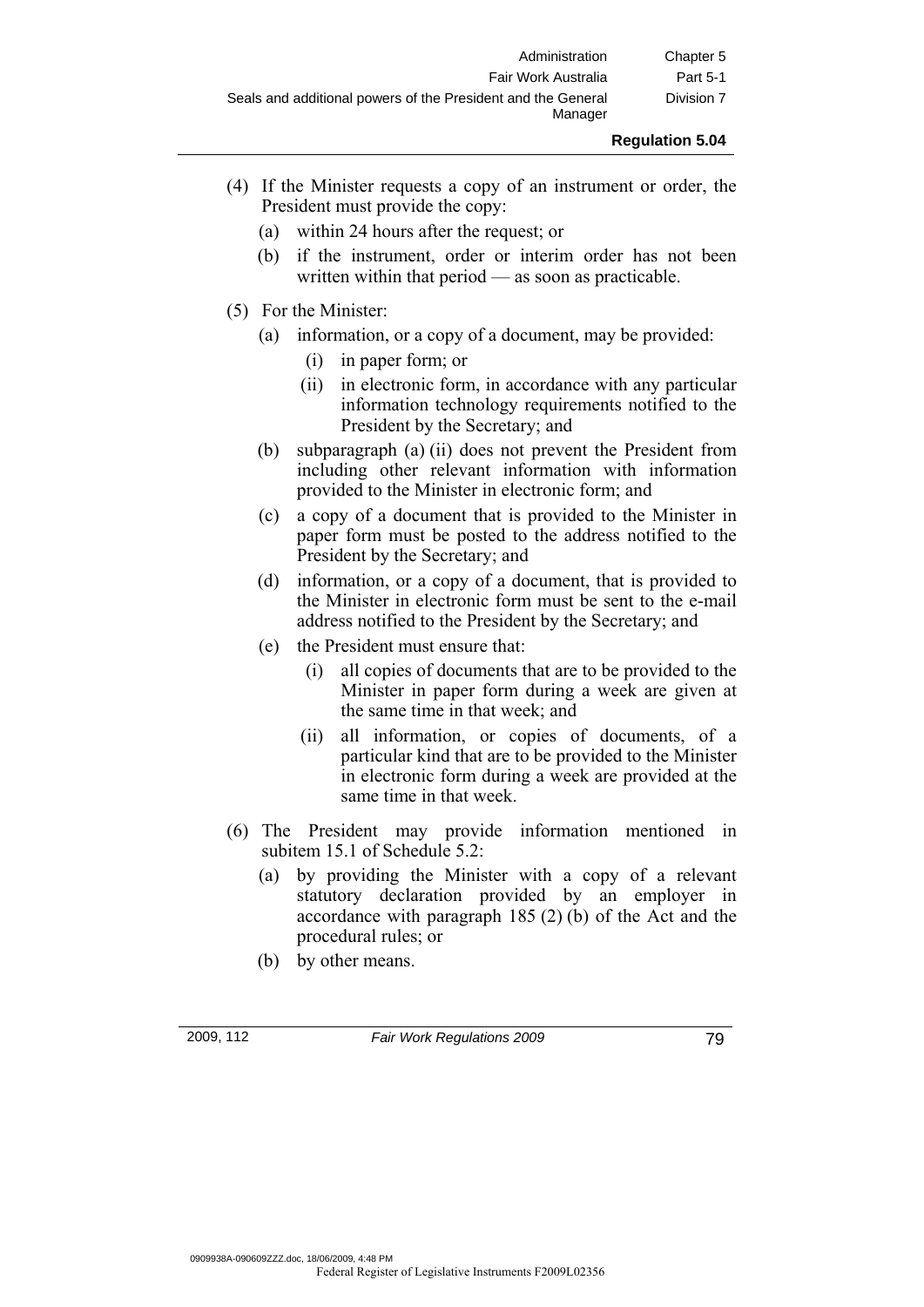| Chapter 5  | Administration                                                          |
|------------|-------------------------------------------------------------------------|
| Part 5-1   | Fair Work Australia                                                     |
| Division 7 | Seals and additional powers of the President and the General<br>Manager |

- (7) For the Fair Work Ombudsman:
	- (a) information, or a copy of a document, may be provided:
		- (i) in paper form; or
		- (ii) in electronic form, in accordance with any particular information technology requirements notified to the President by the Fair Work Ombudsman; and
	- (b) subparagraph (a) (ii) does not prevent the President from including other relevant information with information provided to the Fair Work Ombudsman in electronic form; and
	- (c) a copy of a document that is provided to the Fair Work Ombudsman in paper form must be posted to the address notified to the President by the Fair Work Ombudsman; and
	- (d) information, or a copy of a document, that is provided to the Fair Work Ombudsman in electronic form must be sent to the e-mail address notified to the President by the Fair Work Ombudsman; and
	- (e) the President must ensure that:
		- (i) all copies of documents that are to be provided to the Fair Work Ombudsman in paper form during a week are given at the same time in that week; and
		- (ii) all information, or copies of documents, of a particular kind that are to be provided to the Fair Work Ombudsman in electronic form during a week are provided at the same time in that week.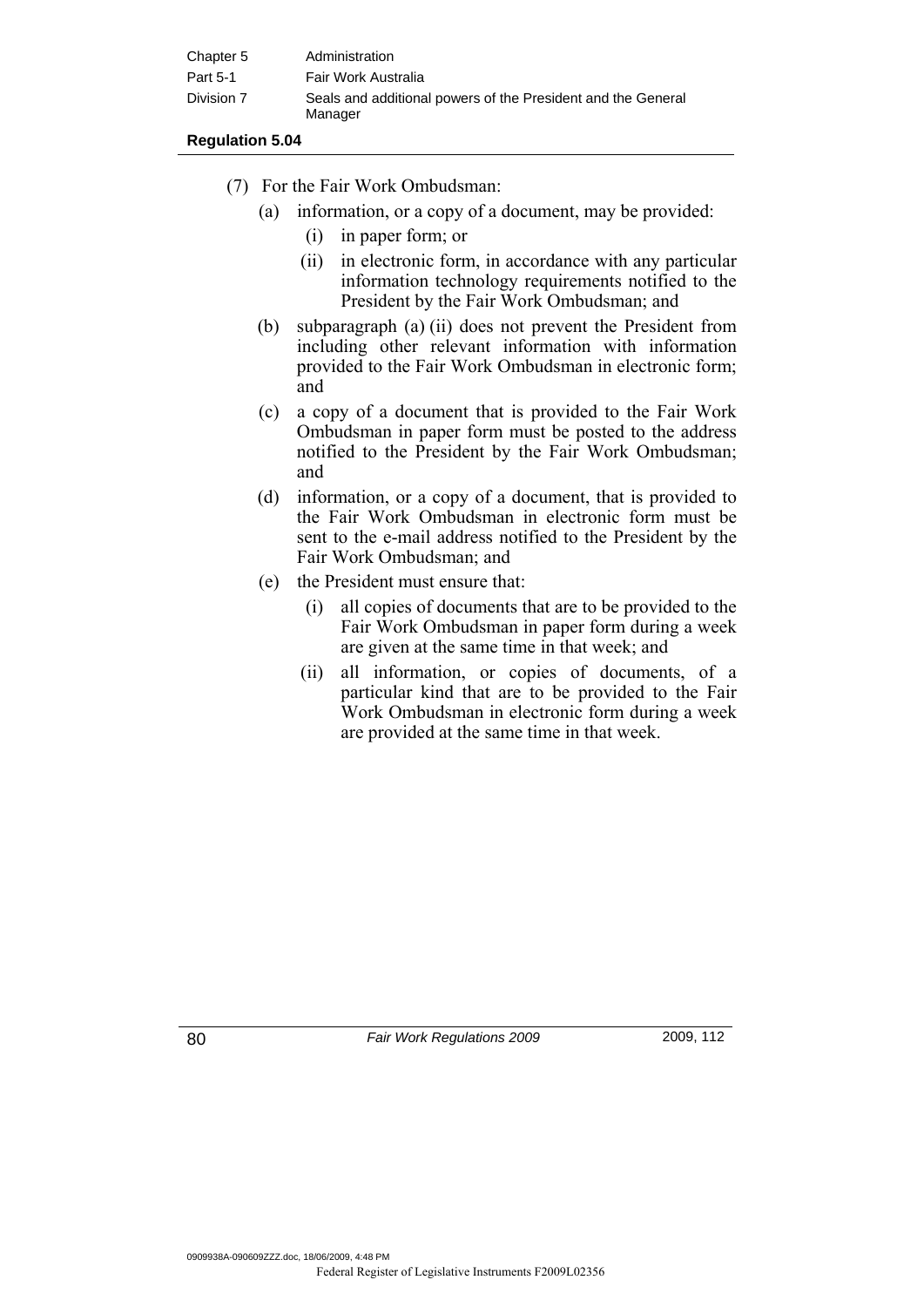Administration Chapter 5 Office of the Fair Work Ombudsman Part 5-2 Office of the Fair Work Ombudsman Division 3

### **Part 5-2 Office of the Fair Work Ombudsman**

### **Division 3 Office of the Fair Work Ombudsman**

#### **5.05 Powers and functions of inspectors — notification of failure to observe requirements**

 If an inspector is satisfied that a person has failed to observe a requirement imposed by or for the Act, these Regulations or a fair work instrument, the inspector may, by notice in writing:

- (a) inform the person of the failure; and
- (b) require the person to take the action specified in the notice, within the period specified in the notice, to rectify the failure; and
- (c) require the person to notify the inspector in accordance with the notice of any action taken to comply with the notice; and
- (d) advise the person of the actions the inspector may take if the person fails to comply with the notice.

### **5.06 Powers of inspectors while on premises — taking samples of goods and substances**

 For paragraph 709 (f) of the Act, an inspector must not take a sample of goods or a substance until the inspector has informed:

- (a) the owner; or
- (b) another person in charge of the goods or substances; or
- (c) a representative of the owner or other person;

of the inspector's intention to take the sample.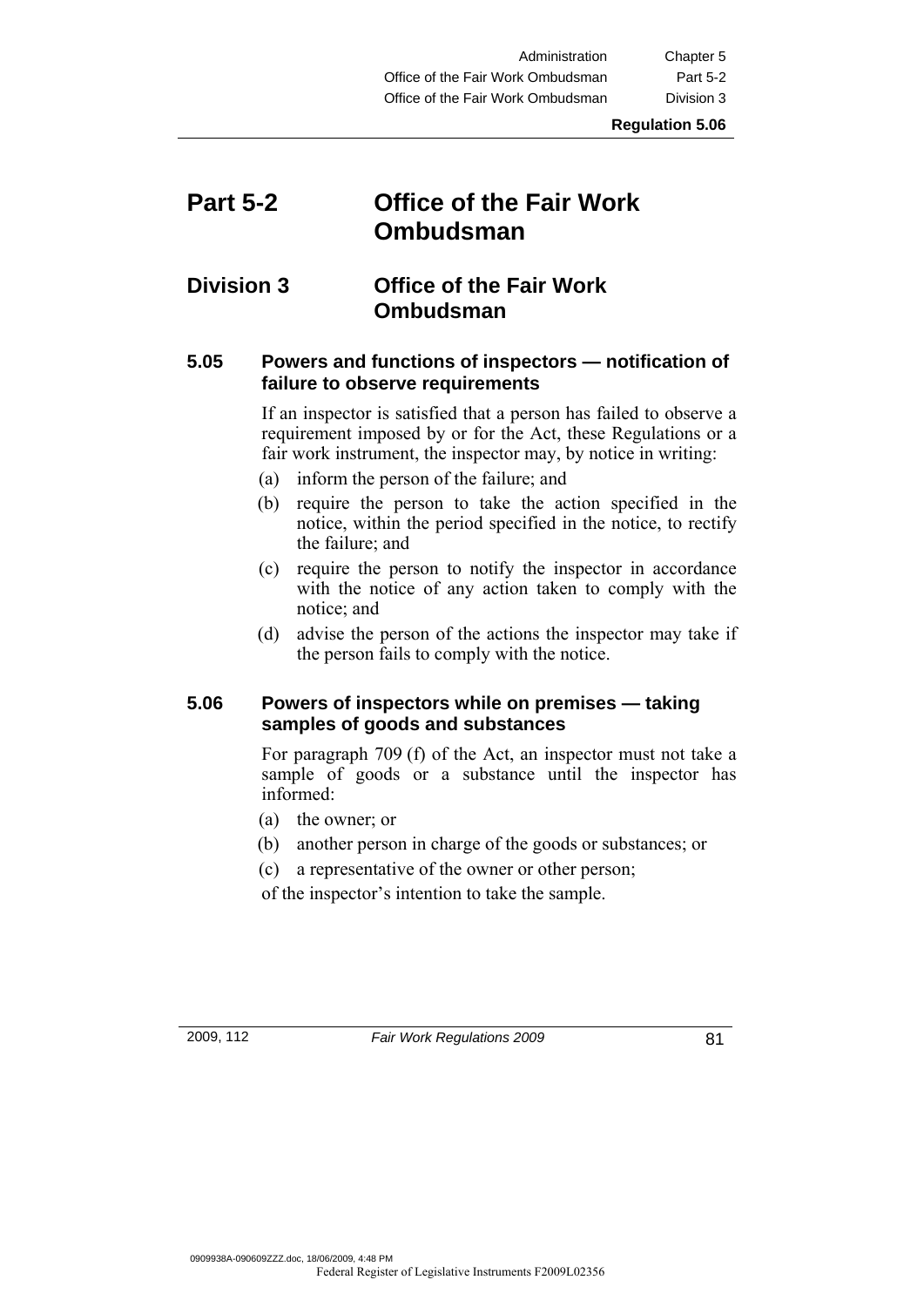| <b>Regulation 6.01</b> |                       |
|------------------------|-----------------------|
| Division 2             | Dealing with disputes |
| Part 6-2               | Dealing with disputes |
| Chapter 6              | Miscellaneous         |

# **Chapter 6 Miscellaneous**

## **Part 6-2 Dealing with disputes**

### **Division 2 Dealing with disputes**

### **Subdivision A Model term about dealing with disputes**

### **6.01 Model term about dealing with disputes**

 For section 737 of the Act, the model term for dealing with disputes for enterprise agreements is set out in Schedule 6.1.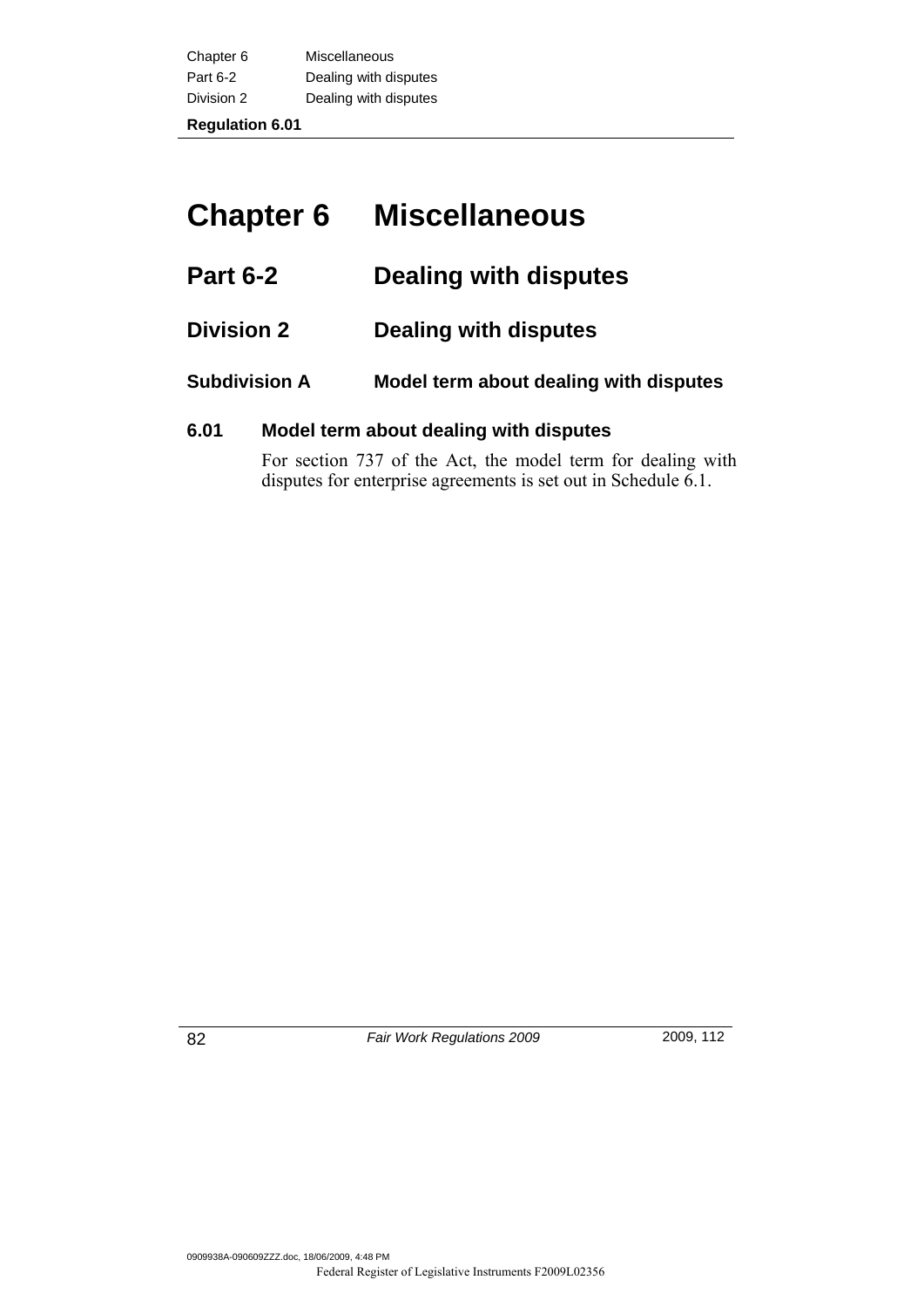## **Part 6-3 Extension of National Employment Standards entitlements**

### **Division 2 Extension of entitlement to unpaid parental leave and related entitlements**

### **6.02 Modification of meaning of** *base rate of pay* **for pieceworkers (non-national system employees)**

 (1) For section 16 of the Act, as modified by section 749 of the Act, this regulation provides for the determination of the base rate of pay for the purposes of the extended parental leave provisions for a non-national system employee who is a pieceworker.

*Note 1* Section 749 of the Act modifies section 16 of the Act by giving it effect as if a paragraph 16 (2) (d) were added.

*Note 2* The Act defines *pieceworker* in section 21. The effect of section 21 is modified for a non-national system employees by section 754 of the Act.

- (2) The base rate of pay, expressed as an hourly rate of pay, is the rate provided in, or calculated in accordance with, a State industrial instrument that applies to the employee.
- (3) If there is no rate provided in, or calculated in accordance with, a State industrial instrument that applies to the employee, the base rate of pay, expressed as an hourly rate of pay, is worked out using the formula:

#### TA TH

where:

*TA* is the total amount earned by the employee during the relevant period.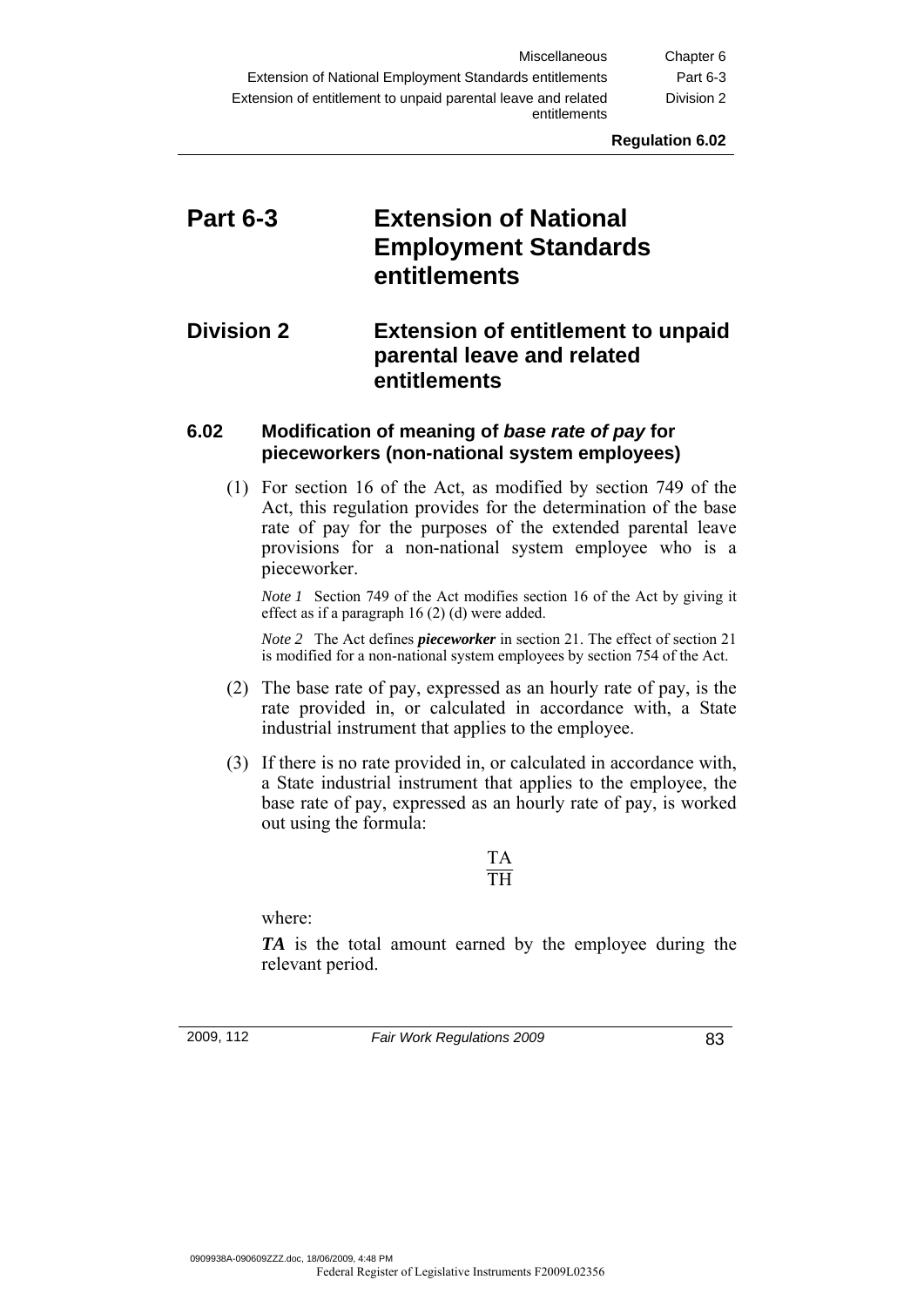| Chapter 6  | <b>Miscellaneous</b>                                                          |
|------------|-------------------------------------------------------------------------------|
| Part 6-3   | Extension of National Employment Standards entitlements                       |
| Division 2 | Extension of entitlement to unpaid parental leave and related<br>entitlements |

*TH* is the total hours worked by the employee during the relevant period.

the *relevant period* is:

- (a) for an employee who was continuously employed by the employer for a period of 12 months or more immediately before the base rate of pay is to be worked out — the  $12$ months before the rate is to be worked out; or
- (b) for an employee who was continuously employed by the employer for a period less than 12 months immediately before the base rate of pay is to be worked out — that period.

### **6.03 Meaning of** *pieceworker*

 (1) For section 21 of the Act, as modified by section 754 of the Act, this regulation prescribes a class of non-national system employees as pieceworkers.

*Note* Section 754 of the Act modifies section 21 by giving it effect as if a paragraph 21 (1) (d) were added.

Under the new paragraph 21 (1) (d), a pieceworker is a non-national system employee who is in a class of employees prescribed by the regulations as pieceworkers.

- (2) The class is non-national system employees who:
	- (a) are paid a rate set by reference to a quantifiable output or task; and
	- (b) are not paid a rate set by reference to a period of time worked.

*Examples of rates set by reference to a quantifiable output or task* 

1 A rate of pay calculated by reference to the number of articles produced.

2 A rate of pay calculated by reference to the number of kilometres travelled.

- 3 A rate of pay calculated by reference to the number of articles delivered.
- 4 A rate of pay calculated by reference to the number of articles sold.
- 5 A rate of pay calculated by reference to the number of tasks performed.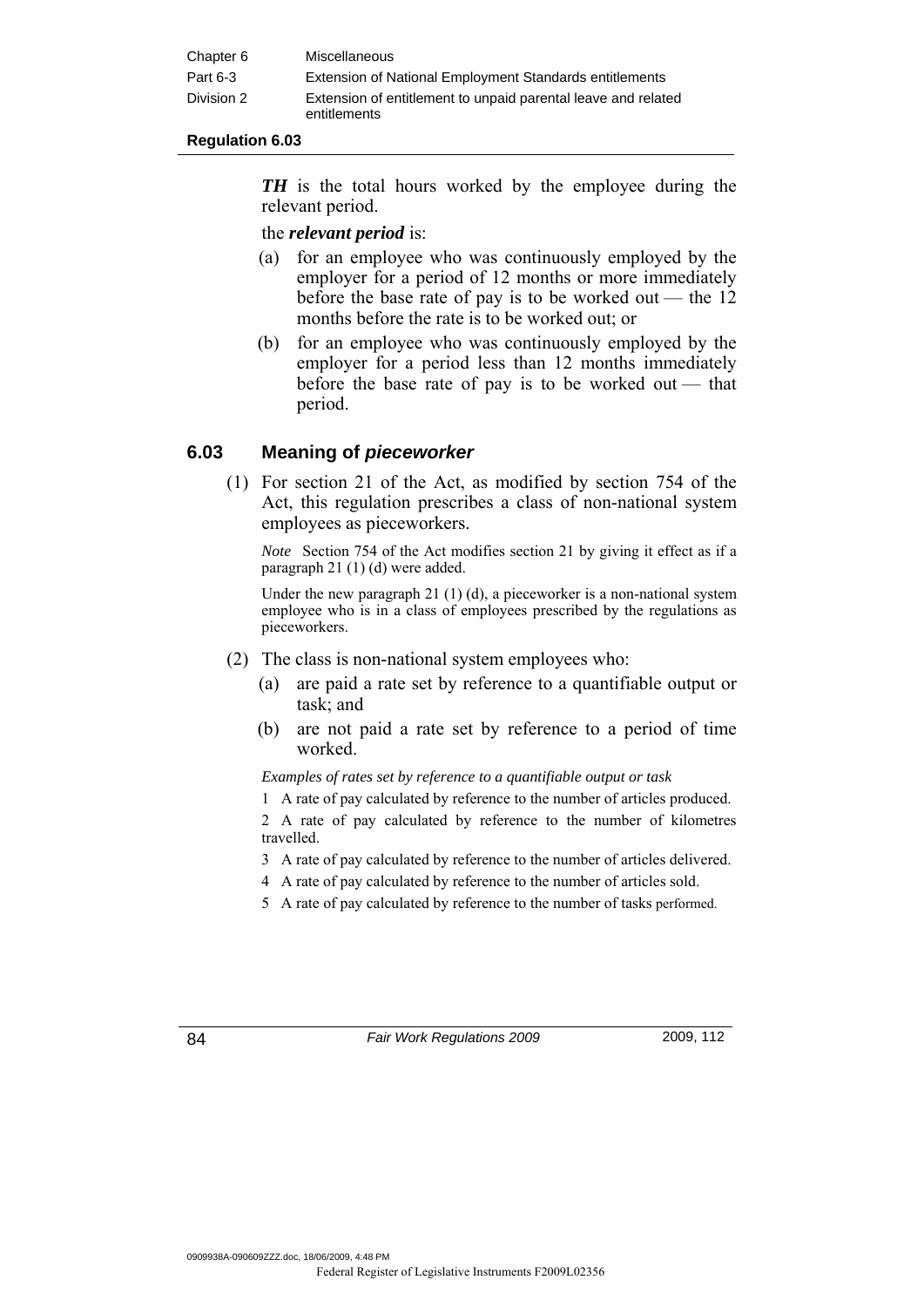### **Part 6-4 Additional provisions relating to termination of employment**

### **Division 2 Termination of employment**

### **6.04 Temporary absence — illness or injury**

 (1) For paragraph 772 (1) (a) of the Act, this regulation prescribes kinds of illness or injury.

*Note* Under section 772 of the Act, an employer must not terminate an employee's employment because the employee is temporarily absent from work because of illness or injury of a kind prescribed by the regulations.

- (2) A prescribed kind of illness or injury exists if the employee provides a medical certificate for the illness or injury, or a statutory declaration about the illness or injury, within:
	- (a) 24 hours after the commencement of the absence; or
	- (b) such longer period as is reasonable in the circumstances.

*Note* The Act defines *medical certificate* in section 12.

- (3) A prescribed kind of illness or injury exists if the employee:
	- (a) is required by the terms of a workplace instrument:
		- (i) to notify the employer of an absence from work; and
		- (ii) to substantiate the reason for the absence; and
	- (b) complies with those terms.
- (4) An illness or injury is not a prescribed kind of illness or injury if:
	- (a) either:
		- (i) the employee's absence extends for more than 3 months; or
		- (ii) the total absences of the employee, within a 12 month period, have been more than 3 months (whether based on a single illness or injury or separate illnesses or injuries); and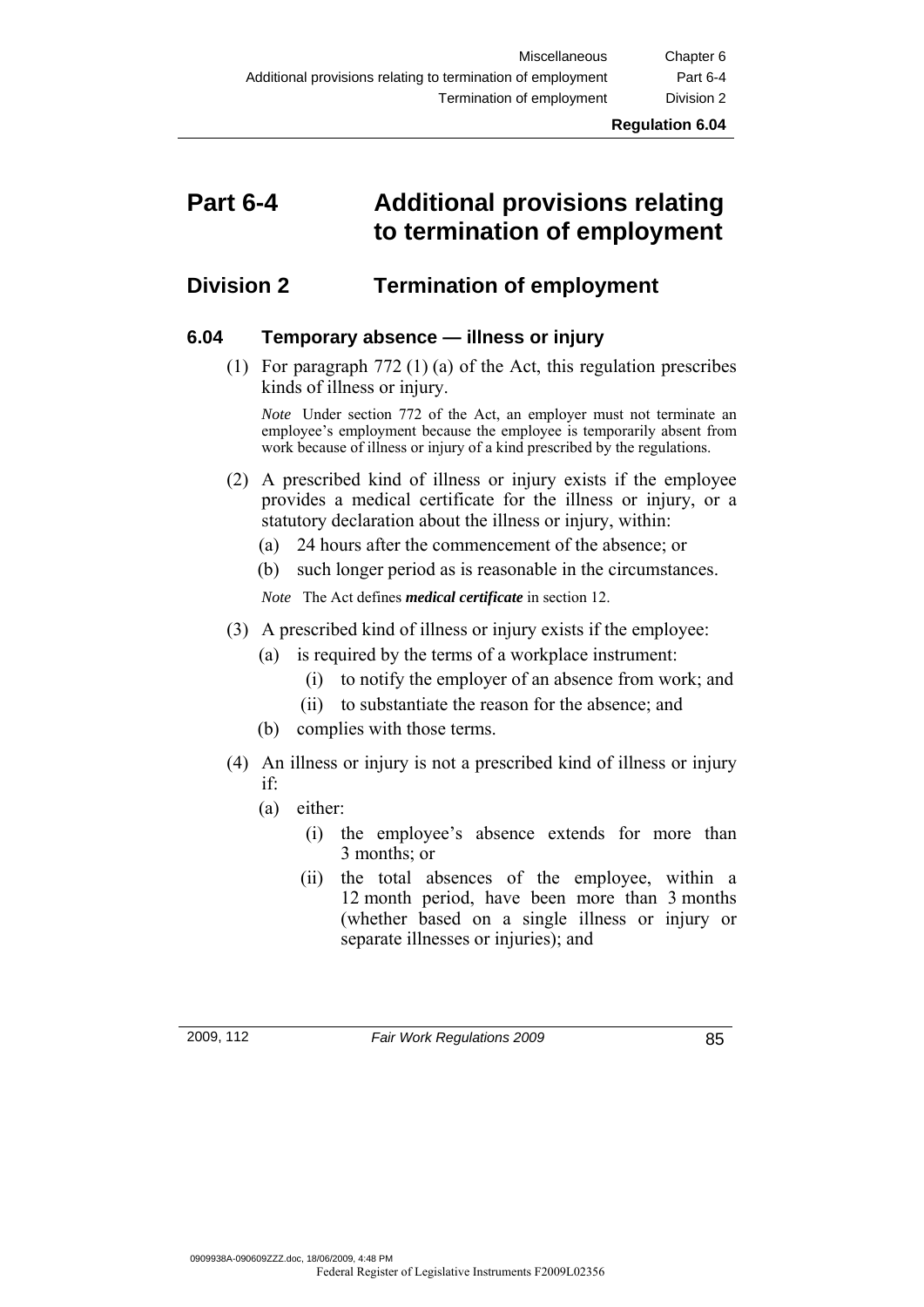| Chapter 6  | <b>Miscellaneous</b>                                        |
|------------|-------------------------------------------------------------|
| Part 6-4   | Additional provisions relating to termination of employment |
| Division 2 | Termination of employment                                   |

- (b) the employee is not on personal/carer's leave (however described) for a purpose mentioned in paragraph 97 (a) of the Act for the duration of the absence.
- (5) In this regulation, a period of paid personal/carer's leave (however described) for a purpose mentioned in paragraph 97 (a) of the Act does not include a period when the employee is absent from work while receiving compensation under a law of the Commonwealth, a State or a Territory that is about workers' compensation.

### **6.05 Application fees**

 (1) For subsection 775 (2) of the Act, this regulation sets out matters relating to a fee for making an application to FWA under section 773 of the Act.

### *Fee at commencement of Regulations*

 (2) If the application is made in the financial year starting on 1 July 2009, the fee is \$59.50.

### *Method for indexing the fee*

- (3) If the application is made in a financial year starting on 1 July 2010, or 1 July in a later year (the *application year*), the amount of the fee is to be worked out as follows:
	- (a) identify the amount of the fee for an application made in the previous financial year;
	- (b) multiply it by the indexation factor for the application year (see subregulation  $(4)$ );
	- (c) round the result to the nearest multiple of 10 cents, rounding up if the result is 5 cents.
- (4) The indexation factor for the application year is worked out using the following formula, and then rounded under subregulation (5):

Sum of index numbers for quarters in most recent March year Sum of index numbers for quarters in previous March year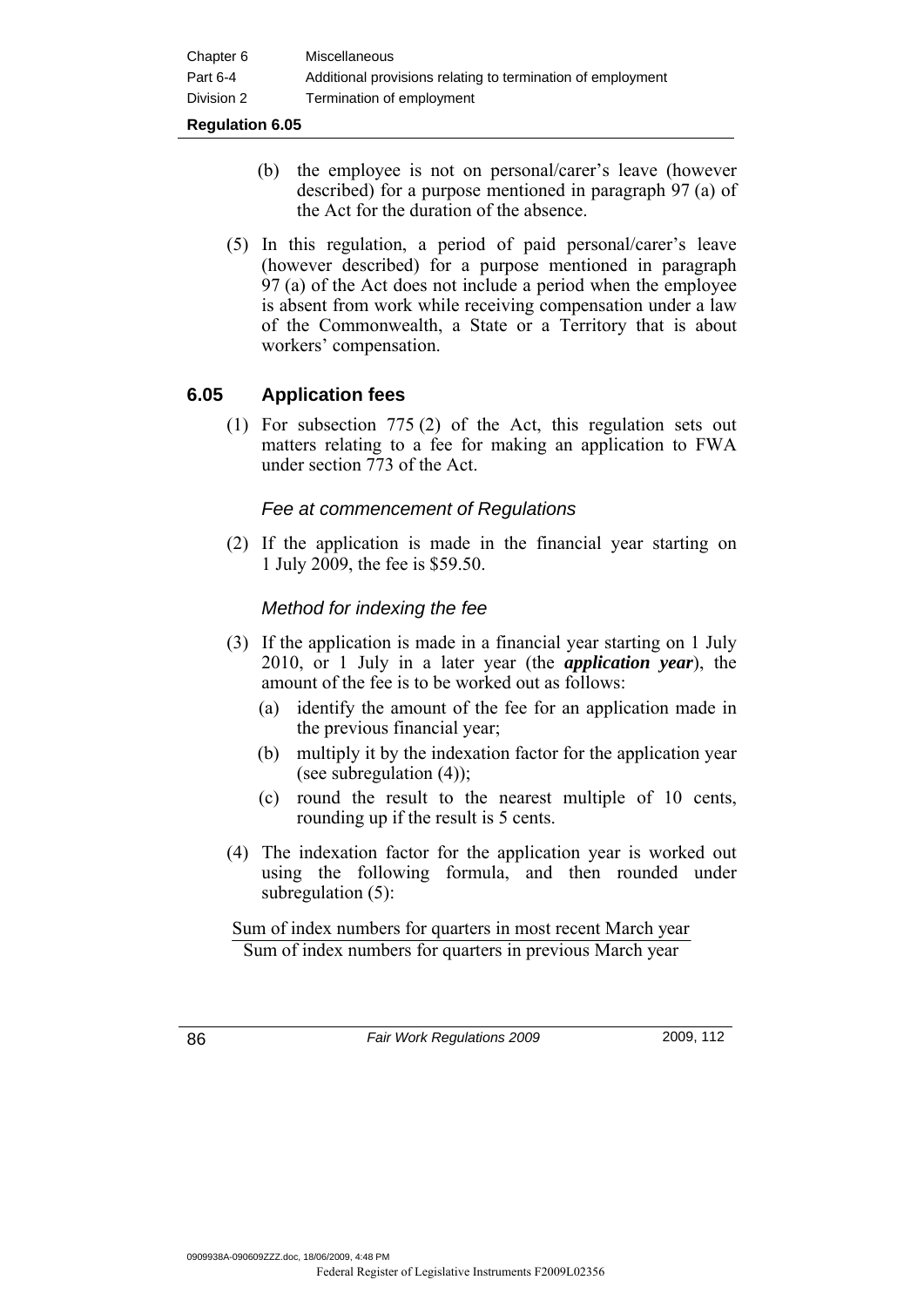where:

*index number*, for a quarter, means the All Groups Consumer Price Index Number (being the weighted average of the 8 capital cities) published by the Australian Statistician for that quarter.

*most recent March year* means the period of 12 months ending on 31 March in the financial year that occurred immediately before the application year.

*previous March year* means the period of 12 months immediately preceding the most recent March year.

*quarter* means a period of 3 months ending on 31 March, 30 June, 30 September or 31 December.

- (5) The result under subregulation (4) must be rounded up or down to 3 decimal places, rounding up if the result is 0.0005.
- (6) A calculation under subregulation (4):
	- (a) is to be made using the index numbers published in terms of the most recently published reference base for the Consumer Price Index; and
	- (b) is to be made disregarding index numbers that are published in substitution for previously published index numbers (unless the substituted numbers are published to take account of changes in the reference base).

#### *No fee — hardship*

 (7) If FWA is satisfied that the person making an application will suffer serious hardship if the person is required to pay the fee, no fee is payable for making the application.

#### *Refund of fee — discontinuing application*

- (8) FWA must repay to the person an amount equal to the fee if:
	- (a) the fee has been paid; and
	- (b) the application is subsequently discontinued as mentioned in section 588 of the Act; and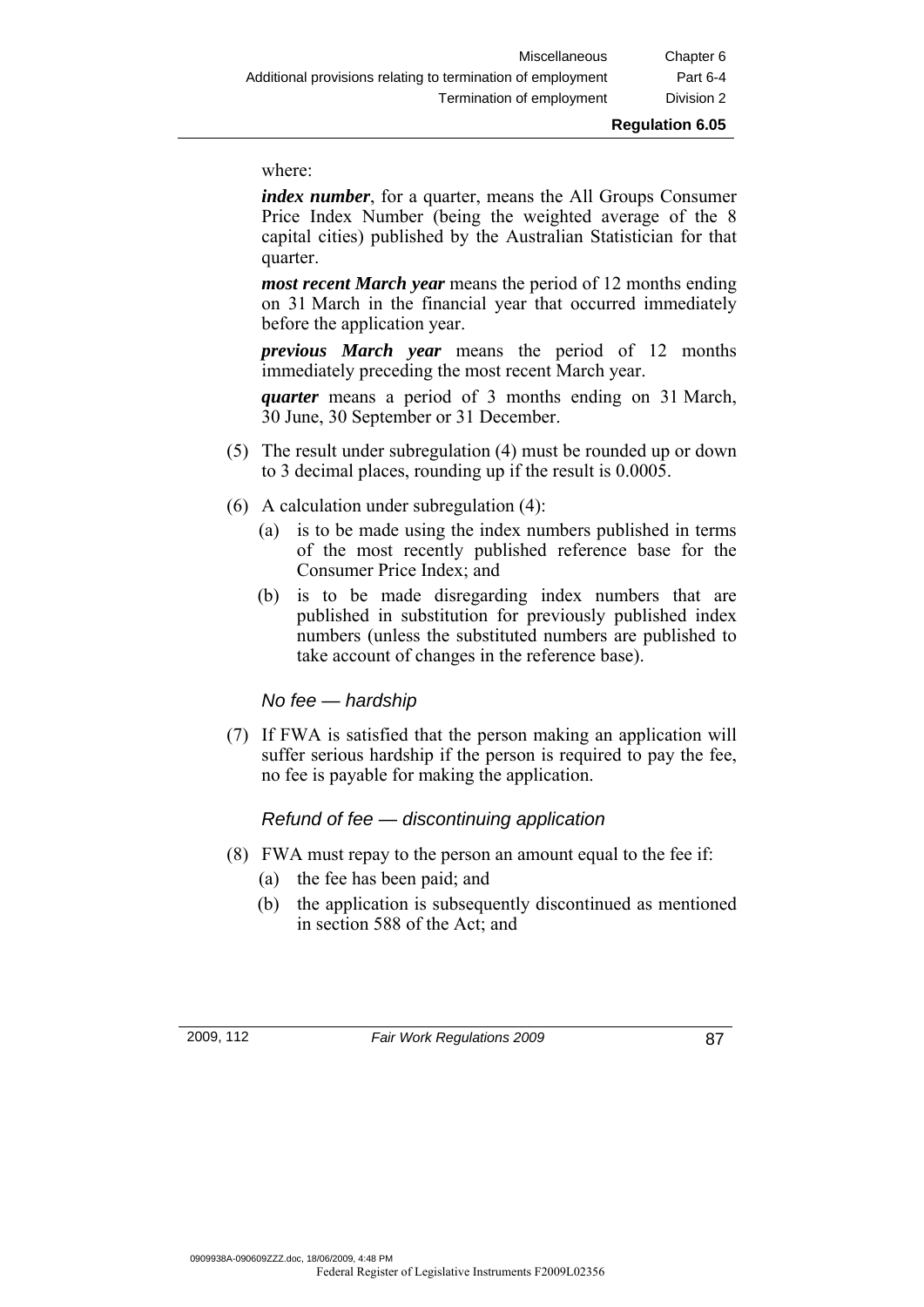| Chapter 6  | <b>Miscellaneous</b>                                        |
|------------|-------------------------------------------------------------|
| Part 6-4   | Additional provisions relating to termination of employment |
| Division 2 | Termination of employment                                   |

- (c) either:
	- (i) at the time the application is discontinued, the application has not yet been listed for conducting a conference; or
	- (ii) if the application has, at or before that time, been listed for conducting a conference on a specified date or dates — the discontinuance occurs at least 2 days before that date or the earlier of those dates.

### **6.06 Schedule of costs**

- (1) For section 780 of the Act, the schedule of costs set out in Schedule 3.1 is prescribed.
- (2) In awarding costs:
	- (a) FWA is not limited to the items of expenditure mentioned in Schedule 3.1; but
	- (b) if an item of expenditure is mentioned in Schedule 3.1, FWA must not award costs for that item at a rate or of an amount in excess of the rate or amount mentioned in Schedule 3.1 for that item.

*Note* An application for an order for costs must be made in accordance with the procedural rules.

- (3) A bill of costs must identify, by an item number, each cost and disbursement claimed.
- (4) In Schedule 3.1:

*folio* means 72 words.

*Note* There are generally 3 folios to a page.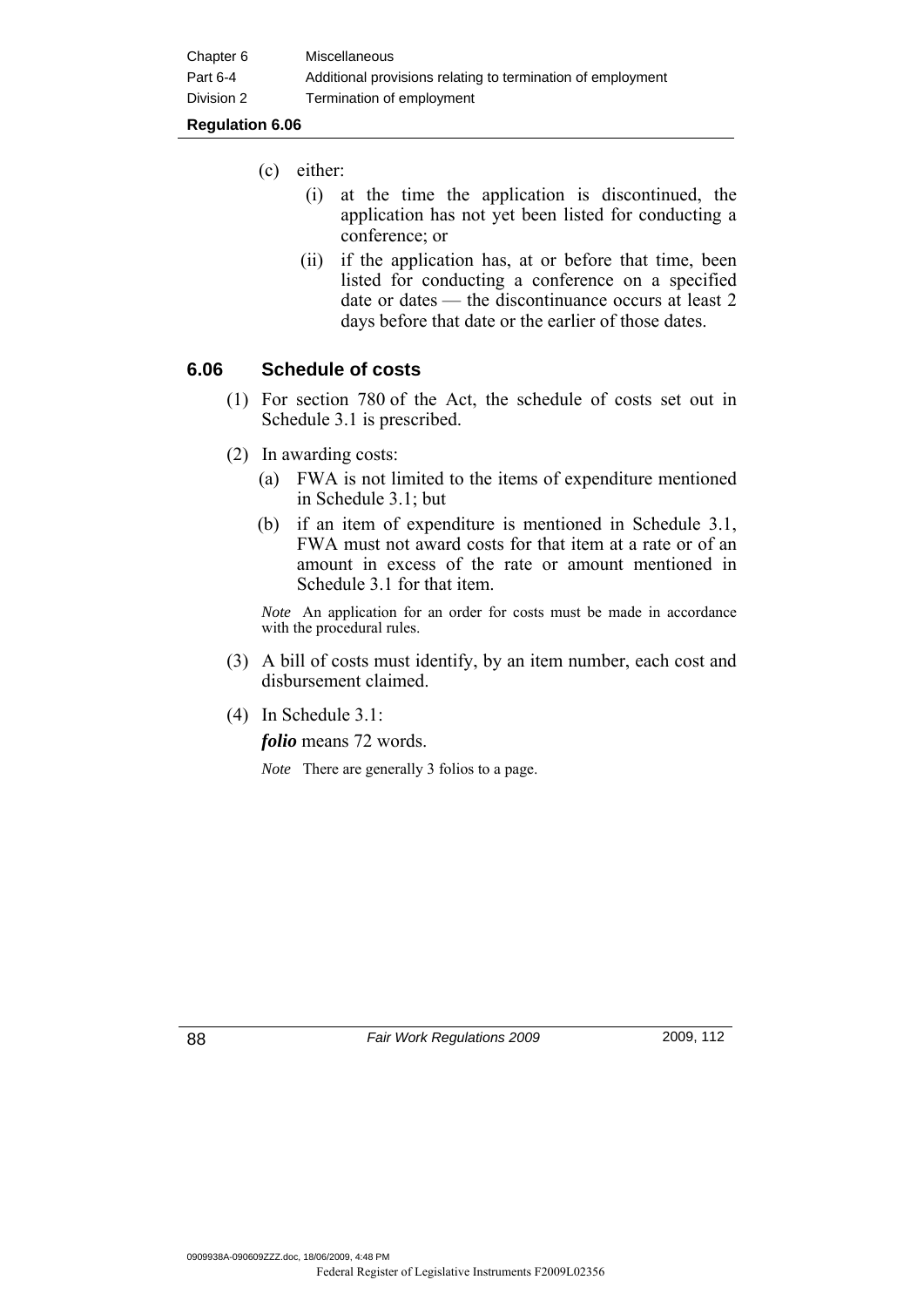### **Division 3 Notification and consultation requirements relating to certain terminations of employment**

### **Subdivision B Requirement to notify Centrelink**

### **6.07 Employer to notify Centrelink of certain proposed terminations — form of notice**

 For subsection 785 (2) of the Act, the form of a notice to Centrelink of a proposed termination under subsection 785 (1) is set out in Form 1 of Schedule 6.2.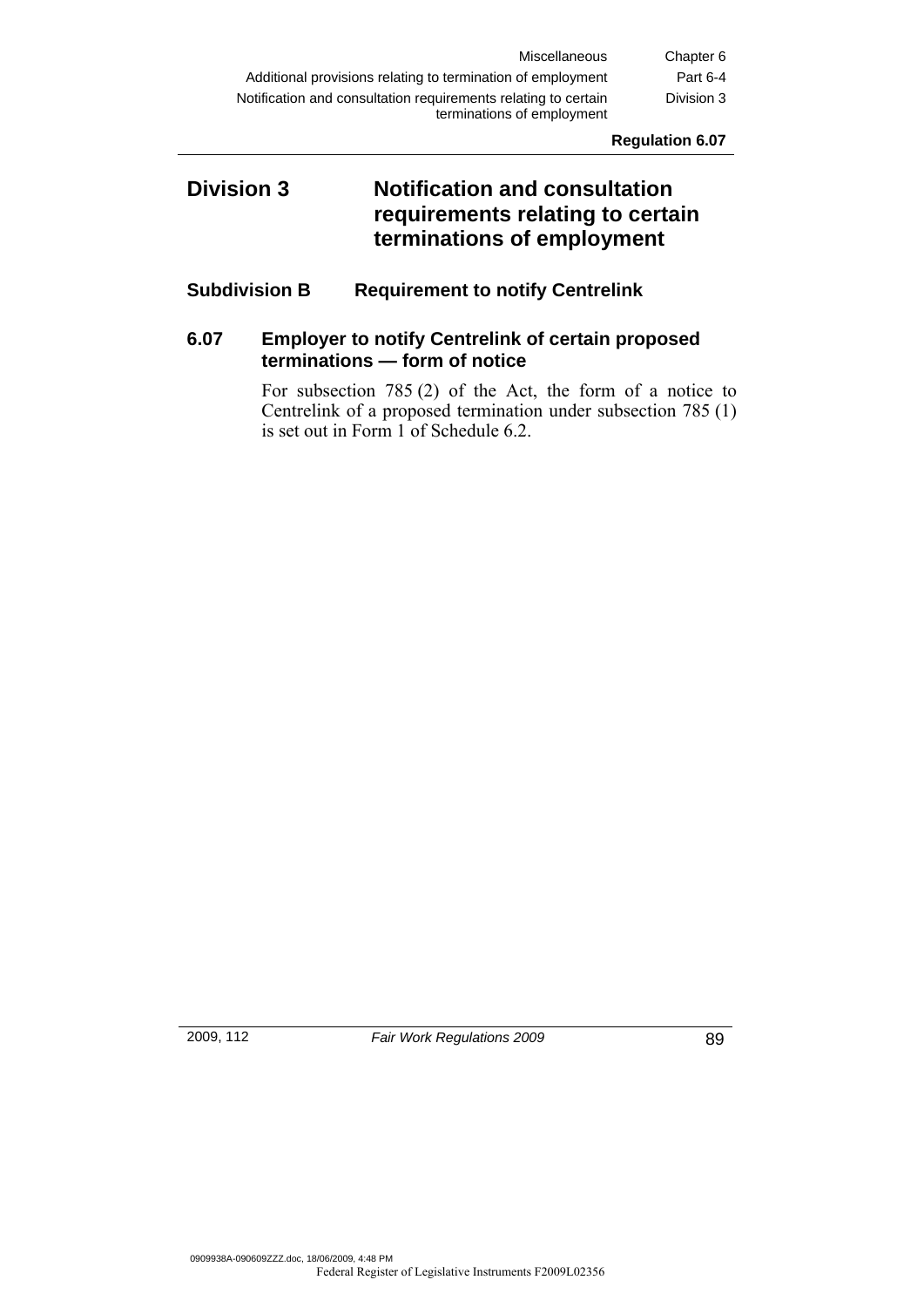| Chapter 6  | Miscellaneous |
|------------|---------------|
| Part 6-5   | Miscellaneous |
| Division 2 | Miscellaneous |

### **Part 6-5 Miscellaneous**

- **Division 2 Miscellaneous**
- **Subdivision 1 Employment matters**

### **6.08 Public sector employer to act through employing authority — meaning of** *public sector employment*

*Employment or service that is public sector employment* 

- (1) For paragraph 795 (4) (h) of the Act, each of the following laws is prescribed:
	- (a) the *Australian Federal Police Act 1979*;
	- (b) the *Governor-General Act 1974*;
	- (c) the *Naval Defence Act 1910*.

*Employment or service that is not public sector employment* 

- (2) For paragraph 795 (5) (a) of the Act, a member of the Defence Force is prescribed.
- (3) For paragraph 795 (5) (a) of the Act, a member of the Police Force of the Northern Territory is prescribed.
- (4) For paragraph 795 (5) (a) of the Act, a person who:
	- (a) holds an office established under a law of the Commonwealth or of a Territory; but
	- (b) is not a person who, otherwise than in his or her capacity as the holder of that office, is employed or serves in a capacity described in paragraphs 795 (4) (a) to (h) of the Act;

is prescribed.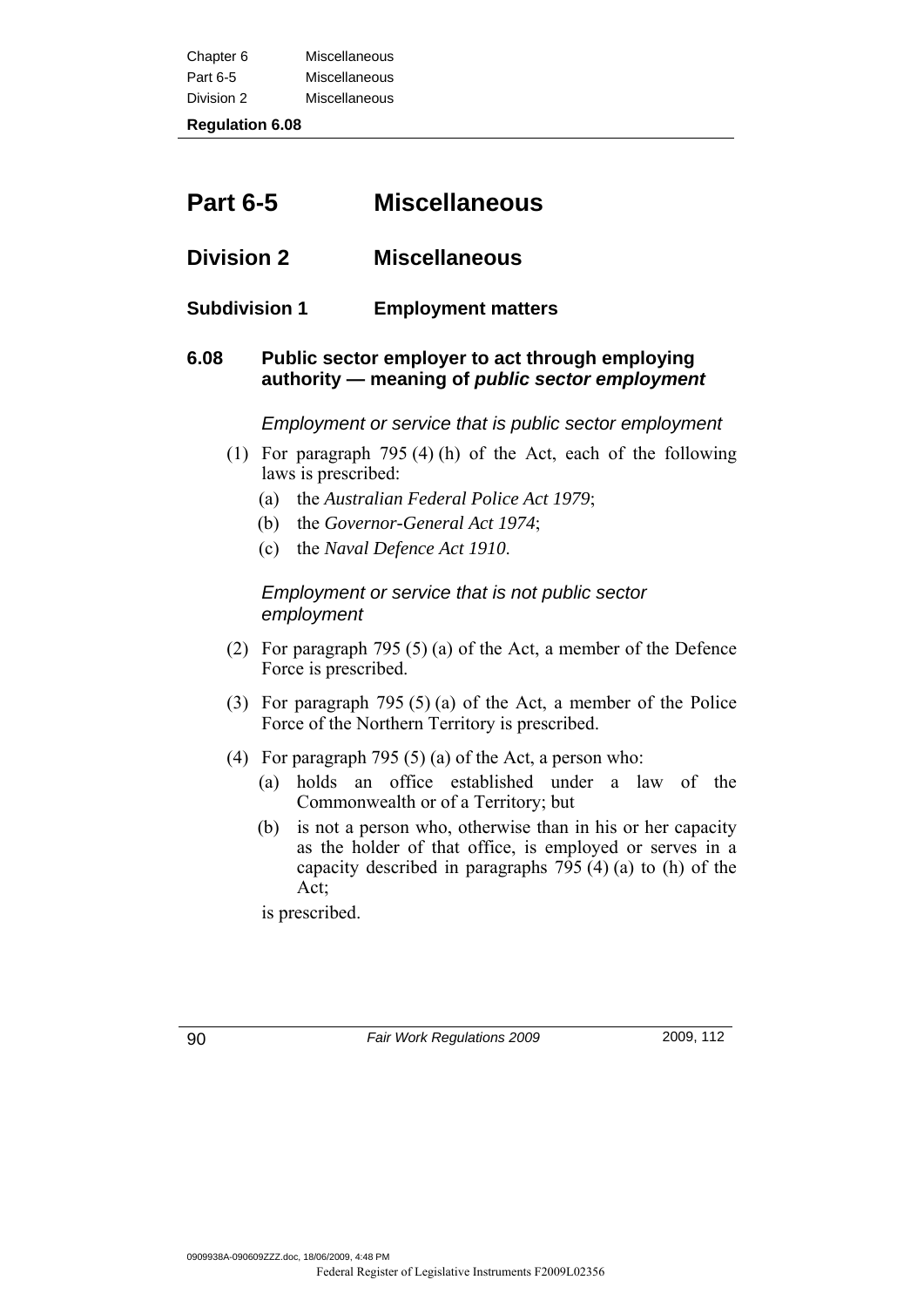| Miscellaneous | Chapter 6  |
|---------------|------------|
| Miscellaneous | Part 6-5   |
| Miscellaneous | Division 2 |
|               |            |

#### *Example*

An APS employee who also holds a part-time statutory office, or who is granted leave without pay from his or her APS employment in order to take up a full-time statutory office.

 (5) For paragraph 795 (5) (b) of the Act, the *Prisons (Correctional Services) Act* of the Northern Territory is prescribed.

### **6.09 Public sector employer to act through employing authority — meaning of** *employing authority*

 For subsection 795 (6) of the Act, the employing authority of a person mentioned in an item of Schedule 6.3 is:

- (a) the person or body mentioned in the item as the employing authority; or
- (b) each person or body mentioned in the item as the employing authority.

### **6.10 No action for defamation in certain cases**

- (1) No action or proceeding, civil or criminal, for defamation lies against the Commonwealth or an electoral official conducting, on behalf of the Australian Electoral Commission, a protected action ballot under the Act in relation to the printing or issuing of a document or other material by the electoral official.
- (2) If the document or other material mentioned in subregulation (1) is printed by another person, no action or proceeding, civil or criminal, for defamation lies against that person in relation to the printing.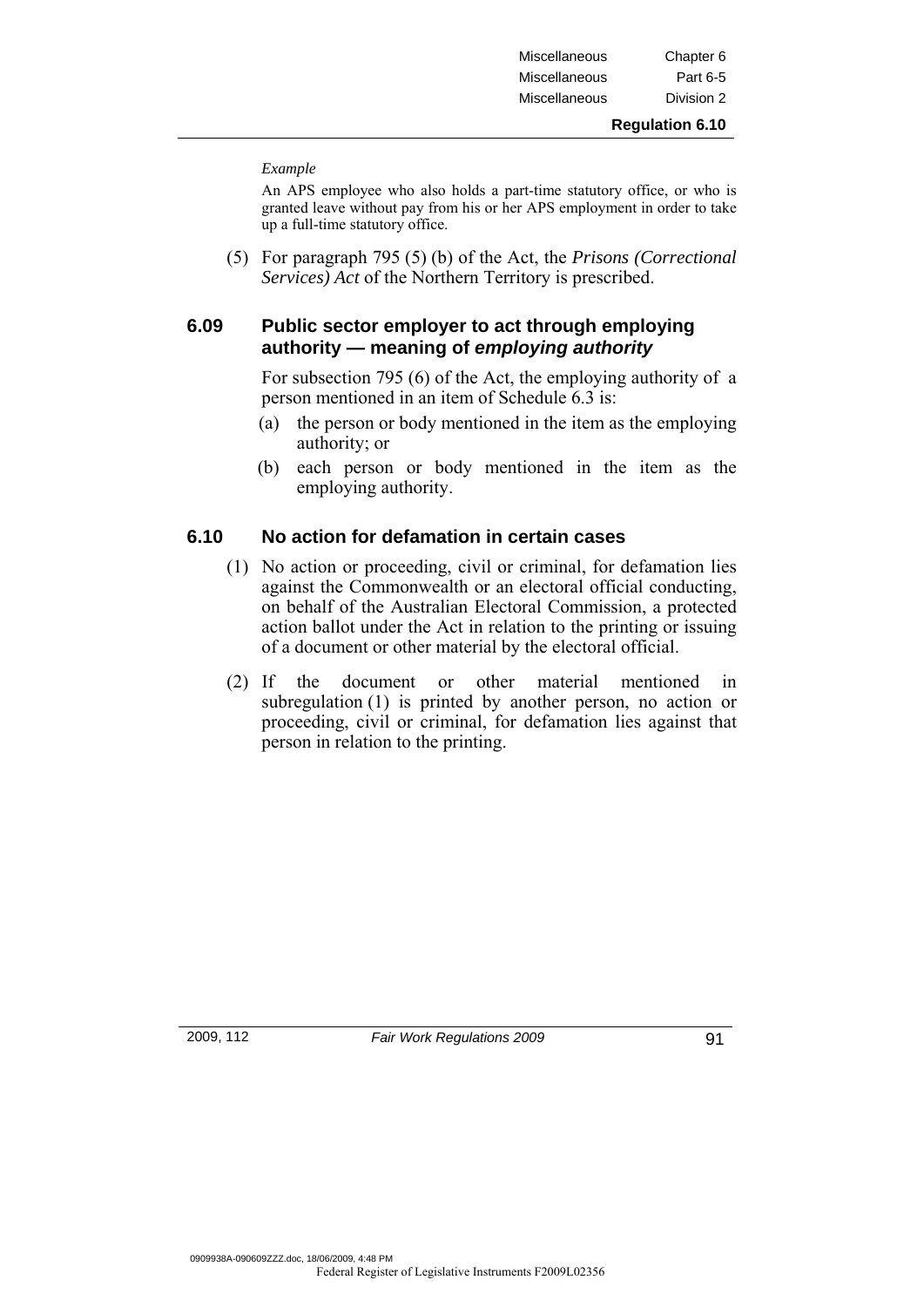## **Schedule 2.1 Notice of employee representational rights**

(regulation 2.05)

#### *Fair Work Act 2009*, subsection 174 (6)

*[Name of employer]* gives notice that it is bargaining in relation to an enterprise agreement *([name of the proposed enterprise agreement])*  which is proposed to cover employees that *[proposed coverage]*.

#### **What is an enterprise agreement?**

An enterprise agreement is an agreement between an employer and its employees that will be covered by the agreement that sets the wages and conditions of those employees for a period of up to 4 years. To come into operation, the agreement must be supported by a majority of the employees who cast a vote to approve the agreement and it must be approved by an independent authority, Fair Work Australia.

#### **If you are an employee who would be covered by the proposed agreement:**

You have the right to appoint a bargaining representative to represent you in bargaining for the agreement or in a matter before Fair Work Australia about bargaining for the agreement.

You can do this by notifying the person in writing that you appoint that person as your bargaining representative. You can also appoint yourself as a bargaining representative. In either case you must give a copy of the appointment to your employer.

### *[If the agreement is not an agreement for which a low-paid authorisation applies — include:]*

If you are a member of a union that is entitled to represent your industrial interests in relation to the work to be performed under the agreement, your union will be your bargaining representative for the agreement unless you appoint another person as your representative or you revoke the union's status as your representative.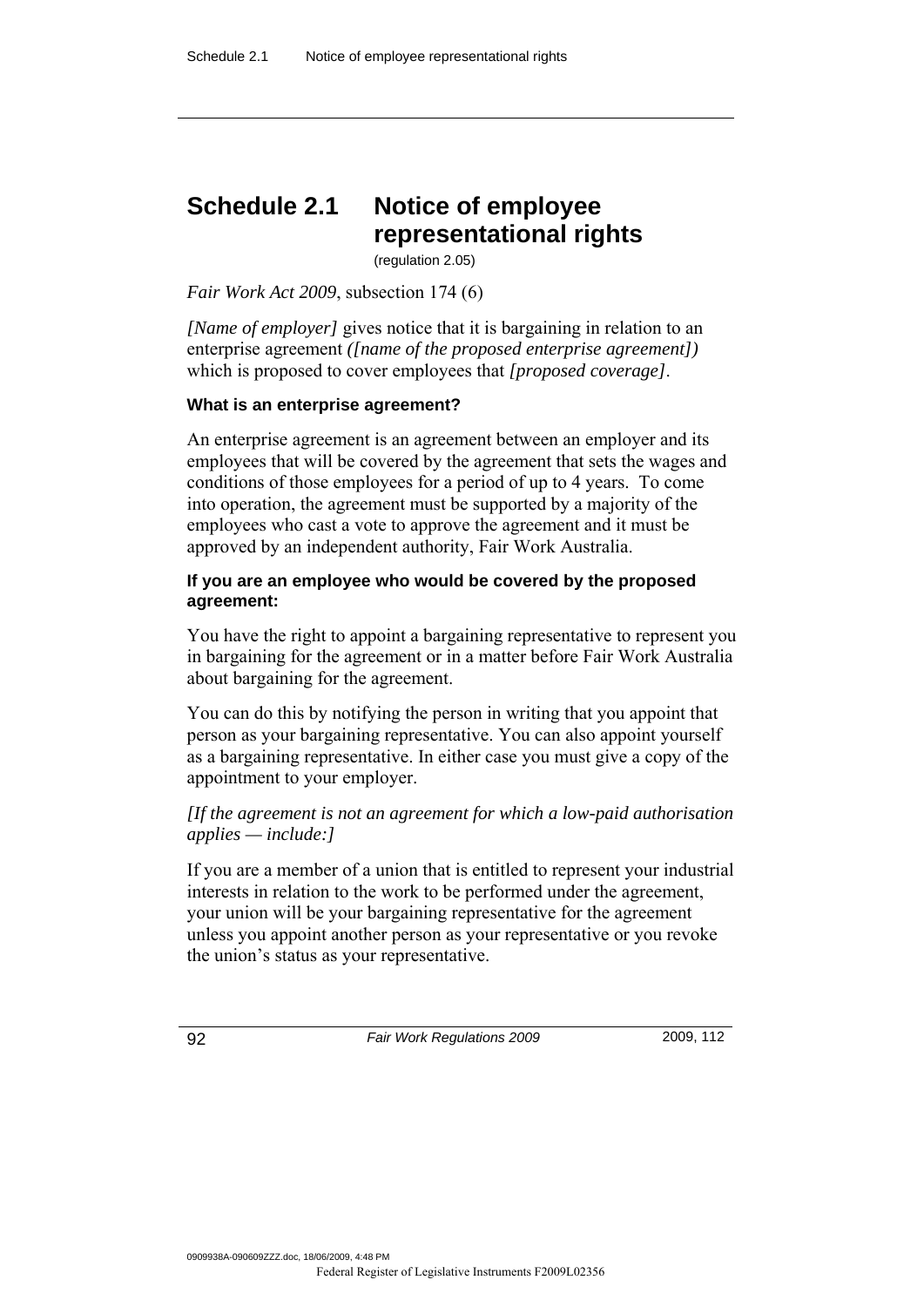### *[If a low-paid authorisation applies to the agreement — include:]*

Fair Work Australia has granted a low-paid bargaining authorisation in relation to this agreement. This means the union that applied for the authorisation will be your bargaining representative for the agreement unless you appoint another person as your representative, or you revoke the union's status as your representative, or you are a member of another union that also applied for the authorisation.

*[if the employee is covered by an individual agreement-based transitional instrument — include:]* 

### **If you are an employee covered by an individual agreement:**

If you are currently covered by an Australian Workplace Agreement (AWA), individual transitional employment agreement (ITEA) or a preserved individual State agreement, you may appoint a bargaining representative for the enterprise agreement if:

- the nominal expiry date of your existing agreement has passed; or
- a conditional termination of your existing agreement has been made (this is an agreement made between you and your employer providing that if the enterprise agreement is approved, it will apply to you and your individual agreement will terminate).

### **Questions?**

If you have any questions about this notice or about enterprise bargaining, please speak to either your employer, bargaining representative, go to www.fairwork.gov.au, or contact the Fair Work Australia Infoline on *[insert number]*.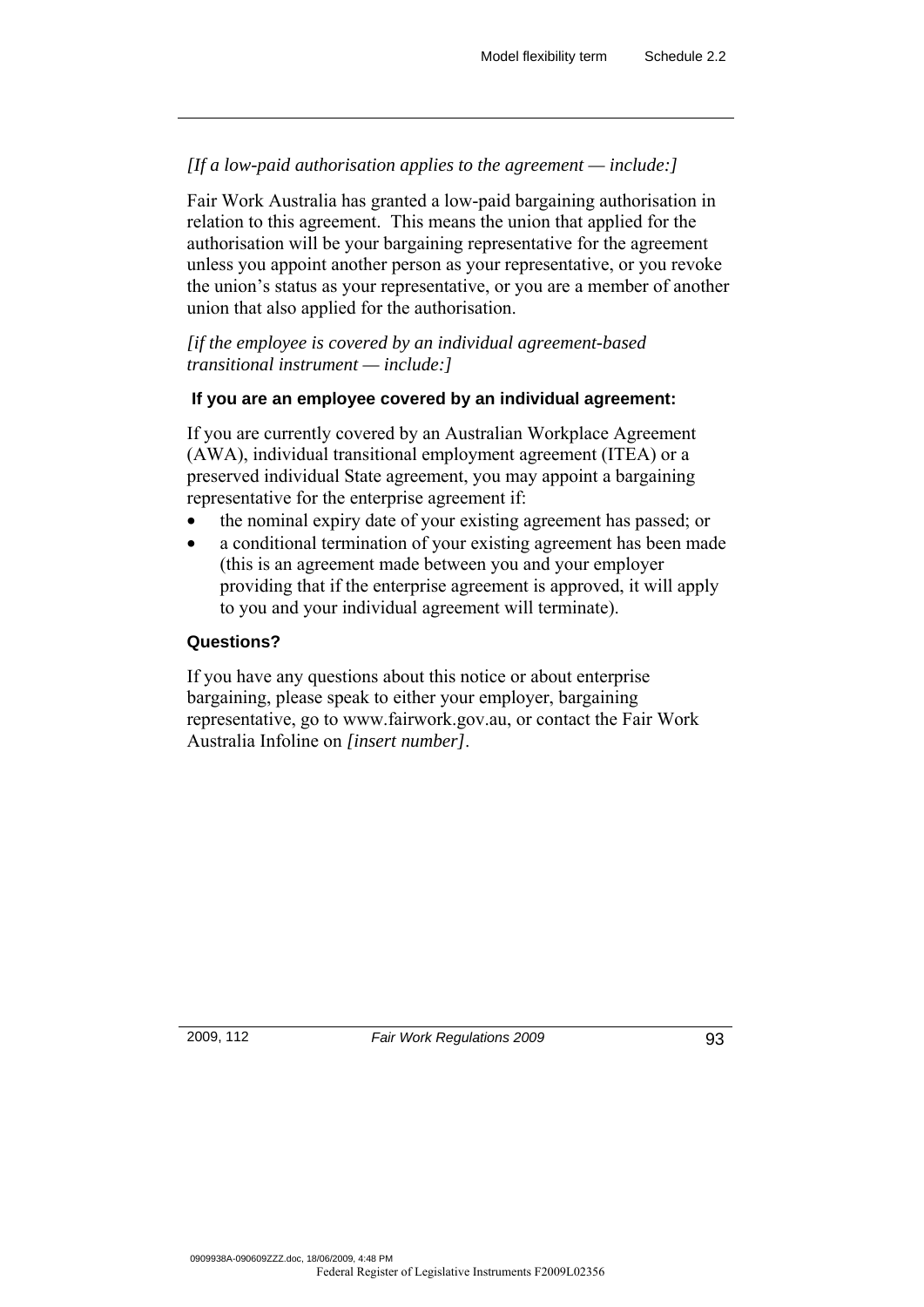### **Schedule 2.2 Model flexibility term**

(regulation 2.08)

#### **Model flexibility term**

- (1) An employer and employee covered by this enterprise agreement may agree to make an individual flexibility arrangement to vary the effect of terms of the agreement if:
	- (a) the agreement deals with 1 or more of the following matters:
		- (i) arrangements about when work is performed;
		- (ii) overtime rates;
		- (iii) penalty rates;
		- (iv) allowances;
		- (v) leave loading; and
	- (b) the arrangement meets the genuine needs of the employer and employee in relation to 1 or more of the matters mentioned in paragraph (a); and
	- (c) the arrangement is genuinely agreed to by the employer and employee.
	- (2) The employer must ensure that the terms of the individual flexibility arrangement:
		- (a) are about permitted matters under section 172 of the *Fair Work Act 2009*; and
		- (b) are not unlawful terms under section 194 of the *Fair Work Act 2009*; and
		- (c) result in the employee being better off overall than the employee would be if no arrangement was made.
	- (3) The employer must ensure that the individual flexibility arrangement:
		- (a) is in writing; and
		- (b) includes the name of the employer and employee; and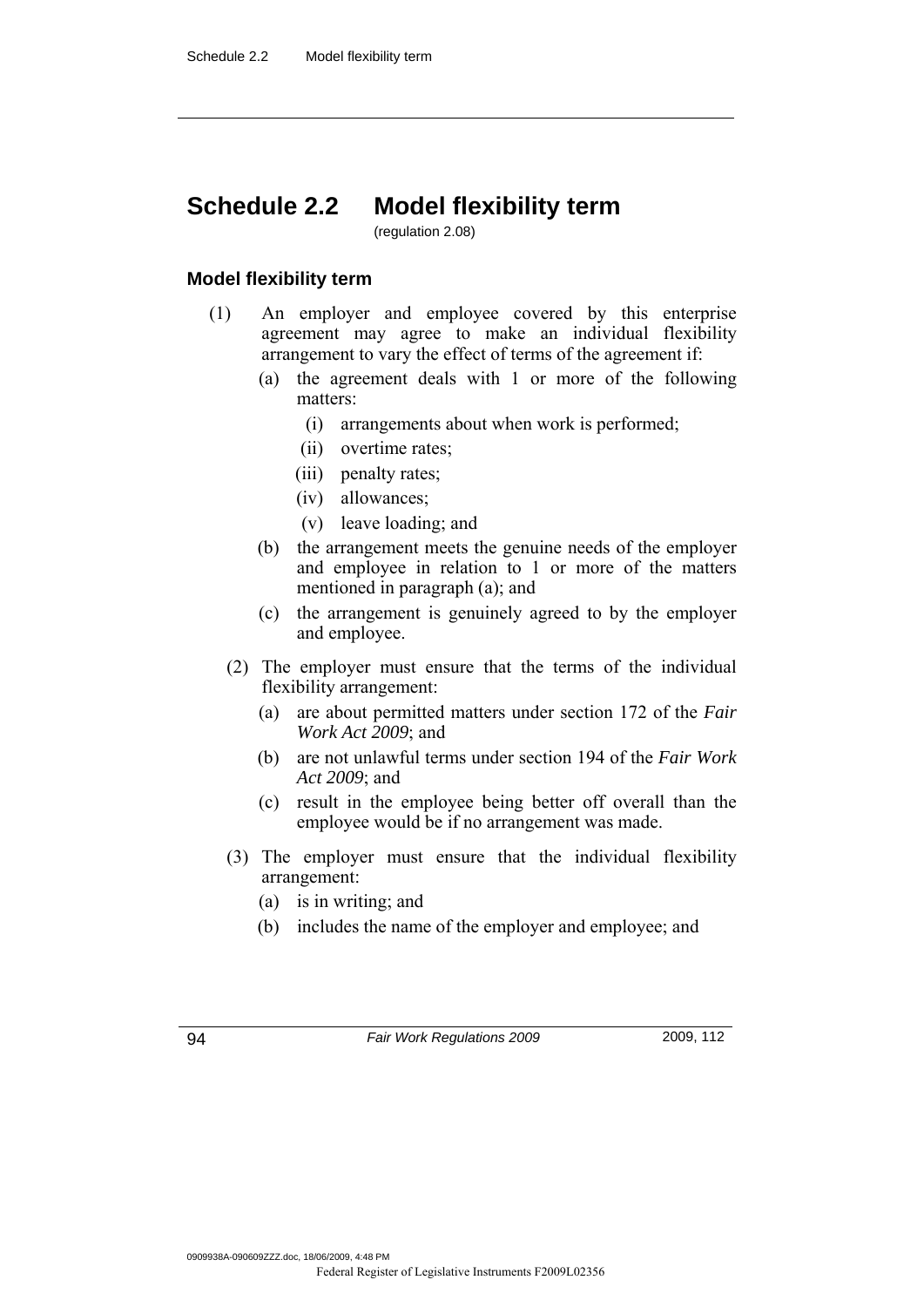- (c) is signed by the employer and employee and if the employee is under 18 years of age, signed by a parent or guardian of the employee; and
- (d) includes details of:
	- (i) the terms of the enterprise agreement that will be varied by the arrangement; and
	- (ii) how the arrangement will vary the effect of the terms; and
	- (iii) how the employee will be better off overall in relation to the terms and conditions of his or her employment as a result of the arrangement; and
- (e) states the day on which the arrangement commences.
- (4) The employer must give the employee a copy of the individual flexibility arrangement within 14 days after it is agreed to.
- (5) The employer or employee may terminate the individual flexibility arrangement:
	- (a) by giving no more than 28 days written notice to the other party to the arrangement; or
	- (b) if the employer and employee agree in writing at any time.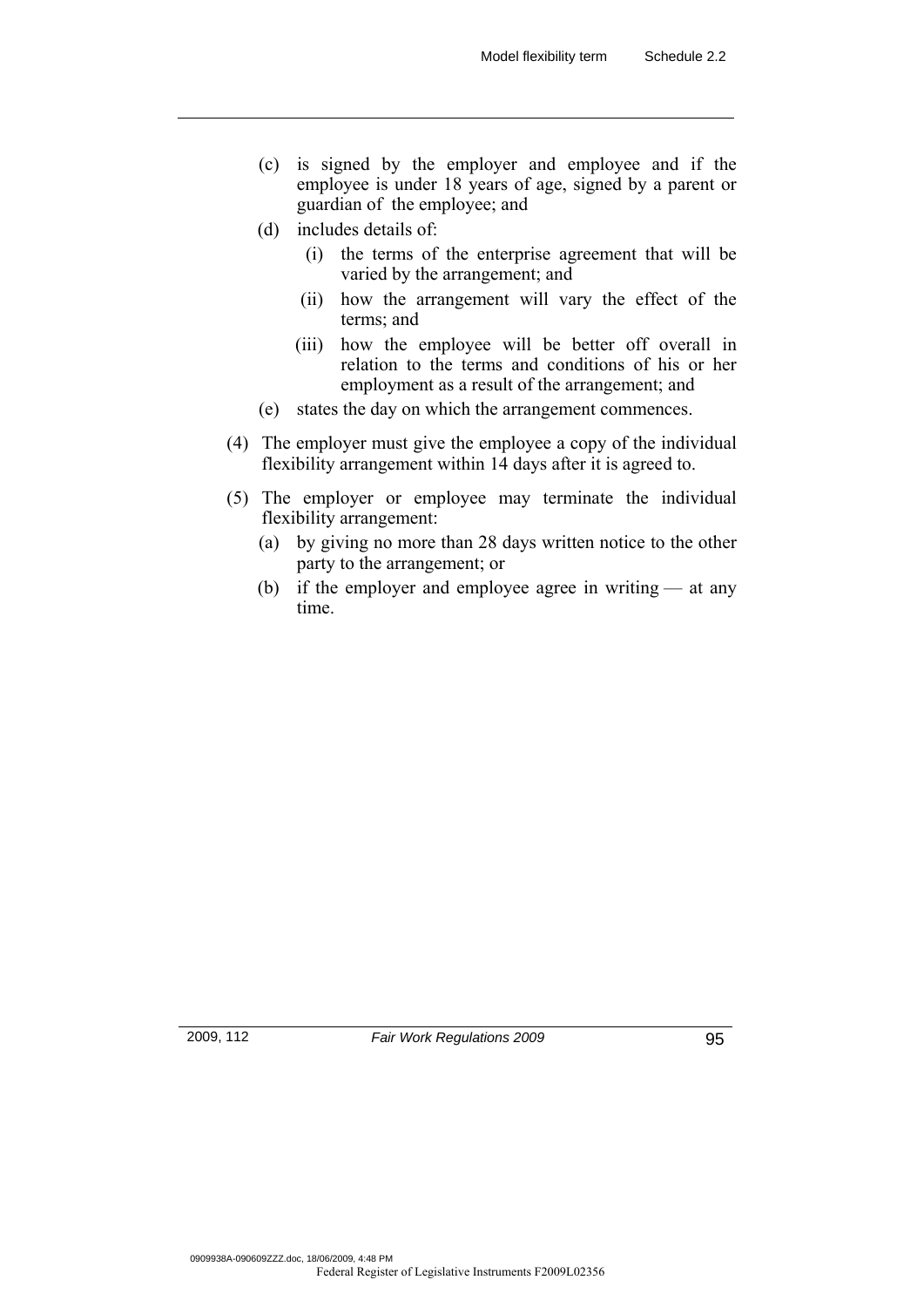## **Schedule 2.3 Model consultation term**

(regulation 2.09)

#### **Model consultation term**

- (1) This term applies if:
	- (a) the employer has made a definite decision to introduce a major change to production, program, organisation, structure, or technology in relation to its enterprise; and
	- (b) the change is likely to have a significant effect on employees of the enterprise.
- (2) The employer must notify the relevant employees of the decision to introduce the major change.
- (3) The relevant employees may appoint a representative for the purposes of the procedures in this term.
- (4) If:
	- (a) a relevant employee appoints, or relevant employees appoint, a representative for the purposes of consultation; and
	- (b) the employee or employees advise the employer of the identity of the representative;

the employer must recognise the representative.

- (5) As soon as practicable after making its decision, the employer must:
	- (a) discuss with the relevant employees:
		- (i) the introduction of the change; and
		- (ii) the effect the change is likely to have on the employees; and
		- (iii) measures the employer is taking to avert or mitigate the adverse effect of the change on the employees; and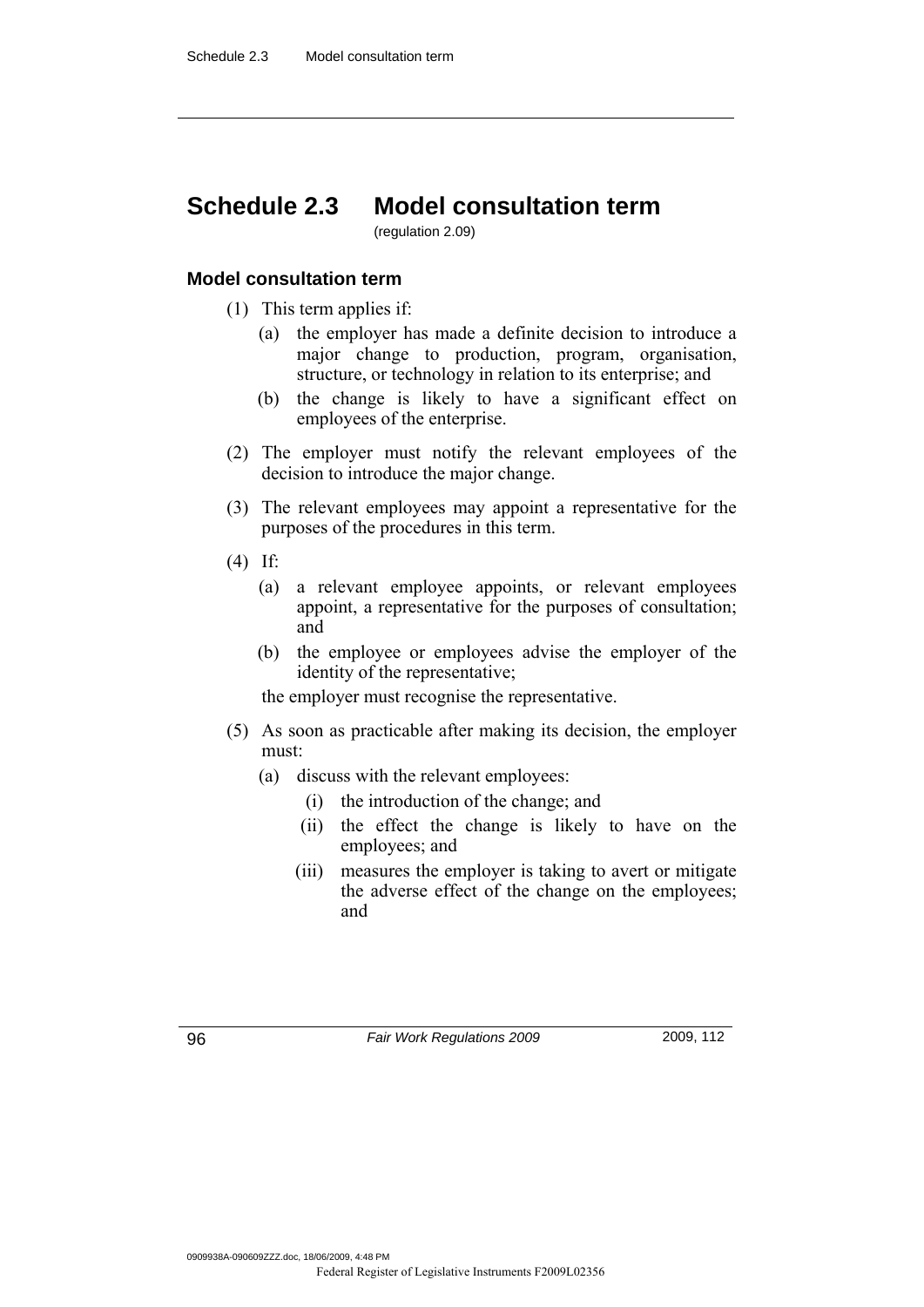- (b) for the purposes of the discussion provide, in writing, to the relevant employees:
	- (i) all relevant information about the change including the nature of the change proposed; and
	- (ii) information about the expected effects of the change on the employees; and
	- (iii) any other matters likely to affect the employees.
- (6) However, the employer is not required to disclose confidential or commercially sensitive information to the relevant employees.
- (7) The employer must give prompt and genuine consideration to matters raised about the major change by the relevant employees.
- (8) If a term in the enterprise agreement provides for a major change to production, program, organisation, structure or technology in relation to the enterprise of the employer, the requirements set out in subclauses  $(2)$ ,  $(3)$  and  $(5)$  are taken not to apply.
- (9) In this term, a major change is *likely to have a significant effect on employees* if it results in:
	- (a) the termination of the employment of employees; or
	- (b) major change to the composition, operation or size of the employer's workforce or to the skills required of employees; or
	- (c) the elimination or diminution of job opportunities (including opportunities for promotion or tenure); or
	- (d) the alteration of hours of work; or
	- (e) the need to retrain employees; or
	- (f) the need to relocate employees to another workplace; or
	- (g) the restructuring of jobs.
- (10) In this term, *relevant employees* means the employees who may be affected by the major change.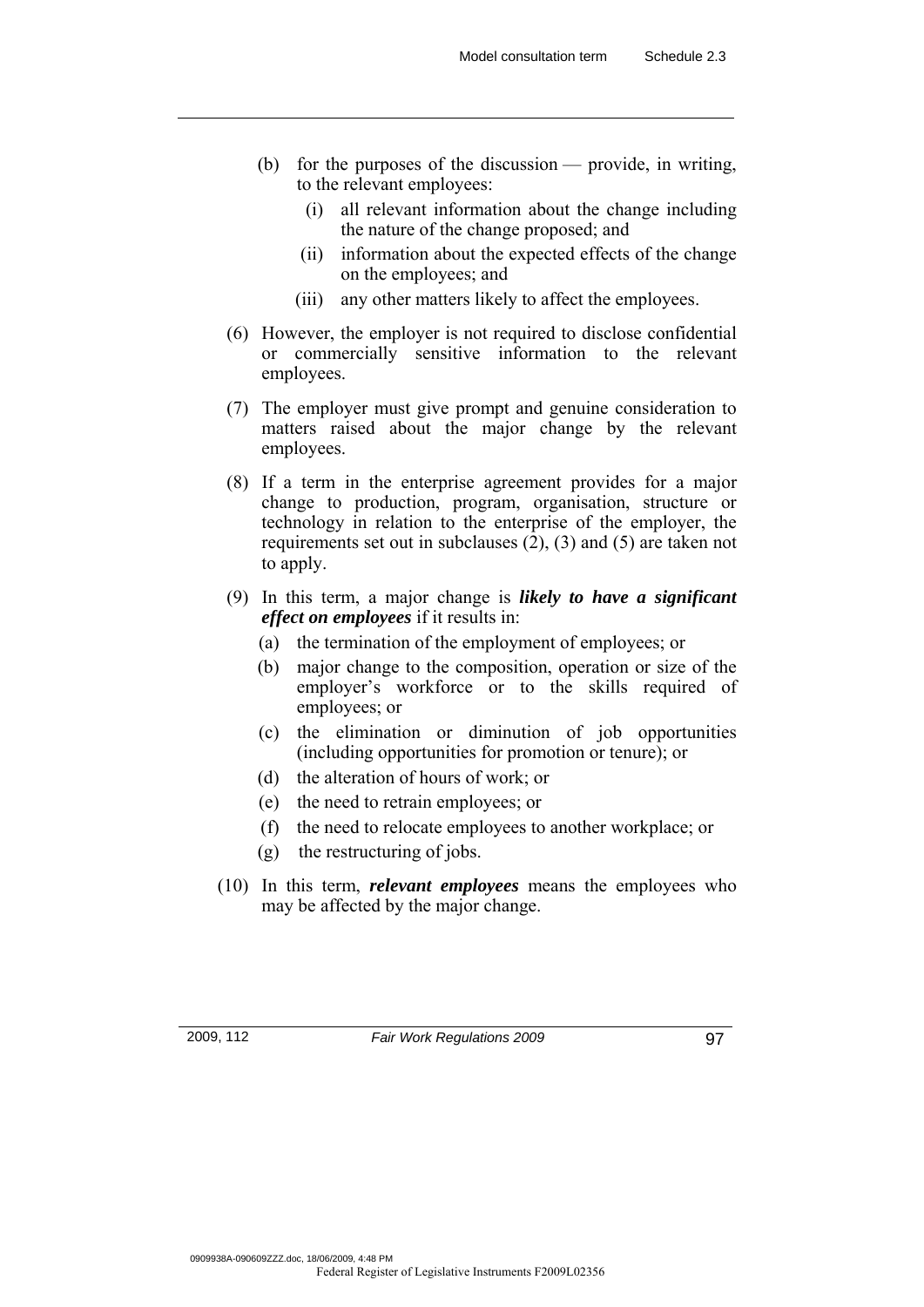# **Schedule 3.1 Schedule of costs**

(subregulations 3.04 (1), 3.08 (1) and 6.06 (1))

### **Part 1 Instructions**

| <b>Item</b> | Matter for which charge may be made                                                                                                                                                                 | Charge                                                                                            |
|-------------|-----------------------------------------------------------------------------------------------------------------------------------------------------------------------------------------------------|---------------------------------------------------------------------------------------------------|
| 101         | Instructing to make or oppose an<br>application under sections 365 and<br>372 of Part 3-1, section 394 of<br>Part 3-2 and section 773 of Part 6-4 of<br>the Act                                     | Either <sup>-</sup><br>(a) $$210; or$<br>(b) at the discretion of FWA                             |
| 102         | Instructing to make or oppose any<br>other proceeding relating to an<br>application under sections 365 and<br>372 of Part 3-1, section 394 of<br>Part 3-2 and section 773 of Part 6-4 of<br>the Act | Either:<br>(a) $$210; or$<br>(b) at the discretion of FWA                                         |
| 103         | Instructing for a case for opinion of<br>counsel, or for counsel to advise<br>(including attendance on counsel with<br>brief)                                                                       | Either <sup>-</sup><br>(a) $$91; or$<br>(b) at the discretion of FWA                              |
| 104         | Instructing for a necessary document<br>in response to directions given by<br><b>FWA</b>                                                                                                            | Either:<br>(a) $$125$ ; or<br>(b) at the discretion of FWA                                        |
| 105         | Instructing for brief to counsel or brief<br>notes for solicitor (if necessary)                                                                                                                     | An amount that FWA considers<br>appropriate having regard to all<br>the circumstances of the case |
| 106         | Instructing for a necessary document<br>not otherwise provided for in this Part                                                                                                                     | An amount that FWA considers<br>appropriate having regard to all<br>the circumstances of the case |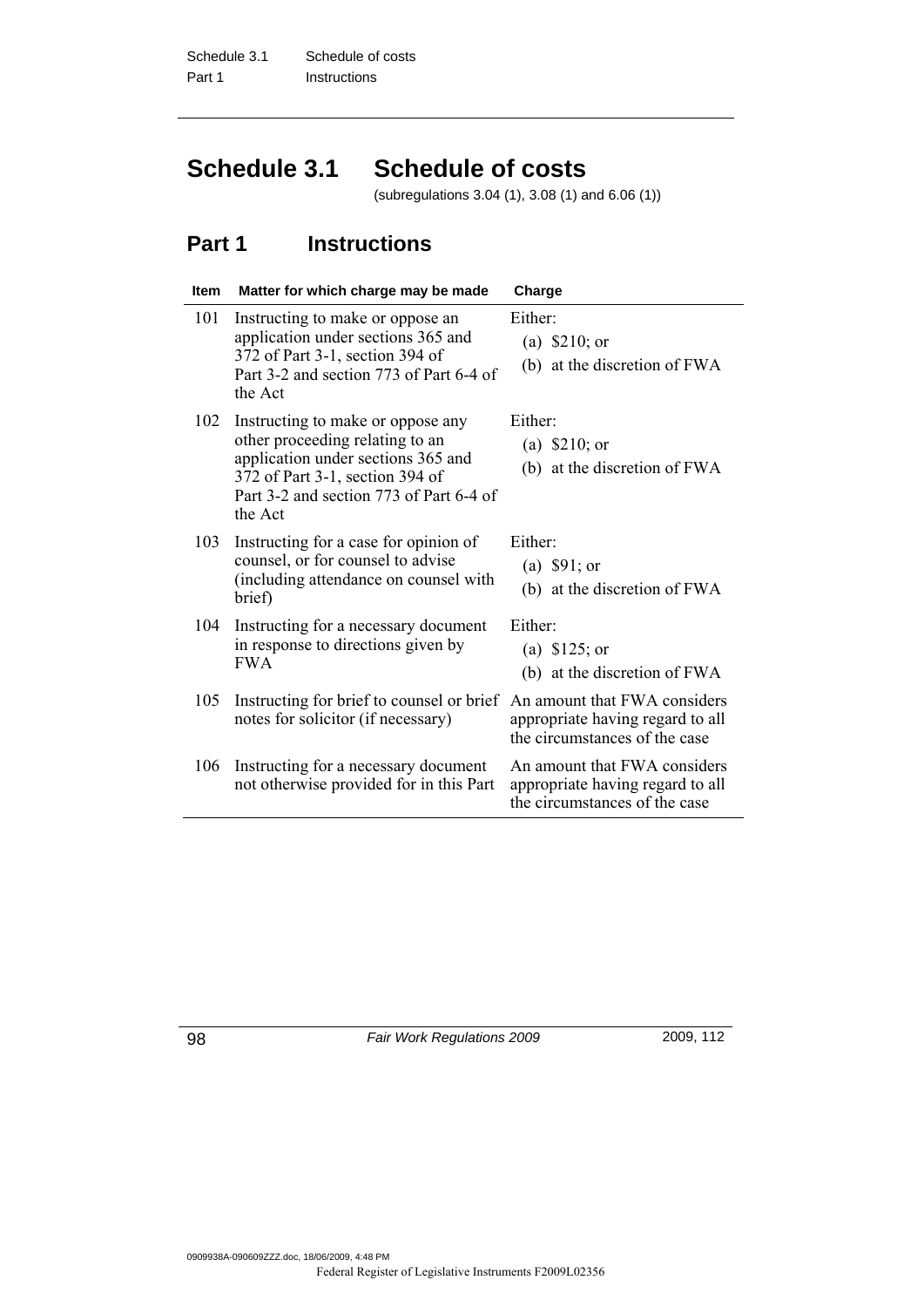### **Part 2 Documents**

| <b>Item</b> | Matter for which charge may be made                                                                                                       | Charge                                                                                                 |
|-------------|-------------------------------------------------------------------------------------------------------------------------------------------|--------------------------------------------------------------------------------------------------------|
| 201         | A notice of appearance, including<br>copies, filing and service by<br>respondent                                                          | \$115                                                                                                  |
| <b>202</b>  | An application or notice of motion,<br>including copies to file and serve, and<br>attendance to file                                      | The sum of<br>(a) for the first 3 folios $-$ \$93;<br>and<br>(b) for each additional folio $-$<br>\$6  |
| 203         | A necessary document prepared in<br>response to directions given by FWA,<br>including copies to file and serve, and<br>attendance to file | \$74                                                                                                   |
| 204         | A brief to counsel (including a brief<br>to hear judgment) and attending<br>counsel with the brief                                        | The sum of:<br>(a) for the first 3 folios $-$ \$80;<br>and<br>(b) for each additional folio $-$<br>\$7 |
| 205         | Copy of a document to accompany a<br>brief                                                                                                | The charge mentioned in item 501                                                                       |
| 206         | A necessary summons, and issuing<br>1 copy to serve and arranging for<br>service                                                          | \$63                                                                                                   |

## **Part 3 Drawing**

| Item | Matter for which charge may be made                                                | Charge        |
|------|------------------------------------------------------------------------------------|---------------|
|      | 301 Drawing a necessary document not<br>covered by Part 1 or 2 of this<br>Schedule | \$8 per folio |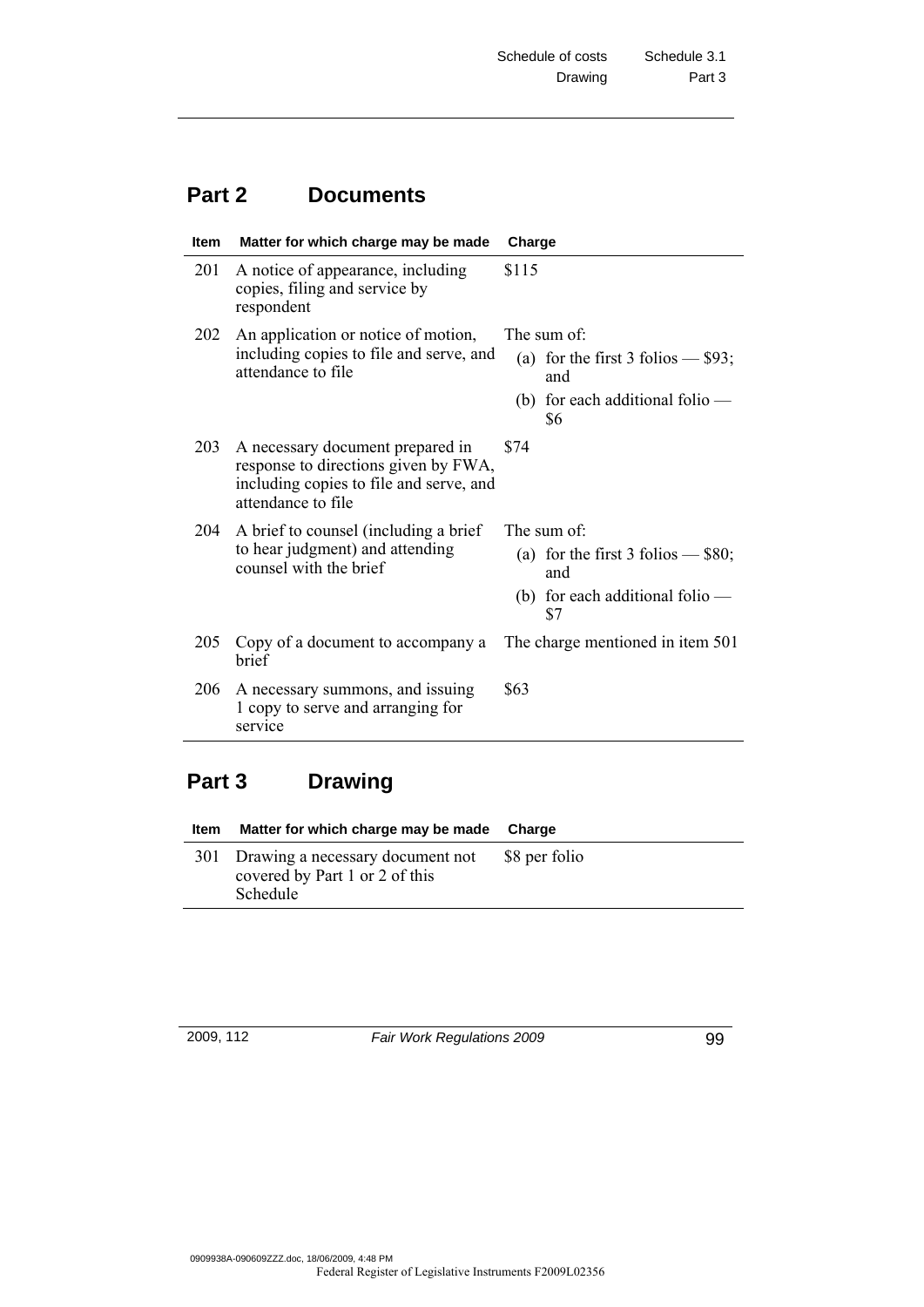## **Part 4 Writing or typing legal letters**

| Item | Matter for which charge may be made Charge |               |
|------|--------------------------------------------|---------------|
| 401  | Writing or typing a legal letter           | \$4 per folio |

## **Part 5 Copies**

| <b>Item</b> | Matter for which charge may be made                                             | Charge                                                                                                                                                              |
|-------------|---------------------------------------------------------------------------------|---------------------------------------------------------------------------------------------------------------------------------------------------------------------|
| 501         | Copy of a document, including a<br>carbon, photographic or<br>machine-made copy | Either:<br>(a) $$2$ per page; or<br>(b) if allowance for 10 or more<br>pages is claimed in respect<br>of a document or<br>$documents - at the$<br>discretion of FWA |

### **Part 6** Perusal and scanning

| <b>Item</b> | Matter for which charge may be made                                                                                    | Charge                                                                                                                                                                                                                                                                                                                                   |
|-------------|------------------------------------------------------------------------------------------------------------------------|------------------------------------------------------------------------------------------------------------------------------------------------------------------------------------------------------------------------------------------------------------------------------------------------------------------------------------------|
| 601         | Perusing a document, including a<br>special letter (for example, a letter<br>from counsel that includes an<br>opinion) | Either:<br>(a) if paragraph $(b)$ does not<br>apply:<br>(i) for a document that<br>contains up to<br>$3$ folios $-$ \$16; or<br>(ii) for a document that<br>contains more than<br>$3$ folios — \$4 per folio;<br><sub>or</sub><br>(b) if allowance for 30 or more<br>folios is claimed for a<br>$document - at the$<br>discretion of FWA |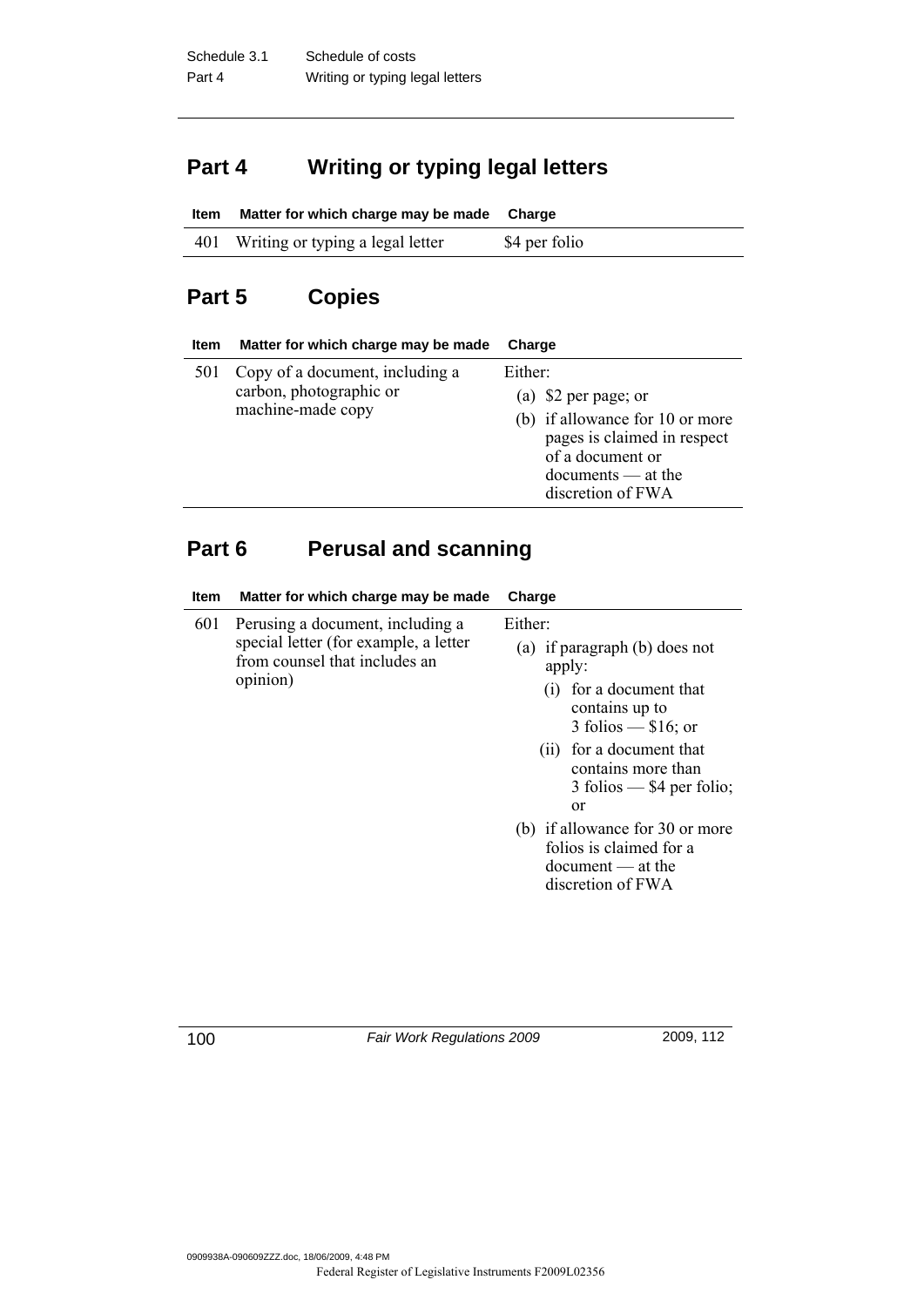| Schedule of costs | Schedule 3.1 |
|-------------------|--------------|
| Letters           | Part 8       |

| <b>Item</b> | Matter for which charge may be made                                   | Charge                                                                                                                                                                |
|-------------|-----------------------------------------------------------------------|-----------------------------------------------------------------------------------------------------------------------------------------------------------------------|
| 602         | Scanning a document, if it is not<br>necessary to peruse the document | Either:<br>(a) $$6$ per page; or<br>(b) if allowance for 10 or more<br>pages is claimed in respect<br>of any document or<br>$documents - at the$<br>discretion of FWA |

## **Part 7 Examination**

| Item | Matter for which charge may be made                                                                                                   | Charge             |
|------|---------------------------------------------------------------------------------------------------------------------------------------|--------------------|
| 701  | Examining a document, if it is not<br>necessary to peruse or scan the<br>document (for example, an<br>examination of an appeal book): |                    |
|      | (a) by a solicitor                                                                                                                    | \$74 per half hour |
|      | (b) by a clerk                                                                                                                        | \$16 per half hour |

### **Part 8 Letters**

| <b>Item</b> | Matter for which charge may be made                                                                                                   | Charge                                |
|-------------|---------------------------------------------------------------------------------------------------------------------------------------|---------------------------------------|
| 801         | Short letter (for example, a formal<br>acknowledgment, a letter comprising<br>1 page or a letter concisely dealing<br>with a subject) | \$12                                  |
|             | 802 Ordinary letter, including letter<br>between principal and agent                                                                  | \$24                                  |
| 803         | Circular letter (for example, a letter<br>sent to more than 1 party)                                                                  | \$7 for each letter (after the first) |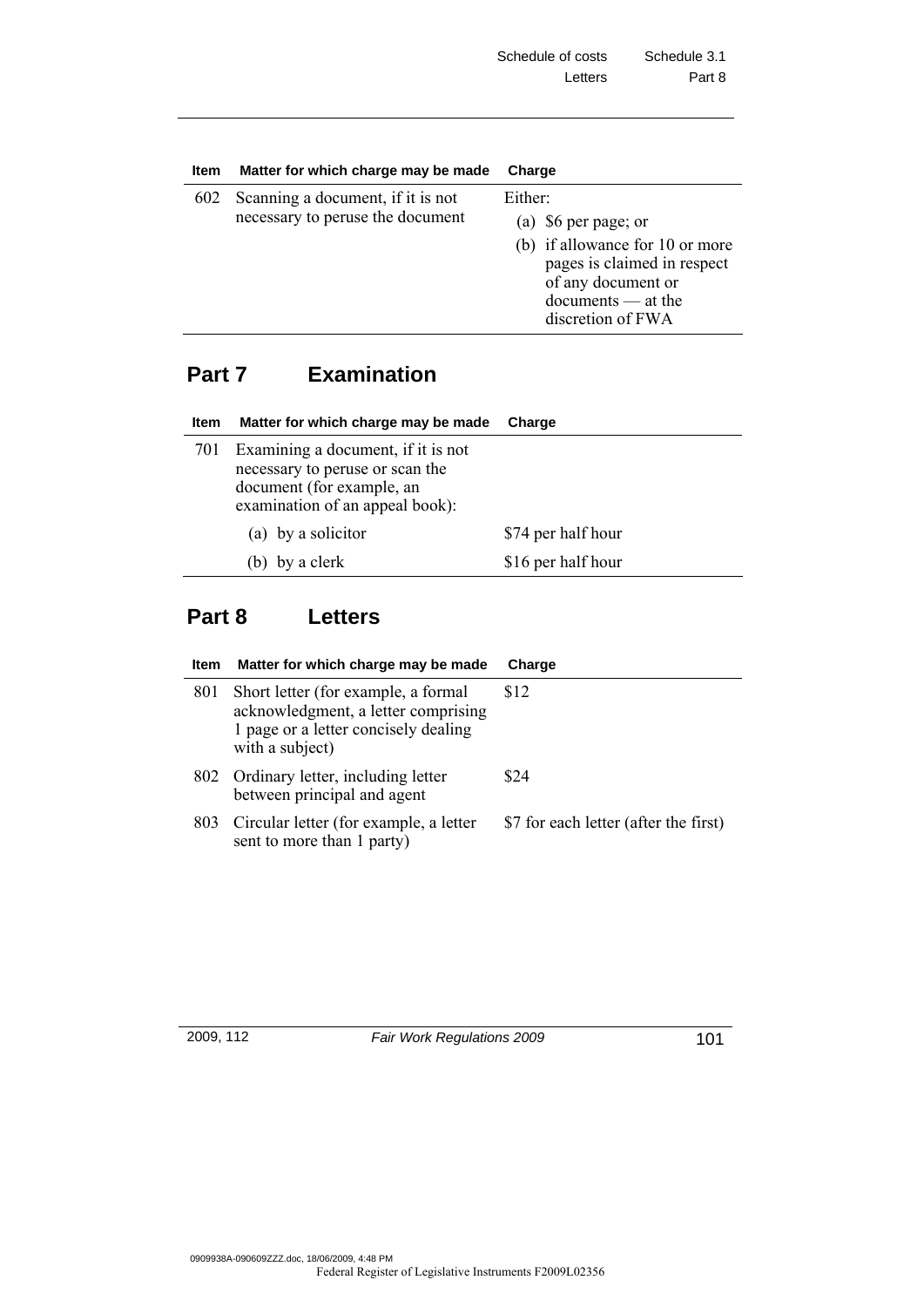| Item | Matter for which charge may be made                                                | Charge                                                                                                                                                                                                            |
|------|------------------------------------------------------------------------------------|-------------------------------------------------------------------------------------------------------------------------------------------------------------------------------------------------------------------|
| 804  | Special letter (for example, a letter<br>from counsel that includes an<br>opinion) | Either:<br>(a) $$50; or$<br>an amount that FWA<br>(b)<br>considers reasonable having<br>regard to the length of the<br>letter, the questions<br>involved and appropriate<br>items and charges in this<br>Schedule |
| 805  | Fax copy including attendance to<br>dispatch                                       | Either:<br>(a) $$63; or$<br>an amount that FWA<br>(b)<br>considers reasonable in the<br>circumstances                                                                                                             |
| 806  | Receiving and filing an incoming<br>letter                                         | \$7                                                                                                                                                                                                               |

## **Part 9 Service**

| <b>Item</b> | Matter for which charge may be made                                                                                                                             | Charge                                                                                                                                                                                |
|-------------|-----------------------------------------------------------------------------------------------------------------------------------------------------------------|---------------------------------------------------------------------------------------------------------------------------------------------------------------------------------------|
| 901         | Personal service of any document of<br>which personal service is required<br>(other than service that may be<br>claimed under another item of this<br>Schedule) | Either <sup>-</sup><br>\$62; or<br>(a)<br>(b) an amount that FWA<br>considers reasonable having<br>regard to time occupied,<br>distance travelled and other<br>relevant circumstances |
|             | 902 Service of a document at the office of \$16<br>the address for service, either by<br>delivery or by post                                                    |                                                                                                                                                                                       |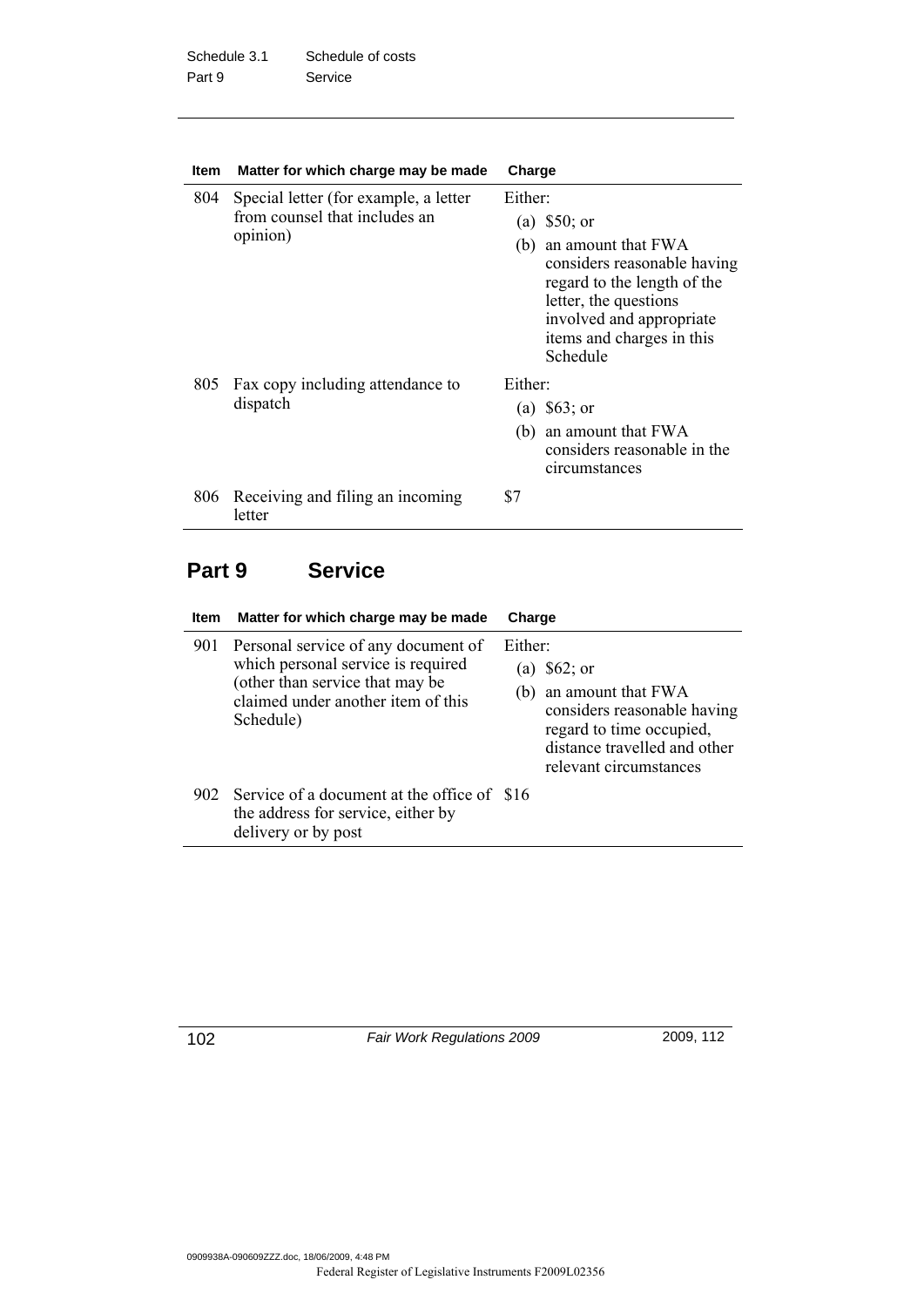# **Part 10 Preparation of appeal books**

| Item | Matter for which charge may be made                                                                                                                                                                                                                                                                                                                | Charge                                                                                             |
|------|----------------------------------------------------------------------------------------------------------------------------------------------------------------------------------------------------------------------------------------------------------------------------------------------------------------------------------------------------|----------------------------------------------------------------------------------------------------|
|      | 1001 Preparation of appeal books, if some<br>of the work is done outside the<br>solicitor's office (for example,<br>attendance on the printer for printing<br>or collating documents, or general<br>oversight of the preparation of the<br>appeal books), and FWA is satisfied<br>that the work or general oversight has<br>been done efficiently: |                                                                                                    |
|      | (a) for work done or overseen by a<br>solicitor                                                                                                                                                                                                                                                                                                    | \$135 per hour                                                                                     |
|      | (b) for work done or overseen by a<br>clerk                                                                                                                                                                                                                                                                                                        | \$34 per hour                                                                                      |
|      | 1002 Preparation of appeal books, if the<br>work is done entirely within the<br>solicitor's office                                                                                                                                                                                                                                                 | An amount that FWA considers<br>appropriate, having regard to the<br>charges for the material used |

### **Part 11 Attendances**

| <b>Item</b> |          | Matter for which charge may be made                                                                                                                                                                                                                      | Charge                |
|-------------|----------|----------------------------------------------------------------------------------------------------------------------------------------------------------------------------------------------------------------------------------------------------------|-----------------------|
|             | registry | 1101 An attendance that is capable of being \$34<br>made by a clerk, such as at FWA                                                                                                                                                                      |                       |
|             |          | 1102 An attendance that requires the<br>attendance of a solicitor or managing<br>clerk (or other equally suitably<br>qualified person) and involves the<br>exercise of skill or legal knowledge<br>(including an attendance to inspect or<br>negotiate): |                       |
|             |          | (a) by a solicitor                                                                                                                                                                                                                                       | \$60 per quarter hour |
|             |          | (b) by a managing clerk or other<br>equally suitably qualified<br>person                                                                                                                                                                                 | \$13 per quarter hour |
|             |          |                                                                                                                                                                                                                                                          |                       |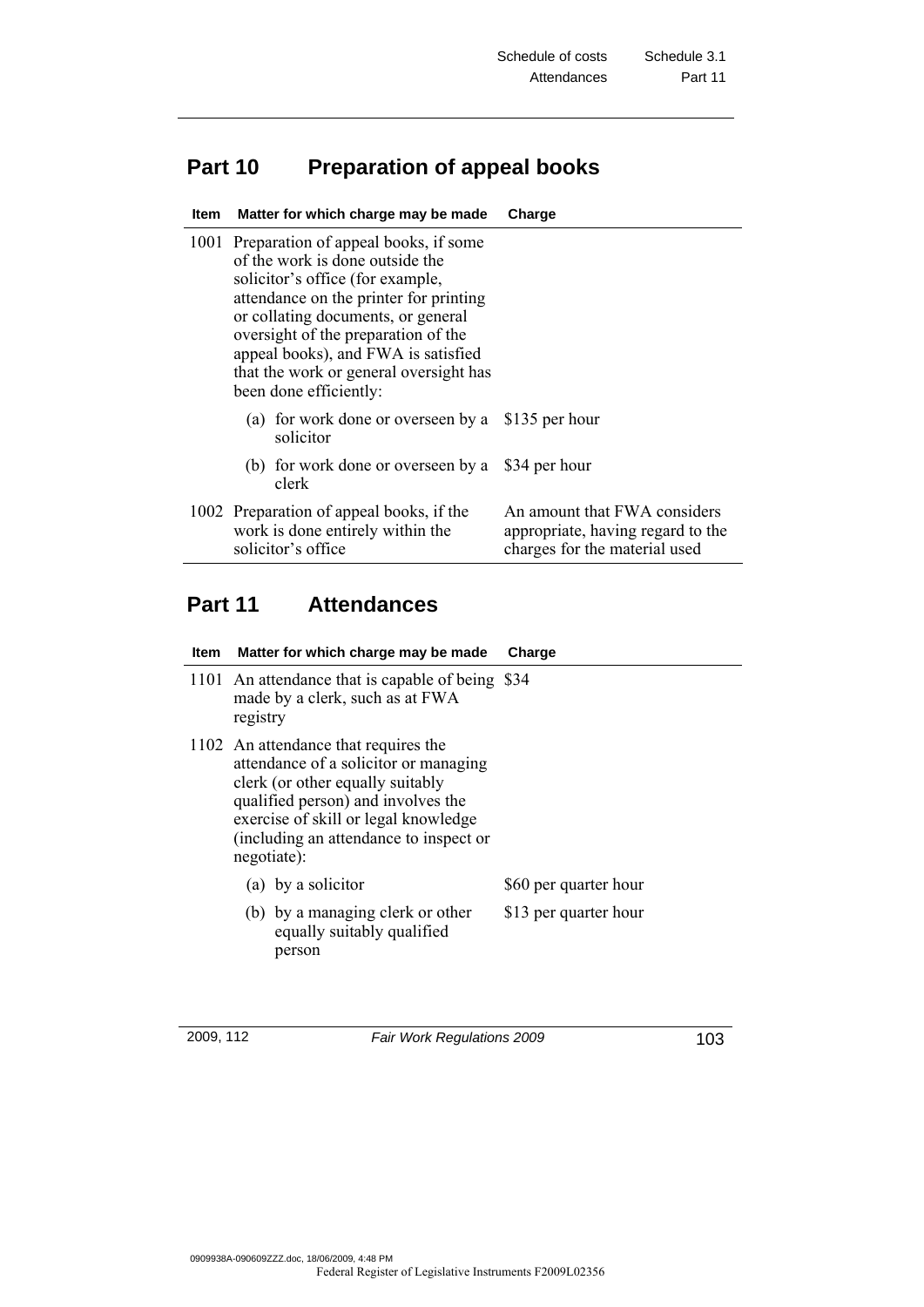| Item | Matter for which charge may be made                                                                                                            | Charge                                                                                                                                                                                 |
|------|------------------------------------------------------------------------------------------------------------------------------------------------|----------------------------------------------------------------------------------------------------------------------------------------------------------------------------------------|
|      | 1103 An attendance for which no other<br>provision is made in this Schedule                                                                    | \$56                                                                                                                                                                                   |
|      | 1104 An attendance by telephone that does<br>not involve the exercise of skill or<br>legal knowledge                                           | \$11                                                                                                                                                                                   |
|      | 1105 An attendance on counsel in person<br>with brief or papers (if not otherwise<br>provided for in this Schedule)                            | \$35                                                                                                                                                                                   |
|      | 1106 An attendance on counsel in person to \$35<br>set a time, date and place for a<br>conference or consultation                              |                                                                                                                                                                                        |
|      | 1107 An attendance on counsel by<br>telephone to set a time, date and place<br>for a conference or consultation                                | \$11                                                                                                                                                                                   |
|      | 1108 A necessary conference or                                                                                                                 | Either:                                                                                                                                                                                |
|      | consultation with counsel                                                                                                                      | (a) for a conference of up to<br>half an hour $-$ \$93; or                                                                                                                             |
|      |                                                                                                                                                | (b) for a conference of more<br>than half an hour $- $135$<br>for each hour or part of an<br>hour                                                                                      |
|      | 1109 An attendance at FWA, an FWA<br>conference or chambers for hearing<br>with counsel (where FWA considers<br>such attendance is necessary): |                                                                                                                                                                                        |
|      | (a) for attendance by a solicitor                                                                                                              | \$221 for each hour or part of an<br>hour of the attendance:<br>(a) during the hearing; and<br>(b) when likely to be heard, but<br>not heard;<br>up to a maximum of \$1 005 per<br>day |
|      | (b) for attendance by a managing<br>clerk or other equally suitably<br>qualified person in place of a<br>solicitor                             | \$93 for each hour, up to a<br>maximum of \$409 per day                                                                                                                                |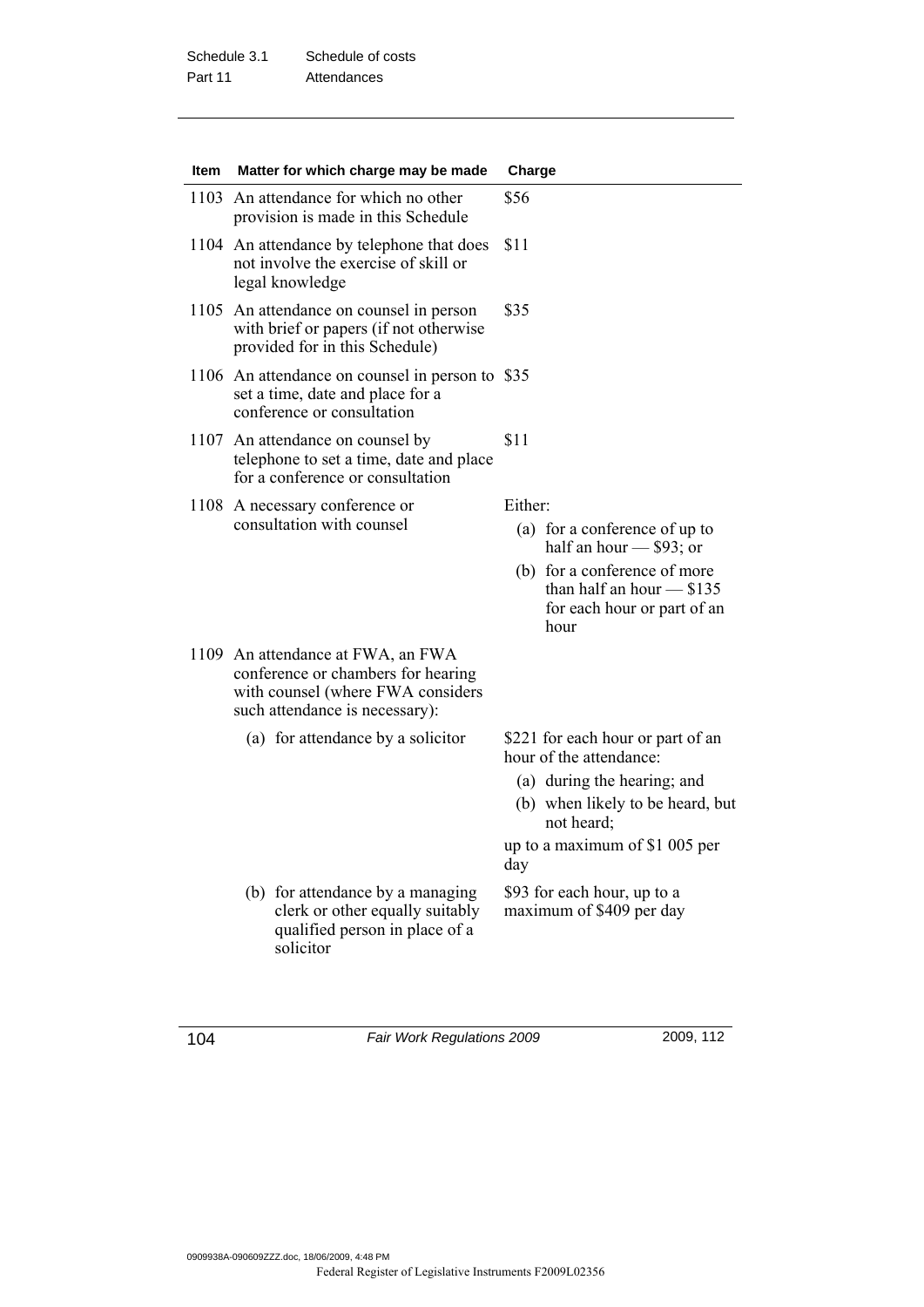| <b>Item</b> | Matter for which charge may be made                                                                                                                                                                                                                                                              | Charge                                                                                                                                                                                      |
|-------------|--------------------------------------------------------------------------------------------------------------------------------------------------------------------------------------------------------------------------------------------------------------------------------------------------|---------------------------------------------------------------------------------------------------------------------------------------------------------------------------------------------|
|             | (c) for attendance by any other<br>clerk or person in place of a<br>solicitor                                                                                                                                                                                                                    | \$49 for each hour, up to a<br>maximum of \$218 per day                                                                                                                                     |
|             | 1110 An attendance to hear judgment                                                                                                                                                                                                                                                              | \$62                                                                                                                                                                                        |
|             | 1111 An attendance on taxation of costs:                                                                                                                                                                                                                                                         |                                                                                                                                                                                             |
|             | (a) if a solicitor attends                                                                                                                                                                                                                                                                       | \$135 for each hour or part of an<br>hour                                                                                                                                                   |
|             | (b) if a clerk attends                                                                                                                                                                                                                                                                           | \$34 for each hour or part of an<br>hour                                                                                                                                                    |
|             | 1112 An attendance by a solicitor at FWA<br>or chambers for the hearing of an<br>application or appeal, or In<br>conference with counsel, at a distance<br>of more than 50 kilometres from his<br>or her place of business, if it is neither<br>appropriate nor proper for an agent to<br>attend | FWA may allow an amount that<br>FWA considers reasonable, not<br>exceeding \$309, for each day of<br>absence from the place of<br>business (except a Saturday,<br>Sunday or public holiday) |

### **Part 12 General care and conduct**

| Item | Matter for which charge may be made                                                                                                                                                                                              | Charge                                                                                  |
|------|----------------------------------------------------------------------------------------------------------------------------------------------------------------------------------------------------------------------------------|-----------------------------------------------------------------------------------------|
|      | 1201 If the case or circumstances warrant<br>it, an allowance may be claimed<br>under this item in addition to any<br>other item that appears in this<br>Schedule, for general care and<br>conduct in relation to the following: | FWA may allow an amount FWA<br>considers reasonable in the<br>circumstances of the case |
|      | (a) the complexity of the matter<br>and the difficulty and novelty of<br>questions raised;                                                                                                                                       |                                                                                         |
|      | (b) the importance of the matter to<br>the party and the amount<br>involved;                                                                                                                                                     |                                                                                         |
|      | (c) the skill, labour, specialised<br>knowledge and responsibility<br>involved in the matter on the<br>part of the solicitor;                                                                                                    |                                                                                         |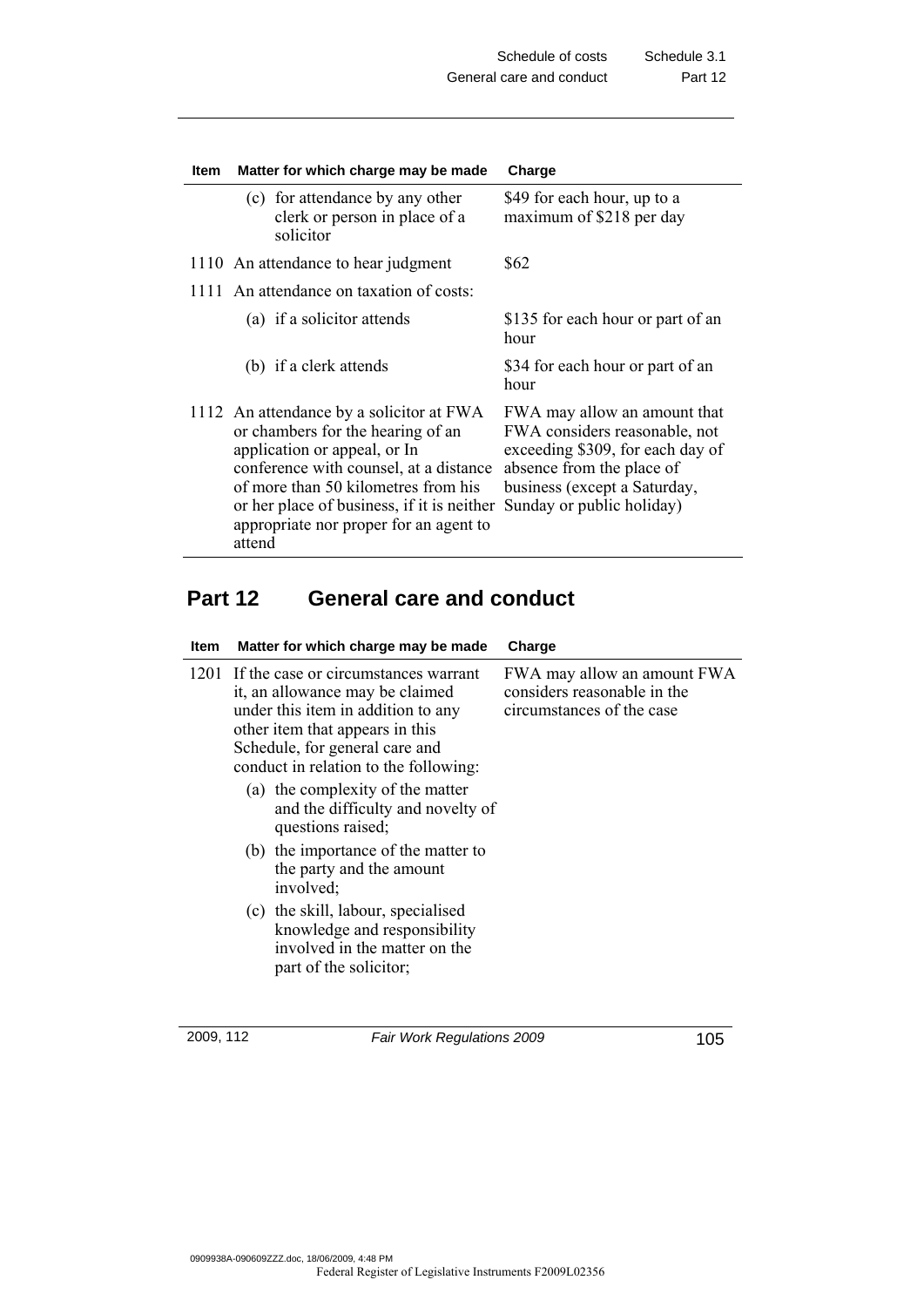- (d) the number and importance of the documents prepared or perused, without regard to length;
- (e) the time taken by the solicitor;
- (f) research and consideration of questions of law and fact

### **Part 13 Fees for Counsel for solicitor appearing as Counsel**

| <b>Item</b> | Matter for which charge may be made                                                                                                                         | Charge                                                                                                                                           |
|-------------|-------------------------------------------------------------------------------------------------------------------------------------------------------------|--------------------------------------------------------------------------------------------------------------------------------------------------|
|             | 1301 For counsel's fees incurred by a<br>solicitor<br><i>Note</i> The fees incurred may be claimed<br>as a disbursement.                                    | An amount that FWA considers<br>to be fair and reasonable<br>according to the circumstances of<br>the case and the seniority of<br>counsel       |
|             | 1302 For solicitor's fees if a solicitor<br>appears as counsel (or briefs another<br>solicitor as counsel) when it would be<br>appropriate to brief counsel | An amount that FWA considers<br>to be fair and reasonable<br>according to the circumstances of<br>the case and the seniority of the<br>solicitor |

### **Part 14 Witnesses' expenses**

| ltem | Matter for which charge may be made                                                                                                                                   | <b>Charge</b>                                  |
|------|-----------------------------------------------------------------------------------------------------------------------------------------------------------------------|------------------------------------------------|
|      | 1401 For the attendance of a witness who is \$161 to \$801 per day<br>called because of his or her<br>professional, scientific or other<br>special skill or knowledge |                                                |
|      | 1402 For the attendance of a witness, other<br>than a witness covered in item $1401$ :                                                                                |                                                |
|      | (a) who is not remunerated in his<br>or her occupation by wages,<br>salary or fees                                                                                    | \$93 to \$149 per day                          |
|      | (b) who is remunerated in his or<br>her occupation by wages, salary<br>or fees                                                                                        | The amount lost by attendance at<br><b>FWA</b> |
|      |                                                                                                                                                                       |                                                |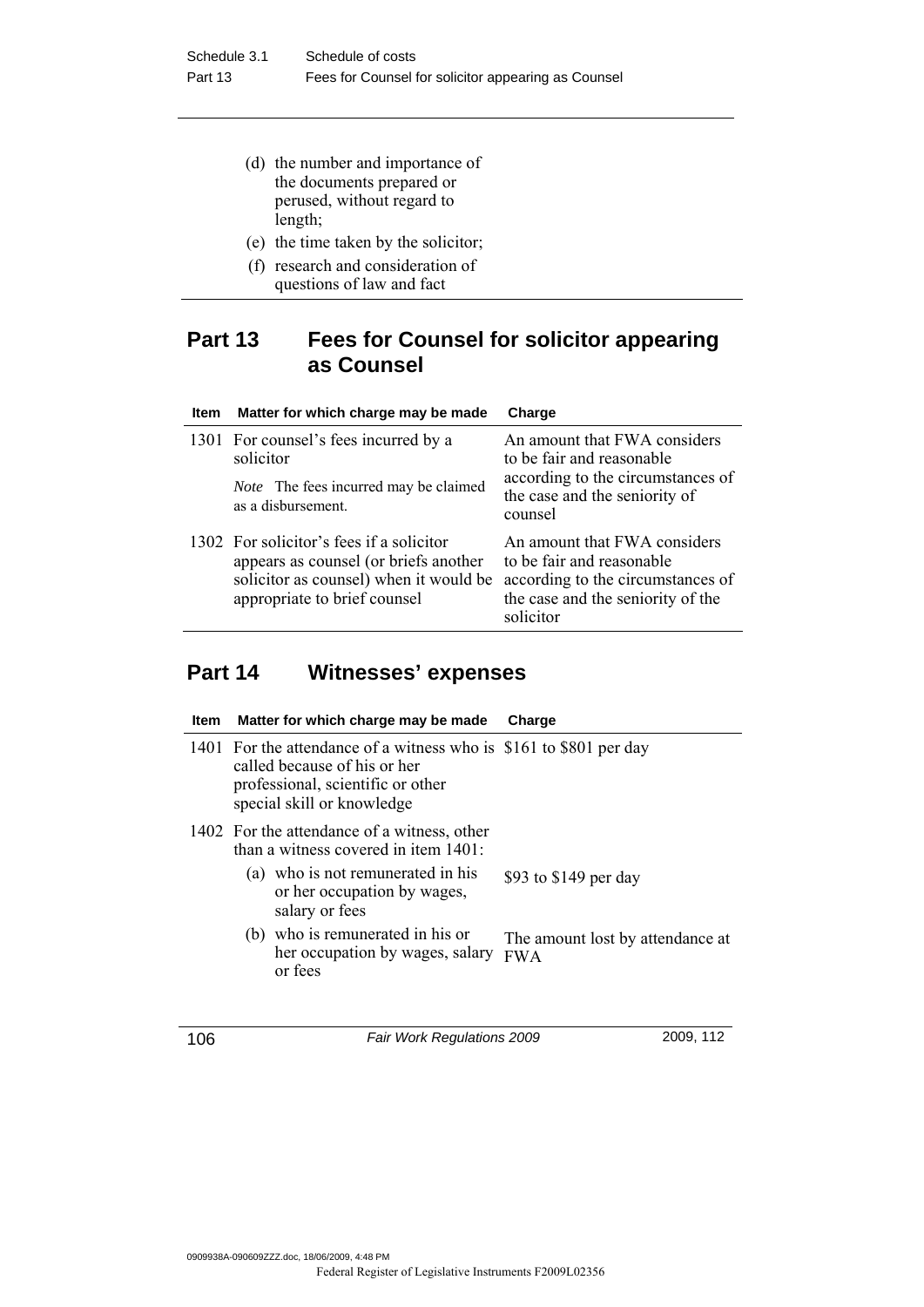| Schedule of costs    | Schedule 3.1 |  |
|----------------------|--------------|--|
| <b>Disbursements</b> | Part 15      |  |

1403 For travel expenses for a witness who An amount that FWA considers lives more than 50 kilometres from FWA (in addition to a charge under item 1401 or 1402)

reasonable for the actual cost of travel, plus a reasonable amount for meals and accommodation

### **Part 15 Disbursements**

| <b>Item</b> | Matter for which charge may be made                                                                                                                         | Charge                                                                                                                                          |
|-------------|-------------------------------------------------------------------------------------------------------------------------------------------------------------|-------------------------------------------------------------------------------------------------------------------------------------------------|
|             | 1501 Registry fee or other fee or payment                                                                                                                   | The amount of the fee or payment<br>to the extent to which it has been<br>properly and reasonably incurred<br>and paid                          |
|             | 1502 Travelling expenses, if a solicitor<br>attends at FWA or chambers, or on<br>conference with counsel, in the<br>circumstances mentioned in item<br>1109 | An amount that FWA considers<br>reasonable for travelling<br>expenses, to the extent to which<br>they have been reasonably<br>incurred and paid |
|             | 1503 Postage and transmission expenses in<br>relation to a matter mentioned in<br>Part 8                                                                    | The amount of the expenses to the<br>extent that it has been properly<br>and reasonably incurred and paid                                       |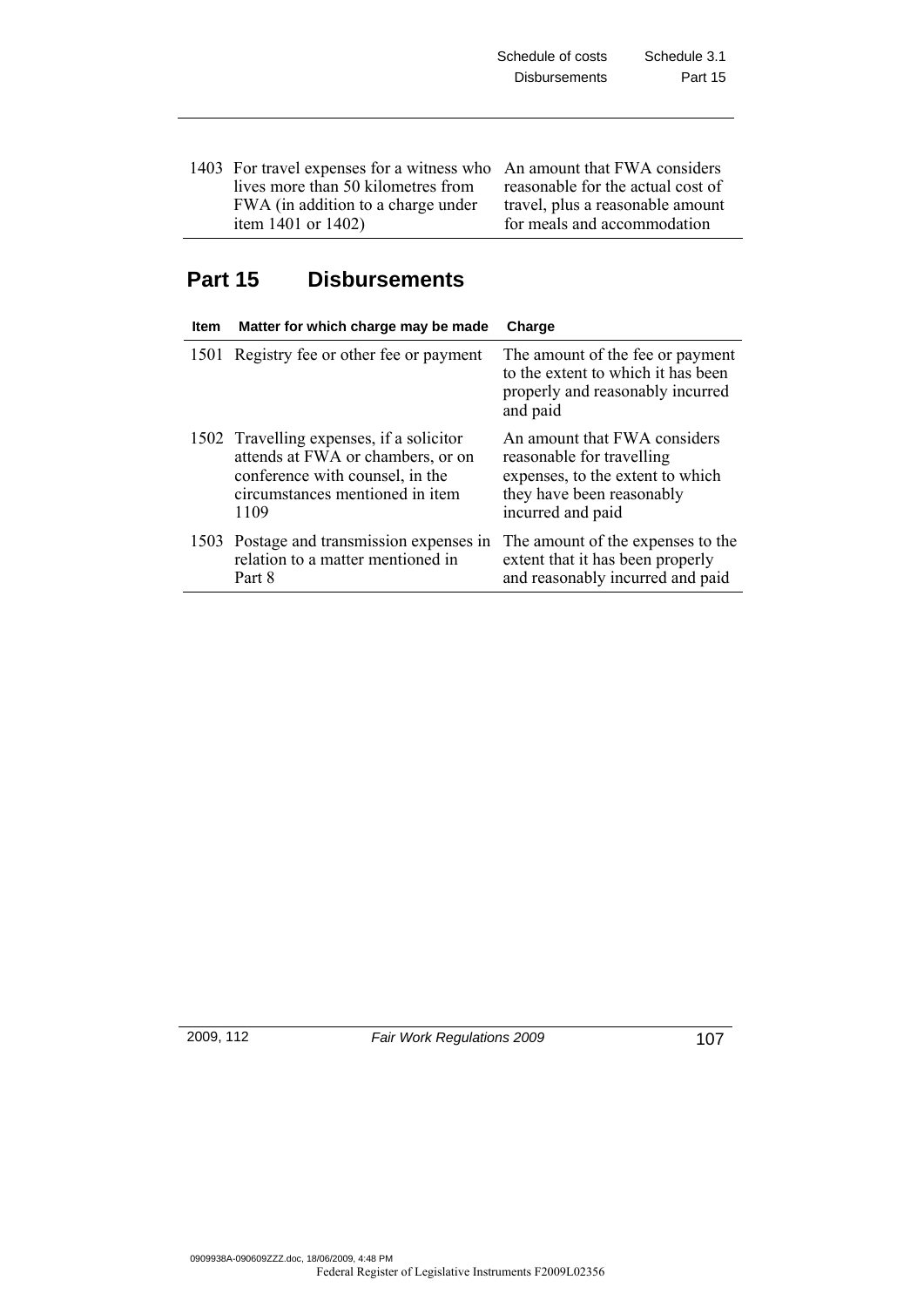## **Schedule 3.2 Ballot papers**

(regulation 3.16)

### **Form 1 Ballot paper under Part 3 of Chapter 3**  (regulation 3.16)

*Fair Work Act 2009*, Chapter 3, Part 3.3, Division 8

BALLOT OF MEMBERS OF (*Name of organisation*)

#### **BALLOT PAPER IN RESPECT OF PROTECTED ACTION BALLOT**

(Initials, or facsimile of initials, of the person conducting the ballot)

CLOSING DATE OF BALLOT: (*Date*)

The proposed protected industrial action to which this ballot applies is *[description]*.

### **DIRECTIONS TO VOTERS**

- 1. Record your vote on the ballot paper as follows:
	- if you approve the proposed protected industrial action, mark the **YES** box opposite the question;
	- if you do not approve the proposed protected industrial action, mark the **NO** box opposite the question.
- 2. Do not place on this paper any mark or writing that may identify you.

#### **QUESTION(S) FOR VOTERS**

| (Text of question or questions<br>as ordered by Fair Work Australia) | <b>YES</b> |  |
|----------------------------------------------------------------------|------------|--|
|                                                                      | <b>NO</b>  |  |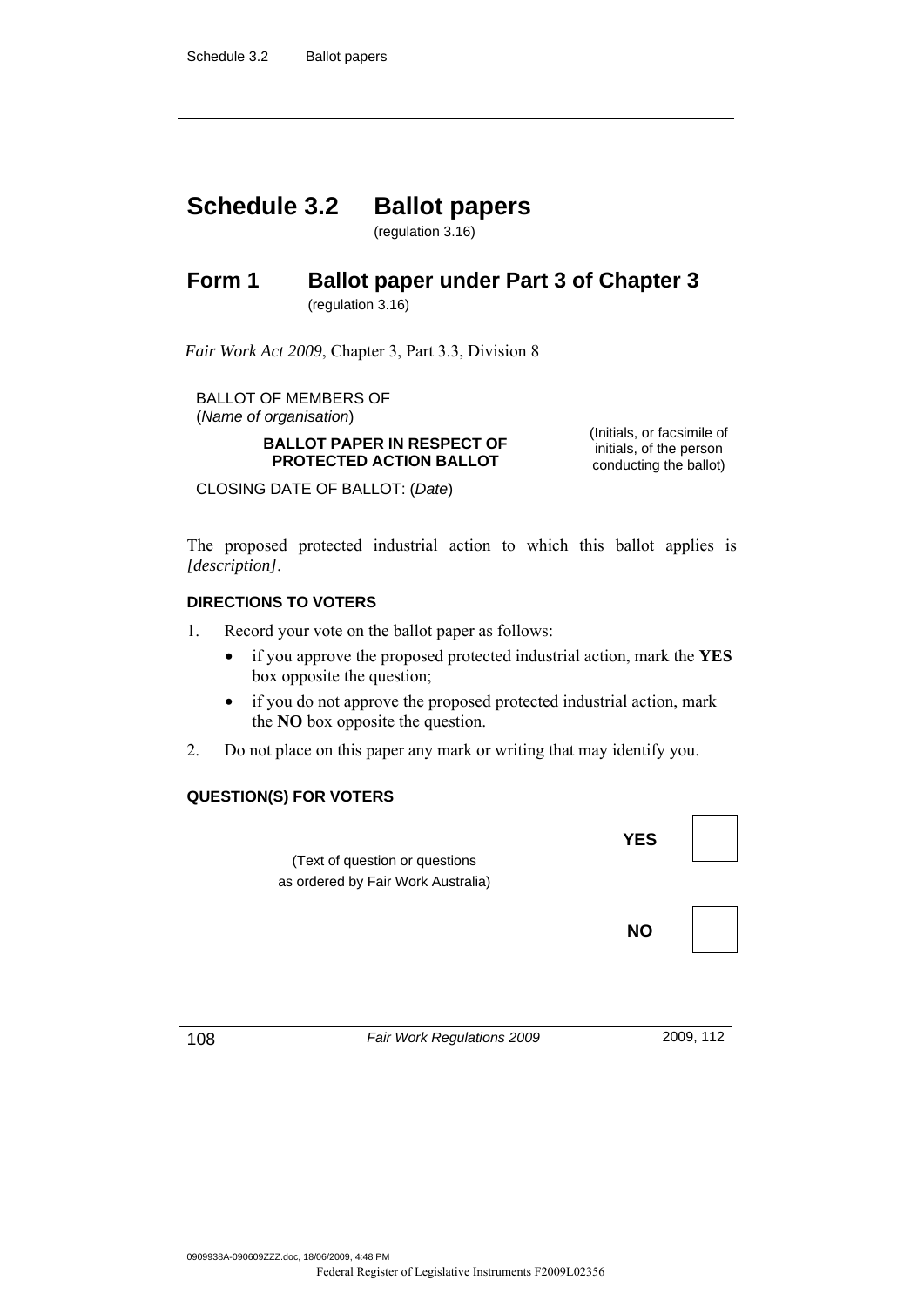### **INFORMATION FOR VOTERS**

- 1. The applicant(s) for the protected action ballot order is or are *[name(s)]*. 1
- 1. The agent of the applicant(s) for the protected action ballot order is  $[name]$ <sup>1</sup>

<sup>1</sup> *omit if inapplicable* 

- 2. The employees who are to be balloted are *[description]*.
- 3. The protected action ballot agent authorised to conduct the ballot is *[name]*.

YOUR VOTE IS SECRET, AND YOU ARE FREE TO CHOOSE WHETHER OR NOT TO SUPPORT THE PROPOSED INDUSTRIAL ACTION.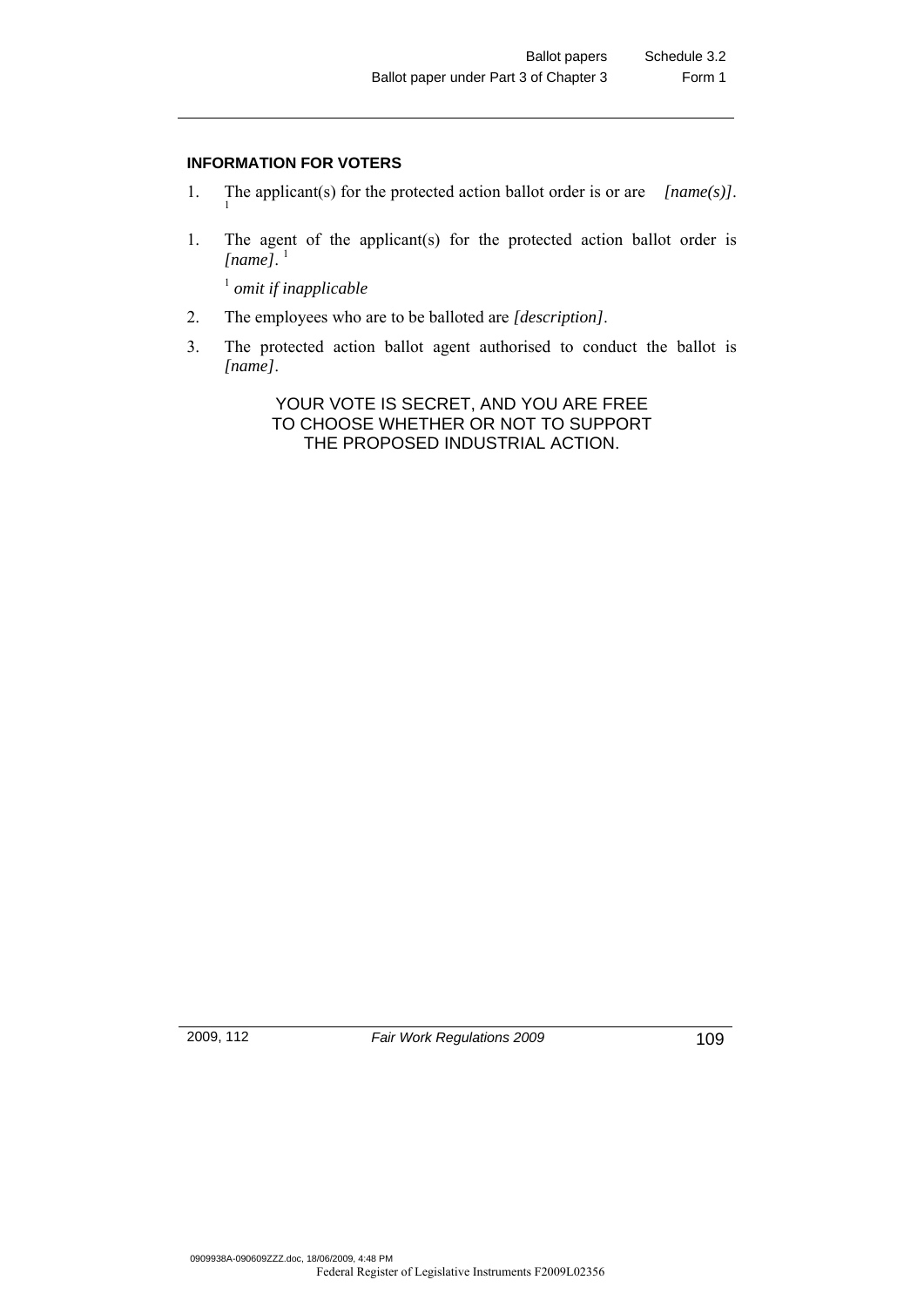# **Schedule 3.3 Forms relating to entry to premises**

(regulation 3.26)

## **Form 1 Entry permit to enter premises**  (regulation 3.26)

*Fair Work Regulations 2009*, regulation 3.26

## **ENTRY PERMIT TO ENTER PREMISES**

This entry permit is issued to [*name*], of [*name of organisation*] under section 512 of the *Fair Work Act 2009*.

The permit holder is entitled, while the permit is in force, to exercise the powers and functions given to the permit holder by Part 3-4 of the *Fair Work Act 2009*.

This permit expires at the end of 3 years beginning on the day it is issued, unless the period is extended under subsection 516 (2) of the *Fair Work Act 2009*, or the permit holder ceases to be an official of the organisation, or the permit is revoked.

Dated 20

Delegate of Fair Work Australia

*Note* This permit must be returned to Fair Work Australia within 7 days after it is revoked or suspended, conditions are imposed on it after it was issued, or it expires.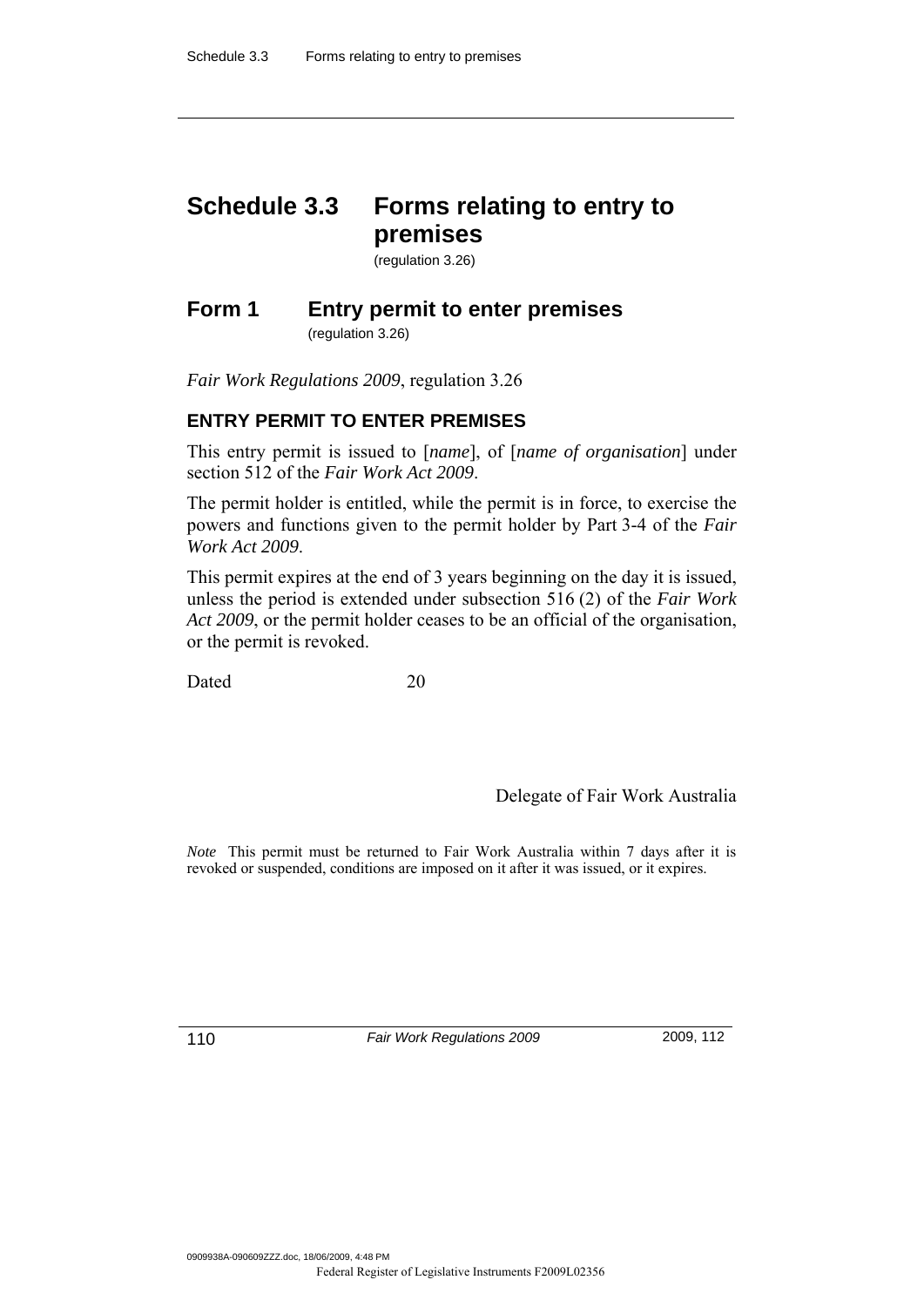## **Form 2 Entry notice**

(regulation 3.27)

*Fair Work Regulations 2009*, regulation 3.27

## **ENTRY NOTICE**

I, [*full name*], of [*name of organisation*], and having been issued an entry permit under section 512 of the *Fair Work Act 2009*, give notice that I propose to enter [*name and address of premises*] on [*date of proposed entry*].

## *Delete each block of text below which is not appropriate*

The suspected contravention, or contraventions, to which this notice relates are:

• [*particulars of the suspected contravention or contraventions*].

As the entry is authorised by section 481 of the *Fair Work Act 2009*  (which deals with entry to investigate suspected contraventions), I declare that:

- [*name of organisation*], under [*provision in organisation's rules*], is entitled to represent the industrial interests of a member who performs work at the premises mentioned above; and
- the suspected contravention or contraventions relate to or affect that member.

The suspected contravention, or contraventions, to which this notice relates are:

• [*particulars of the suspected contravention or contraventions*].

As the entry is authorised by paragraph 483A (1) (a) of the *Fair Work Act 2009* (which deals with entry to investigate suspected contraventions relating to TCF outworkers), I declare that:

- [*name of organisation*], under [*provision in organisation's rules*], is entitled to represent the industrial interests of a TCF outworker who performs work at the premises mentioned above; and
- the suspected contravention or contraventions relate to or affect that TCF outworker.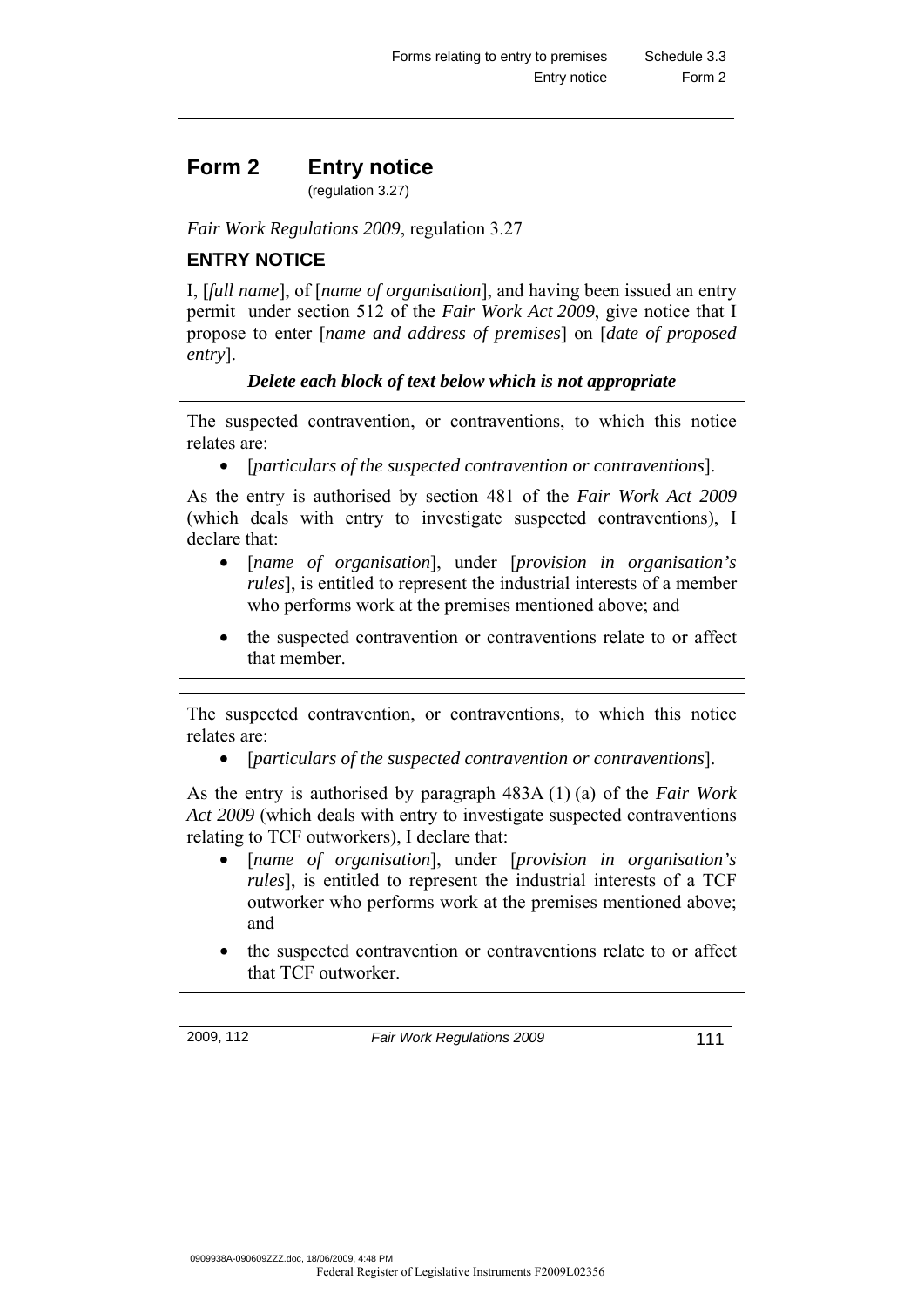As the entry is authorised by paragraph 483A (1) (b) of the *Fair Work Act 2009* (which deals with entry to investigate suspected contraventions of a designated outworker term), I declare that [*name of organisation*], under [*provision in organisation's rules*], is entitled to represent the industrial interests of TCF outworkers.

The suspected contravention, or contraventions, to which this notice relates are:

• [*particulars of the suspected contravention or contraventions*].

As the entry is authorised by section 483D of the *Fair Work Act 2009*  (which deals with entry to other premises to investigate suspected contraventions relating to TCF outworkers), I declare that:

- [*name of organisation*], under [*provision in organisation's rules*], is entitled to represent the industrial interests of a TCF outworker who performs work at the premises mentioned above; and
- the suspected contravention or contraventions relate to or affect that TCF outworker.

As the entry is authorised by section 484 of the *Fair Work Act 2009*  (which deals with entry to hold discussions), I declare that [*name of organisation*], under [*provision in organisation's rules*], is entitled to represent the industrial interests of an employee or TCF outworker who performs work on the premises mentioned above.

Given at *[time]* 

Dated 20

Signature of permit holder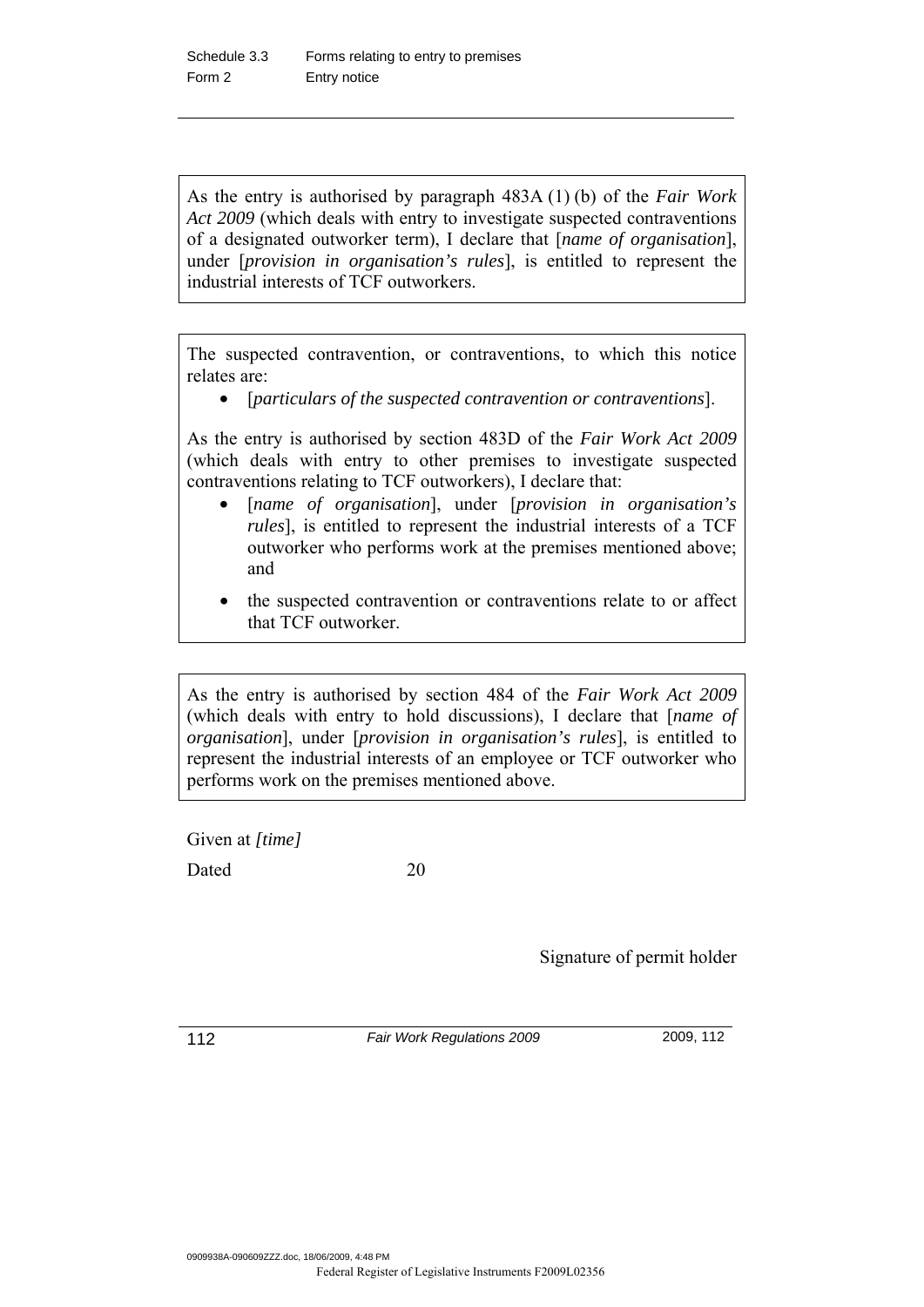## **Form 3 Exemption certificates**

(regulation 3.28)

*Fair Work Regulations 2009*, regulation 3.28

## **EXEMPTION CERTIFICATE**

This certificate is issued to [*name of organisation*].

Section 481 of the *Fair Work Act 2009* authorises entry to premises for the purpose of investigating contraventions, or suspected contraventions, of the *Fair Work Act 2009*, or a term of a fair work instrument. The organisation issued with this certificate is exempted from the obligation to comply with the notice requirements for entry to premises under section 487 of that Act.

For this certificate:

(a) The premises to which it relates are:

[*name and address of premises*]

(b) The day or days on which the entry may occur are:

[*day or days*]

 (c) The suspected contravention or contraventions to which the entry relates are:

[*particulars of suspected contravention or contraventions*]

Dated 20

## Delegate of Fair Work Australia

*Note* Entry to the premises must be on a day specified in this certificate.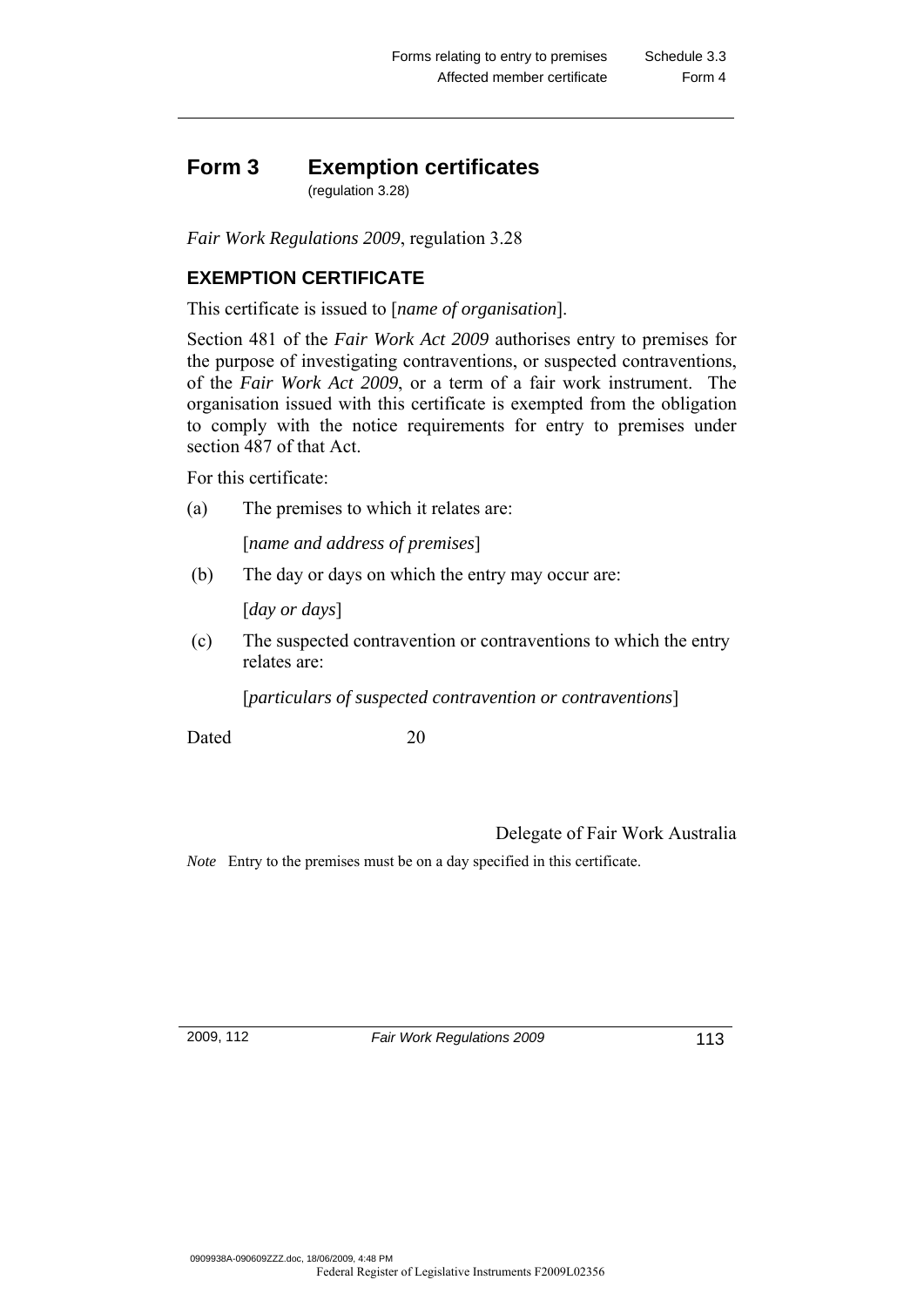### **Form 4 Affected member certificate**  (regulation 3.29)

*Fair Work Regulations 2009*, regulation 3.29

## **AFFECTED MEMBER CERTIFICATE**

This certificate is issued to [*name of organisation*].

Section 520 of the *Fair Work Act 2009* authorises Fair Work Australia to issue an affected member certificate if a permit holder seeks to enter premises for the purpose of investigating contraventions, or suspected contraventions, of the *Fair Work Act 2009*, or a term of a fair work instrument.

For section 520 of the *Fair Work Act 2009*, Fair Work Australia is satisfied that:

- a member of the organisation performs work on the premises below; and
- the organisation is entitled to represent the industrial interests of the member; and
- a suspected contravention of the *Fair Work Act 2009*, or a term of a fair work instrument, relates to, or affects, that member.

For this certificate:

(a) The premises to which it relates are:

[*name and address of premises*]

(b) The suspected contravention or contraventions to which it relates are:

[*particulars of suspected contravention or contraventions*]

Dated 20

Delegate of Fair Work Australia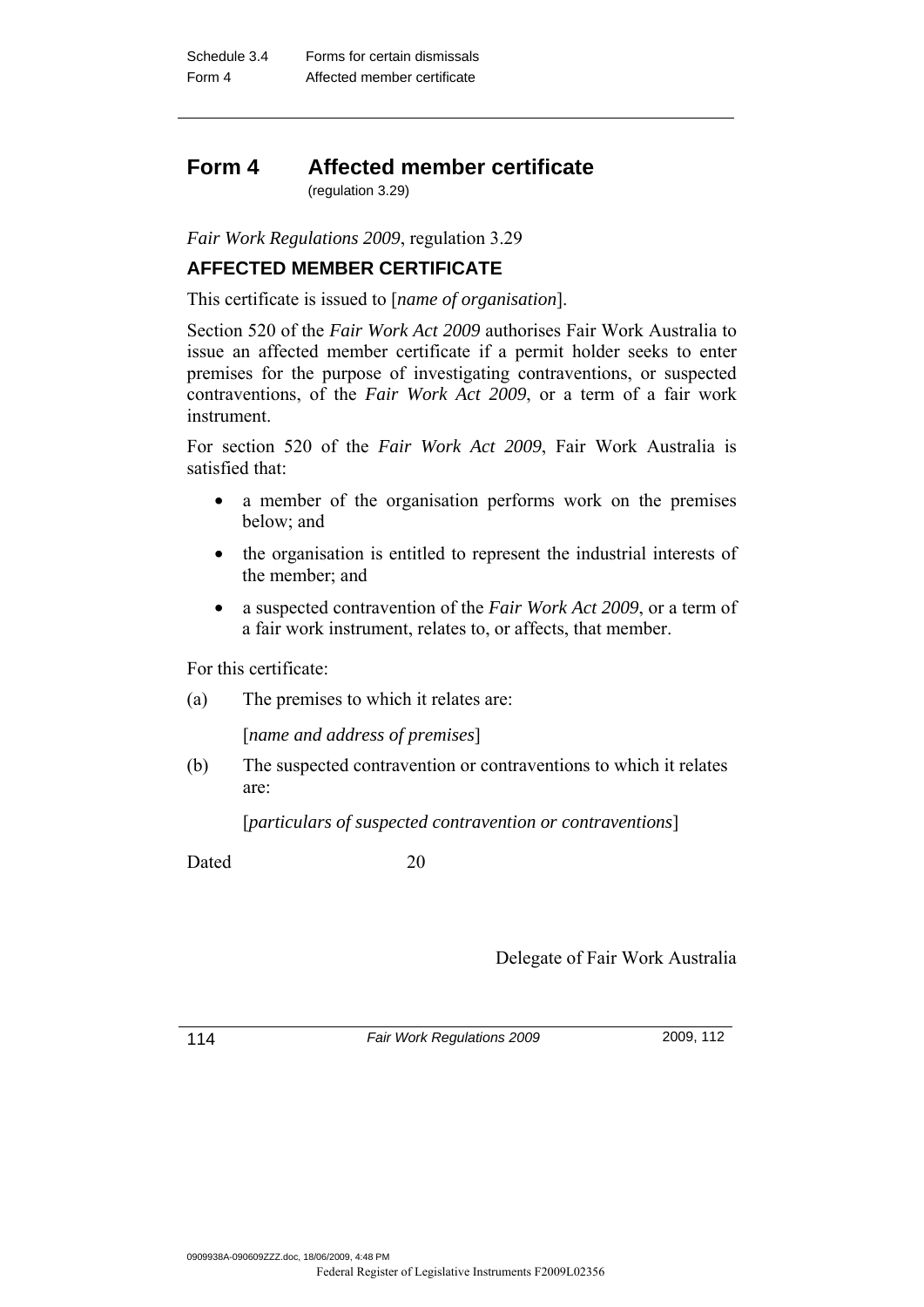## **Schedule 3.4 Forms for certain dismissals**  (regulation 3.30)

## **Form 1 Notice to Centrelink of proposed dismissals**

(regulation 3.30)

*Fair Work Act 2009*, section 530

## **NOTICE TO CENTRELINK OF PROPOSED DISMISSALS**

TO: CENTRELINK

I, [*full name of employer or person completing notice on behalf of employer*], the [*position held*] of [*name of employer of person completing notice*], give notice, under subsection 530 (1) of the *Fair Work Act 2009*, that [*name of employer*] proposes to dismiss the employment of 15 or more of its employees, for the following reasons:

> [*Set out reasons for proposed dismissals. Reasons may be of an economic, technological, structural or similar nature, or for reasons including such reasons*]

The number and categories of employees likely to be affected by the proposal are:

[*Set out the categories and number per category*]

It is intended that [*name of employer*] will carry out the proposed dismissals at the following time/s, or over the following period/s of time:

[*Provide specific dates if known, or approximate period of time*]

Dated 20

**Signature** 

Position

*\* Omit section reference as appropriate*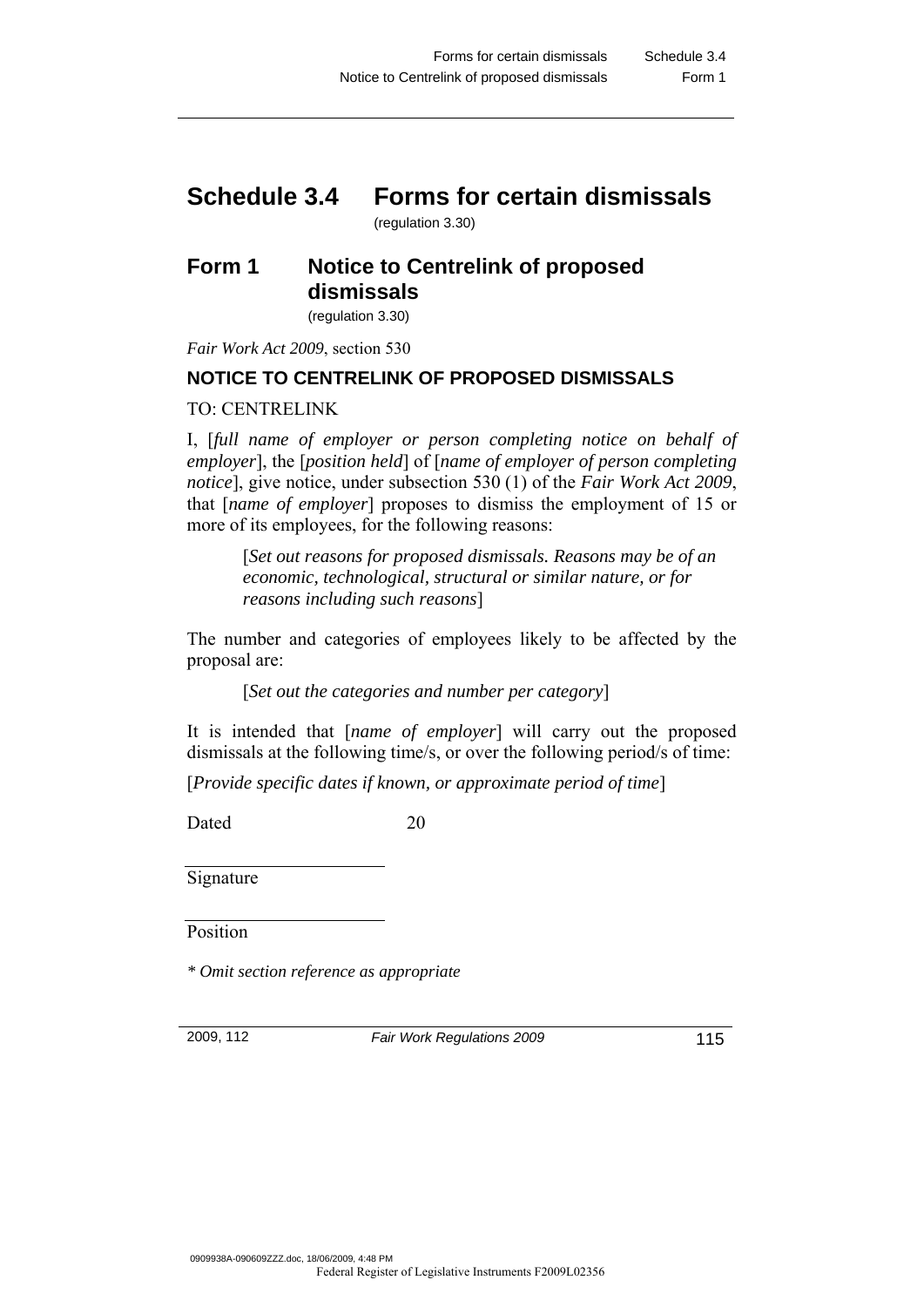# **Schedule 4.1 Form of claim for unclaimed money**

(regulation 4.11)

*Fair Work Regulations 2009*, regulation 4.11

## **CLAIM FOR UNCLAIMED MONEY**

## **Claimant's Details**

| Claimant's name                             |          |
|---------------------------------------------|----------|
| Residential address                         |          |
|                                             | Postcode |
| Postal address (if different from above):   |          |
|                                             | Postcode |
| Daytime phone no. (<br>Mobile no. (if any): |          |
| Email address (if any):                     |          |

## **Details of the Claim**

Please provide the following details regarding your former employment and the amount the employer was required to pay to you.

| Name of former employer              |
|--------------------------------------|
| Address of former employer           |
| Date of commencing former employment |
| Date of leaving former employment    |
| Amount claimed                       |

Please attach evidence showing that you were employed by the former employer (for example, a pay slip).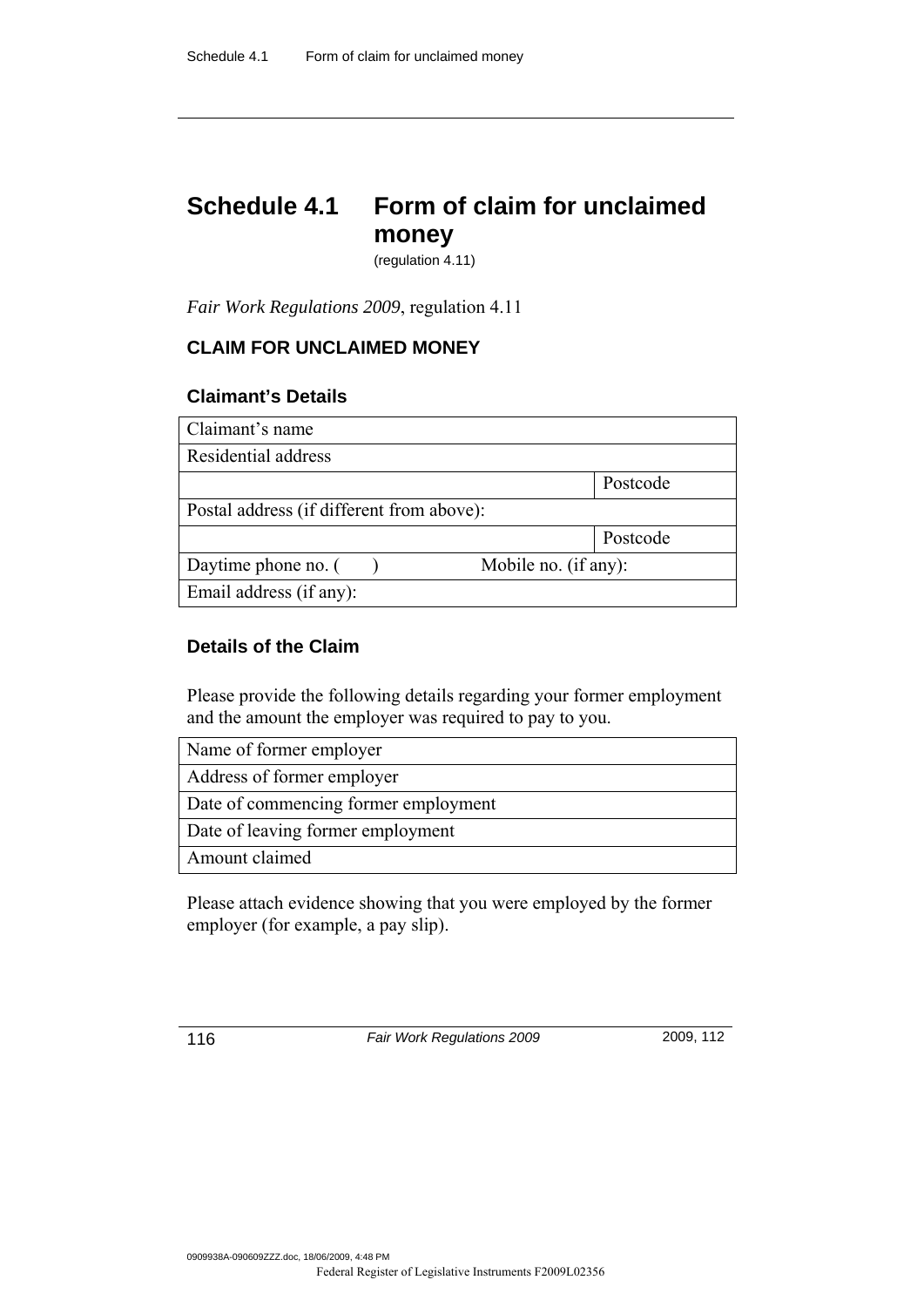### **Please provide any further information about the circumstances of your claim that you would like to be considered.**

### **Payment Details**

Please indicate how you would like to be paid the unclaimed money (mark the appropriate box).

- - $\Box$  direct debit to a particular account; or
- $\Box$  a cheque posted to the residential or postal address you provided in this form

If you have selected direct debit, please provide the following:

| Account name (eg. Jan and John Citizen) |  |  |  |         |  |  |  |
|-----------------------------------------|--|--|--|---------|--|--|--|
| Name of financial institution           |  |  |  | Branch: |  |  |  |
| <b>BSB</b> number                       |  |  |  |         |  |  |  |
| Account number                          |  |  |  |         |  |  |  |

### **Declaration/Authority**

I declare that

- the information provided in this claim form is true and correct to the best of my knowledge.
- I understand that making a false declaration is an offence.

I authorise and direct the Fair Work Ombudsman to pay the money claimed, and any additional money the Fair Work Ombudsman may identify as belonging to me, in the way I have directed in this form (by direct deposit or cheque).

| Claimant's name:      |      |  |
|-----------------------|------|--|
| Claimant's signature: | Date |  |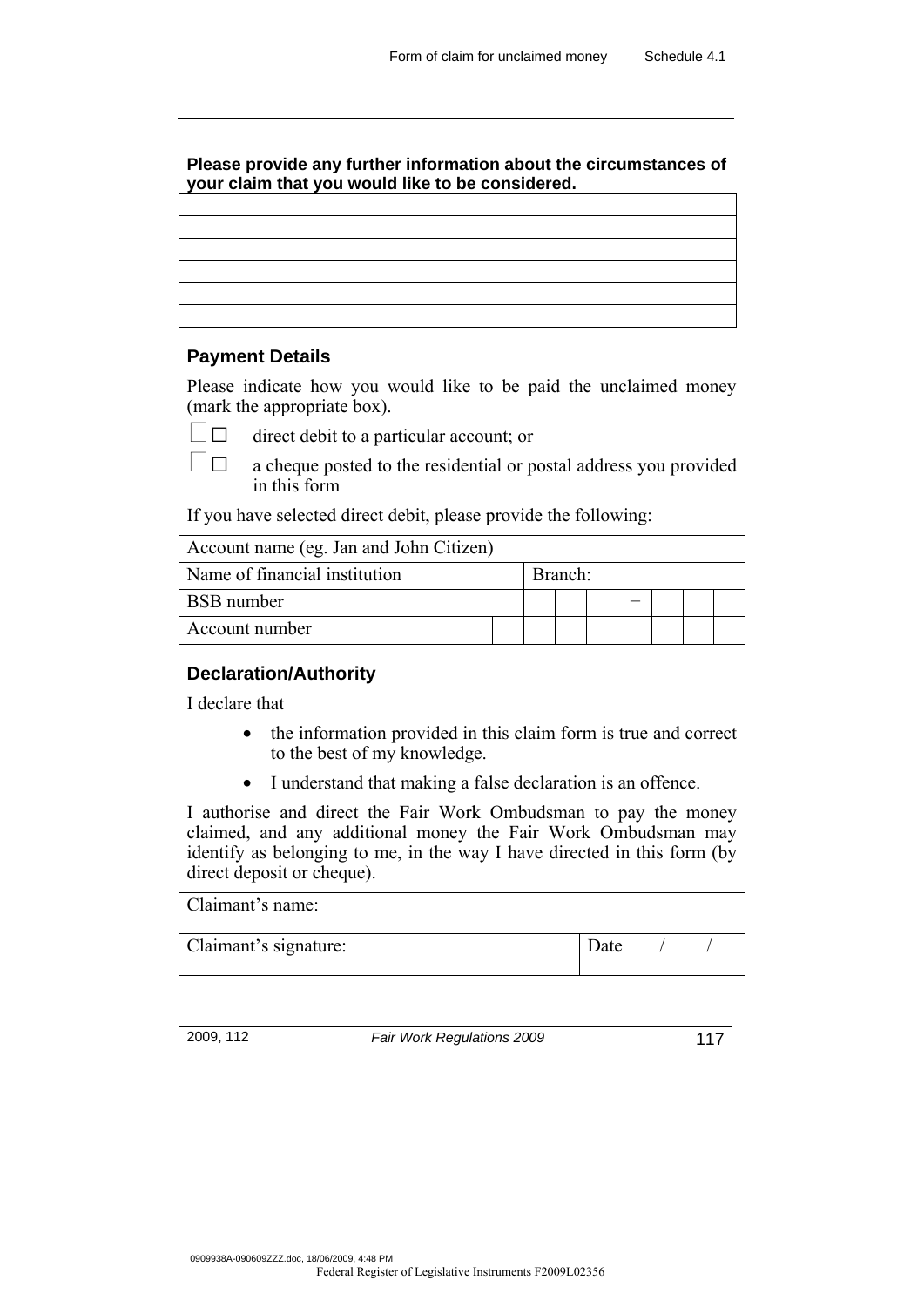# **Schedule 5.1 Oath and affirmation of office**

(subregulation 5.03 (1))

*Oath* I, *[name]*, do swear that I will bear true allegiance to Her Majesty Queen Elizabeth the Second, Her Heirs and Successors according to law, that I will well and truly serve Her in the office of *[name of office]* and that I will faithfully and impartially perform the duties of the office. So help me God!

> I, *[name]*, do solemnly and sincerely promise and declare that I will bear true allegiance to Her Majesty Queen Elizabeth the Second, Her Heirs and Successors according to law, that I will well and truly serve Her in the office of *[name of office]* and that I will faithfully and impartially perform the duties of the office.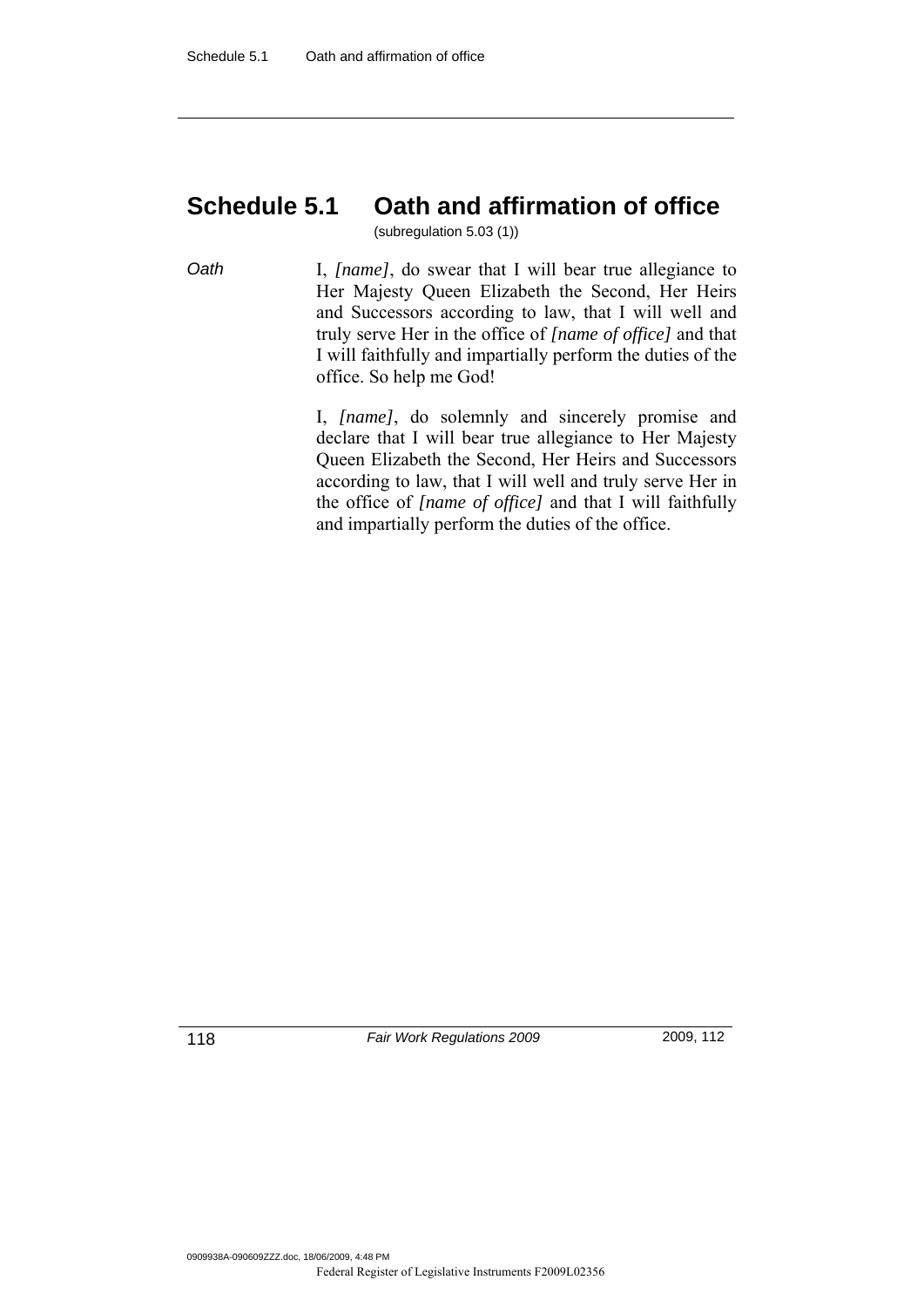# **Schedule 5.2 Information and copies of documents to be provided to the Minister and the Fair Work Ombudsman**

(regulation 5.04)

## **Part 1** Information and copies of documents to **be provided to the Minister**

| <b>Item</b> | This information or copy of a document                                                                                                                                                                                                                                   | is to be provided to the<br>Minister                   |
|-------------|--------------------------------------------------------------------------------------------------------------------------------------------------------------------------------------------------------------------------------------------------------------------------|--------------------------------------------------------|
| 1           | Awards                                                                                                                                                                                                                                                                   |                                                        |
| 1.1         | The number of:<br>(a) determinations varying modern<br>awards; and<br>(b) modern awards; and<br>(c) determinations revoking modern<br>awards;<br>made in a quarter under section 157 of<br>the Act                                                                       | as soon as practicable after<br>the end of the quarter |
| 1.2         | The number of applications made in a<br>quarter under section 158 of the Act for:<br>(a) the making of a determination<br>varying or revoking a modern<br>award under section 157 of the<br>Act; or<br>(b) the making of a modern award,<br>under section 157 of the Act | as soon as practicable after<br>the end of the quarter |
| 1.3         | The number of determinations made in a<br>quarter under section 161 of the Act<br>varying modern awards                                                                                                                                                                  | as soon as practicable after<br>the end of the quarter |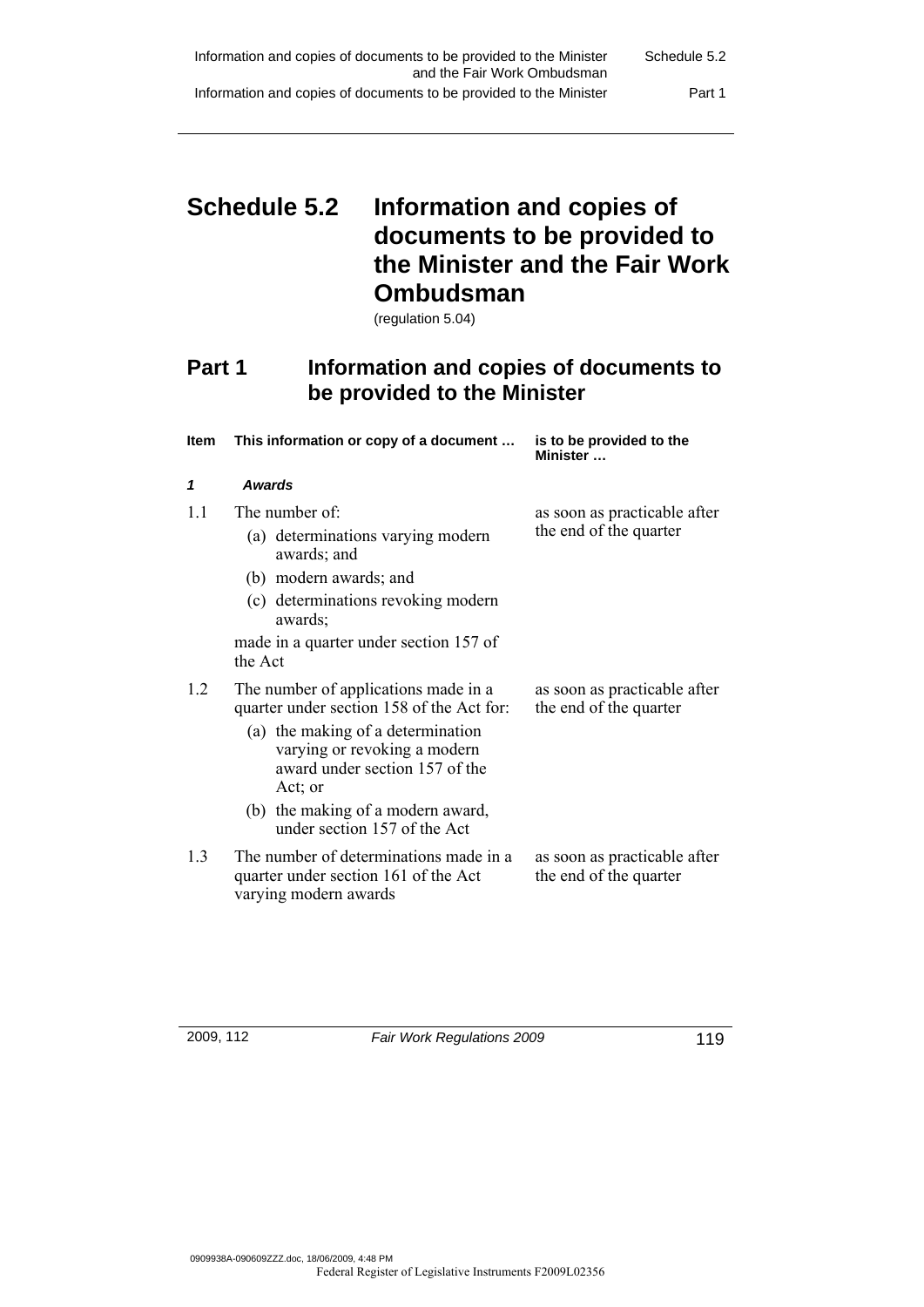| Schedule 5.2 | Information and copies of documents to be provided to the Minister<br>and the Fair Work Ombudsman |
|--------------|---------------------------------------------------------------------------------------------------|
| Part 1       | Information and copies of documents to be provided to the Minister                                |

| Item | This information or copy of a document                                                                                    | is to be provided to the<br>Minister                   |
|------|---------------------------------------------------------------------------------------------------------------------------|--------------------------------------------------------|
| 2    | <b>Enterprise agreements</b>                                                                                              |                                                        |
| 2.1  | The number of applications for the<br>approval of enterprise agreements made<br>in a quarter under section 185 of the Act | as soon as practicable after<br>the end of the quarter |
| 2.2  | The number of applications for variations<br>of an enterprise agreement made in a<br>quarter under section 210 of the Act | as soon as practicable after<br>the end of the quarter |
| 2.3  | The number of applications for variations<br>of an enterprise agreement made in a<br>quarter under section 217 of the Act | as soon as practicable after<br>the end of the quarter |
| 2.4  | The number of enterprise agreements<br>approved in a quarter under section 186<br>of the Act                              | as soon as practicable after<br>the end of the quarter |
| 2.5  | The number of enterprise agreements<br>approved in a quarter under section 189<br>of the Act                              | as soon as practicable after<br>the end of the quarter |
| 2.6  | The number of enterprise agreements<br>approved in a quarter under section 211<br>of the Act                              | as soon as practicable after<br>the end of the quarter |
| 2.7  | The number of variations of enterprise<br>agreements approved in a quarter under<br>section 211 of the Act                | as soon as practicable after<br>the end of the quarter |
| 3    | <b>Bargaining orders</b>                                                                                                  |                                                        |
| 3.1  | The number of applications for<br>bargaining orders made in a quarter<br>under section 229 of the Act                     | as soon as practicable after<br>the end of the quarter |
| 3.2  | The number of applications for serious<br>breach declarations made in a quarter<br>under section 234 of the Act           | as soon as practicable after<br>the end of the quarter |
| 3.3  | The number of applications for majority<br>support determinations made in a quarter<br>under section 236 of the Act       | as soon as practicable after<br>the end of the quarter |
| 3.4  | The number of applications for scope<br>orders made in a quarter under section<br>238 of the Act                          | as soon as practicable after<br>the end of the quarter |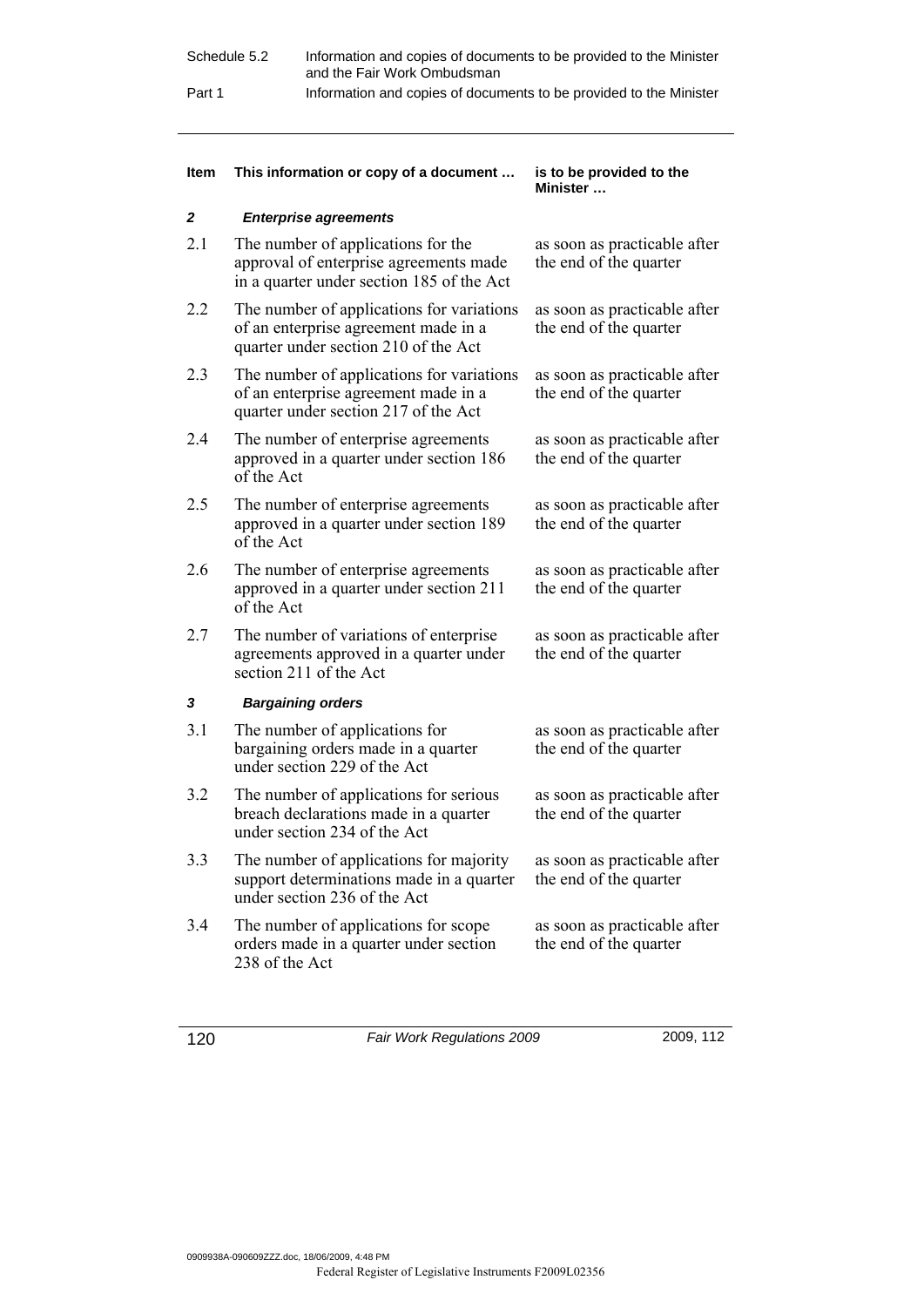**Minister …** 

as soon as practicable after the end of the quarter

as soon as practicable after the end of the quarter

as soon as practicable after the end of the quarter

as soon as practicable after the end of the quarter

as soon as practicable after the end of the quarter

as soon as practicable after the end of the quarter

as soon as practicable after the end of the quarter

as soon as practicable after the end of the quarter

as soon as practicable after the end of the quarter

as soon as practicable after the end of the quarter

as soon as practicable after the end of the quarter

#### **Item This information or copy of a document … is to be provided to the**

- 3.5 The number of applications for FWA to deal with disputes made in a quarter under section 240 of the Act
- 3.6 The number of bargaining orders made in a quarter under section 230 of the Act
- 3.7 The number of serious breach declarations made in a quarter under section 235 of the Act
- 3.8 The number of majority support determinations made in a quarter under section 237 of the Act
- 3.9 The number of scope orders made in a quarter under section 238 of the Act
- 3.10 The number of decisions to deal with a dispute made in a quarter under section 240 of the Act

#### *4 Low-paid bargaining*

- 4.1 The number of applications made for low-paid authorisations in a quarter under section 242 of the Act
- 4.2 The number of low-paid authorisations made in a quarter under section 243 of the Act
- 4.3 The number of low-paid authorisations varied in a quarter under section 244 of the Act

#### *5 Single interest employer authorisations*

- 5.1 The number of applications for single interest employer authorisations made in a quarter under section 248 of the Act
- 5.2 The number of applications for variations of single interest employer authorisations to remove the employer's name from the authorisation made in a quarter under section 251 of the Act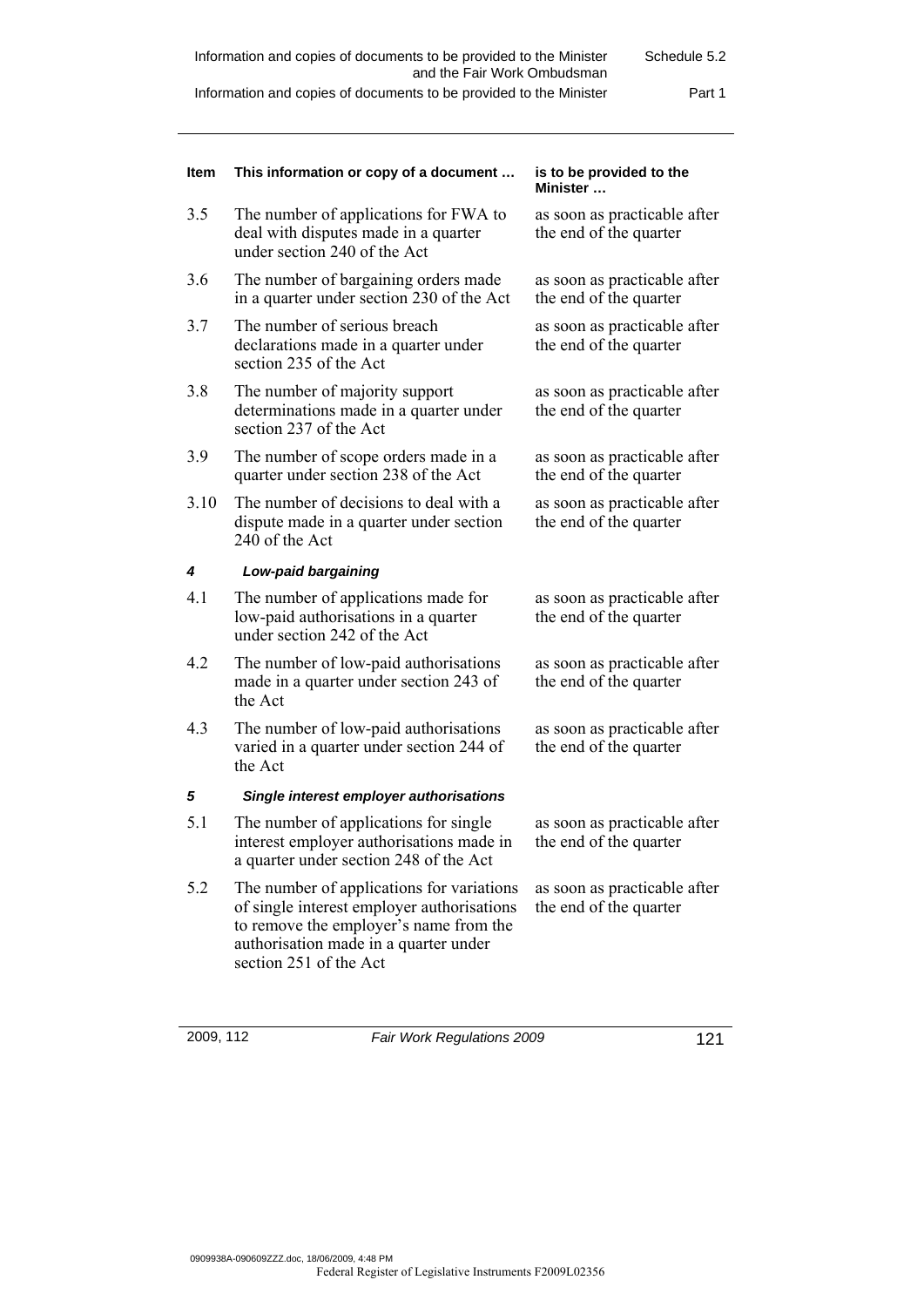| Schedule 5.2 | Information and copies of documents to be provided to the Minister<br>and the Fair Work Ombudsman |
|--------------|---------------------------------------------------------------------------------------------------|
| Part 1       | Information and copies of documents to be provided to the Minister                                |

| Item | This information or copy of a document                                                                                                                                                                           | is to be provided to the<br>Minister …                 |
|------|------------------------------------------------------------------------------------------------------------------------------------------------------------------------------------------------------------------|--------------------------------------------------------|
| 5.3  | The number of applications for variations<br>of single interest employer authorisations<br>to extend the period for which the<br>authorisation is in operation made in a<br>quarter under section 252 of the Act | as soon as practicable after<br>the end of the quarter |
| 5.4  | The number of single interest employer<br>authorisations made in a quarter under<br>section 249 of the Act                                                                                                       | as soon as practicable after<br>the end of the quarter |
| 5.5  | The number of single interest employer<br>authorisations varied to remove the<br>employer's name from the authorisation<br>in a quarter under section 251 of the Act                                             | as soon as practicable after<br>the end of the quarter |
| 5.6  | The number of single interest employer<br>authorisations varied to extend the period<br>for which the authorization is in<br>operation in a quarter under section 252<br>of the Act                              | as soon as practicable after<br>the end of the quarter |
| 6    | <b>Workplace determinations</b>                                                                                                                                                                                  |                                                        |
| 6.1  | The number of applications for consent<br>low-paid determinations made in a<br>quarter under section 260 of the Act                                                                                              | as soon as practicable after<br>the end of the quarter |
| 6.2  | The number of applications made for<br>special low-paid workplace<br>determinations in a quarter under section<br>260 of the Act                                                                                 | as soon as practicable after<br>the end of the quarter |
| 6.3  | The number of consent low-paid<br>determinations made in a quarter under<br>section 261 of the Act                                                                                                               | as soon as practicable after<br>the end of the quarter |
| 6.4  | The number of special low-paid<br>workplace determinations made in a<br>quarter under section 262 of the Act                                                                                                     | as soon as practicable after<br>the end of the quarter |
| 6.5  | The number of industrial action related<br>workplace determinations made in a<br>quarter under section 266 of the Act                                                                                            | as soon as practicable after<br>the end of the quarter |
| 6.6  | The number of bargaining related<br>workplace determinations made in a<br>quarter under section 269 of the Act                                                                                                   | as soon as practicable after<br>the end of the quarter |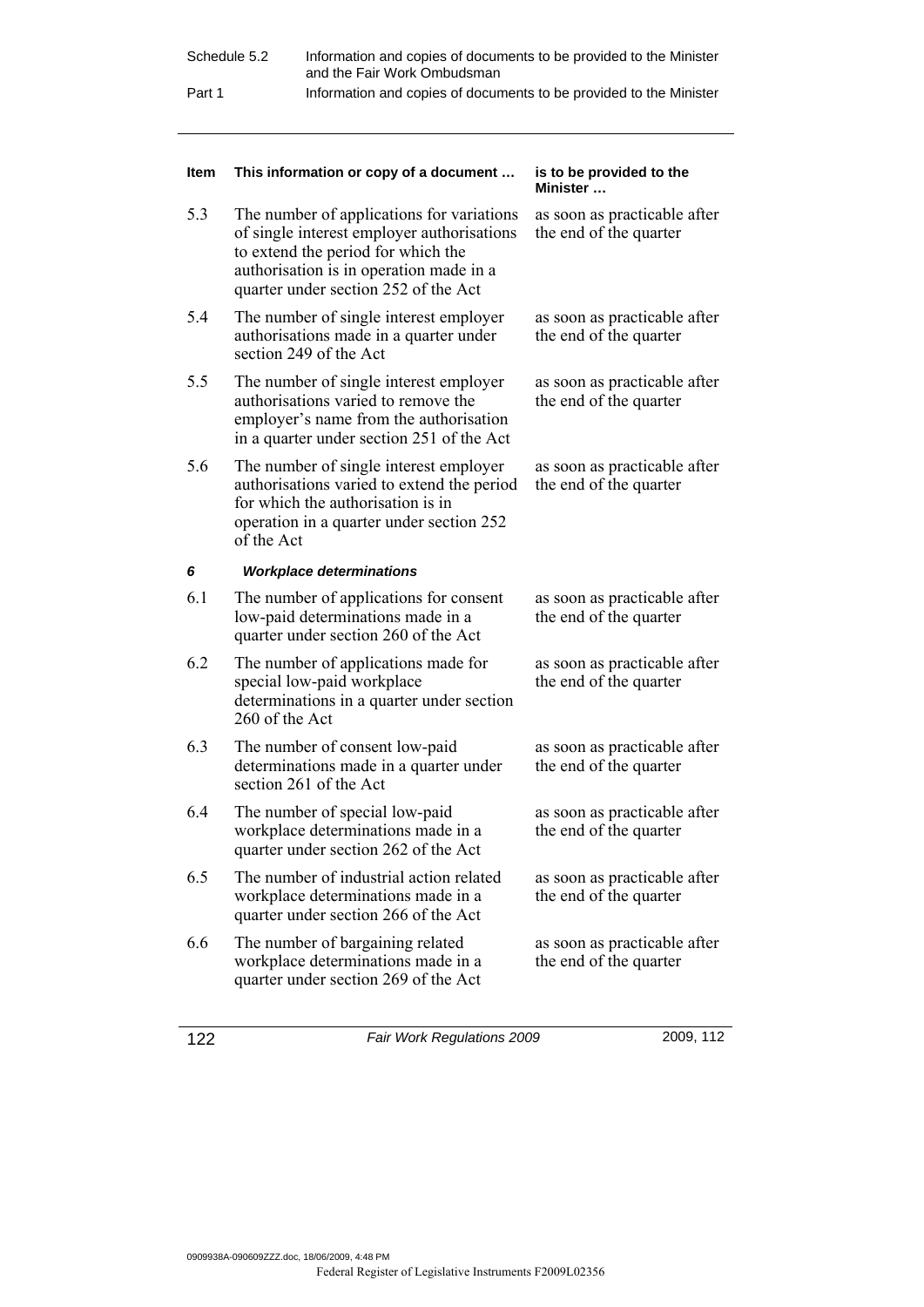| Information and copies of documents to be provided to the Minister | Schedule 5.2 |
|--------------------------------------------------------------------|--------------|
| and the Fair Work Ombudsman                                        |              |
| Information and copies of documents to be provided to the Minister | Part 1       |

| Item | This information or copy of a document                                                                                                                                      | is to be provided to the<br>Minister                   |
|------|-----------------------------------------------------------------------------------------------------------------------------------------------------------------------------|--------------------------------------------------------|
| 7    | <b>Equal remuneration orders</b>                                                                                                                                            |                                                        |
| 7.1  | The number of equal remuneration<br>orders made in a quarter under section<br>302 of the Act                                                                                | as soon as practicable after<br>the end of the quarter |
| 8    | <b>Transfer of business</b>                                                                                                                                                 |                                                        |
| 8.1  | The number of applications for orders<br>relating to instruments covering a new<br>employer and transferring employees<br>made in a quarter under section 318 of<br>the Act | as soon as practicable after<br>the end of the quarter |
| 8.2  | The number of applications for orders<br>relating to instruments covering a new<br>employer and transferring employees<br>made in a quarter under section 319 of<br>the Act | as soon as practicable after<br>the end of the quarter |
| 8.3  | The number of applications for variations<br>of a transferable instrument made in a<br>quarter under section 320 of the Act                                                 | as soon as practicable after<br>the end of the quarter |
| 8.4  | The number of orders made in a quarter<br>under section 318 of the Act relating to<br>instruments covering a new employer<br>and transferring employees                     | as soon as practicable after<br>the end of the quarter |
| 8.5  | The number of orders made in a quarter<br>under section 319 of the Act relating to<br>instruments covering a new employer<br>and transferring employees                     | as soon as practicable after<br>the end of the quarter |
| 8.6  | The number of variations of transferable<br>instruments made in a quarter under<br>section 320 of the Act                                                                   | as soon as practicable after<br>the end of the quarter |
| 9    | <b>General protections - compliance</b>                                                                                                                                     |                                                        |
| 9.1  | The number of applications for FWA to<br>deal with disputes made in a quarter<br>under section 365 of the Act                                                               | as soon as practicable after<br>the end of the quarter |
| 9.2  | The number of applications for FWA to<br>deal with disputes made in a quarter<br>under section 372 of the Act                                                               | as soon as practicable after<br>the end of the quarter |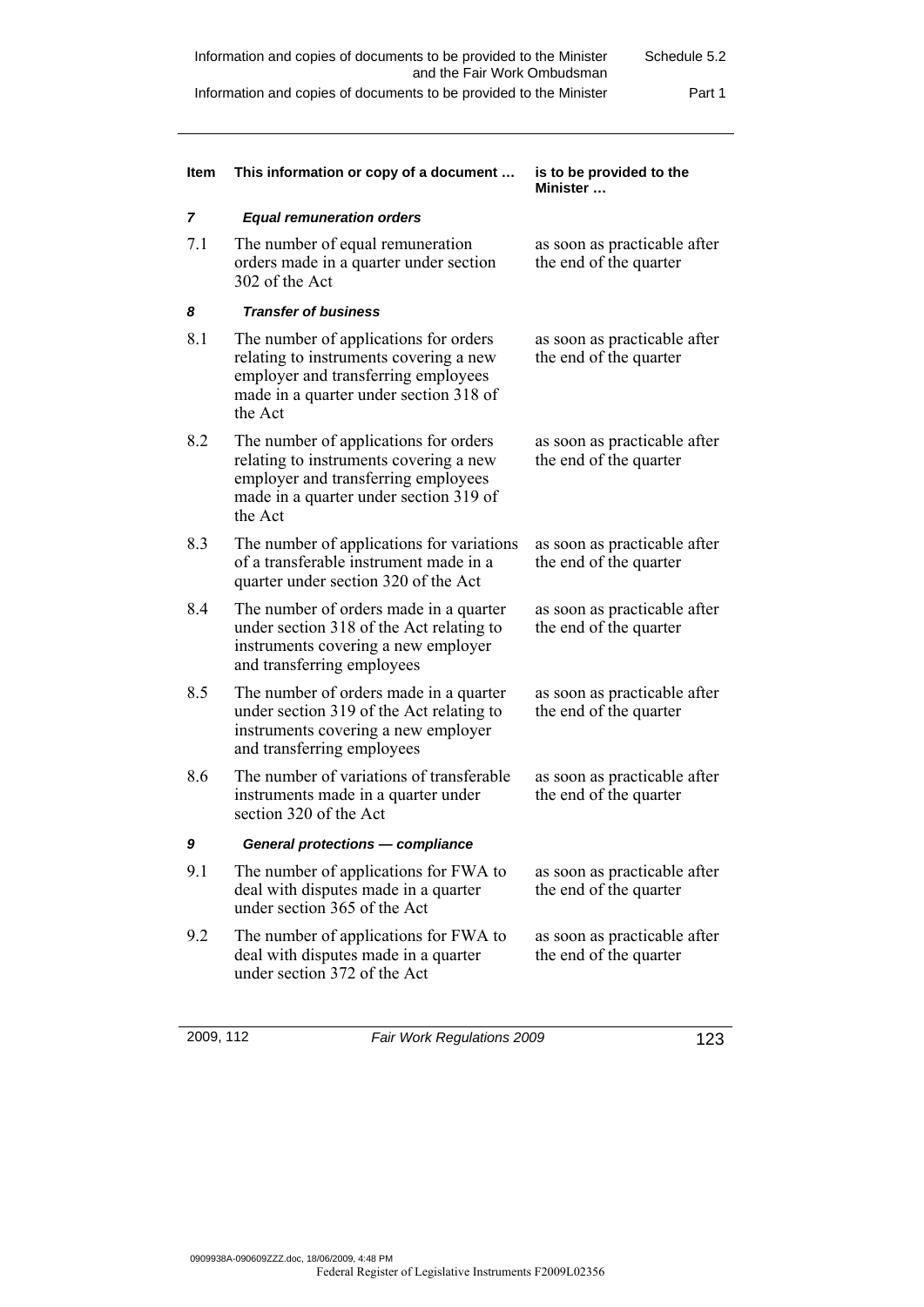| Schedule 5.2 | Information and copies of documents to be provided to the Minister<br>and the Fair Work Ombudsman |
|--------------|---------------------------------------------------------------------------------------------------|
| Part 1       | Information and copies of documents to be provided to the Minister                                |

#### **Item This information or copy of a document … is to be provided to the Minister …**  9.3 The number of certificates issued in a quarter under section 369 of the Act to the effect that FWA is satisfied that all reasonable attempts to resolve a dispute have been, or are likely to be, unsuccessful as soon as practicable after the end of the quarter *10 Unfair dismissal* 10.1 The number of applications for orders granting a remedy made in a quarter under section 394 of the Act as soon as practicable after the end of the quarter 10.2 For applications for an order granting a remedy dealt with in a quarter under section 394 of the Act: (a) the number of applications in relation to which the dismissal was found to be unfair, including: (i) the number of orders made in the quarter under section 391 of the Act for a person's reinstatement; and (ii) the number of orders made in the quarter under section 392 of the Act for the payment of compensation to a person; and as soon as practicable after the end of the quarter (b) the number of applications that related to a small business employer; and (c) the number of applications dismissed because dismissal was found to be fair; and (d) the number of claims dismissed because the dismissal was consistent with the Small Business Fair Dismissal Code; and (e) the number of claims dismissed because the dismissal was a case of genuine redundancy; and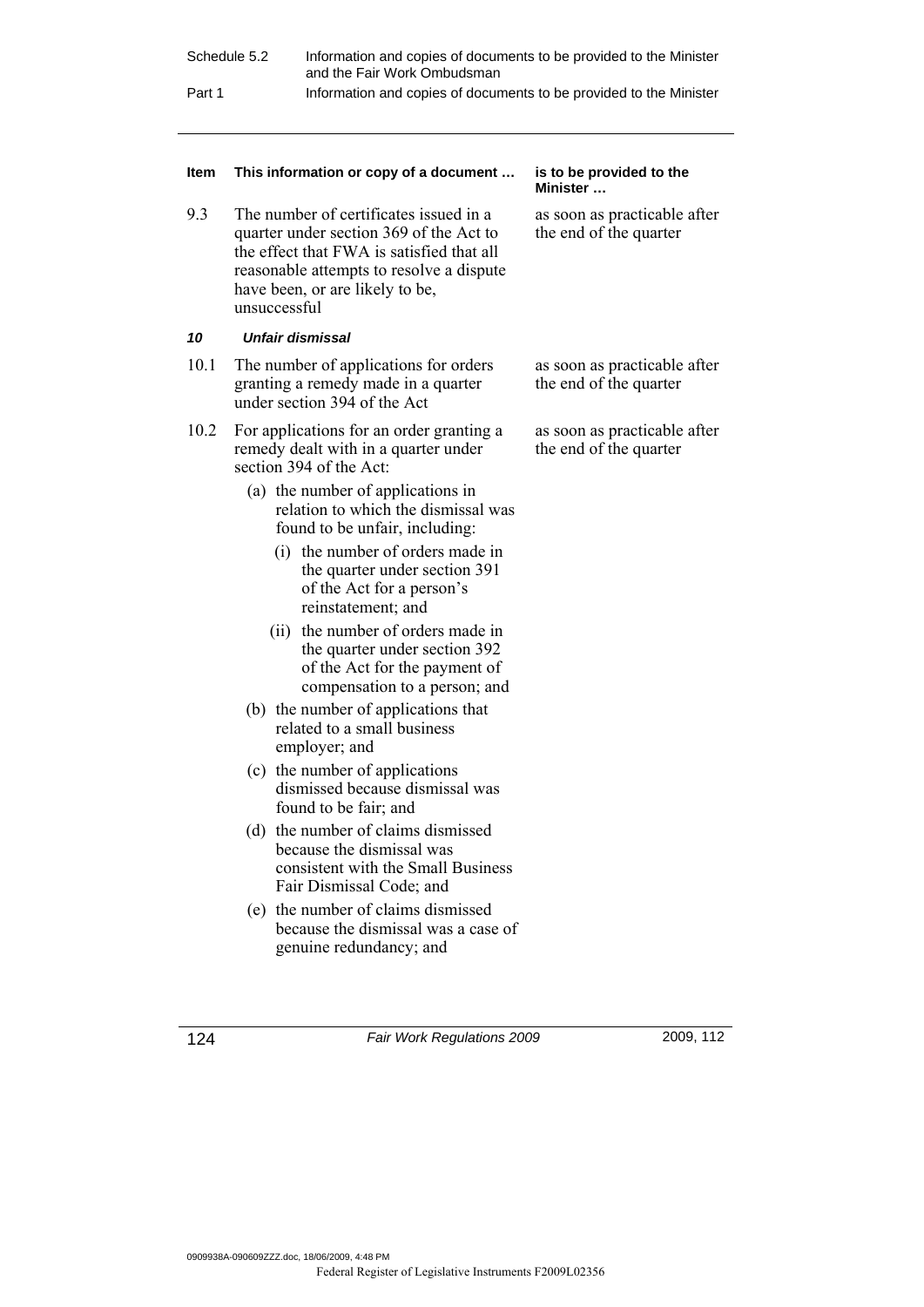| Information and copies of documents to be provided to the Minister<br>and the Fair Work Ombudsman | Schedule 5.2 |
|---------------------------------------------------------------------------------------------------|--------------|
| Information and copies of documents to be provided to the Minister                                | Part 1       |

**Item This information or copy of a document … is to be provided to the** 

**Minister …** 

Information and copies of documents to be provided to the Minister

#### (f) the number of cases dismissed for want of jurisdiction; and (g) the number of cases settled without a decision being made; and (h) the time from the date of the application to the date of judgement; and (i) the number of cases settled by the conduct of 1 or more conferences; and (j) the number of cases settled by hearing 10.3 The number of applications for FWA to deal with disputes for which FWA had allowed a further period for the application to be made that were made in a quarter under section 394 of the Act as soon as practicable after the end of the quarter 10.4 The number of orders for costs against a lawyer or a paid agent made in a quarter under section 401 of the Act as soon as practicable after the end of the quarter *11 Protected action ballots and industrial action* 11.1 The number of applications to vary protected ballot orders made in a quarter under section 447 of the Act as soon as practicable after the end of the quarter 11.2 The number of applications to revoke protected ballot orders made in a quarter under section 448 of the Act as soon as practicable after the end of the quarter 11.3 The number of applications to extend periods in which industrial action is authorised made in a quarter under section 459 of the Act as soon as practicable after the end of the quarter 11.4 The number of applications for orders varying the proportion by which an employee's payments are reduced made in a quarter under section 472 of the Act as soon as practicable after the end of the quarter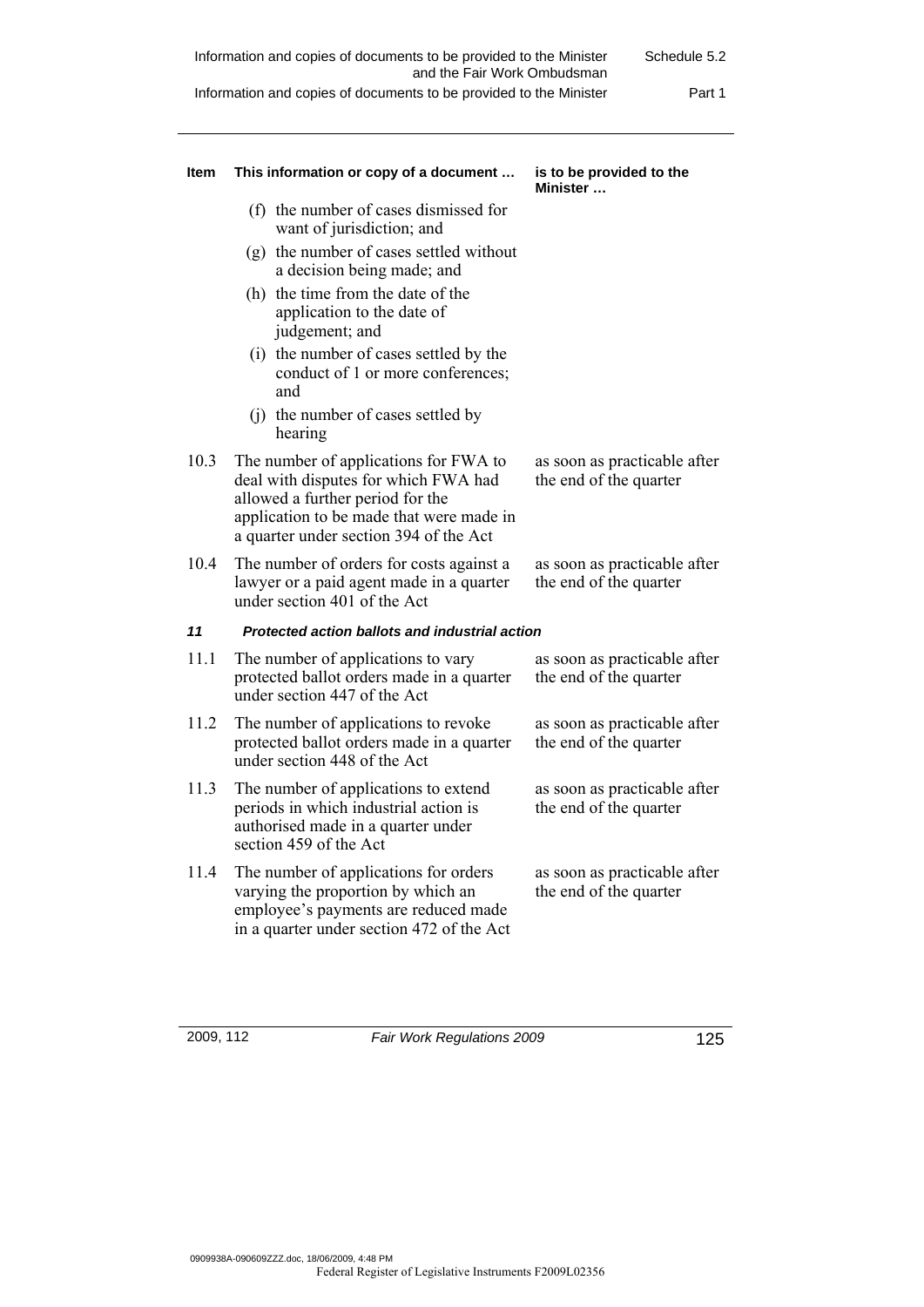| Schedule 5.2 | Information and copies of documents to be provided to the Minister<br>and the Fair Work Ombudsman |
|--------------|---------------------------------------------------------------------------------------------------|
| Part 1       | Information and copies of documents to be provided to the Minister                                |

| <b>Item</b> | This information or copy of a document                                                                                                                                                                      | is to be provided to the<br>Minister                   |
|-------------|-------------------------------------------------------------------------------------------------------------------------------------------------------------------------------------------------------------|--------------------------------------------------------|
| 11.5        | The number of orders made in a quarter<br>under section 447 of the Act to vary a<br>protected ballot order                                                                                                  | as soon as practicable after<br>the end of the quarter |
| 11.6        | The number of orders made in a quarter<br>under section 448 of the Act to revoke a<br>protected ballot order                                                                                                | as soon as practicable after<br>the end of the quarter |
| 11.7        | The number of extensions made in a<br>quarter under section 459 of the Act to<br>extend a period in which industrial action<br>is authorised                                                                | as soon as practicable after<br>the end of the quarter |
| 11.8        | The number of orders made in a quarter<br>under section 472 of the Act varying the<br>proportion by which an employee's<br>payments are reduced                                                             | as soon as practicable after<br>the end of the quarter |
| 12          | <b>Right of entry</b>                                                                                                                                                                                       |                                                        |
| 12.1        | The number of applications for orders<br>relating to access to non-member records<br>made in a quarter under section 483AA<br>of the Act                                                                    | as soon as practicable after<br>the end of the quarter |
| 12.2        | The number of applications for orders<br>relating to a dispute about the operation<br>of Part 3-4 of the Act made in a quarter<br>under section 505 of the Act                                              | as soon as practicable after<br>the end of the quarter |
| 12.3        | The number of orders relating to access<br>to non-member records made in a quarter<br>under section 483AA of the Act                                                                                        | as soon as practicable after<br>the end of the quarter |
| 12.4        | The number of orders relating to a<br>dispute about the operation of Part 3-4 of<br>the Act made in a quarter under section<br>505 of the Act                                                               | as soon as practicable after<br>the end of the quarter |
| 12.5        | The number of actions restricting the<br>rights that are exercisable under Part 3-4<br>of the Act by an organisation, or officials<br>of an organisation taken in a quarter<br>under section 508 of the Act | as soon as practicable after<br>the end of the quarter |
| 12.6        | The number of entry permits revoked in<br>a quarter under section 510 of the Act                                                                                                                            | as soon as practicable after<br>the end of the quarter |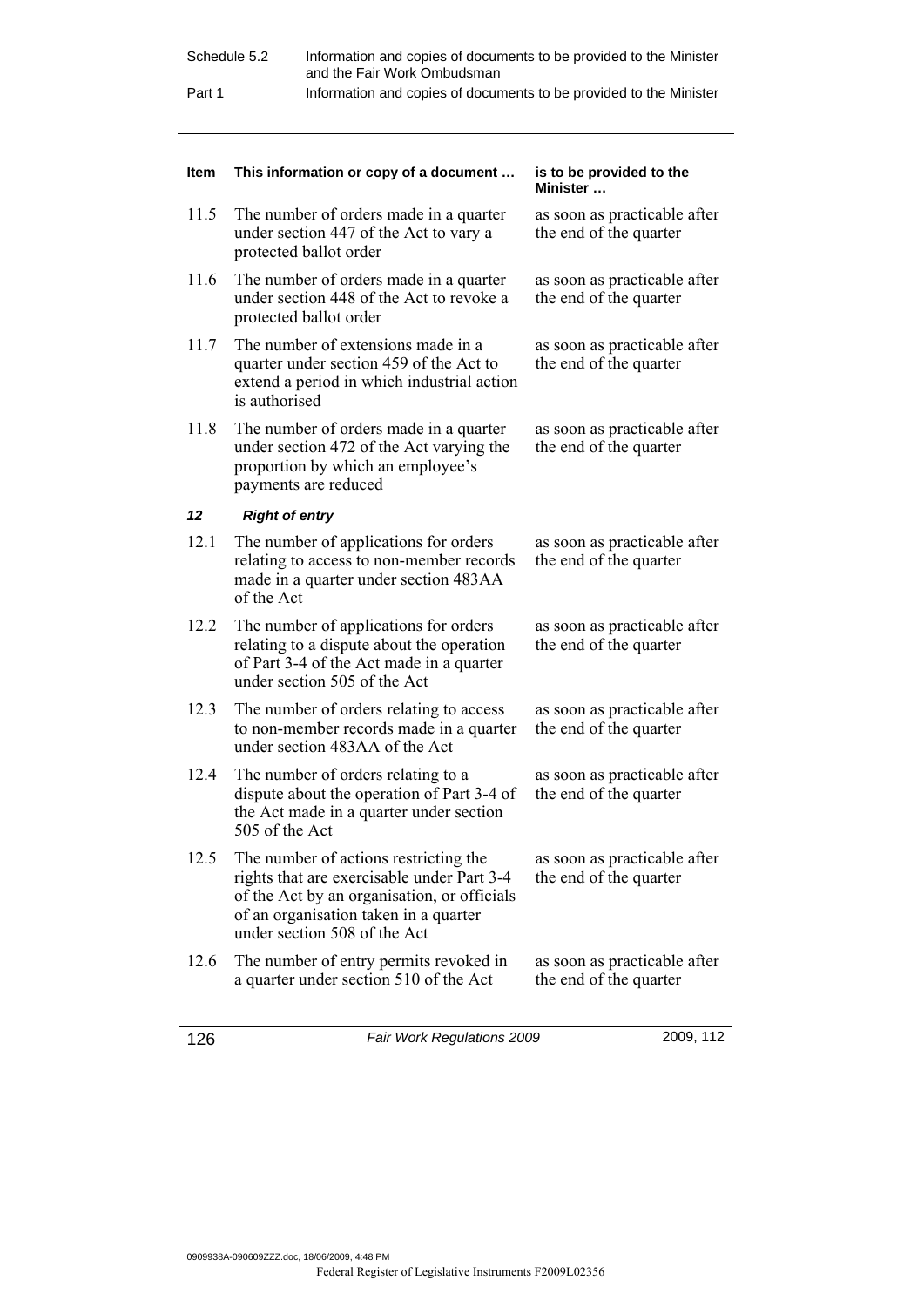#### **Item This information or copy of a document … is to be provided to the**

- 12.7 The number of entry permits suspended in a quarter under section 510 of the Act
- 12.8 The number of applications for entry permits made in a quarter under section 512 of the Act
- 12.9 The number of applications for exemption certificates made in a quarter under section 519 of the Act
- 12.1  $\Omega$ The number of applications for affected member certificates made in a quarter under section 520 of the Act
- 12.1 1 The number of entry permits issued in a quarter under section 512 of the Act
- 12.1  $\mathcal{L}$ The number of exemption certificates issued in a quarter under section 519 of the Act
- 12.1 3 The number of affected member certificates issued in a quarter under section 520 of the Act

#### *13 Miscellaneous — disputes*

- 13.1 The number of applications for FWA to deal with disputes in relation to a refusal by an employer to a request by an employee for flexible working arrangements made in a quarter under section 739 of the Act
- 13.2 The number of applications for FWA to deal with disputes made in a quarter under section 773 of the Act
- 13.3 The number of certificates issued in a quarter under section 777 of the Act to the effect that FWA is satisfied that all reasonable attempts to resolve a dispute have been, or are likely to be, unsuccessful

# **Minister …**

- as soon as practicable after the end of the quarter
- as soon as practicable after the end of the quarter

as soon as practicable after the end of the quarter

as soon as practicable after the end of the quarter

as soon as practicable after the end of the quarter

as soon as practicable after the end of the quarter

as soon as practicable after the end of the quarter

as soon as practicable after the end of the quarter

as soon as practicable after the end of the quarter

as soon as practicable after the end of the quarter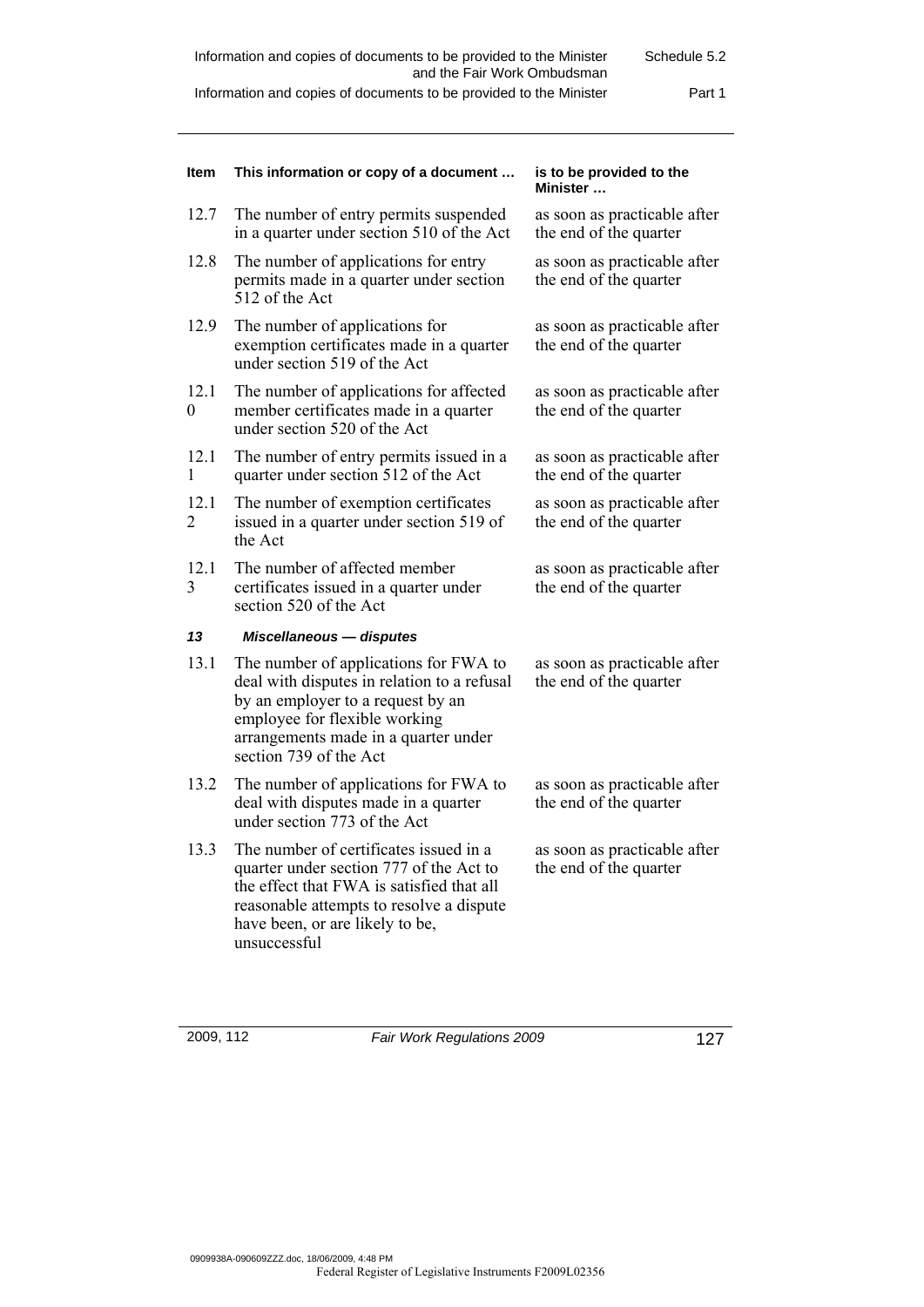| Schedule 5.2 | Information and copies of documents to be provided to the Minister<br>and the Fair Work Ombudsman |
|--------------|---------------------------------------------------------------------------------------------------|
| Part 1       | Information and copies of documents to be provided to the Minister                                |

| Item | This information or copy of a document                                                                                                                                                                                                                                                                                                                                                                                                                                                                                                                                                                                                       | is to be provided to the<br>Minister                |
|------|----------------------------------------------------------------------------------------------------------------------------------------------------------------------------------------------------------------------------------------------------------------------------------------------------------------------------------------------------------------------------------------------------------------------------------------------------------------------------------------------------------------------------------------------------------------------------------------------------------------------------------------------|-----------------------------------------------------|
| 14   | <b>Industrial action</b>                                                                                                                                                                                                                                                                                                                                                                                                                                                                                                                                                                                                                     |                                                     |
| 14.1 | A list of the applications filed in a week<br>under sections 418, 419 and 420 of the<br>Act for orders relating to stopping<br>industrial action, including:<br>(a) a statement that the matter has<br>commenced; and<br>(b) the case numbers of the<br>applications; and                                                                                                                                                                                                                                                                                                                                                                    | as soon as practicable after<br>the end of the week |
| 14.2 | A list of all applications filed in a week<br>under sections 423, 424, 425 and 426 of<br>the Act for orders suspending or<br>terminating protected industrial action                                                                                                                                                                                                                                                                                                                                                                                                                                                                         | as soon as practicable after<br>the end of the week |
| 14.3 | A list of all applications filed in a week<br>under Division 8 of Part 3-3 of the Act<br>relating to protected action ballots                                                                                                                                                                                                                                                                                                                                                                                                                                                                                                                | as soon as practicable after<br>the end of the week |
| 14.4 | For a list mentioned in item 14.1, 14.2 or<br>14.3:<br>(a) a statement that the matter has<br>commenced; and<br>(b) the case numbers of the<br>applications; and<br>(c) the type of matter, identified by<br>reference to the relevant section of<br>the Act; and<br>(d) the names of the parties,<br>identifying which of the parties is<br>the applicant and the respondent;<br>and<br>(e) whether the party is an individual<br>or an organisation; and<br>(f) for a party that is an<br>organisation — whether the party<br>is an employee or employer<br>organisation; and<br>(g) a copy of any order made in<br>relation to the matter | as soon as practicable after<br>the end of the week |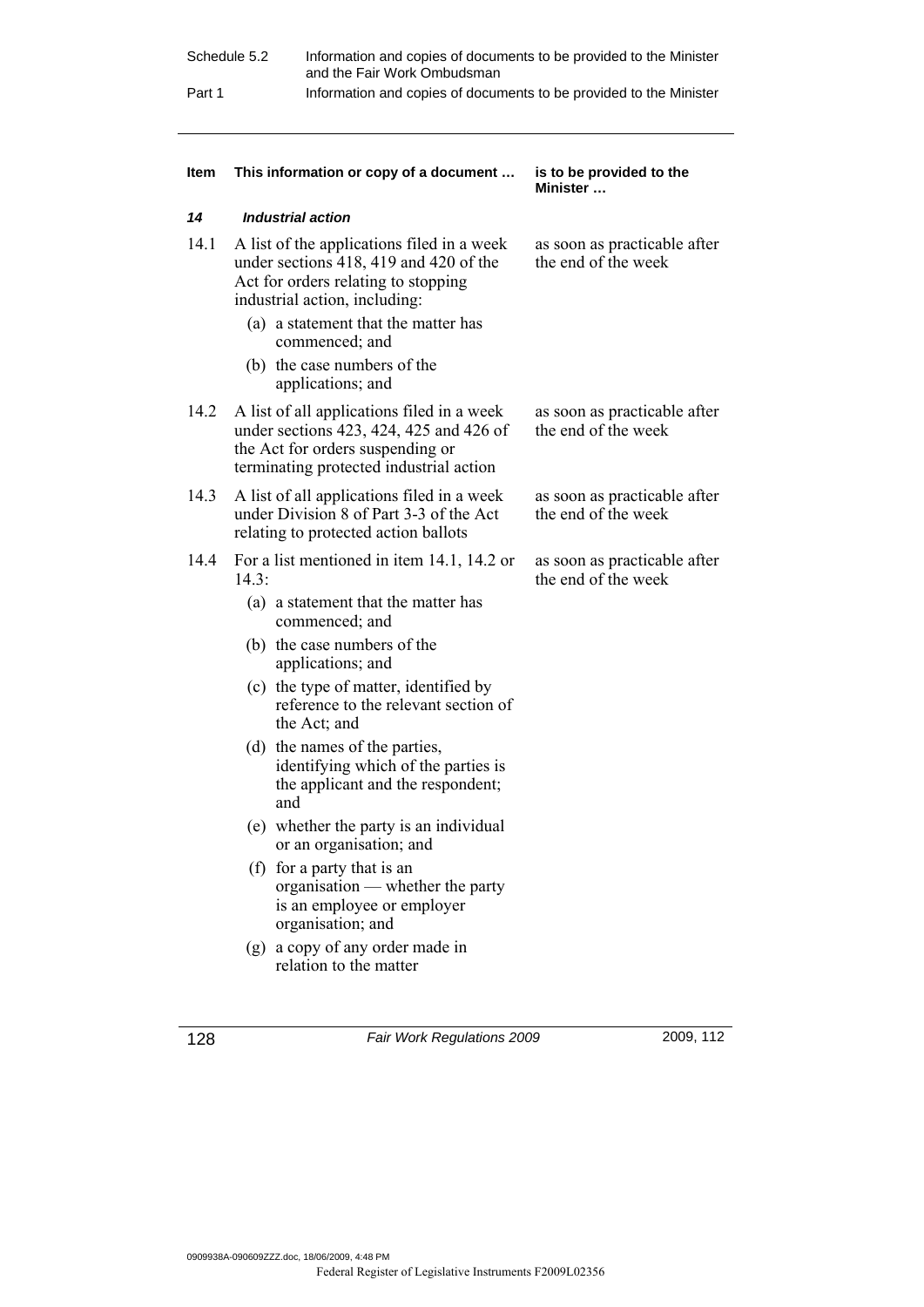#### **Item This information or copy of a document … is to be provided to the**

#### *15 Enterprise agreements*

- 15.1 For an enterprise agreement that has been approved under section 186, 211 or 217 of the Act:
	- (a) a copy of the enterprise agreement and any variation of the enterprise agreement; and
	- (b) the title of the enterprise agreement; and
	- (c) the number assigned to the enterprise agreement by FWA; and
	- (d) the date on which the enterprise agreement was approved or varied; and
	- (e) the name of each employer; and
	- (f) the Australian Business Number (if any) of each employer; and
	- (g) a brief description of the work undertaken at each workplace to which the enterprise agreement applies; and
	- (h) the name of each employee organisation which the enterprise agreement covers; and
	- (i) each State or Territory in relation to which the enterprise agreement applies; and
	- (j) the name of each award that covers an employee who is, or will be, covered by the enterprise agreement; and

**Minister …** 

as soon as practicable, but not later than 21 days after the day on which the relevant decision or order was made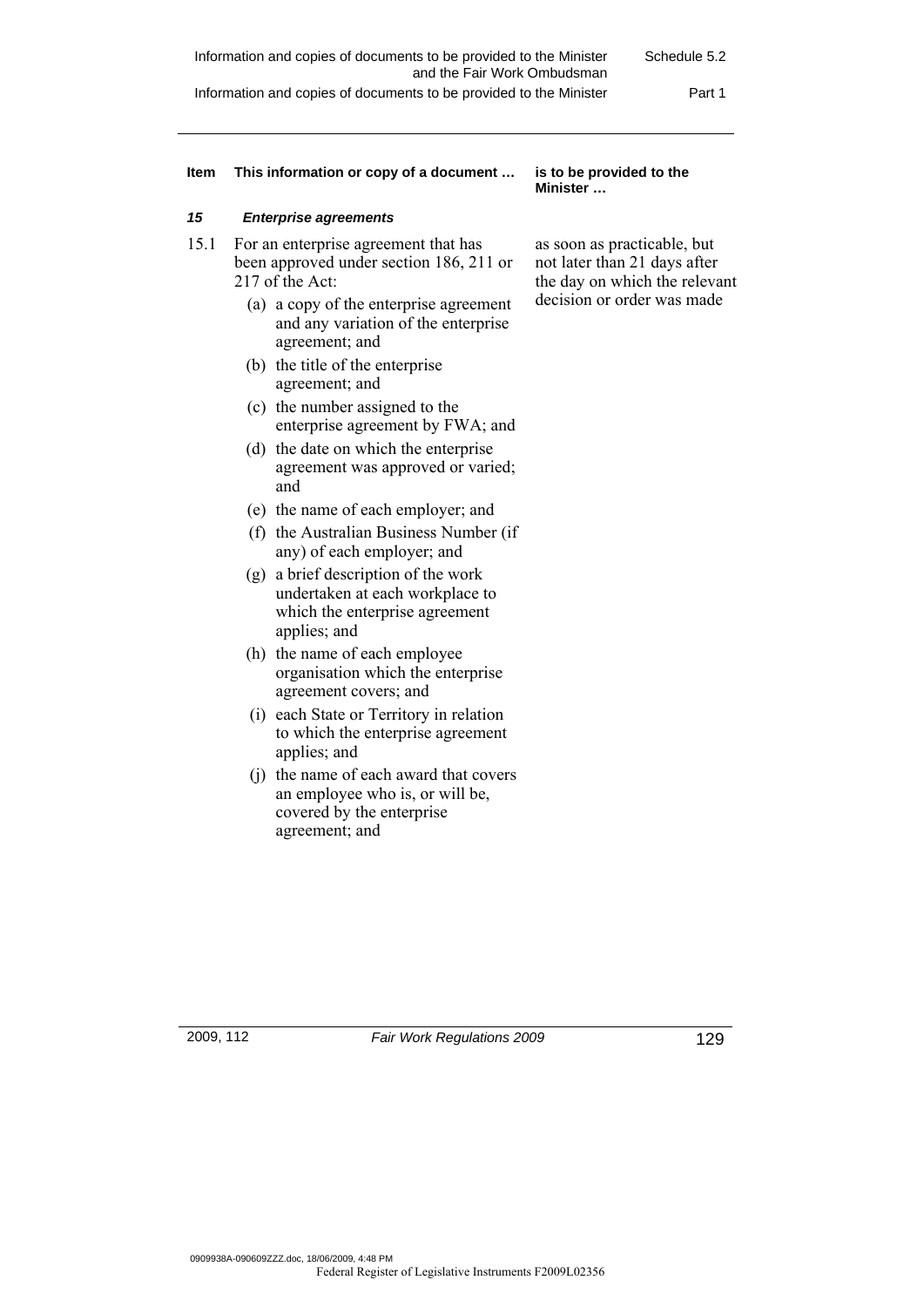| Schedule 5.2 | Information and copies of documents to be provided to the Minister<br>and the Fair Work Ombudsman |
|--------------|---------------------------------------------------------------------------------------------------|
| Part 1       | Information and copies of documents to be provided to the Minister                                |

#### **Item This information or copy of a document … is to be provided to the**

**Minister …** 

- (k) if the enterprise agreement replaces another agreement:
	- (i) the title of the replaced agreement; and
	- (ii) the number of the replaced agreement, as assigned by FWA or the Workplace Authority; and
- (l) whether the enterprise agreement is:
	- (i) a single-enterprise agreement; or
	- (ii) a multi-enterprise agreement; or
	- (iii) a greenfields agreement; and
- (m) the number of employees covered by the enterprise agreement; and
- (n) the number of agreements approved under subsection 189 (2) of the Act; and
- (o) whether the enterprise agreement was made as a result of a low-paid bargaining authorisation; and
- (p) whether the enterprise agreement was made as a result of a singleinterest employer authorisation
- 15.2 For an order made under section 223 or 226 of the Act approving the termination of an enterprise agreement or terminating the enterprise agreement:
	- (a) a copy of the approval or termination; and
	- (b) if the agreement previously had a different number assigned by FWA — each previous number; and
	- (c) the date on which the termination took effect or will take effect

as soon as practicable, but not later than 21 days after the day on which the order was made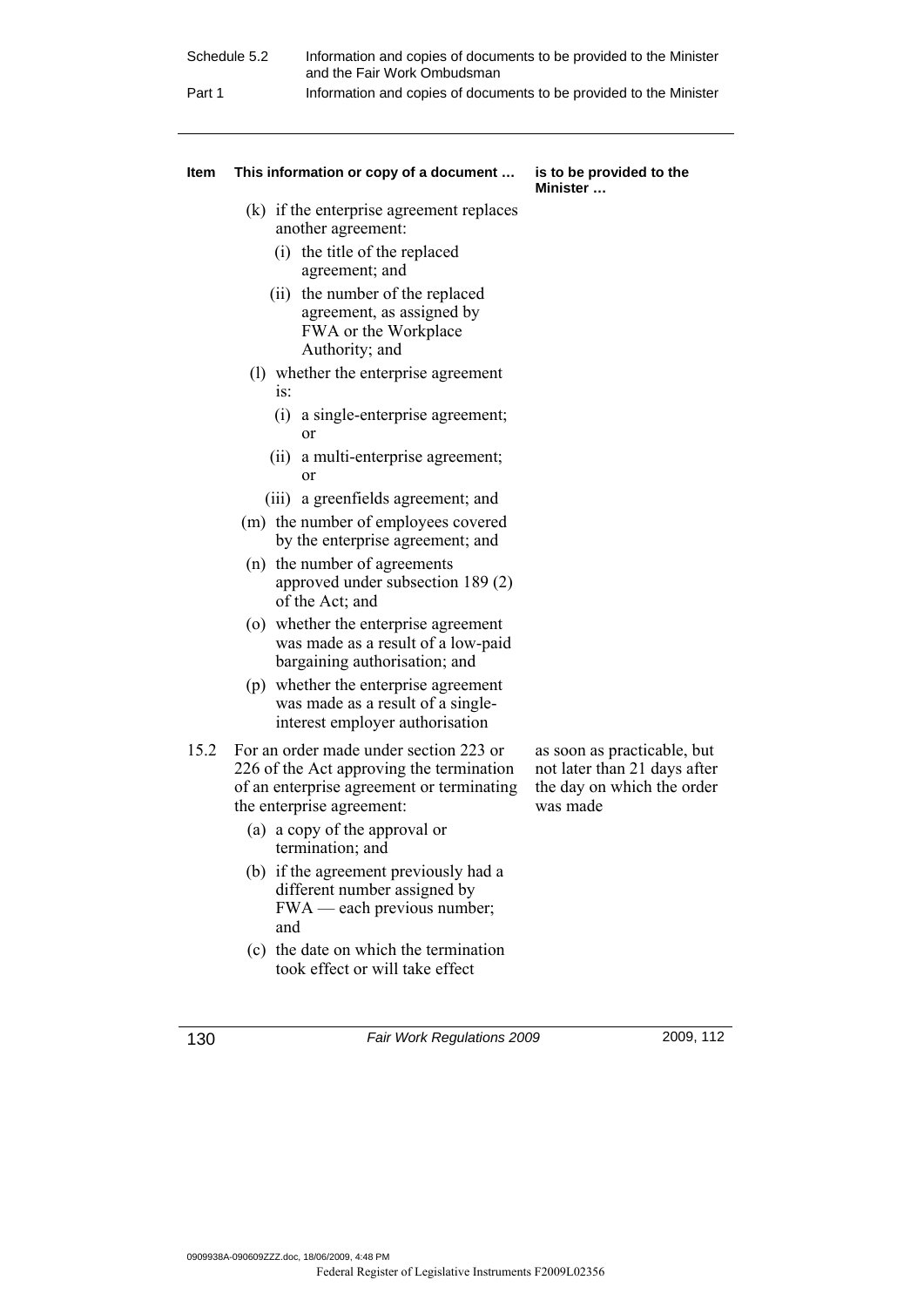Schedule 5.2

Part 2

## **Part 2 Information and copies of documents to be provided to the Fair Work Ombudsman**

| <b>Item</b>                                                                                                        | This information or copy of a document                                                                                                                                    | is to be provided to the<br>Fair Work Ombudsman           |  |
|--------------------------------------------------------------------------------------------------------------------|---------------------------------------------------------------------------------------------------------------------------------------------------------------------------|-----------------------------------------------------------|--|
| 1                                                                                                                  | <b>General protections - compliance</b>                                                                                                                                   |                                                           |  |
| 1.1                                                                                                                | The number of applications for FWA to deal<br>with disputes made in a quarter under<br>section 365 of the Act                                                             | as soon as practicable<br>after the end of the<br>quarter |  |
| 1.2                                                                                                                | The number of applications for FWA to deal<br>with disputes made in a quarter under<br>section 372 of the Act                                                             | as soon as practicable<br>after the end of the<br>quarter |  |
| $\mathbf{2}$                                                                                                       | <b>Unfair dismissal</b>                                                                                                                                                   |                                                           |  |
| 2.1                                                                                                                | The number of applications for orders<br>as soon as practicable<br>after the end of the<br>granting a remedy made in a quarter under<br>section 394 of the Act<br>quarter |                                                           |  |
| 2.2<br>For applications for an order granting a<br>remedy dealt with in a quarter under section<br>394 of the Act: |                                                                                                                                                                           | as soon as practicable<br>after the end of the<br>quarter |  |
|                                                                                                                    | (a) the number of applications in relation<br>to which the dismissal was found to be<br>unfair, including:                                                                |                                                           |  |
|                                                                                                                    | (i) the number of orders made in the<br>quarter under section 391 of the<br>Act for a person's reinstatement;<br>and                                                      |                                                           |  |
|                                                                                                                    | (ii) the number of orders made in the<br>quarter under section 392 of the<br>Act for the payment of<br>compensation to a person; and                                      |                                                           |  |
|                                                                                                                    | (b) the number of applications that related<br>to a small business employer; and                                                                                          |                                                           |  |
|                                                                                                                    | (c) the number of applications dismissed<br>because dismissal was found to be<br>fair; and                                                                                |                                                           |  |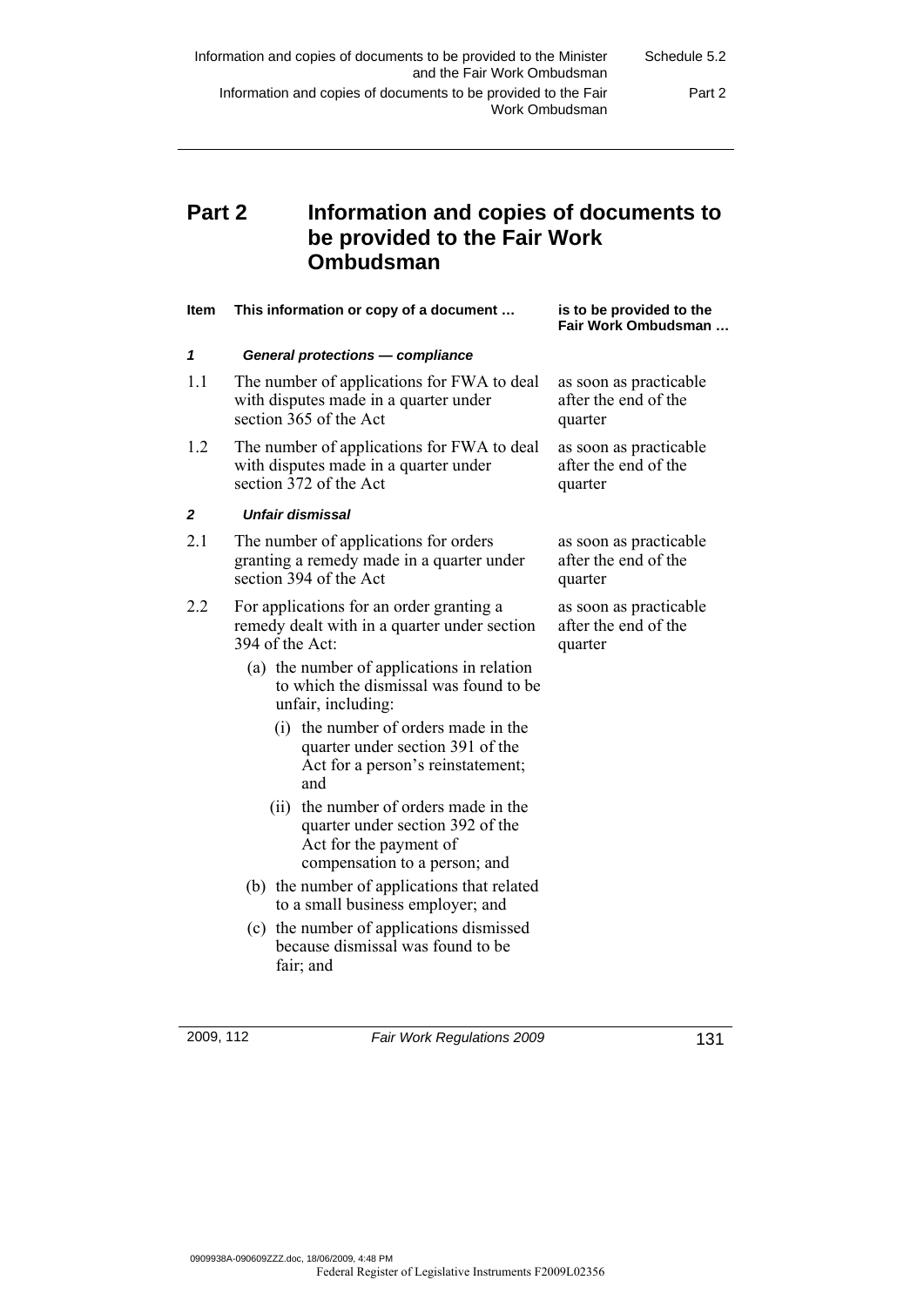|        | Schedule 5.2<br>Information and copies of documents to be provided to the Minister<br>and the Fair Work Ombudsman                                                                                          |                                                                                                                                                                  |                                                           |
|--------|------------------------------------------------------------------------------------------------------------------------------------------------------------------------------------------------------------|------------------------------------------------------------------------------------------------------------------------------------------------------------------|-----------------------------------------------------------|
| Part 2 |                                                                                                                                                                                                            | Information and copies of documents to be provided to the Fair<br>Work Ombudsman                                                                                 |                                                           |
|        |                                                                                                                                                                                                            | (d) the number of claims dismissed<br>because the dismissal was consistent<br>with the Small Business Fair<br>Dismissal Code; and                                |                                                           |
|        |                                                                                                                                                                                                            | (e) the number of claims dismissed<br>because the dismissal was a case of<br>genuine redundancy; and                                                             |                                                           |
|        |                                                                                                                                                                                                            | (f) the number of cases dismissed for<br>want of jurisdiction; and                                                                                               |                                                           |
|        |                                                                                                                                                                                                            | (g) the number of cases settled without a<br>decision being made; and                                                                                            |                                                           |
|        |                                                                                                                                                                                                            | (h) the time from the date of the<br>application to the date of judgement;<br>and                                                                                |                                                           |
|        |                                                                                                                                                                                                            | (i) the number of cases settled by the<br>conduct of 1 or more conferences; and                                                                                  |                                                           |
|        |                                                                                                                                                                                                            | (i) the number of cases settled by hearing                                                                                                                       |                                                           |
| 3      |                                                                                                                                                                                                            | <b>Industrial action</b>                                                                                                                                         |                                                           |
| 3.1    |                                                                                                                                                                                                            | The number of applications to vary<br>protected ballot orders made in a quarter<br>under section 447 of the Act                                                  | as soon as practicable<br>after the end of the<br>quarter |
| 3.2    | The number of applications to revoke<br>as soon as practicable<br>after the end of the<br>protected ballot orders made in a quarter<br>under section 448 of the Act<br>quarter                             |                                                                                                                                                                  |                                                           |
| 3.3    | The number of applications to extend<br>as soon as practicable<br>periods in which industrial action is<br>after the end of the<br>authorised made in a quarter under section<br>quarter<br>459 of the Act |                                                                                                                                                                  |                                                           |
| 3.4    |                                                                                                                                                                                                            | The number of applications for orders<br>varying the proportion by which an<br>employee's payments are reduced made in a<br>quarter under section 472 of the Act | as soon as practicable<br>after the end of the<br>quarter |
| 3.5    |                                                                                                                                                                                                            | The number of orders made in a quarter<br>under section 447 of the Act to vary a<br>protected ballot order                                                       | as soon as practicable<br>after the end of the<br>quarter |
| 3.6    |                                                                                                                                                                                                            | The number of orders made in a quarter<br>under section 447 of the Act to revoke a<br>protected ballot order                                                     | as soon as practicable<br>after the end of the<br>quarter |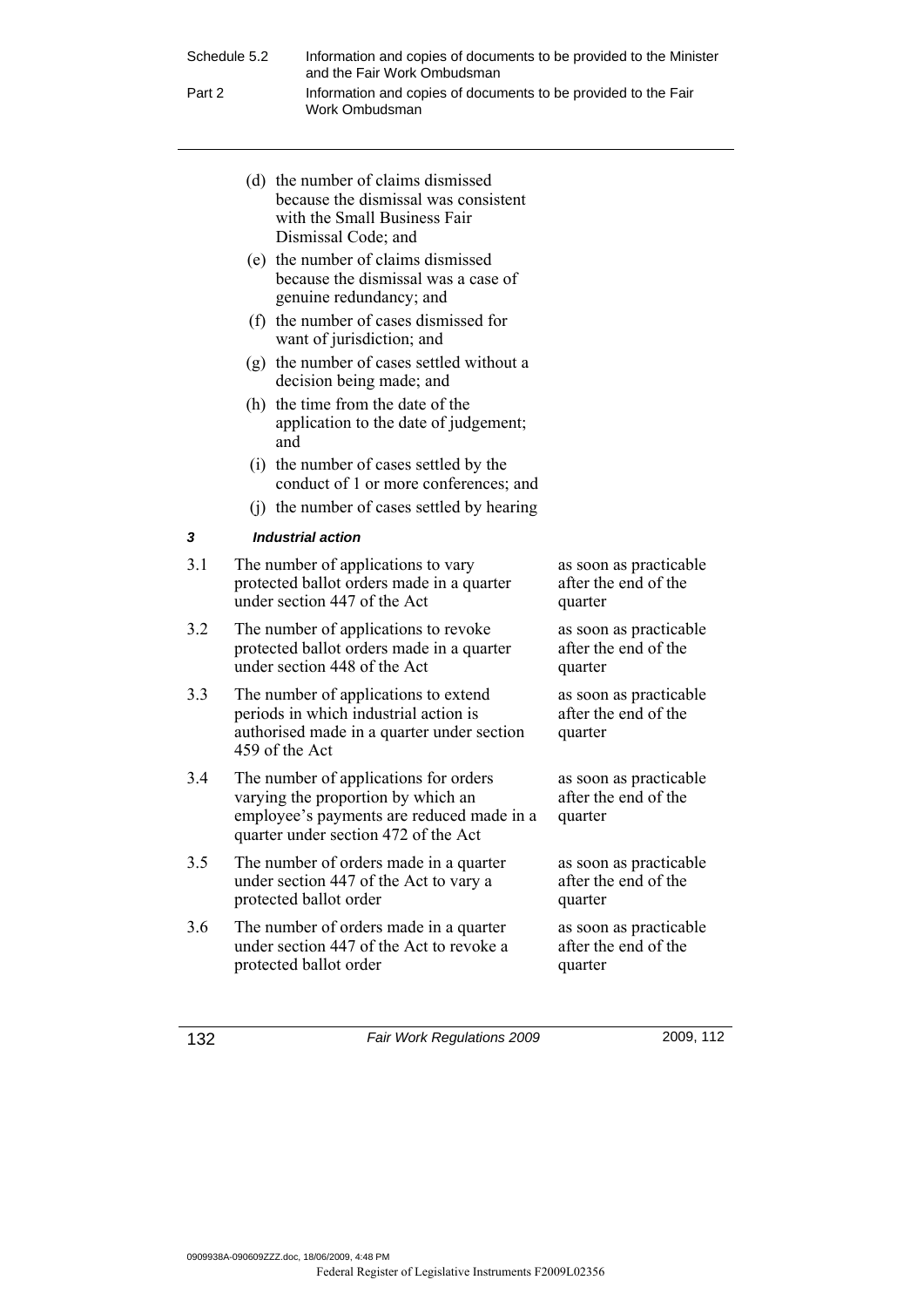|      | Information and copies of documents to be provided to the Minister<br>and the Fair Work Ombudsman                                                                                                                                                         | Schedule 5.2                                              |
|------|-----------------------------------------------------------------------------------------------------------------------------------------------------------------------------------------------------------------------------------------------------------|-----------------------------------------------------------|
|      | Information and copies of documents to be provided to the Fair                                                                                                                                                                                            | Part 2<br>Work Ombudsman                                  |
| 3.7  | The number of extensions made in a quarter<br>under section 459 of the Act to extend a<br>period in which industrial action is<br>authorised                                                                                                              | as soon as practicable<br>after the end of the<br>quarter |
| 3.8  | The number of orders made in a quarter<br>under section 459 of the Act relating to a<br>dispute about the operation of Part 3-4 of the<br>Act, including the number of orders in<br>relation to which FWA dealt with the<br>dispute on its own initiative | as soon as practicable<br>after the end of the<br>quarter |
| 3.9  | A list of the applications filed in a week<br>under sections 418, 419 and 420 of the Act<br>for orders relating to stopping industrial<br>action, including:                                                                                              | as soon as practicable<br>after the end of the week       |
|      | (a) a statement that the matter has<br>commenced; and                                                                                                                                                                                                     |                                                           |
|      | (b) the case numbers of the applications;<br>and                                                                                                                                                                                                          |                                                           |
| 3.10 | A list of all applications filed in a week<br>under sections 423, 424, 425 and 426 of the<br>Act for orders suspending or terminating<br>protected industrial action                                                                                      | as soon as practicable<br>after the end of the week       |
| 3.11 | A list of all applications filed in a week<br>under Division 8 of Part 3-3 of the Act<br>relating to protected action ballots                                                                                                                             | as soon as practicable<br>after the end of the week       |
| 3.12 | For a list mentioned in item 3.9, 3.10 or<br>3.11:                                                                                                                                                                                                        | as soon as practicable<br>after the end of the week       |
|      | (a) a statement that the matter has<br>commenced; and                                                                                                                                                                                                     |                                                           |
|      | (b) the case numbers of the applications;<br>and                                                                                                                                                                                                          |                                                           |
|      | (c) the type of matter, identified by<br>reference to the relevant section of the<br>Act; and                                                                                                                                                             |                                                           |
|      | (d) the names of the parties, identifying<br>which of the parties is the applicant<br>and the respondent; and                                                                                                                                             |                                                           |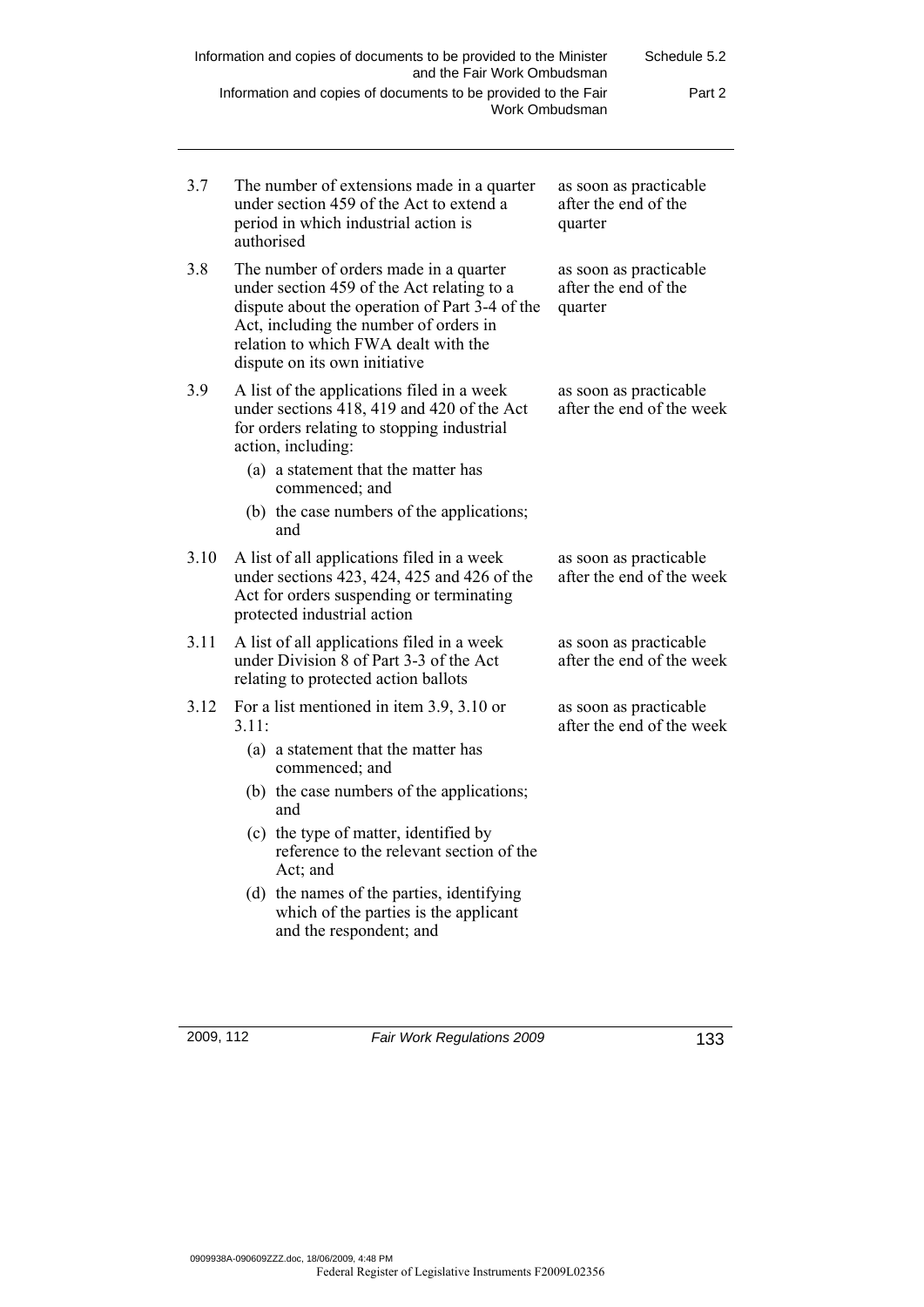| Schedule 5.2 |                                                                                                    | Information and copies of documents to be provided to the Minister<br>and the Fair Work Ombudsman                                                                                |                                                                                                                                                                  |  |
|--------------|----------------------------------------------------------------------------------------------------|----------------------------------------------------------------------------------------------------------------------------------------------------------------------------------|------------------------------------------------------------------------------------------------------------------------------------------------------------------|--|
| Part 2       |                                                                                                    | Information and copies of documents to be provided to the Fair<br>Work Ombudsman                                                                                                 |                                                                                                                                                                  |  |
|              |                                                                                                    | (e) whether the party is an individual or<br>an organisation; and<br>(f) for a party that is an organisation $-$<br>whether the party is an employee or<br>employer organisation |                                                                                                                                                                  |  |
| 3.13         | A copy of a written report about a protected<br>action ballot made under section 458 of the<br>Act |                                                                                                                                                                                  | within 24 hours after the<br>report is written                                                                                                                   |  |
| 3.14         |                                                                                                    | A copy of any order made in relation to a<br>matter mentioned in item 3.9, 3.10 or 3.11                                                                                          | either:<br>(a) within 24 hours<br>after the order is<br>made; or<br>(b) if the order has not<br>been written within<br>that period $-$ as<br>soon as practicable |  |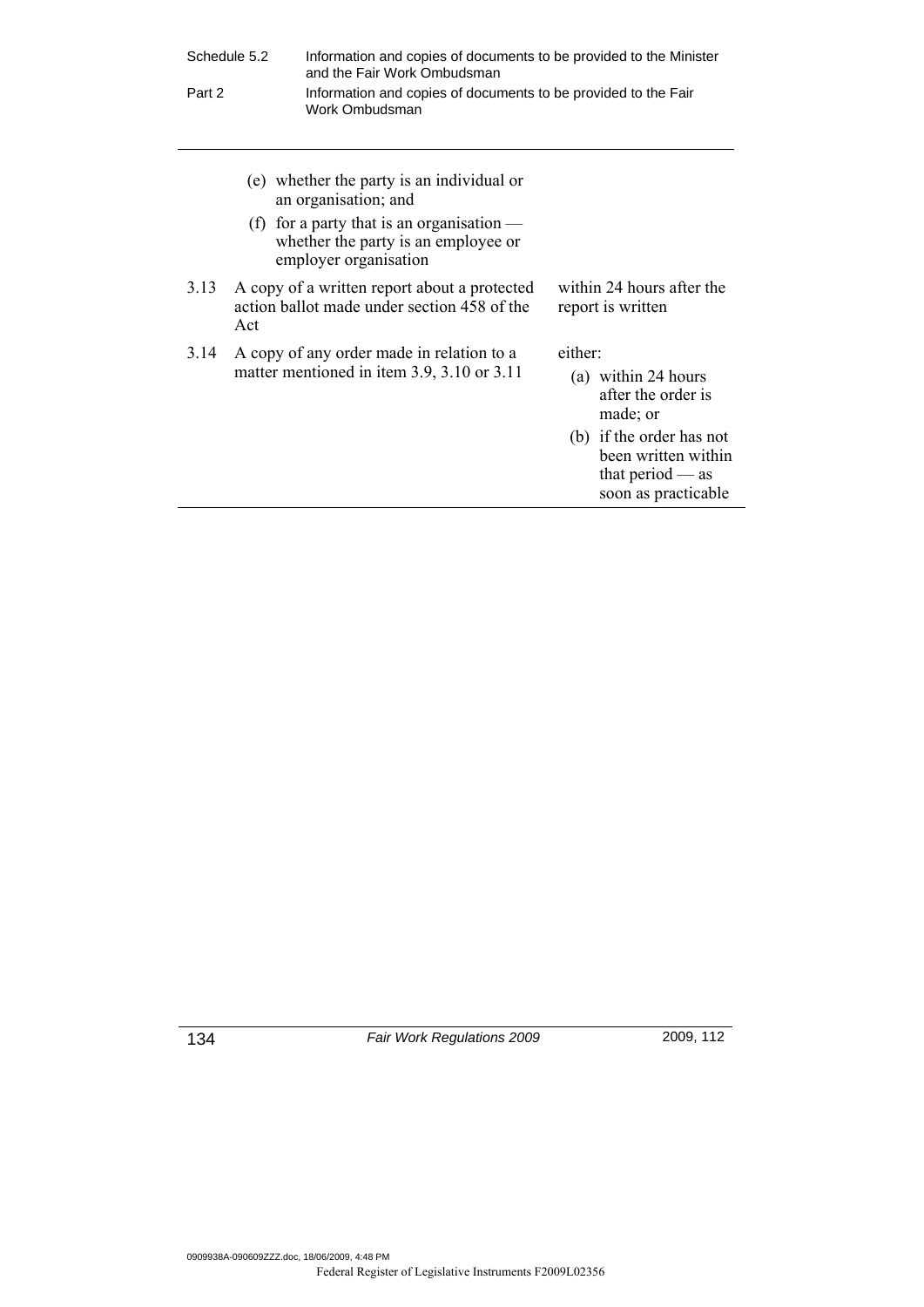# **Schedule 6.1 Model term for dealing with disputes for enterprise agreements**

(regulation 6.01)

### **Model term**

- (1) If a dispute relates to:
	- (a) a matter arising under the agreement; or
	- (b) the National Employment Standards;

this term sets out procedures to settle the dispute.

- (2) An employee who is a party to the dispute may appoint a representative for the purposes of the procedures in this term.
- (3) In the first instance, the parties to the dispute must try to resolve the dispute at the workplace level, by discussions between the employee or employees and relevant supervisors and/or management.
- (4) If discussions at the workplace level do not resolve the dispute, a party to the dispute may refer the matter to Fair Work Australia.
- (5) Fair Work Australia may deal with the dispute in 2 stages:
	- (a) Fair Work Australia will first attempt to resolve the dispute as it considers appropriate, including by mediation, conciliation, expressing an opinion or making a recommendation; and
	- (b) if Fair Work Australia is unable to resolve the dispute at the first stage, Fair Work Australia may then:
		- (i) arbitrate the dispute; and
		- (ii) make a determination that is binding on the parties.

*Note* If Fair Work Australia arbitrates the dispute, it may also use the powers that are available to it under the Act.

A decision that Fair Work Australia makes when arbitrating a dispute is a decision for the purpose of Div 3 of Part 5.1 of the Act. Therefore, an appeal may be made against the decision.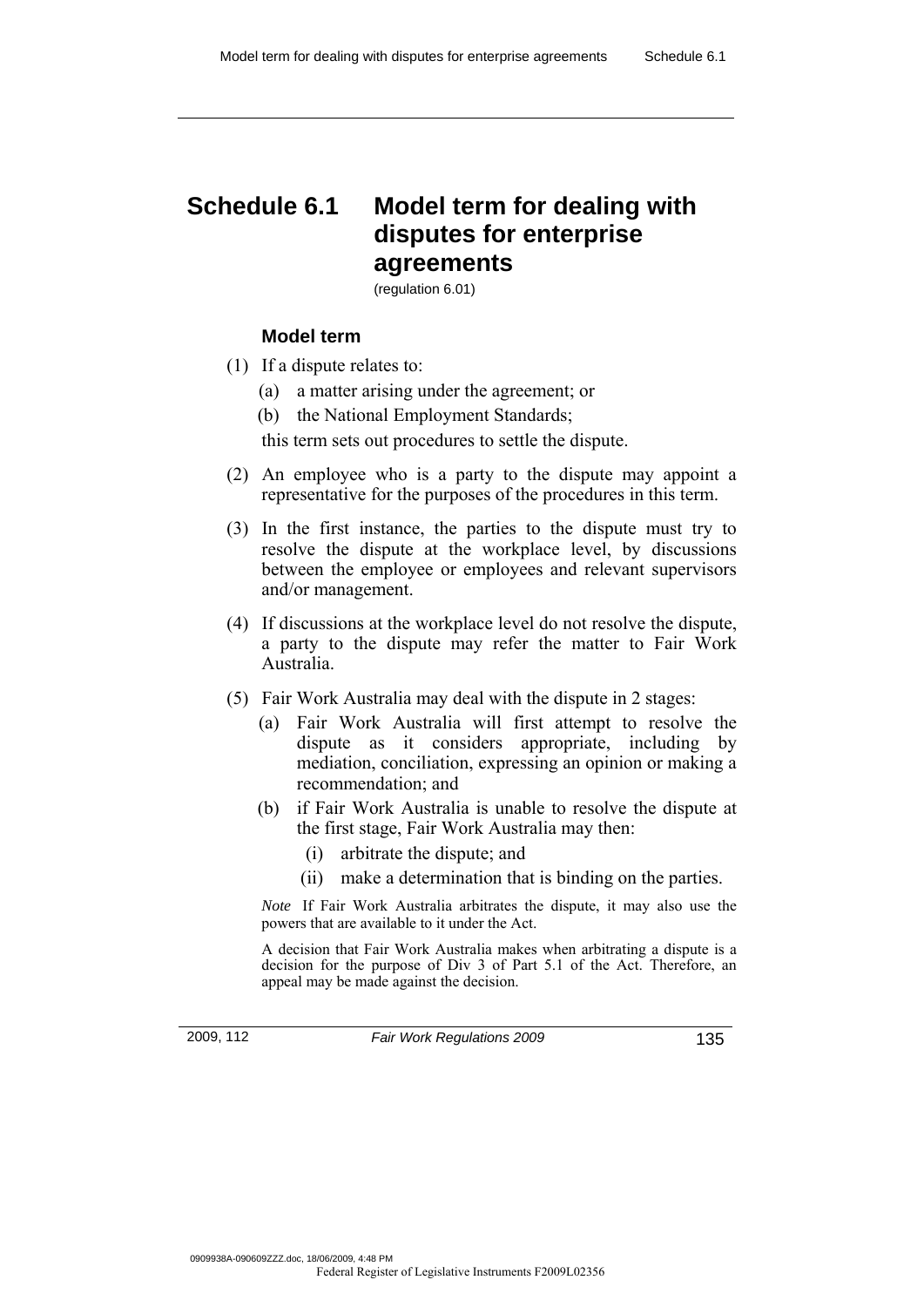- (6) While the parties are trying to resolve the dispute using the procedures in this term:
	- (a) an employee must continue to perform his or her work as he or she would normally unless he or she has a reasonable concern about an imminent risk to his or her health or safety; and
	- (b) an employee must comply with a direction given by the employer to perform other available work at the same workplace, or at another workplace, unless:
		- (i) the work is not safe; or
		- (ii) applicable occupational health and safety legislation would not permit the work to be performed; or
		- (iii) the work is not appropriate for the employee to perform; or
		- (iv) there are other reasonable grounds for the employee to refuse to comply with the direction.
- (7) The parties to the dispute agree to be bound by a decision made by Fair Work Australia in accordance with this term.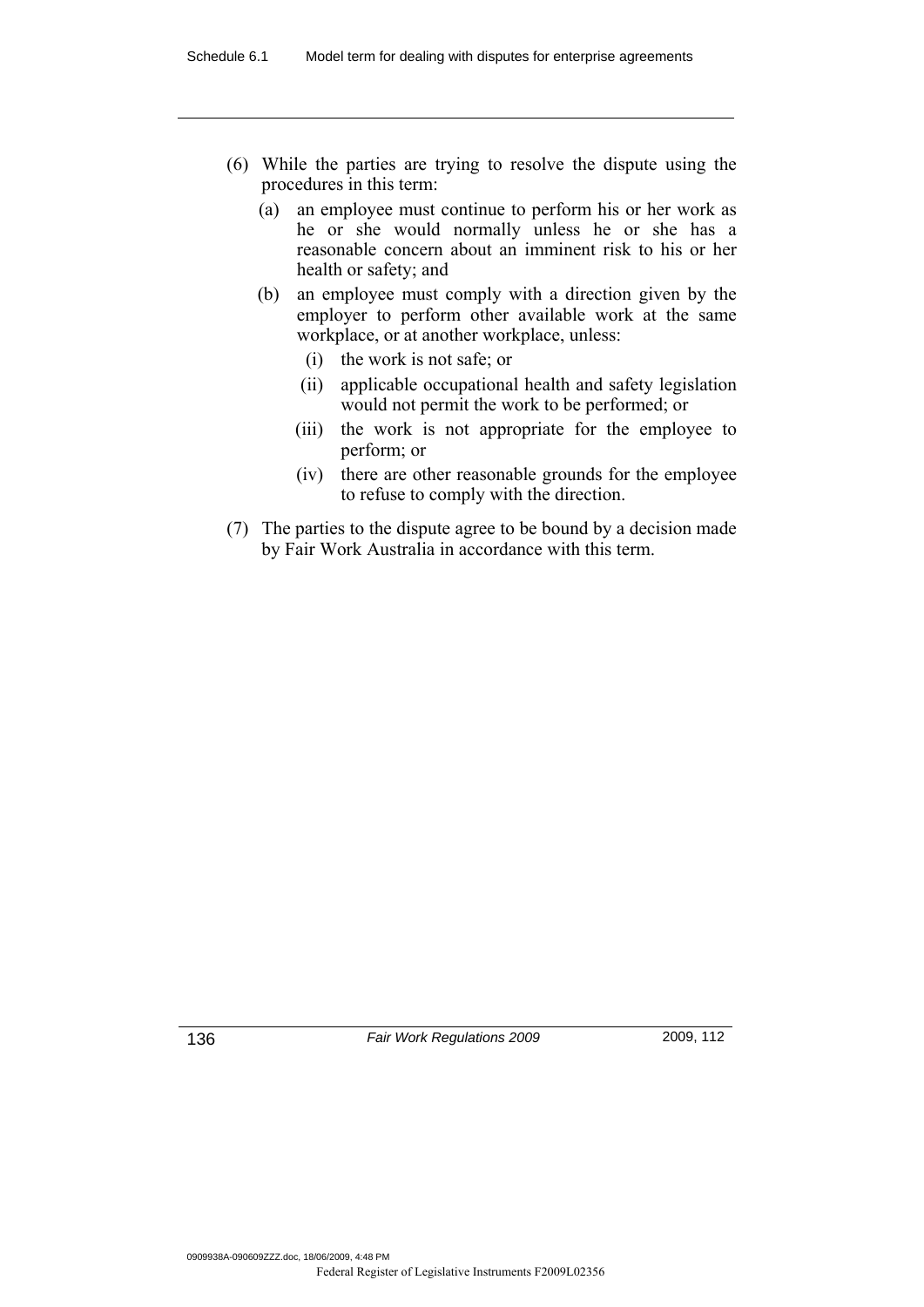## **Schedule 6.2 Forms for certain terminations**  (regulation 6.07)

## **Form 1 Notice to Centrelink of proposed terminations**

(regulation 6.07)

*Fair Work Regulations 2009*, regulation 6.07

### **NOTICE TO CENTRELINK OF PROPOSED TERMINATIONS**

### TO: CENTRELINK

I, [*full name of employer or person completing notice on behalf of employer*], the [*position held*] of [*name of employer of person completing notice*], give notice, under subsection 785 (2) of the *Fair Work Act 2009*, that [*name of employer*] proposes to terminate the employment of 15 or more of its employees, for the following reasons:

[*Set out reasons for proposed terminations. Reasons may be of an economic, technological, structural or similar nature, or for reasons including such reasons*]

The number and categories of employees likely to be affected by the proposal are:

[*Set out the categories and number per category*]

It is intended that [*name of employer*] will carry out the proposed terminations at the following time/s, or over the following period/s of time:

[*Provide specific dates if known, or approximate period of time*]

Dated 20

Signature

Position

*\* Omit section reference as appropriate*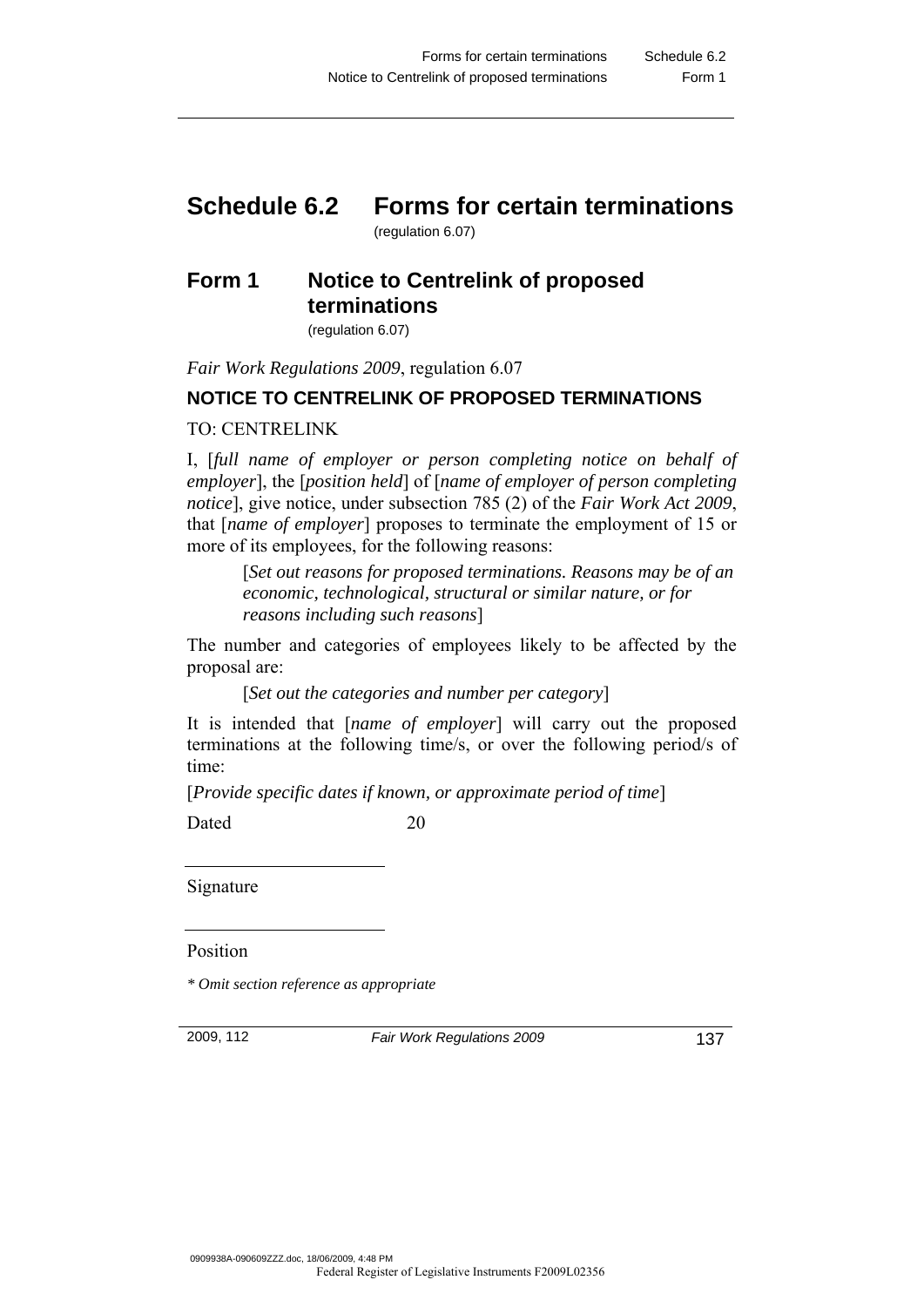# **Schedule 6.3 Public sector employment employing authorities**

(regulation 6.09)

| Item                                                                            | <b>Person</b>                                                                                                                                 | <b>Employing authority or authorities</b>                                                                                                                               |
|---------------------------------------------------------------------------------|-----------------------------------------------------------------------------------------------------------------------------------------------|-------------------------------------------------------------------------------------------------------------------------------------------------------------------------|
|                                                                                 | 1 A person who is employed<br>in public sector<br>employment by a particular<br>Commonwealth authority                                        | The Minister administering the enactment<br>by or under which the Commonwealth<br>authority employing the persons specified<br>in column 2 of this item was established |
|                                                                                 |                                                                                                                                               | The principal executive officer (however<br>called) of the Commonwealth authority<br>employing the persons specified in column<br>2 of this item                        |
|                                                                                 | 2 An APS employee, within<br>the meaning of the <i>Public</i>                                                                                 | The Agency Minister within the meaning<br>of the Public Service Act 1999                                                                                                |
|                                                                                 | Service Act 1999,<br>performing duties or<br>employed in a particular                                                                         | The Agency Head within the meaning of<br>the Public Service Act 1999                                                                                                    |
| Agency as defined in the<br>Public Service Act 1999                             |                                                                                                                                               | The Minister                                                                                                                                                            |
| 3 A Parliamentary Service<br>employee, within the<br>meaning of the<br>Act 1999 |                                                                                                                                               | A Presiding Officer within the meaning of<br>the Parliamentary Service Act 1999                                                                                         |
|                                                                                 | Parliamentary Service Act<br>1999, performing duties or<br>employed in a particular<br>Department as defined in<br>the Parliamentary Service  | The Secretary within the meaning of the<br>Parliamentary Service Act 1999                                                                                               |
|                                                                                 | 4 A person employed under<br>section 42 of the Naval<br>Defence Act 1910                                                                      | The Minister administering the Naval<br>Defence Act 1910                                                                                                                |
|                                                                                 |                                                                                                                                               | The persons empowered under the Naval<br>Defence Act 1910 to employ persons                                                                                             |
|                                                                                 | 5 A person engaged as a<br>consultant under Part II, or<br>employed under Part III or<br>IV, of the Members of<br>Parliament (Staff) Act 1984 | The Minister administering the Members<br>of Parliament (Staff) Act 1984                                                                                                |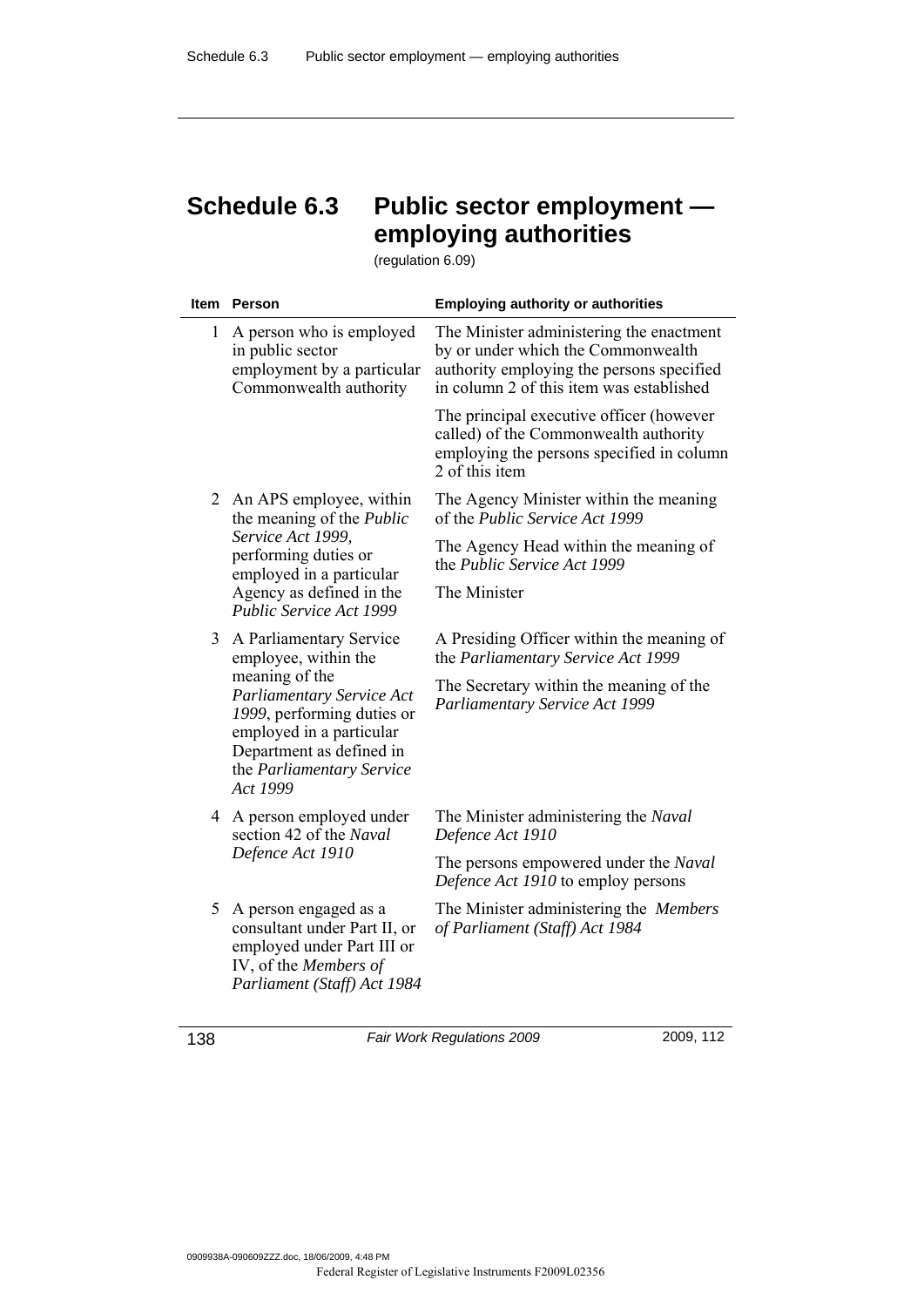|   | <b>Item Person</b>                                                                                                                                                                                                                                                                                                                  | <b>Employing authority or authorities</b>                                                                                                                                                                                        |
|---|-------------------------------------------------------------------------------------------------------------------------------------------------------------------------------------------------------------------------------------------------------------------------------------------------------------------------------------|----------------------------------------------------------------------------------------------------------------------------------------------------------------------------------------------------------------------------------|
| 6 | A person employed as an<br>employee in a particular<br>Agency of the Northern                                                                                                                                                                                                                                                       | The Minister of the Northern Territory<br>responsible for the Agency in which the<br>person is employed                                                                                                                          |
|   | <b>Territory Public Sector</b>                                                                                                                                                                                                                                                                                                      | The Commissioner for Public Employment<br>for the Northern Territory                                                                                                                                                             |
| 7 | A person:<br>(a) who is employed by<br>the Northern<br>Territory; but<br>(b) is not a person<br>mentioned in item 6                                                                                                                                                                                                                 | The Commissioner for Public Employment<br>for the Northern Territory                                                                                                                                                             |
| 8 | A person employed by a<br>particular Northern<br>Territory authority (being a<br>body corporate established<br>for a public purpose by or<br>under a law of the Northern<br>Territory) under terms and<br>conditions determined or<br>approved by the<br><b>Commissioner</b> for Public<br>Employment for the<br>Northern Territory | The Minister administering the Act of the<br>Northern Territory by or under which the<br>authority employing the person was<br>established<br>The principal executive officer (however<br>called) of the authority employing the |
|   |                                                                                                                                                                                                                                                                                                                                     | persons specified in column 2 of this item<br>The Commissioner for Public Employment<br>for the Northern Territory                                                                                                               |
| 9 | A person employed by<br>either of the following<br>Northern Territory<br>authorities:<br>(a) Northern Territory<br>Power and Water<br>Authority;                                                                                                                                                                                    | The principal executive officer (however<br>called) of the authority employing the<br>persons specified in column 2 of this item<br>The Commissioner for Public Employment<br>for the Northern Territory                         |
|   | (b) Territory Insurance<br>Office                                                                                                                                                                                                                                                                                                   |                                                                                                                                                                                                                                  |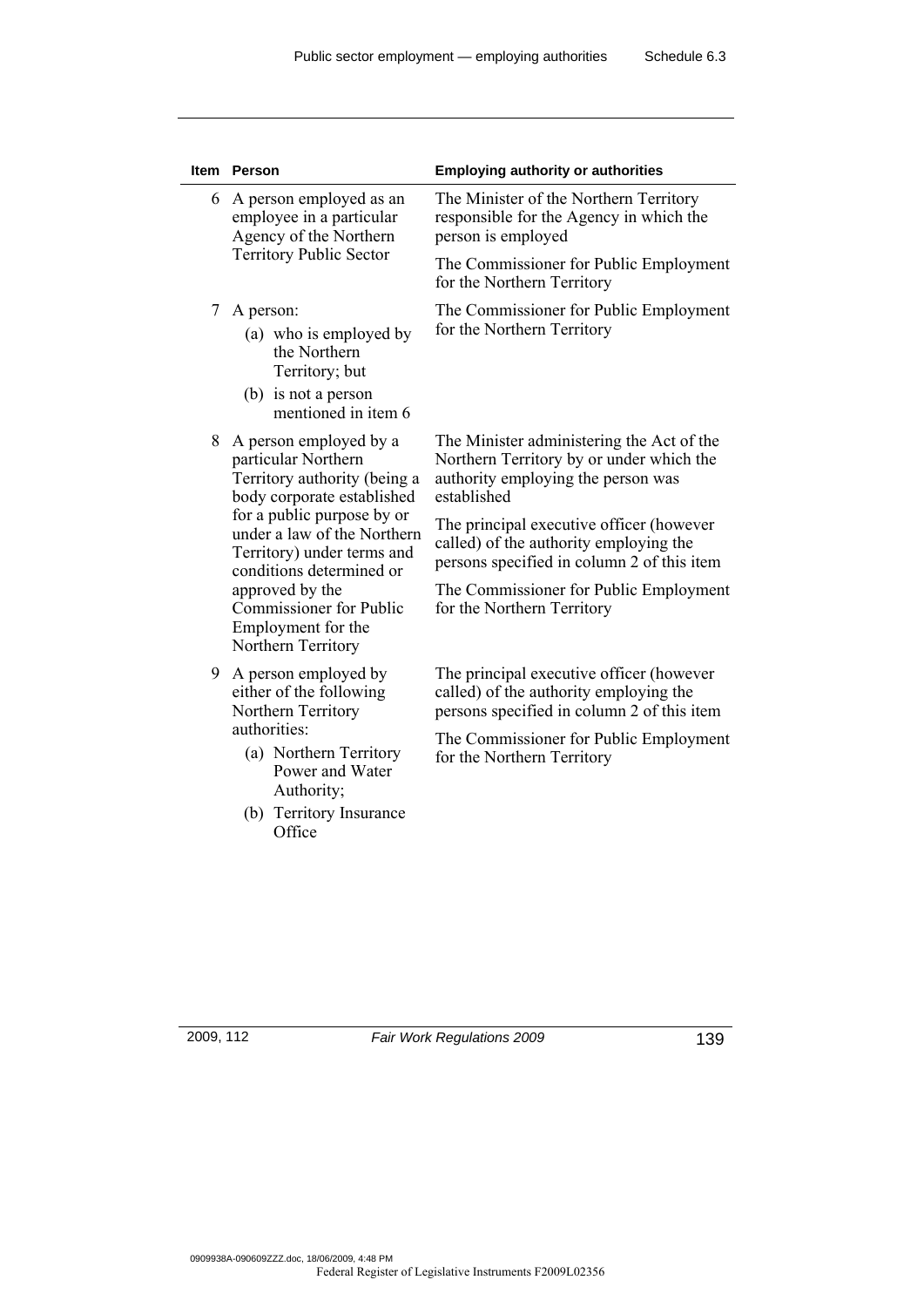| <b>Item</b> | Person                                                                                                                                                                                                                                                                 | <b>Employing authority or authorities</b>                                                                                                                                                                                                                |
|-------------|------------------------------------------------------------------------------------------------------------------------------------------------------------------------------------------------------------------------------------------------------------------------|----------------------------------------------------------------------------------------------------------------------------------------------------------------------------------------------------------------------------------------------------------|
| 10          | A person who:<br>(a) is employed by a<br>particular Northern<br>Territory authority<br>(being a body<br>corporate established<br>for a public purpose<br>by or under a law of<br>the Northern<br>Territory); but<br>(b) is not a person<br>mentioned in item 8<br>or 9 | The Minister administering the Act of the<br>Northern Territory by or under which the<br>authority employing the person was<br>established<br>The authority employing the person<br>The Commissioner for Public Employment<br>for the Northern Territory |
| 11          | A person employed by a<br>particular Northern<br>Territory authority (being a<br>body corporate<br>incorporated under a law of<br>the Northern Territory in<br>which the Northern<br>Territory has a controlling<br>interest)                                          | The Minister responsible for the authority<br>employing the person<br>The principal executive officer (however<br>called) of the authority employing the<br>person<br>The Commissioner for Public Employment<br>for the Northern Territory               |
|             | 12 A person appointed under<br>section 25 or 26 of the<br><b>Australian Federal Police</b><br>Act 1979                                                                                                                                                                 | The Minister administering the Australian<br>Federal Police Act 1979<br>The Commissioner within the meaning of<br>that Act                                                                                                                               |
| 13          | A person employed under<br>the Legislative Assembly<br>(Members' Staff) Act 1989<br>of the Australian Capital<br>Territory                                                                                                                                             | The Chief Minister for the Australian<br>Capital Territory                                                                                                                                                                                               |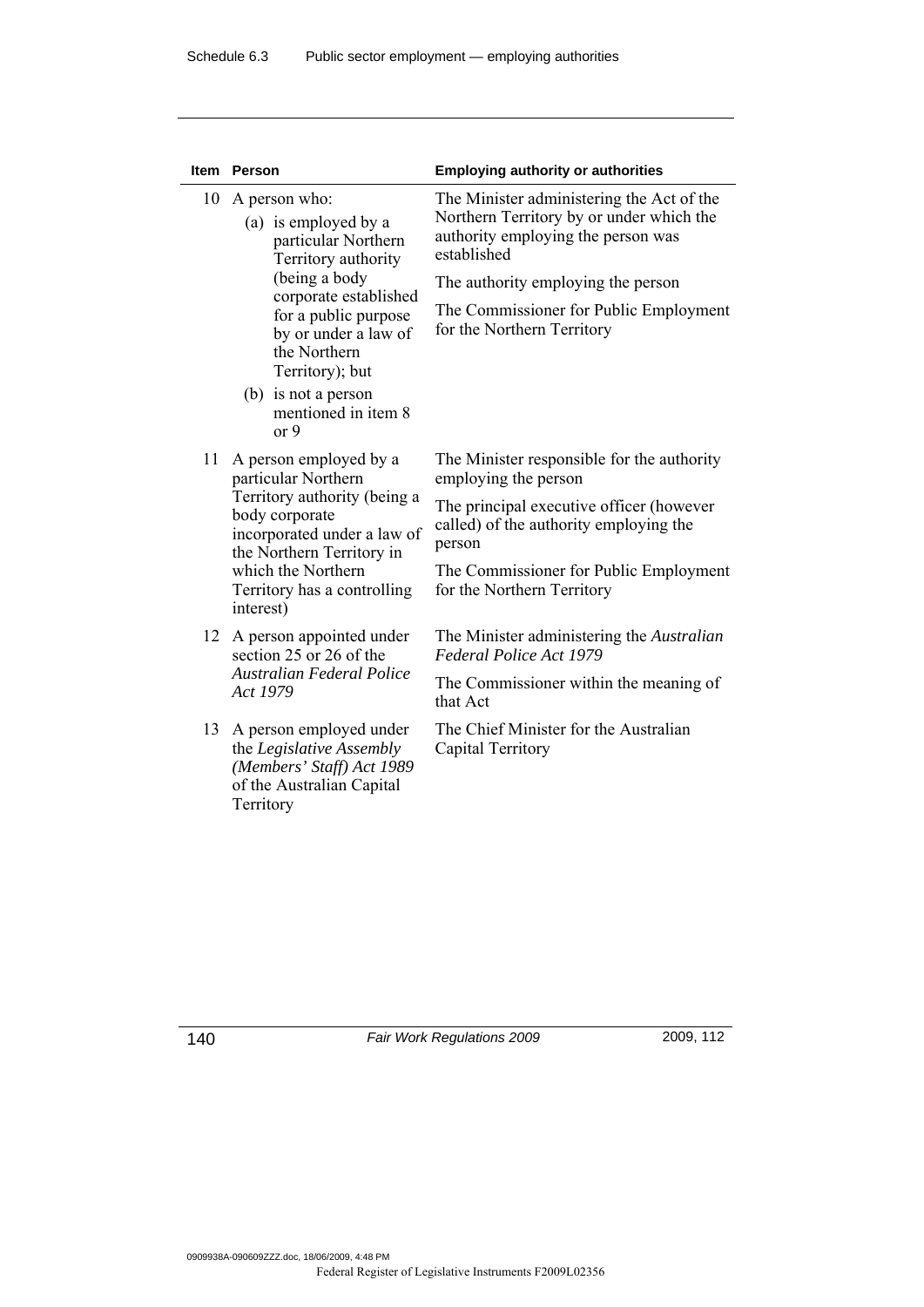| Item | Person                                                                                                                                                                                                                                                                                                                                      | <b>Employing authority or authorities</b>                                                                                                                                                                                                                                  |
|------|---------------------------------------------------------------------------------------------------------------------------------------------------------------------------------------------------------------------------------------------------------------------------------------------------------------------------------------------|----------------------------------------------------------------------------------------------------------------------------------------------------------------------------------------------------------------------------------------------------------------------------|
| 14   | An officer or employee<br>(within the meaning of the<br><b>Public Sector Management</b><br>Act 1994 of the Australian<br>Capital Territory) of a<br>government agency, or<br>autonomous<br>instrumentality, within the<br>meaning of that Act                                                                                               | The Chief Minister for the Australian<br>Capital Territory                                                                                                                                                                                                                 |
|      |                                                                                                                                                                                                                                                                                                                                             | The Minister (within the meaning of the<br><b>Australian Capital Territory</b><br>(Self-Government) Act 1988 (the<br>Self-Government Act)) who administers<br>the government agency, or the Act under<br>which the autonomous instrumentality is<br>established            |
|      |                                                                                                                                                                                                                                                                                                                                             | The Minister, within the meaning of the<br>Self-Government Act, who is responsible<br>for exercising the power of the Australian<br>Capital Territory Executive in relation to<br>industrial relations                                                                     |
| 15   | A person employed by or<br>in the service of a body<br>corporate (except a<br>Territory instrumentality<br>within the meaning of<br><b>Public Sector Management</b><br>Act 1994 of the Australian<br>Capital Territory) that is<br>incorporated under a law of<br>the Territory and in which<br>the Territory has a<br>controlling interest | The principal executive officer (however<br>described) of the body corporate                                                                                                                                                                                               |
|      |                                                                                                                                                                                                                                                                                                                                             | The Minister, within the meaning of the<br><b>Australian Capital Territory</b><br>(Self-Government) Act 1988, who is<br>responsible for exercising the power of the<br>Australian Capital Territory Executive in<br>relation to industrial relations                       |
| 16   | An officer or employee<br>(within the meaning of the<br><b>Public Sector Management</b><br>Act 1994 of the Australian<br>Capital Territory)<br>employed at Calvary<br>Hospital under an<br>arrangement with the<br>Territory under section 26<br>of that Act                                                                                | The Chief Executive Officer of Calvary<br>Hospital A.C.T. Incorporated                                                                                                                                                                                                     |
|      |                                                                                                                                                                                                                                                                                                                                             | The Minister, within the meaning of the<br><b>Australian Capital Territory</b><br>(Self-Government) Act 1988 (the<br>Self-Government Act), who is responsible<br>for exercising the power of the Australian<br>Capital Territory Executive in relation to<br>public health |
|      |                                                                                                                                                                                                                                                                                                                                             | The Minister, within the meaning of the<br>Self-Government Act, who is responsible<br>for exercising the power of the Australian<br>Capital Territory Executive in relation to<br>industrial relations                                                                     |